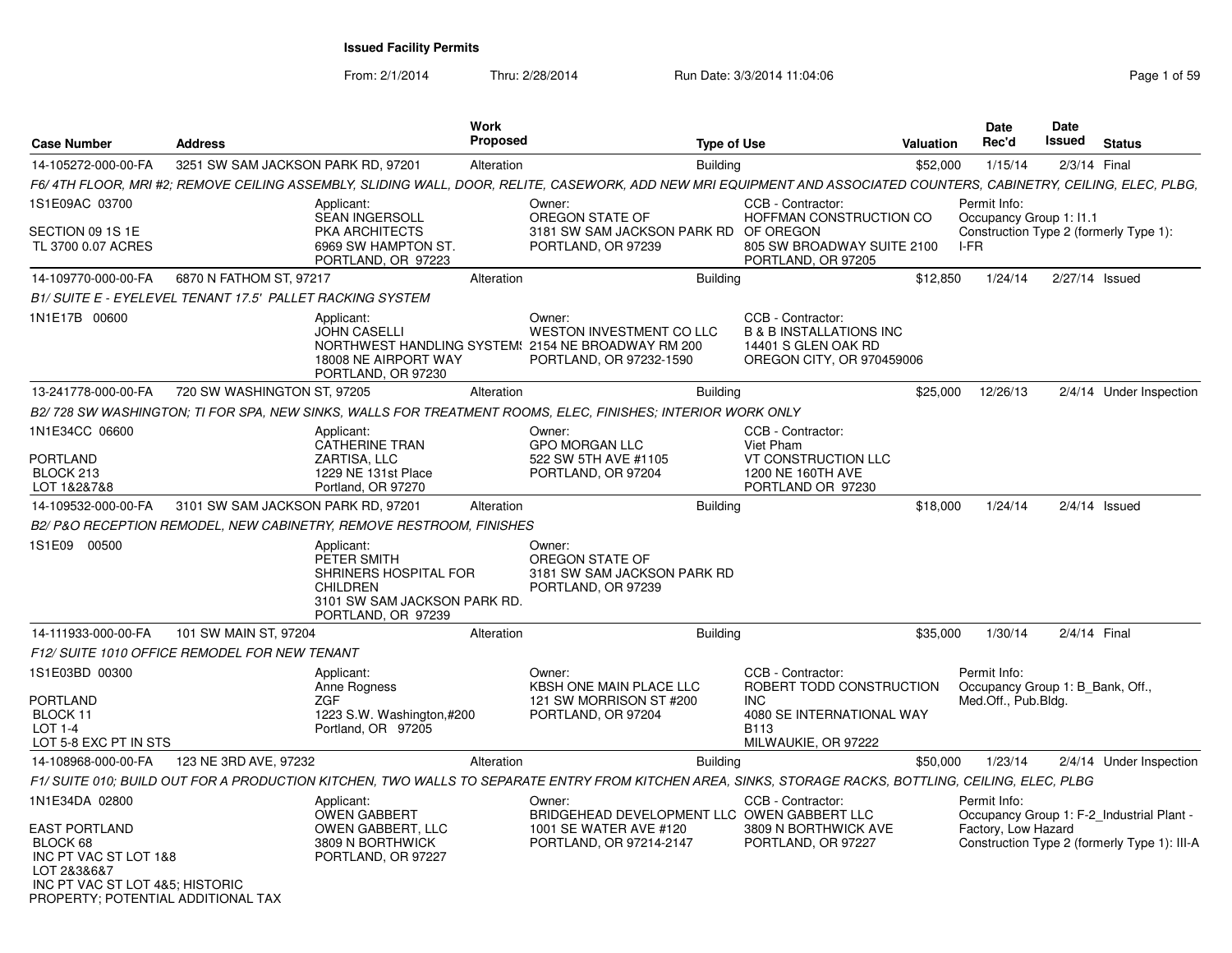From: 2/1/2014Thru: 2/28/2014 Run Date: 3/3/2014 11:04:06 Research 2010 Page 2 of 59

| <b>Case Number</b>                                                                         | <b>Address</b>                  |                                                                                                           | Work<br><b>Proposed</b> |                                                                                                                                                                  | <b>Type of Use</b> |                                                                                              | Valuation | <b>Date</b><br>Rec'd                                                    | Date<br>Issued | <b>Status</b>                                |
|--------------------------------------------------------------------------------------------|---------------------------------|-----------------------------------------------------------------------------------------------------------|-------------------------|------------------------------------------------------------------------------------------------------------------------------------------------------------------|--------------------|----------------------------------------------------------------------------------------------|-----------|-------------------------------------------------------------------------|----------------|----------------------------------------------|
| 13-237029-000-00-FA                                                                        | 3050 SE DIVISION ST, 97202      |                                                                                                           | Alteration              |                                                                                                                                                                  | <b>Building</b>    |                                                                                              | \$149,000 | 12/12/13                                                                |                | 2/4/14 Under Inspection                      |
|                                                                                            |                                 |                                                                                                           |                         | F14/ KOI FUSION NEW TENANT RESTAURANT - 844 SQ FT DINING AREA AND 438 SQ FT KITCHEN/SERVICE AREA                                                                 |                    |                                                                                              |           |                                                                         |                |                                              |
| 1S1E12BA 06000                                                                             |                                 | Applicant:<br><b>RON KIEF</b>                                                                             |                         | Owner:<br>ADG IIIA LLC                                                                                                                                           |                    | CCB - Contractor:<br><b>RON KIEF</b>                                                         |           | Permit Info:<br>Occupancy Group 1: B_Bank, Off.,                        |                |                                              |
| <b>EAST PORTLAND HTS</b><br>BLOCK 6<br>LOT 1-4                                             |                                 | CPS CONSTRUCTION INC<br>9825 SW DAY RD<br>SHERWOOD, OR 97140                                              |                         | 2314 NW SAVIER ST<br>PORTLAND, OR 97210-2514                                                                                                                     |                    | CPS CONSTRUCTION INC<br>9825 SW DAY RD<br>SHERWOOD, OR 97140                                 |           | Med.Off., Pub.Bldg.                                                     |                | Construction Type 2 (formerly Type 1): III-B |
| 14-110691-000-00-FA                                                                        | 11815 NE GLENN WIDING DR, 97220 |                                                                                                           | Alteration              |                                                                                                                                                                  | <b>Building</b>    |                                                                                              | \$37,280  | 1/28/14                                                                 |                | $2/5/14$ Issued                              |
| <b>B1/ CARE RX INC STORAGE SHELVING</b>                                                    |                                 |                                                                                                           |                         |                                                                                                                                                                  |                    |                                                                                              |           |                                                                         |                |                                              |
| 1N2E15A 00201                                                                              |                                 | Applicant:<br><b>JIM MCCORD</b><br>SPACESAVER SPECIALISTS INC<br>9730 SW Herman Rd.<br>Tualatin, OR 97062 |                         | Owner:<br>PACIFIC REALTY ASSOCIATES L P JIM MCCORD<br>15350 SW SEQUOIA PKWY #300<br>TIGARD, OR 97224-7175                                                        |                    | CCB - Contractor:<br>SPACESAVER SPECIALISTS INC<br>9730 SW Herman Rd.<br>Tualatin, OR 97062  |           | Permit Info:<br>Occupancy Group 1: B Bank, Off.,<br>Med.Off., Pub.Bldg. |                | Construction Type 2 (formerly Type 1): V-B   |
| 13-195982-DFS-05-FA                                                                        | 555 SW OAK ST                   |                                                                                                           | Alteration              |                                                                                                                                                                  | <b>Building</b>    |                                                                                              | \$        | 1/14/14                                                                 |                | $2/5/14$ Issued                              |
| B1/ PLAZA RENOVATION - DFS-05 FOR STAIRCASE RAILINGS                                       |                                 |                                                                                                           |                         |                                                                                                                                                                  |                    |                                                                                              |           |                                                                         |                |                                              |
| 1N1E34CD 80000                                                                             |                                 | Applicant:<br>TURNER CONSTRUCTION CO                                                                      |                         | Owner:<br>ASSOCIATION OF UNIT OWNERS                                                                                                                             |                    | CCB - Contractor:<br>TURNER CONSTRUCTION CO                                                  |           |                                                                         |                |                                              |
| ONE ELEVEN TOWER CONDOMINIUM<br><b>GENERAL COMMON ELEMENTS</b>                             |                                 | 1200 NW NAITO PARKWAY #300<br>PORTLAND, OR 972209                                                         |                         | <b>OF</b><br>ONE ELEVEN TOWER<br>CONDOMINIUM 111 SW 5TH<br>PORTLAND, OR 97204                                                                                    |                    | 1200 NW NAITO PARKWAY #300<br>PORTLAND, OR 972209                                            |           |                                                                         |                |                                              |
| 14-104449-000-00-FA                                                                        | 3600 N INTERSTATE AVE, 97227    |                                                                                                           | Alteration              |                                                                                                                                                                  | <b>Building</b>    |                                                                                              | \$105,000 | 1/14/14                                                                 |                | 2/5/14 Final                                 |
|                                                                                            |                                 |                                                                                                           |                         | F6/3RD FLOOR, COSMETICS RELOCATE FROM INTS TO CIN; OFFICE REMODELS, CABINET REMOVAL, FLOORING, REMOVE WALL AT RECEPTION TO ENLARGE AREA, NEW CABINETY, FINISHES  |                    |                                                                                              |           |                                                                         |                |                                              |
| 1N1E22CC 13200                                                                             |                                 | Applicant:<br>MICHELLE SCHULZ                                                                             |                         | Owner:<br>KAISER FOUNDATION HEALTH                                                                                                                               |                    | CCB - Contractor:<br><b>TOM MITCHELL</b>                                                     |           | Permit Info:<br>Occupancy Group 1: I-2_Hospital                         |                |                                              |
| <b>MULTNOMAH</b><br>BLOCK 31<br>LOT 1-16 TL 13200                                          |                                 | <b>GBD ARCHITECTS, INC</b><br>1120 NW COUCH, SUITE 300<br>PORTLAND, OR 97209                              |                         | 500 NE MULTNOMAH ST #100<br>PORTLAND, OR 97232-2031                                                                                                              |                    | WALSH CONSTRUCTION CO<br>2905 SW 1ST AV<br>PORTLAND, OR 97201                                |           |                                                                         |                | Construction Type 2 (formerly Type 1): I-A   |
|                                                                                            |                                 |                                                                                                           |                         | Owner:<br>PLAN OF THE NORTHWEST<br>500 NE MULTNOMAH ST #100<br>PORTLAND, OR 97232-2031                                                                           |                    |                                                                                              |           |                                                                         |                |                                              |
| 14-106991-000-00-FA                                                                        | 7000 NE AIRPORT WAY, 97218      |                                                                                                           | Alteration              |                                                                                                                                                                  | <b>Building</b>    |                                                                                              | \$80,000  | 1/17/14                                                                 |                | $2/5/14$ Issued                              |
|                                                                                            |                                 |                                                                                                           |                         | F7/ MEZZANINE LEVEL T3194; CONVERT UNUSED SPACE INTO LOUNGE AREA FOR MILITARY PERSONNEL, REMOVE WALL, RECONFIGURE FOR COMPUTER AREA, CEILING, ELEC, PLBG, FINISH |                    |                                                                                              |           |                                                                         |                |                                              |
| 1N2E08B 00400                                                                              |                                 | Applicant:<br><b>NED VAIVODA</b>                                                                          |                         | Owner:<br>PORT OF PORTLAND                                                                                                                                       |                    | CCB - Contractor:<br><b>GLEN BROWN</b>                                                       |           | Permit Info:<br>Occupancy Group 1: A-2                                  |                |                                              |
| SECTION 08 1N 2E                                                                           |                                 | EVA ARCHITECTURE LLC                                                                                      |                         | PO BOX 3529                                                                                                                                                      |                    | <b>GLEN MAR CONSTRUCTION INC</b>                                                             |           |                                                                         |                | Construction Type 2 (formerly Type 1): I-A   |
| TL 400 7.39 ACRES<br><b>TERMINAL BLDG</b><br><b>NONTAXABLE</b><br>SEE TAXABLE SUB ACCOUNTS |                                 | 720 NW DAVIS SUITE 300<br>PORTLAND OR 97209                                                               |                         | PORTLAND, OR 97208-3529                                                                                                                                          |                    | (CHIMNEY SPECIALISTS -<br><b>GHEORGHE DOBOS</b><br>15790 SE 135TH<br>CLACKAMAS, OR 970157267 |           |                                                                         |                |                                              |
|                                                                                            |                                 |                                                                                                           |                         |                                                                                                                                                                  |                    |                                                                                              |           |                                                                         |                |                                              |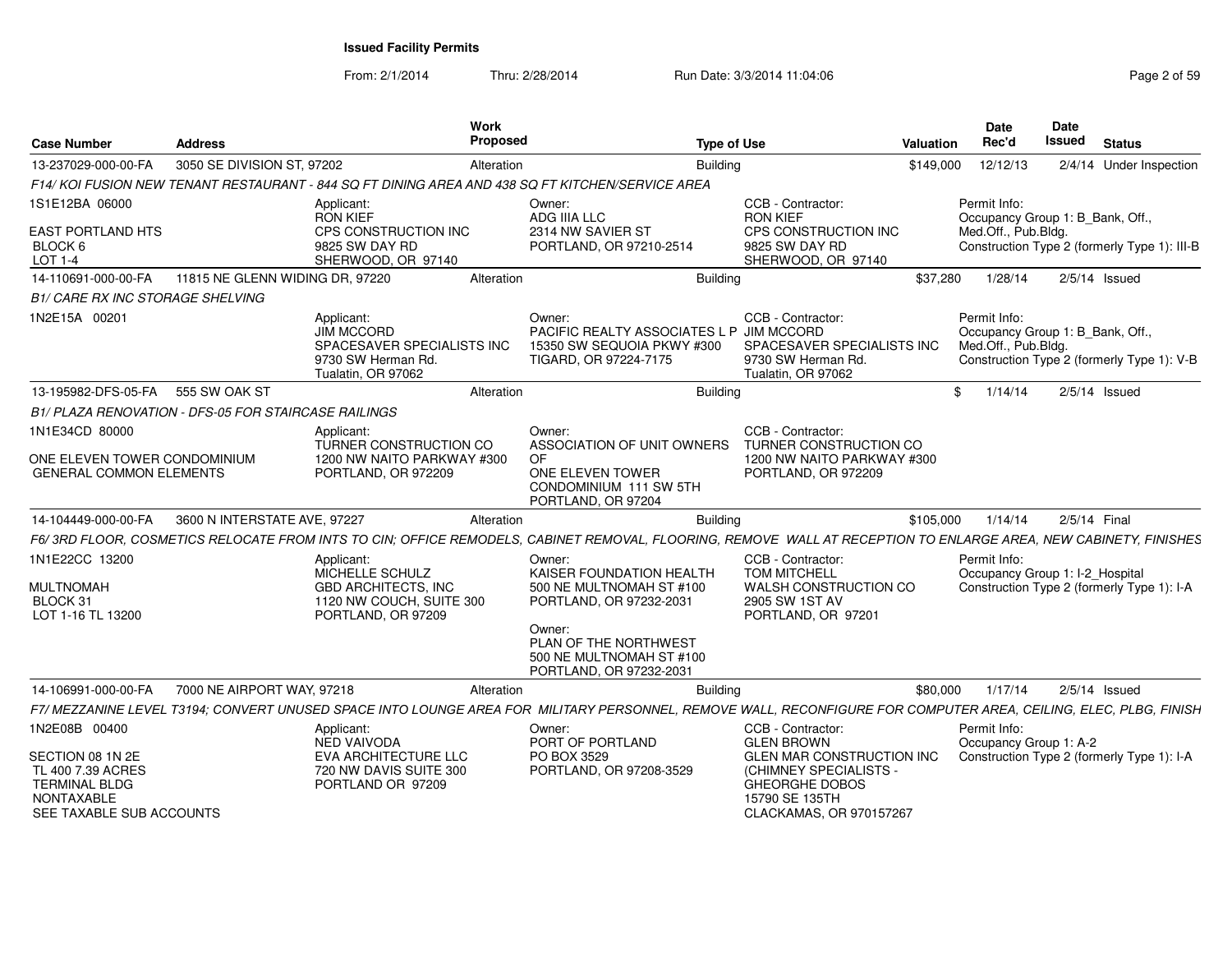From: 2/1/2014Thru: 2/28/2014 Run Date: 3/3/2014 11:04:06 Research 2012 12:04:06

| <b>Case Number</b>                                           | <b>Address</b>               | Work<br><b>Proposed</b>                                                                                                                                          |                                                                                           | <b>Type of Use</b> |                                                                                                           | Valuation   | Date<br>Rec'd                                                           | Date<br><b>Issued</b> | <b>Status</b>                              |
|--------------------------------------------------------------|------------------------------|------------------------------------------------------------------------------------------------------------------------------------------------------------------|-------------------------------------------------------------------------------------------|--------------------|-----------------------------------------------------------------------------------------------------------|-------------|-------------------------------------------------------------------------|-----------------------|--------------------------------------------|
| 14-112342-000-00-FA                                          | 2801 N GANTENBEIN AVE, 97227 | Alteration                                                                                                                                                       |                                                                                           | <b>Building</b>    |                                                                                                           | \$84,000    | 1/31/14                                                                 |                       | 2/5/14 Under Inspection                    |
|                                                              |                              | B1/ WEST WING - LABOR & DELIVERY STORAGE EXPANSION AND RELOCATE A BIRTH TUB                                                                                      |                                                                                           |                    |                                                                                                           |             |                                                                         |                       |                                            |
| 1N1E27AC 01100                                               |                              | Applicant:<br><b>NIKOLAS HEAGY</b>                                                                                                                               | Owner:<br><b>EMANUEL HOSPITAL</b>                                                         |                    | CCB - Contractor:<br><b>SKANSKA USA</b>                                                                   |             | Permit Info:<br>Occupancy Group 1: I-2                                  |                       |                                            |
| <b>ABENDS ADD</b><br><b>BLOCK 4</b><br>LOT 1-18 TL 1100      |                              | 2555 SW 153RD DR<br>PORTLAND, OR 97006                                                                                                                           | 1919 NW LOVEJOY ST<br>PORTLAND, OR 97209                                                  |                    | 222 SW Columbia St., Suite 300<br>Portland, OR 97201                                                      |             |                                                                         |                       | Construction Type 2 (formerly Type 1): I-A |
| 14-111582-000-00-FA                                          | 1 SW COLUMBIA ST, 97201      | Alteration                                                                                                                                                       |                                                                                           | <b>Building</b>    |                                                                                                           | \$12,750    | 1/30/14                                                                 |                       | 2/6/14 Under Inspection                    |
|                                                              |                              | B2/ SUITE 1610; REMOVE A FEW WALLS, ADD SOME FOR NEW OFFICES, DOORS, RELITES, CEILING, ELEC, FINISHES                                                            |                                                                                           |                    |                                                                                                           |             |                                                                         |                       |                                            |
| 1S1E03BD 01800                                               |                              | Applicant:<br>JANE CATALANO                                                                                                                                      | Owner:<br>UMPQUA PLAZA LLC                                                                |                    | CCB - Contractor:<br><b>HOWARD S WRIGHT</b>                                                               |             | Permit Info:<br>Occupancy Group 1: B                                    |                       |                                            |
| PORTLAND<br>BLOCK 114<br><b>LOT 1-8</b>                      |                              | <b>MACKENZIE</b><br>1515 SE WATER AVE #100<br>PORTLAND, OR 97214                                                                                                 | 555 CALIFORNIA ST 49TH FL<br>SAN FRANCISCO, CA 94104                                      |                    | <b>CONSTRUCTORS LP</b><br>P. O. BOX 3764<br>SEATTLE, WA 98124                                             |             |                                                                         |                       | Construction Type 2 (formerly Type 1): I-B |
| 14-114113-000-00-FA                                          | 1225 W BURNSIDE ST           | Alteration                                                                                                                                                       |                                                                                           | <b>Building</b>    |                                                                                                           | \$8,900     | 2/5/14                                                                  |                       | $2/6/14$ Issued                            |
|                                                              |                              | B1/ LOADING DOCK - ADD WALL AND DOOR TO SEPARATE TRASH AREA                                                                                                      |                                                                                           |                    |                                                                                                           |             |                                                                         |                       |                                            |
| 1N1E33DA 05000A2                                             |                              | Applicant:                                                                                                                                                       | Owner:                                                                                    |                    | CCB - Contractor:                                                                                         |             |                                                                         |                       |                                            |
| <b>COUCHS ADD</b><br>BLOCK 82<br>LOT 1-8                     |                              | KENT POTTEBAUM<br><b>GBD ARCHITECTS INC</b><br>1120 NW COUCH SUITE 300<br>PORTLAND OR 97209                                                                      | CO LLC<br>99 SUMMER ST STE 900<br>BOSTON, MA 02110                                        |                    | PORTLAND DISTRICT COOLING & LEASE CRUTCHER LEWIS CORP<br>921 SW WASHINGTON #150<br>PORTLAND, OR 972050000 |             |                                                                         |                       |                                            |
| MACH & EQUIP SEE R140654 (R180207460)<br>FOR LAND & IMPS     |                              |                                                                                                                                                                  |                                                                                           |                    |                                                                                                           |             |                                                                         |                       |                                            |
|                                                              |                              | 13-228538-DFS-01-FA 3181 SW SAM JACKSON PARK RD - Bldg OHS, 9 Alteration                                                                                         |                                                                                           | <b>Building</b>    |                                                                                                           | \$          | 1/13/14                                                                 |                       | $2/6/14$ Issued                            |
| B2/ DFS FOR SUSPENDED CEILING                                |                              |                                                                                                                                                                  |                                                                                           |                    |                                                                                                           |             |                                                                         |                       |                                            |
| 1S1E09 00200                                                 |                              | Applicant:<br><b>JASON RIGGS</b><br>741 SW GAINES RD<br>PORTLAND, OR 97239                                                                                       | Owner:<br>OREGON STATE OF<br>3181 SW SAM JACKSON PARK RD<br>PORTLAND, OR 97239            |                    | CCB - Contractor:<br>ANDERSEN CONSTRUCTION<br><b>COMPANY</b><br>PO BOX 6712<br>PORTLAND, OR 97228-6712    |             | Permit Info:<br>Occupancy Group 1: I-2                                  |                       | Construction Type 2 (formerly Type 1): I-A |
| 14-104486-000-00-FA                                          | 3600 N INTERSTATE AVE, 97227 | Alteration                                                                                                                                                       |                                                                                           | <b>Building</b>    |                                                                                                           | \$135,000   | 1/14/14                                                                 |                       | $2/6/14$ Issued                            |
|                                                              |                              | F6/ 1ST FLOOR, RELOCATE HEPATOLOGY FROM INTS 3RD FLOOR TO CIN 1ST FLOOR; LOWER LEVEL, REMOVE CASEWORK, ADD WALL TO ENLARGE WAITING AREA, REMODEL OFFICES, CEILII |                                                                                           |                    |                                                                                                           |             |                                                                         |                       |                                            |
| 1N1E22CC 13200<br>MULTNOMAH<br>BLOCK 31<br>LOT 1-16 TL 13200 |                              | Applicant:<br>MICHELLE SCHULZ<br><b>GBD ARCHITECTS, INC</b><br>1120 NW COUCH, SUITE 300<br>PORTLAND, OR 97209                                                    | Owner:<br>KAISER FOUNDATION HEALTH<br>500 NE MULTNOMAH ST #100<br>PORTLAND, OR 97232-2031 |                    | CCB - Contractor:<br><b>TOM MITCHELL</b><br>WALSH CONSTRUCTION CO<br>2905 SW 1ST AV<br>PORTLAND, OR 97201 |             | Permit Info:<br>Occupancy Group 1: B Bank, Off.,<br>Med.Off., Pub.Bldg. |                       | Construction Type 2 (formerly Type 1): I-A |
|                                                              |                              |                                                                                                                                                                  | Owner:<br>PLAN OF THE NORTHWEST<br>500 NE MULTNOMAH ST #100<br>PORTLAND, OR 97232-2031    |                    |                                                                                                           |             |                                                                         |                       |                                            |
| 14-103146-000-00-FA                                          | 1621 SW 1ST AVE, 97201       | Alteration                                                                                                                                                       |                                                                                           | <b>Building</b>    |                                                                                                           | \$1,241,000 | 1/9/14                                                                  |                       | $2/6/14$ Issued                            |
|                                                              |                              | F16/6TH FLOOR CAMBIA HEALTH SOLUTIONS INTERIOR DEMO AND REMODEL OF 30,896 SQ FT ENTIRE FLOOR, NEW OFFICES, CONFERENCE ROOMS, BREAK ROOM AND OPEN AREAS           |                                                                                           |                    |                                                                                                           |             |                                                                         |                       |                                            |
| 1S1E03CB 00700                                               |                              | Applicant:<br><b>NICOLE BEKKEN</b><br>1515 SE WATER AVE. STE 100<br>PORTLAND, OR 97214                                                                           |                                                                                           |                    | CCB - Contractor:<br>SWINERTON BUILDERS INC<br>260 TOWNSEND ST<br>SAN FRANCISCO, CA 94107                 |             | Permit Info:<br>Occupancy Group 1: B                                    |                       | Construction Type 2 (formerly Type 1): I-B |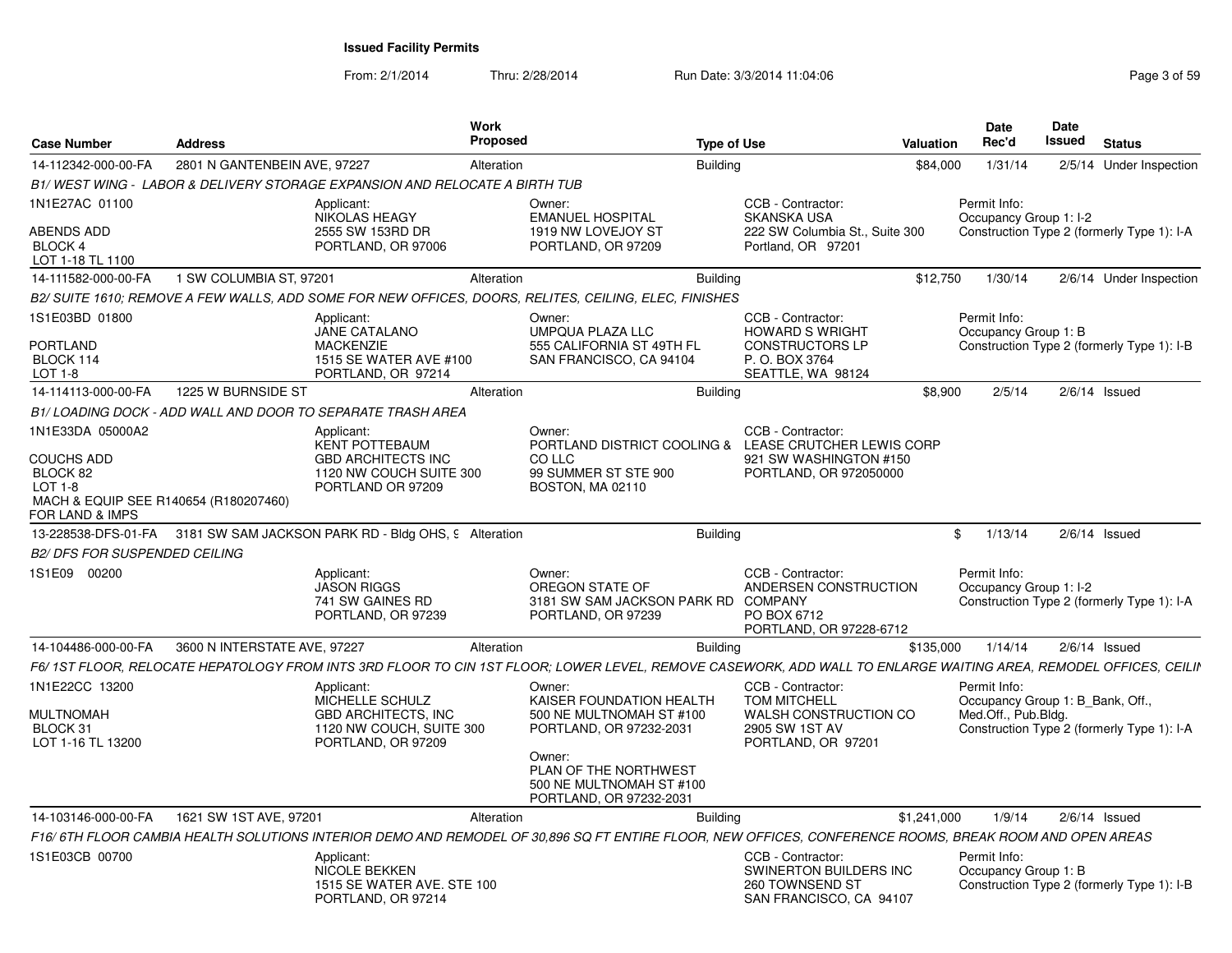From: 2/1/2014Thru: 2/28/2014 Run Date: 3/3/2014 11:04:06 Research 2010 Page 4 of 59

| <b>Case Number</b>                                                                                           | <b>Address</b>               | <b>Work</b>                                                                                                                                  | <b>Proposed</b> | <b>Type of Use</b>                                                                                                                                                               |                                                                                                                                                  | Valuation |      | <b>Date</b><br>Rec'd                 | <b>Date</b><br><b>Issued</b>     | <b>Status</b>                                |
|--------------------------------------------------------------------------------------------------------------|------------------------------|----------------------------------------------------------------------------------------------------------------------------------------------|-----------------|----------------------------------------------------------------------------------------------------------------------------------------------------------------------------------|--------------------------------------------------------------------------------------------------------------------------------------------------|-----------|------|--------------------------------------|----------------------------------|----------------------------------------------|
| 13-200880-DFS-04-FA                                                                                          | 5050 NE HOYT ST, 97213       |                                                                                                                                              | Alteration      | <b>Building</b>                                                                                                                                                                  |                                                                                                                                                  |           | \$   | 2/4/14                               | $2/10/14$ Issued                 |                                              |
|                                                                                                              |                              |                                                                                                                                              |                 | F9/ GROUND FLOOR SUITE 156 14,000 SQ FT AMBULATORY SURGERY CENTER (ASC) EXPANSION - DFS-04 SEISMIC BRACING FOR PIPING                                                            |                                                                                                                                                  |           |      |                                      |                                  |                                              |
| 1N2E31BD 03800<br><b>CENTER ADD</b><br>BLOCK <sub>3</sub><br>LOT 1-7 INC PT VAC ST<br>LOT 20-26 EXC PT IN ST |                              | Applicant:<br><b>NOLAN DOYLE</b><br>1498 SE TECH CENTER PL SUITE<br>180<br>VANCOUVER, WA98683                                                |                 | Owner:<br>PROVIDENCE HEALTH<br>4400 NE HALSEY ST BLDG 2 #190<br>PORTLAND, OR 97213-1545<br>Owner:<br>SERVICES-OREGON<br>4400 NE HALSEY ST BLDG 2 #190<br>PORTLAND, OR 97213-1545 | CCB - Contractor:<br><b>HOWARD S WRIGHT</b><br><b>CONSTRUCTORS LP</b><br>P. O. BOX 3764<br>SEATTLE, WA 98124                                     |           | I-FR | Permit Info:<br>Occupancy Group 1: B |                                  | Construction Type 2 (formerly Type 1):       |
| 13-200880-DFS-05-FA                                                                                          | 5050 NE HOYT ST, 97213       |                                                                                                                                              | Alteration      | <b>Building</b>                                                                                                                                                                  |                                                                                                                                                  |           | \$   | 2/4/14                               | $2/10/14$ Issued                 |                                              |
|                                                                                                              |                              |                                                                                                                                              |                 | F9/ GROUND FLOOR SUITE 156 14,000 SQ FT AMBULATORY SURGERY CENTER (ASC) EXPANSION - DFS-05 SEISMIC BRACING FOR HVAC                                                              |                                                                                                                                                  |           |      |                                      |                                  |                                              |
| 1N2E31BD 03800<br><b>CENTER ADD</b><br>BLOCK 3<br>LOT 1-7 INC PT VAC ST<br>LOT 20-26 EXC PT IN ST            |                              | Applicant:<br><b>NOLAN DOYLE</b><br>1498 SE TECH CENTER PL SUITE<br>180<br>VANCOUVER, WA98683                                                |                 | Owner:<br>PROVIDENCE HEALTH<br>4400 NE HALSEY ST BLDG 2 #190<br>PORTLAND, OR 97213-1545<br>Owner:<br>SERVICES-OREGON<br>4400 NE HALSEY ST BLDG 2 #190<br>PORTLAND, OR 97213-1545 | CCB - Contractor:<br><b>HOWARD S WRIGHT</b><br><b>CONSTRUCTORS LP</b><br>P. O. BOX 3764<br>SEATTLE, WA 98124                                     |           | I-FR | Permit Info:<br>Occupancy Group 1: B |                                  | Construction Type 2 (formerly Type 1):       |
| 14-111651-000-00-FA                                                                                          | 3030 SW MOODY AVE, 97201     |                                                                                                                                              | Alteration      | <b>Building</b>                                                                                                                                                                  |                                                                                                                                                  | \$85,000  |      | 1/30/14                              | $2/10/14$ Issued                 |                                              |
|                                                                                                              |                              |                                                                                                                                              |                 | F10/ 1ST FLOOR & 2ND FLOOR TI WORK TO INCLUDE NEW DEMISING WALLS, WALLS TO UNDERSIDE OF GRID, DOORS, RELITES AND GENERAL REMODEL UPGRADES                                        |                                                                                                                                                  |           |      |                                      |                                  |                                              |
| 1S1E10 00400<br>SECTION 10 1S 1E<br>TL 400 2.77 ACRES                                                        |                              | Applicant:<br><b>SUZIE HONG</b><br><b>MACKENZIE</b><br>1515 SW WATER AVE<br>PORTLAND, OR 97214                                               |                 | Owner:<br>3030 PROPERTY LLC<br>3121 SW MOODY AVE<br>PORTLAND, OR 97239                                                                                                           | CCB - Contractor:<br>IN LINE COMMERCIAL CONST<br>PO BOX 5837<br>ALOHA, OR 97006                                                                  |           |      | Permit Info:<br>Med.Off., Pub.Bldg.  | Occupancy Group 1: B Bank, Off., | Construction Type 2 (formerly Type 1): III-B |
| 14-105419-000-00-FA                                                                                          | 1300 SW WASHINGTON ST, 97205 |                                                                                                                                              | Alteration      | <b>Building</b>                                                                                                                                                                  |                                                                                                                                                  | \$90,000  |      | 1/15/14                              | $2/11/14$ Issued                 |                                              |
|                                                                                                              |                              |                                                                                                                                              |                 | B2/ RENOVATE BATHROOM AND LAUNDRY ROOMS ON 2ND AND 3RD FLOORS. SE AND SW, NEW WALLS, FIXTURES, CEILING, FINISHES                                                                 |                                                                                                                                                  |           |      |                                      |                                  |                                              |
| 1N1E33DD 03500<br><b>PORTLAND</b><br>LOT 1&2 BLOCK S1/2J<br>E 15' OF LOT 7&8 BLOCK S1/2J                     |                              | Applicant:<br><b>KEVIN SAXTON</b><br><b>KASA ARCHITECTS</b><br>4119 NE CESAR E CHAVEZ BLVD<br>PORTLAND, OR 97211                             |                 | Owner:<br>DE PAUL TREATMENT<br>P O BOX 3007<br>PORTLAND, OR 97208-3007                                                                                                           | CCB - Contractor:<br><b>JAEGER AND ERWERT</b><br><b>CONTRACTOR</b><br>601 S MCLOUGHLIN BLVD<br>OREGON CITY, OR 97045                             |           |      |                                      |                                  |                                              |
|                                                                                                              |                              |                                                                                                                                              |                 | Owner:<br><b>CENTERS INC</b><br>P O BOX 3007<br>PORTLAND, OR 97208-3007                                                                                                          |                                                                                                                                                  |           |      |                                      |                                  |                                              |
| 14-100243-000-00-FA                                                                                          | 1200 NW NAITO PKY            |                                                                                                                                              | Alteration      | <b>Building</b>                                                                                                                                                                  |                                                                                                                                                  | \$118,000 |      | 1/2/14                               |                                  | 2/11/14 Under Inspection                     |
|                                                                                                              |                              |                                                                                                                                              |                 | F3/ SUITE 310; TI, NEW WALLS FOR OFFICES, LARGE EXAM ROOM, WORK ROOM, NEW RESTROOM W/SHOWER, RECEPTION, CEILING, ELEC, PLBG, FINISHES                                            |                                                                                                                                                  |           |      |                                      |                                  |                                              |
| 1N1E34BA 00100<br><b>COUCHS ADD</b><br>BLOCK 318<br>LOT 2-15 TL 100                                          |                              | Applicant:<br><b>RUSTY SANDAGE</b><br><b>MALIBU PACIFIC GEN</b><br><b>CONTRACTORS</b><br>735 NE JACKSON SCHOOL RD<br>HILLSBORO, OR 971240000 |                 | Owner:<br>ALBERS MILL BUILDING LLC<br>2701 NW VAUGHN ST #390<br>PORTLAND, OR 97210                                                                                               | CCB - Contractor:<br><b>CRAIG SANDAGE</b><br>MALIBU PACIFIC GENERAL<br><b>CONTRACTORS</b><br>735 NE JACKSON SCHOOL RD<br>HILLSBORO, OR 971242309 |           |      |                                      |                                  |                                              |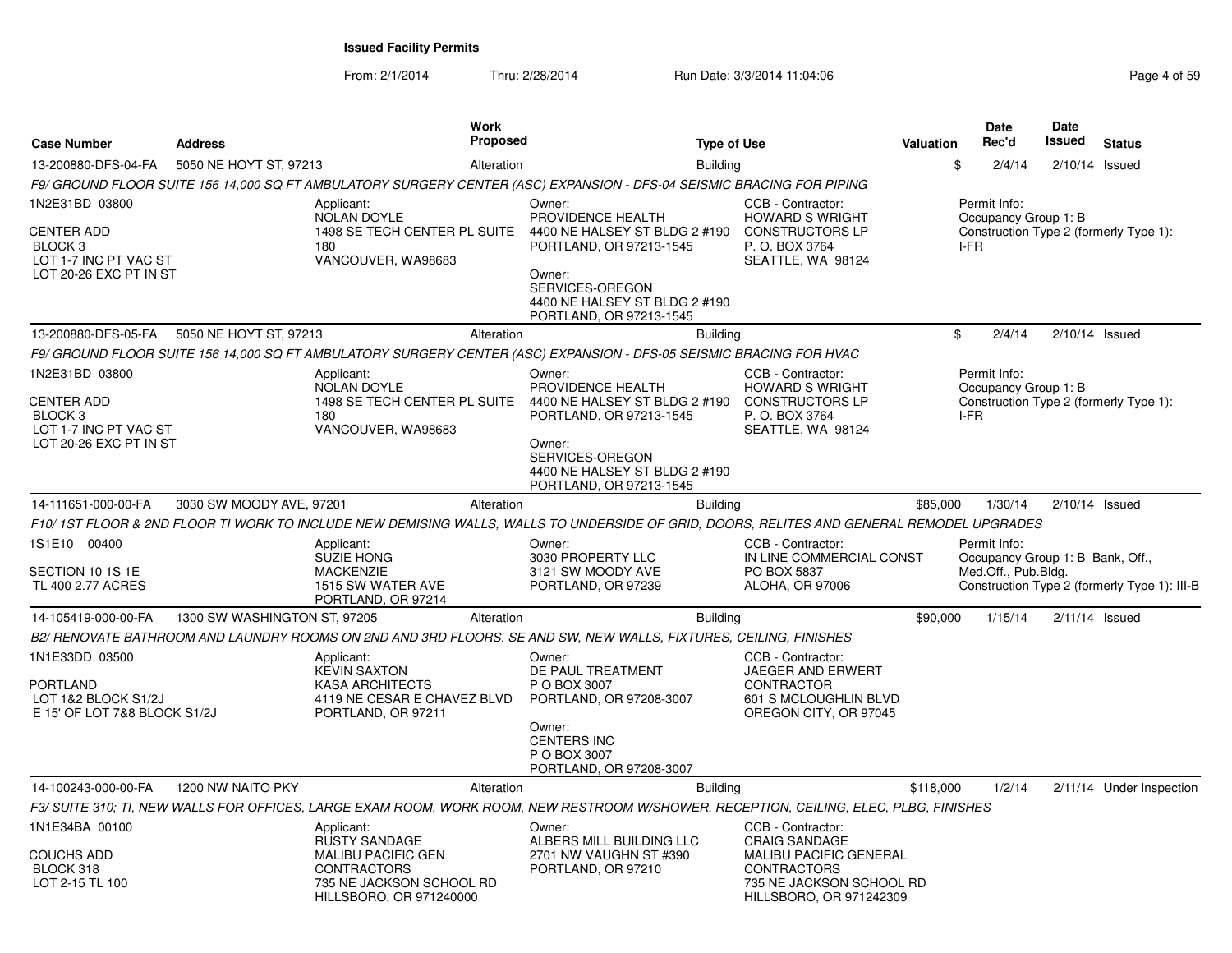From: 2/1/2014Thru: 2/28/2014 **Run Date: 3/3/2014 11:04:06** Research 2010 Rage 5 of 59

| <b>Case Number</b>                                                         | <b>Address</b>             | <b>Work</b><br><b>Proposed</b>                                                                                                           |                                                                                                                                                                   | <b>Type of Use</b>                                                                           | Valuation   | <b>Date</b><br>Rec'd                                                    | Date<br><b>Issued</b> | <b>Status</b>                              |
|----------------------------------------------------------------------------|----------------------------|------------------------------------------------------------------------------------------------------------------------------------------|-------------------------------------------------------------------------------------------------------------------------------------------------------------------|----------------------------------------------------------------------------------------------|-------------|-------------------------------------------------------------------------|-----------------------|--------------------------------------------|
| 14-110078-000-00-FA                                                        | 100 SW MAIN ST, 97204      | Alteration                                                                                                                               | <b>Building</b>                                                                                                                                                   |                                                                                              | \$124,404   | 1/27/14                                                                 |                       | 2/11/14 Issued                             |
|                                                                            |                            |                                                                                                                                          | F13/ PECI SUBLEASE 13TH. 14TH & 15TH FLOORS - MODIFY 13TH FLOOR BY ADDING SEVERAL WALLS TO CREATE A SUBLEASE SPACE. 14TH FLOOR ADD DOOR FOR NEW STORAGE ROOM. 151 |                                                                                              |             |                                                                         |                       |                                            |
| 1S1E03BD 00600                                                             |                            | Applicant:                                                                                                                               | Owner:                                                                                                                                                            | CCB - Contractor                                                                             |             |                                                                         |                       |                                            |
| <b>PORTLAND</b><br>BLOCK 10<br>LOT 1 EXC PT IN STS<br>LOT 2-8 EXC PT IN ST |                            | <b>MATT FITZGERALD</b><br><b>GBD ARCHITECTS</b><br>1120 NW COUCH ST. SUITE 300<br>PORTLAND OR 97209                                      | AAT OREGON OFFICE I LLC<br>11455 EL CAMINO REAL #200<br>SAN DIEGO, CA 92130-2047                                                                                  | LEASE CRUTCHER LEWIS CORP<br>921 SW WASHINGTON #150<br>PORTLAND, OR 972050000                |             |                                                                         |                       |                                            |
| 14-111960-000-00-FA                                                        | 101 SW MAIN ST, 97204      | Alteration                                                                                                                               | <b>Building</b>                                                                                                                                                   |                                                                                              | \$11,000    | 1/30/14                                                                 |                       | 2/12/14 Issued                             |
|                                                                            |                            | F10/ SUITE 350; TI, REMOVE ALL PARTITION WALLS, INFILL ENTRY DOOR AND RELITE, CEILING, ELEC, FINISHES                                    |                                                                                                                                                                   |                                                                                              |             |                                                                         |                       |                                            |
| 1S1E03BD 00300                                                             |                            | Applicant:                                                                                                                               | Owner:                                                                                                                                                            | <b>Primary Contractor:</b>                                                                   |             | Permit Info:                                                            |                       |                                            |
| <b>PORTLAND</b><br>BLOCK 11<br>$LOT 1-4$<br>LOT 5-8 EXC PT IN STS          |                            | Anne Rogness<br><b>ZGF</b><br>1223 S.W. Washington,#200<br>Portland, OR 97205                                                            | KBSH ONE MAIN PLACE LLC<br>121 SW MORRISON ST #200<br>PORTLAND, OR 97204                                                                                          | <b>TO BID</b>                                                                                |             | Occupancy Group 1: B Bank, Off.,<br>Med.Off., Pub.Bldg.                 |                       |                                            |
| 14-111899-000-00-FA                                                        | 101 SW MAIN ST, 97204      | Alteration                                                                                                                               | <b>Building</b>                                                                                                                                                   |                                                                                              | \$40,000    | 1/30/14                                                                 |                       | 2/12/14 Issued                             |
|                                                                            |                            |                                                                                                                                          | F12/ SUITE 804 REMOVE PARTITION WALLS AND ADD WALLS FOR CONFERENCE ROOM AND RECEPTION AREA FOR OPEN OFFICE SPACE                                                  |                                                                                              |             |                                                                         |                       |                                            |
| 1S1E03BD 00300                                                             |                            | Applicant:<br>Anne Roaness                                                                                                               | Owner:<br><b>KBSH ONE MAIN PLACE LLC</b>                                                                                                                          | Primary Contractor:<br><b>TO BID</b>                                                         |             | Permit Info:<br>Occupancy Group 1: B_Bank, Off.,                        |                       |                                            |
| <b>PORTLAND</b><br>BLOCK 11<br>LOT 1-4<br>LOT 5-8 EXC PT IN STS            |                            | <b>ZGF</b><br>1223 S.W. Washington, #200<br>Portland, OR 97205                                                                           | 121 SW MORRISON ST #200<br>PORTLAND, OR 97204                                                                                                                     |                                                                                              |             | Med.Off., Pub.Bldg.                                                     |                       |                                            |
| 14-108172-000-00-FA                                                        | 1120 NW COUCH ST, 97209    | Alteration                                                                                                                               | <b>Building</b>                                                                                                                                                   |                                                                                              | \$247,500   | 1/21/14                                                                 |                       | 2/13/14 Under Inspection                   |
|                                                                            |                            |                                                                                                                                          | F7/30 NW 12TH; MADEWELL TI FOR NEW RETAIL TENANT IN PRIOR RETAIL SPACE, REMOVE WALLS, ADD BACK AND RECONFIGURE FOR ONE NEW RESTROOM, DRESSING ROOMS, OFFICE, ST   |                                                                                              |             |                                                                         |                       |                                            |
| 1N1E33DA 04900                                                             |                            | Applicant:<br><b>TASIA KALLIES</b><br><b>BURNHAM NATION WIDE</b><br><b>111 WEST WASHINGTON</b><br>STREET, SUITE 450<br>CHICAGO, IL 60602 | Owner:<br>MEPT BREWERY BLOCK 2 LLC<br>PO BOX 320099<br>ALEXANDRIA, VA 22320-0156                                                                                  | CCB - Contractor:<br>DUGAN BUILDING COMPANY<br>4200 ELIZABETH LAKE RD<br>WATERFORD, MI 48328 |             | Permit Info:<br>Occupancy Group 1: B Bank, Off.,<br>Med.Off., Pub.Blda. |                       |                                            |
| 13-180872-DFS-02-FA                                                        | 1849 SW SALMON ST, 97205   | Alteration                                                                                                                               | Building                                                                                                                                                          |                                                                                              | \$.         | 2/6/14                                                                  |                       | 2/13/14 Final                              |
|                                                                            |                            | B1/2ND FLOOR ROCK CLIMBING WALL EXPANSION - DFS-02 FOR FIRE PROOFING                                                                     |                                                                                                                                                                   |                                                                                              |             |                                                                         |                       |                                            |
| 1N1E33DC 05800                                                             |                            | Applicant:<br><b>JEREMY SYMOLON</b>                                                                                                      | Owner:<br><b>MULTNOMAH AMATEUR</b>                                                                                                                                | CCB - Contractor:<br><b>BREMIK CONSTRUCTION</b>                                              |             |                                                                         |                       |                                            |
| SECTION 33 1N 1E<br>TL 5800 2.82 ACRES                                     |                            | <b>BREMIK CONSTRUCTION</b><br>1026 SE STARK ST<br>PORTLAND OR 97214                                                                      | <b>ATHLETIC CLUB</b><br>1849 SW SALMON ST<br>PORTLAND, OR 97205-1726                                                                                              | 1026 SE STARK ST<br>PORTLAND, OR 97214                                                       |             |                                                                         |                       |                                            |
| 13-234639-000-00-FA                                                        | 111 SW 5TH AVE, 97204-3626 | Alteration                                                                                                                               | <b>Building</b>                                                                                                                                                   |                                                                                              | \$1,800,000 | 12/4/13                                                                 |                       | 2/14/14 Under Inspection                   |
|                                                                            |                            |                                                                                                                                          | F9/ T-28 & 29 NEW RELIC TENANT REMODEL OF EXISTING OFFICE SPACE INCLUDING NEW ACCESS STAIR BETWEEN THE 2 FLOORS                                                   |                                                                                              |             |                                                                         |                       |                                            |
| 1N1E34CD 01300                                                             |                            | Applicant:<br><b>JOHN ELLETT</b><br>20915 SW 105TH AVE<br>PORTLAND, OR 97204                                                             |                                                                                                                                                                   | CCB - Contractor:<br>RUSSELL CONSTRUCTION INC<br>20915 SW 105TH AVE<br>TUALATIN OR 97062     |             | Permit Info:<br>Occupancy Group 1: B                                    |                       | Construction Type 2 (formerly Type 1): I-A |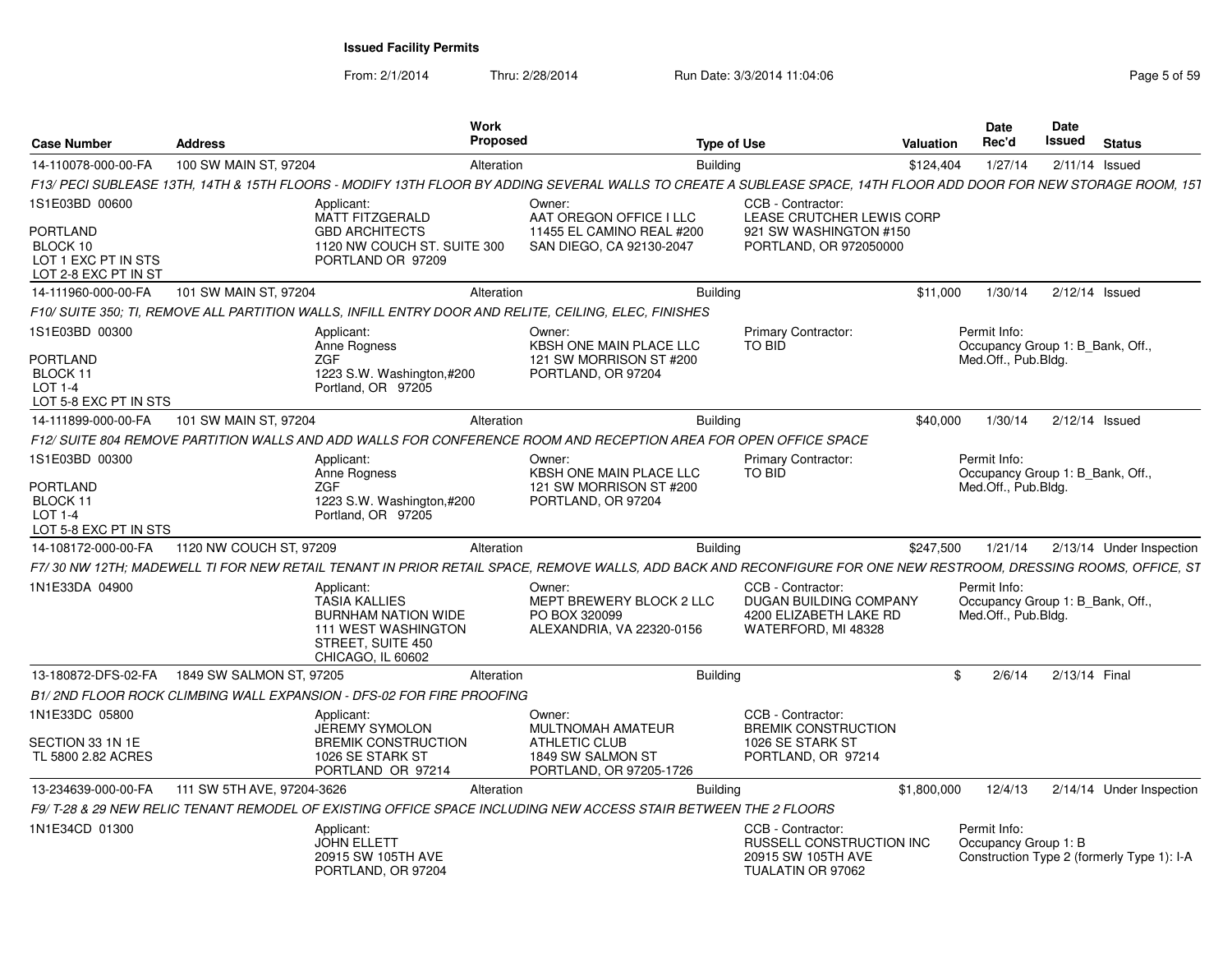From: 2/1/2014Thru: 2/28/2014 Run Date: 3/3/2014 11:04:06 Research 2012 01:04:06 Page 6 of 59

| <b>Case Number</b>                                                                                         | <b>Address</b>                  |                                                                                                                                                       | Work<br><b>Proposed</b> |                                                                                                                                                                                   | <b>Type of Use</b>                                                                                                                      | Valuation | Date<br>Rec'd                                    | Date<br>Issued   | <b>Status</b>                         |
|------------------------------------------------------------------------------------------------------------|---------------------------------|-------------------------------------------------------------------------------------------------------------------------------------------------------|-------------------------|-----------------------------------------------------------------------------------------------------------------------------------------------------------------------------------|-----------------------------------------------------------------------------------------------------------------------------------------|-----------|--------------------------------------------------|------------------|---------------------------------------|
| 14-111931-000-00-FA                                                                                        | 101 SW MAIN ST, 97204           |                                                                                                                                                       | Alteration              | <b>Building</b>                                                                                                                                                                   |                                                                                                                                         | \$75,000  | 1/30/14                                          | $2/14/14$ Issued |                                       |
|                                                                                                            |                                 |                                                                                                                                                       |                         | F10/ SUITE 905; TI, REMOVE ALL PARTITION WALLS, ADD BACK ONE FOR CONFERENCE ROOM, DOOR, RELITE, CREATE OPEN OFFICE, CEILING, ELEC, FINISHES. DISCUSSED DOOR SWING WIT             |                                                                                                                                         |           |                                                  |                  |                                       |
| 1S1E03BD 00300                                                                                             |                                 | Applicant:<br>Anne Rogness                                                                                                                            | Owner:                  | <b>KBSH ONE MAIN PLACE LLC</b>                                                                                                                                                    | <b>Primary Contractor:</b><br>TO BID                                                                                                    |           | Permit Info:<br>Occupancy Group 1: B_Bank, Off., |                  |                                       |
| <b>PORTLAND</b><br>BLOCK 11<br>$LOT 1-4$<br>LOT 5-8 EXC PT IN STS                                          |                                 | <b>ZGF</b><br>1223 S.W. Washington,#200<br>Portland, OR 97205                                                                                         |                         | 121 SW MORRISON ST #200<br>PORTLAND, OR 97204                                                                                                                                     |                                                                                                                                         |           | Med.Off., Pub.Bldg.                              |                  |                                       |
| 14-100188-000-00-FA                                                                                        | 614 SW 11TH AVE, 97205          |                                                                                                                                                       | Alteration              | <b>Building</b>                                                                                                                                                                   |                                                                                                                                         | \$150,000 | 1/2/14                                           | $2/14/14$ Issued |                                       |
|                                                                                                            |                                 |                                                                                                                                                       |                         | F10/ BUILD-OUT FOR NEW RESTAURANT: WALLS FOR KITCHEN, DINING, CABINETRY, BAR, FLOORING, CEILING, ELEC, PLBG, FINISHES                                                             |                                                                                                                                         |           |                                                  |                  |                                       |
| 1N1E33DD 04300<br><b>PORTLAND</b><br>BLOCK 252<br>HISTORIC PROPERTY 15 YR 2004<br>POTENTIAL ADDITIONAL TAX |                                 | Applicant:<br><b>BEN HUFFORD</b><br><b>DESIGN DEPARTMENT</b><br>208 SW STARK ST. #200<br>PORTLAND, OR 97204                                           | Owner:<br>Owner:        | PORTLAND GOVERNOR HOTEL<br>1900 N AKARD ST<br>DALLAS, TX 75201-2300<br><b>ACQUISITION LLC</b>                                                                                     | CCB - Contractor:<br><b>JIMMY WYNN</b><br><b>ARCTIC HEATING &amp;</b><br><b>REFRIGERATION</b><br>PO BOX 83795<br>PORTLAND OR 97283-0795 |           | Permit Info:                                     |                  | Occupancy Group 1: R-1 Hotel or Motel |
|                                                                                                            |                                 |                                                                                                                                                       |                         | 1900 N AKARD ST<br>DALLAS, TX 75201-2300                                                                                                                                          | CCB - Contractor:<br>NW CUSTOM CONTRACTORS INC<br>2914 NE 66TH AVE<br>PORTLAND, OR 97213                                                |           |                                                  |                  |                                       |
| 14-114860-000-00-FA                                                                                        | 2105 SE 7TH AVE, 97214          |                                                                                                                                                       | Alteration              | <b>Building</b>                                                                                                                                                                   |                                                                                                                                         | \$2,700   | 2/10/14                                          | $2/18/14$ Issued |                                       |
|                                                                                                            |                                 |                                                                                                                                                       |                         | B1/ MARMOSET MUSIC - RELOCATE EXTERIOR DOOR (electrical on plans was for removing exit sign only, any other would require electrical permit)                                      |                                                                                                                                         |           |                                                  |                  |                                       |
| 1S1E02CC 03500<br>STEPHENS ADD<br>BLOCK 74<br>LOT 8 TL 3500                                                |                                 | Applicant:<br><b>ISAAC FROST</b><br>3444 NE 17TH AVE<br>PORTLAND OR 97212                                                                             | Owner:                  | NAGEL FAMILY REAL ESTATE<br><b>45 CONDOLEA CT</b><br>LAKE OSWEGO, OR 97035-1002                                                                                                   | CCB - Contractor:<br>AKOS CONSTRUCTION LLC<br>3444 NE 17TH AVE<br>PORTLAND, OR 97212                                                    |           |                                                  |                  |                                       |
|                                                                                                            |                                 |                                                                                                                                                       | Owner:                  | <b>LIMITED PARTNERSHIP</b><br><b>45 CONDOLEA CT</b><br>LAKE OSWEGO, OR 97035-1002                                                                                                 |                                                                                                                                         |           |                                                  |                  |                                       |
| 14-108560-000-00-FA                                                                                        | 220 NW 2ND AVE, 97209           |                                                                                                                                                       | Alteration              | <b>Building</b>                                                                                                                                                                   |                                                                                                                                         | \$152,557 | 1/22/14                                          | $2/18/14$ Issued |                                       |
|                                                                                                            |                                 |                                                                                                                                                       |                         | F7/ SUITE 940; TI, REMOVE WALLS, ADD DEMISING WALL AT ENTRY, WALLS FOR CONFERENCE ROOMS, SERVER ROOM, BREAKROOM, STORAGE, WORK ROOM, CREATE OPEN OFFICE SPACE,                    |                                                                                                                                         |           |                                                  |                  |                                       |
| 1N1E34CA 04500<br><b>COUCHS ADD</b><br>BLOCK 14<br>LOT 1-8 EXC PT IN ST                                    |                                 | Applicant:<br><b>Tony Silvestrini</b><br><b>LANGLEY INVESTMENT</b><br>PROPERTIES, INC.<br>1211 SW Fifth Avenue, Suite L-17<br>Portland, OR 97204-3735 | Owner:                  | ONE PACIFIC SQUARE CF LLC<br>1211 SW 5TH AVE #2230<br>PORTLAND, OR 97204-3735                                                                                                     |                                                                                                                                         |           |                                                  |                  |                                       |
| 13-239759-000-00-FA                                                                                        | 3375 SW TERWILLIGER BLVD, 97201 |                                                                                                                                                       | Alteration              | <b>Building</b>                                                                                                                                                                   |                                                                                                                                         | \$350,000 | 12/18/13                                         | $2/18/14$ Issued |                                       |
|                                                                                                            |                                 |                                                                                                                                                       |                         | F15/6TH FLOOR Smoke barrier upgrade, and repair, including FSDs. Also new FSDs at mech shafts. ***FLS summary attached for reference only and not part of this permit approval*** |                                                                                                                                         |           |                                                  |                  |                                       |
| 1S1E09 00200                                                                                               |                                 | Applicant:<br><b>JIM KNEES</b><br>PKA ARCHITECTS<br>6969 SW HAMPTON ST<br>PORTLAND OR 97223                                                           | Owner:                  | OREGON STATE OF<br>3181 SW SAM JACKSON PARK RD<br>PORTLAND, OR 97239                                                                                                              | CCB - Contractor:<br>ANDERSEN CONSTRUCTION<br><b>COMPANY</b><br>PO BOX 6712<br>PORTLAND, OR 97228-6712                                  |           |                                                  |                  |                                       |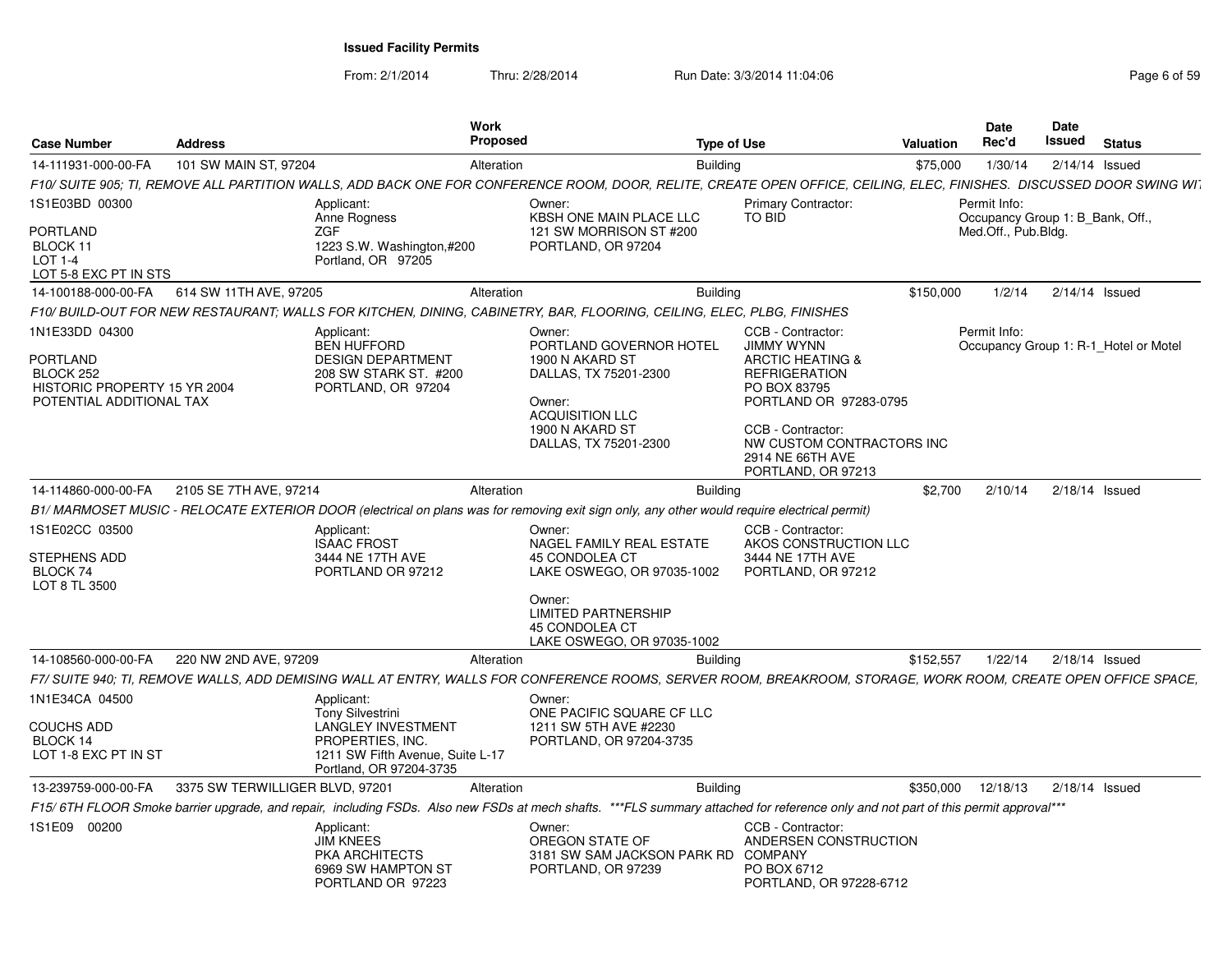From: 2/1/2014Thru: 2/28/2014 Run Date: 3/3/2014 11:04:06 Research 2010 Rage 7 of 59

| <b>Case Number</b>                                                         | <b>Address</b>                                         |                                                                                                      | Work<br><b>Proposed</b> |                                                                                                                                                              | <b>Type of Use</b> |                                                                                                        | <b>Valuation</b> | Date<br>Rec'd                                                           | <b>Date</b><br><b>Issued</b> | <b>Status</b>                               |
|----------------------------------------------------------------------------|--------------------------------------------------------|------------------------------------------------------------------------------------------------------|-------------------------|--------------------------------------------------------------------------------------------------------------------------------------------------------------|--------------------|--------------------------------------------------------------------------------------------------------|------------------|-------------------------------------------------------------------------|------------------------------|---------------------------------------------|
| 13-216302-REV-01-FA                                                        | 920 SW 6TH AVE, 97204                                  | Alteration                                                                                           |                         |                                                                                                                                                              | <b>Building</b>    |                                                                                                        | \$10,000         | 11/15/13                                                                |                              | $2/18/14$ Issued                            |
|                                                                            |                                                        |                                                                                                      |                         | F2/ REVISION TO INFILL FLOOR BY ELEVATOR, OPENED UP AT DEMO PROCESS. ALSO ADD RAISED MECHANICAL PLATFORM                                                     |                    |                                                                                                        |                  |                                                                         |                              |                                             |
| 1S1E03BB 01000                                                             |                                                        | Applicant:<br>ARON FAEGRE                                                                            |                         | Owner:<br>PUBLIC SERVICE BUILDING LLC                                                                                                                        |                    | CCB - Contractor:<br>R & H CONSTRUCTION                                                                |                  | Permit Info:<br>Occupancy Group 1: A-2_Restaurant                       |                              |                                             |
| <b>PORTLAND</b><br>BLOCK 170<br>LOT 5-8                                    |                                                        | ARON FAEGRE & ASSOC<br>520 SW YAMHILL<br>PORTLAND OR 97204                                           |                         | 920 SW 6TH AVE STE 223<br>PORTLAND, OR 97204                                                                                                                 |                    | 1530 SW TAYLOR STREET<br>PORTLAND, OR 97205                                                            |                  |                                                                         |                              | Construction Type 2 (formerly Type 1): I-A  |
| 14-112727-000-00-FA                                                        | 26 SW SALMON ST, 97204                                 |                                                                                                      | Alteration              |                                                                                                                                                              | <b>Building</b>    |                                                                                                        | \$375,000        | 2/3/14                                                                  |                              | 2/18/14 Under Inspection                    |
|                                                                            |                                                        |                                                                                                      |                         | F2/4TH & 5TH FLOOR, REMODEL; REMOVE WALLS, ADD BACK AND RECONFIGURE FOR CONFERENCE ROOMS, BREAKROOM, WORK ROOMS, OFFICES, DOORS, RELITES, GLASS WALL, CEILIN |                    |                                                                                                        |                  |                                                                         |                              |                                             |
| 1S1E03BD 00200                                                             |                                                        | Applicant:<br>ALFRED BRAN                                                                            |                         | Owner:<br>IEH PORTLAND LLC                                                                                                                                   |                    | CCB - Contractor:<br><b>MARK BECKIUS</b>                                                               |                  |                                                                         |                              |                                             |
| PORTLAND<br>BLOCK 6<br><b>LOT 1-8</b>                                      |                                                        | 26 SW SALMON ST<br>PORTLAND, OR 97204                                                                |                         | 121 SW SALMON ST<br>PORTLAND, OR 97204-2901                                                                                                                  |                    | REIMERS & JOLIVETTE INC<br>2344 NW 24TH AVE<br>Portland, OR 97210                                      |                  |                                                                         |                              |                                             |
| 14-114888-000-00-FA                                                        | 3303 SW BOND AVE, 97201                                |                                                                                                      | Alteration              |                                                                                                                                                              | <b>Building</b>    |                                                                                                        | \$11,000         | 2/10/14                                                                 |                              | $2/19/14$ Issued                            |
|                                                                            | <b>B1/4TH FLOOR REFLECTED CEILING NUBOOM ANCHORAGE</b> |                                                                                                      |                         |                                                                                                                                                              |                    |                                                                                                        |                  |                                                                         |                              |                                             |
| 1S1E10AC 00500                                                             |                                                        | Applicant:<br><b>TONY CARLSON</b><br>ANDERSEN CONSTRUCTION<br>741 SE GAINES RD<br>PORTLAND, OR 97239 |                         |                                                                                                                                                              |                    | CCB - Contractor:<br>ANDERSEN CONSTRUCTION<br><b>COMPANY</b><br>PO BOX 6712<br>PORTLAND, OR 97228-6712 |                  |                                                                         |                              |                                             |
| 14-116689-000-00-FA                                                        | 319 SW WASHINGTON ST, 97204                            |                                                                                                      | Alteration              |                                                                                                                                                              | <b>Building</b>    |                                                                                                        | \$39,957         | 2/13/14                                                                 |                              | 2/19/14 Under Inspection                    |
|                                                                            |                                                        |                                                                                                      |                         | F2/ SUITE 1020, TI; REMOVE A FEW WALLS, DOORS, ADD ONE BACK WITH DOOR, RELITE, FLOORING, CEILING, ELEC                                                       |                    |                                                                                                        |                  |                                                                         |                              |                                             |
| 1N1E34CD 07800                                                             |                                                        | Applicant:<br>DEE ANN BRANCHINI<br>5d CONTRACTORS<br>610 SW ALDER, SUITE 1221<br>PORTLAND, OR 97205  |                         | Owner:<br>THREE NINETEEN WASHINGTON<br><b>LLC</b><br><b>PO BOX 416</b><br>MANCHESTER, VT 05254                                                               |                    | CCB - Contractor:<br>5D CONTRACTORS LLC<br>PO BOX 416<br>CORBETT, OR 97019                             |                  | Permit Info:<br>Occupancy Group 1: B_Bank, Off.,<br>Med.Off., Pub.Bldg. |                              |                                             |
| 14-116926-000-00-FA                                                        | 501 N GRAHAM ST, 97227                                 |                                                                                                      | Alteration              |                                                                                                                                                              | <b>Building</b>    |                                                                                                        | \$95,000         | 2/14/14                                                                 |                              | $2/19/14$ Issued                            |
|                                                                            |                                                        | F1/1ST FLOOR, REMODEL PUBLIC RESTROOM; FLOORING, CEILING, ELEC, PLBG, FINISHES                       |                         |                                                                                                                                                              |                    |                                                                                                        |                  |                                                                         |                              |                                             |
| 1N1E27AC 01000                                                             |                                                        | Applicant:<br><b>MEG UEHARA</b>                                                                      |                         | Owner:<br><b>LEGACY HEALTH SYSTEM</b>                                                                                                                        |                    | CCB - Contractor:<br><b>SHAWN L DAVIS</b>                                                              |                  | Permit Info:<br>Occupancy Group 1: B_Bank, Off.,                        |                              |                                             |
| ABENDS ADD<br><b>BLOCK 1 TL 1000</b>                                       |                                                        | <b>ZGF ARCHITECTS</b><br>1223 SW WASHINGTON STE 200<br>PORTLAND, OR 97205                            |                         | 1919 NW LOVEJOY ST<br>PORTLAND, OR 97209                                                                                                                     |                    | AMERICAN ACOUSTICS<br>13313 NE 176TH CIR<br>BATTLE GROUND, WA 98604                                    |                  | Med.Off., Pub.Blda.                                                     |                              | Construction Type 2 (formerly Type 1): I-A  |
| 14-115227-000-00-FA                                                        | 4380 SW MACADAM AVE, 97201                             |                                                                                                      | Alteration              |                                                                                                                                                              | <b>Building</b>    |                                                                                                        | \$7,859          | 2/11/14                                                                 |                              | $2/19/14$ Issued                            |
|                                                                            |                                                        | B1/ SUITE 365 RECONFIGURE OPEN CONFERENCE ROOM AND UPDATE BREAK ROOM                                 |                         |                                                                                                                                                              |                    |                                                                                                        |                  |                                                                         |                              |                                             |
| 1S1E10DC 00800                                                             |                                                        | Applicant:<br>DONN STURDIVANT                                                                        |                         | Owner:<br><b>RIVER FORUM LLC</b>                                                                                                                             |                    | CCB - Contractor:<br><b>RUSSELL CONSTRUCTION INC.</b>                                                  |                  | Permit Info:<br>Occupancy Group 1: B                                    |                              |                                             |
| SECTION 10 1S 1E<br>TL 800 3.18 ACRES<br>DEFERRAI-POTENTIAI ADDITIONAI TAX |                                                        | 20915 SW 105TH<br>TUALATIN OR 97062                                                                  |                         | 235 MONTGOMERY ST FL 16<br>SAN FRANCISCO, CA 94104                                                                                                           |                    | 20915 SW 105TH AVE<br>TUALATIN OR 97062                                                                |                  |                                                                         |                              | Construction Type 2 (formerly Type 1): II-A |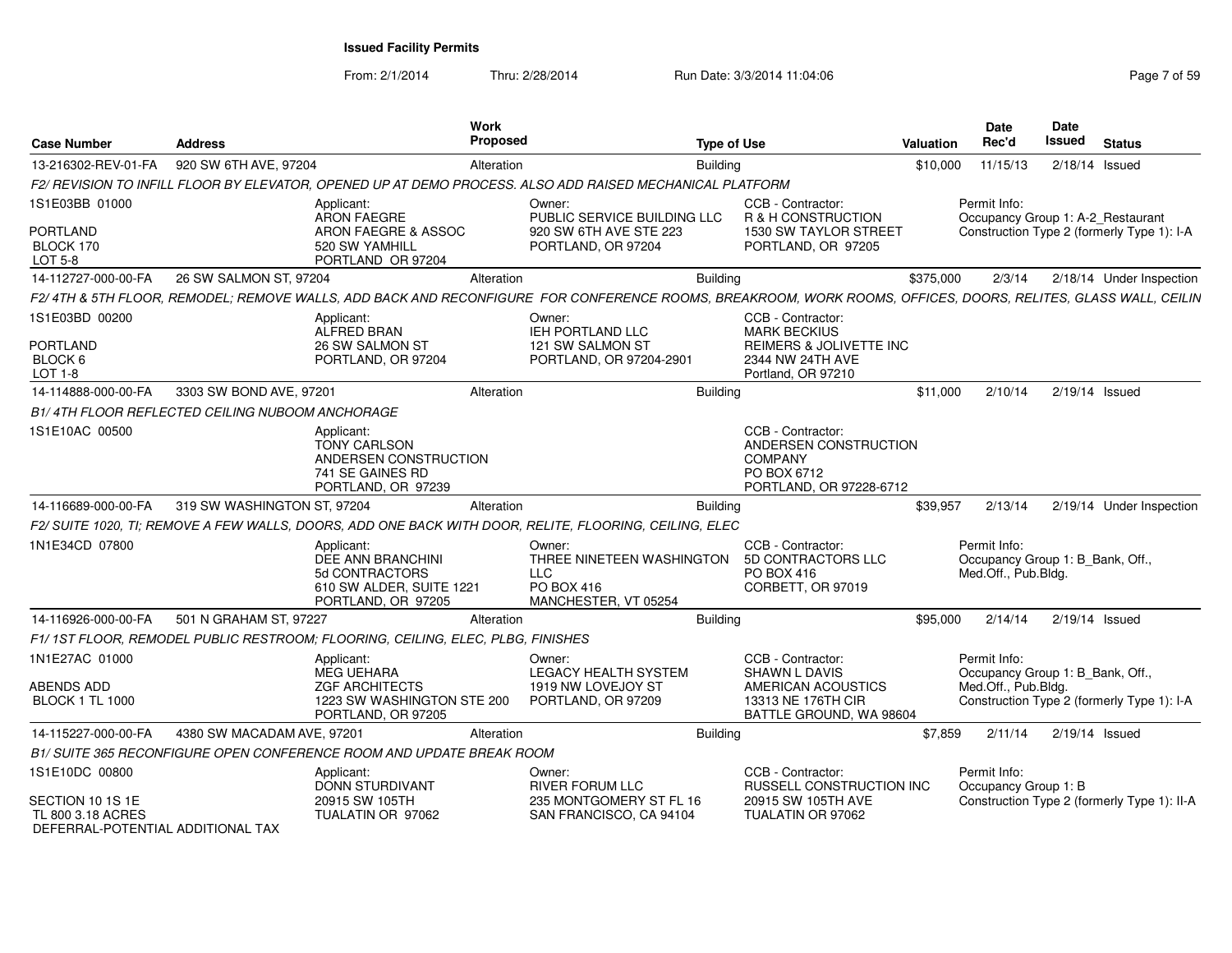From: 2/1/2014Thru: 2/28/2014 Run Date: 3/3/2014 11:04:06 Research 2010 Rage 8 of 59

| <b>Case Number</b>                                             | <b>Address</b>                                  |                                                                                                           | Work<br><b>Proposed</b> |                                                                                                                       | <b>Type of Use</b> |                                                                                                                                                                      | <b>Valuation</b> | Date<br>Rec'd                                     | Date<br>Issued | <b>Status</b>                               |
|----------------------------------------------------------------|-------------------------------------------------|-----------------------------------------------------------------------------------------------------------|-------------------------|-----------------------------------------------------------------------------------------------------------------------|--------------------|----------------------------------------------------------------------------------------------------------------------------------------------------------------------|------------------|---------------------------------------------------|----------------|---------------------------------------------|
| 14-113064-000-00-FA                                            | 12000 SW 49TH AVE, 97219                        |                                                                                                           | Alteration              |                                                                                                                       | <b>Building</b>    |                                                                                                                                                                      | \$20,000         | 2/3/14                                            |                | 2/19/14 Under Inspection                    |
|                                                                |                                                 | B2/ 2ND FLOOR MEN'S ROOM RENOVATION: REPLACE PARTITION, DOOR, FIXTURES                                    |                         |                                                                                                                       |                    |                                                                                                                                                                      |                  |                                                   |                |                                             |
| 1S1E31D 00200                                                  |                                                 | Applicant:<br><b>JEFF BRANDT</b><br><b>PCC</b><br>12000 SW 49TH AVE<br>PORTLAND, OR 97219                 |                         | Owner:<br>PORTLAND COMMUNITY<br><b>COLLEGE DIST</b><br>PO BOX 6119<br>ALOHA, OR 97007-0119                            |                    | CCB - Contractor:<br><b>SKYLINE INTERIORS INC</b><br>909 SW WASHINGTON<br>PORTLAND OR 972052821                                                                      |                  | Permit Info:<br>Occupancy Group 1: B              |                | Construction Type 2 (formerly Type 1): II-B |
| 13-195982-DFS-07-FA 555 SW OAK ST                              |                                                 |                                                                                                           | Alteration              |                                                                                                                       | <b>Building</b>    |                                                                                                                                                                      | \$               | 2/13/14                                           |                | $2/19/14$ Issued                            |
|                                                                | B1/ PLAZA RENOVATION DFS-07 GLASS SHED SKYLIGHT |                                                                                                           |                         |                                                                                                                       |                    |                                                                                                                                                                      |                  |                                                   |                |                                             |
| 1N1E34CD 80000                                                 |                                                 | Applicant:<br>TURNER CONSTRUCTION CO                                                                      |                         | Owner:<br>ASSOCIATION OF UNIT OWNERS                                                                                  |                    | CCB - Contractor:<br>TURNER CONSTRUCTION CO                                                                                                                          |                  |                                                   |                |                                             |
| ONE ELEVEN TOWER CONDOMINIUM<br><b>GENERAL COMMON ELEMENTS</b> |                                                 | 1200 NW NAITO PARKWAY #300<br>PORTLAND, OR 972209                                                         |                         | OF.<br>ONE ELEVEN TOWER<br>CONDOMINIUM 111 SW 5TH<br>PORTLAND, OR 97204                                               |                    | 1200 NW NAITO PARKWAY #300<br>PORTLAND, OR 972209                                                                                                                    |                  |                                                   |                |                                             |
| 14-115396-000-00-FA                                            | 308 SW 2ND AVE, 97204                           |                                                                                                           | Alteration              |                                                                                                                       | <b>Building</b>    |                                                                                                                                                                      | \$291,075        | 2/11/14                                           |                | $2/19/14$ Issued                            |
|                                                                |                                                 |                                                                                                           |                         |                                                                                                                       |                    | F14/ 3RD FLOOR US ARMY CORPS OF ENGINEERS GDACS OFFICE WALL REMOVAL AND RECONFIGURATION INCLUDING SEPARATE UPS ROOM                                                  |                  |                                                   |                |                                             |
| 1N1E34CD 04600                                                 |                                                 | Applicant:<br><b>Peter Smith</b><br>2300 SW First Ave., Suite 103<br>Portland, OR 97201                   |                         | Owner:<br>NGP DUNCAN PLAZA<br>PO BOX 4900 DEPT #360<br>SCOTTSDALE, AZ 85261-4900                                      |                    | CCB - Contractor:<br><b>SWINERTON BUILDERS INC</b><br>260 TOWNSEND ST<br>SAN FRANCISCO, CA 94107                                                                     |                  | Permit Info:<br>Occupancy Group 1: A-2_Restaurant |                | Construction Type 2 (formerly Type 1): I-A  |
|                                                                |                                                 |                                                                                                           |                         | Owner:<br>PORTLAND LLC<br>PO BOX 4900 DEPT #360<br>SCOTTSDALE, AZ 85261-4900                                          |                    |                                                                                                                                                                      |                  |                                                   |                |                                             |
| 13-234572-000-00-FA                                            | 700 SW 5TH AVE                                  |                                                                                                           | Alteration              |                                                                                                                       | <b>Building</b>    |                                                                                                                                                                      | \$132,804        | 12/4/13                                           |                | 2/20/14 Issued                              |
|                                                                |                                                 |                                                                                                           |                         |                                                                                                                       |                    | F6/ SUITE 1180, TI FOR NEW TENANT; REMOVE INTERIOR ADDITIONS, ADD NEW PARTITIONS FOR RESTROOM, DRESSING ROOM, STOCKROOM, FLOORING, FURR ONE WALL, BUFF STOREFROI     |                  |                                                   |                |                                             |
| 1S1E03BB1 90001                                                |                                                 | Applicant:<br><b>KINSON WONG</b><br>PERMIT PLACE<br>13400 RIVERSIDE DR. STE 202<br>SHERMAN OAKS, CA 91423 |                         | Owner:<br>PIONEER PLACE LIMITED<br><b>PARTNERSHIP</b><br>PO BOX 617905<br>CHICAGO, IL 60661-7905                      |                    | CCB - Contractor:<br>BRASSAW ENTERPRISES INC<br>401 S WATER ST # B<br>SILVERTON, OR 97381                                                                            |                  | Permit Info:<br>Occupancy Group 1: M              |                | Construction Type 2 (formerly Type 1): I-A  |
| 14-114139-000-00-FA                                            | 808 SW CAMPUS DR, 97201                         |                                                                                                           | Alteration              |                                                                                                                       | <b>Building</b>    |                                                                                                                                                                      | \$25,000         | 2/5/14                                            |                | 2/20/14 Under Inspection                    |
|                                                                |                                                 | B1/9TH FLOOR ROOM 9144 UPGRADE EXISTING PATIENT LIFT TO A 1000 LBS BARIATRIC LIFT                         |                         |                                                                                                                       |                    |                                                                                                                                                                      |                  |                                                   |                |                                             |
| 1S1E09 00600                                                   |                                                 | Applicant:<br>Vanessa Robinson<br><b>MAHLUM ARCHITECTS</b><br>1231 NW Hoyt, #102<br>Portland, OR 97209    |                         | Owner:<br>OREGON STATE OF(MEDICAL<br><b>DEPT</b><br>3181 SW SAM JACKSON PARK RD ALOHA, OR 97006<br>PORTLAND, OR 97239 |                    | CCB - Contractor:<br>IN LINE COMMERCIAL CONST<br>PO BOX 5837                                                                                                         |                  |                                                   |                |                                             |
| 13-242899-000-00-FA                                            | 121 SW MORRISON ST, 97204                       |                                                                                                           | Alteration              |                                                                                                                       | <b>Building</b>    |                                                                                                                                                                      | \$96,179         | 12/30/13                                          |                | $2/21/14$ Issued                            |
|                                                                |                                                 |                                                                                                           |                         |                                                                                                                       |                    | F3/7TH FLOOR; TI, PARTITIONS, GLASS ENTRY SYSTEM AT RECEPTION, DOORS, SIDELITES, SLIDING GLASS WALL AT CONFERENCE ROOM, FLOORING, CABINETRY, CEILING, ELEC, FINISHES |                  |                                                   |                |                                             |
| 1S1E03BA 02700                                                 |                                                 | Applicant:<br>DONN STURDIVANT                                                                             |                         | Owner:<br>TERRACE TOWER USA-                                                                                          |                    | CCB - Contractor:<br>RUSSELL CONSTRUCTION INC                                                                                                                        |                  | Permit Info:<br>Occupancy Group 1: B Bank, Off.,  |                |                                             |
| PORTLAND<br>BLOCK 15<br>LOT 1-4<br>LOT 7&8 FXC W 75'           |                                                 | 20915 SW 105TH<br>TUALATIN OR 97062                                                                       |                         | PORTLAND INC<br>121 SW MORRISON ST #250<br>PORTLAND, OR 97204-3179                                                    |                    | 20915 SW 105TH AVE<br>TUALATIN OR 97062                                                                                                                              |                  | Med.Off., Pub.Blda.                               |                | Construction Type 2 (formerly Type 1): I-A  |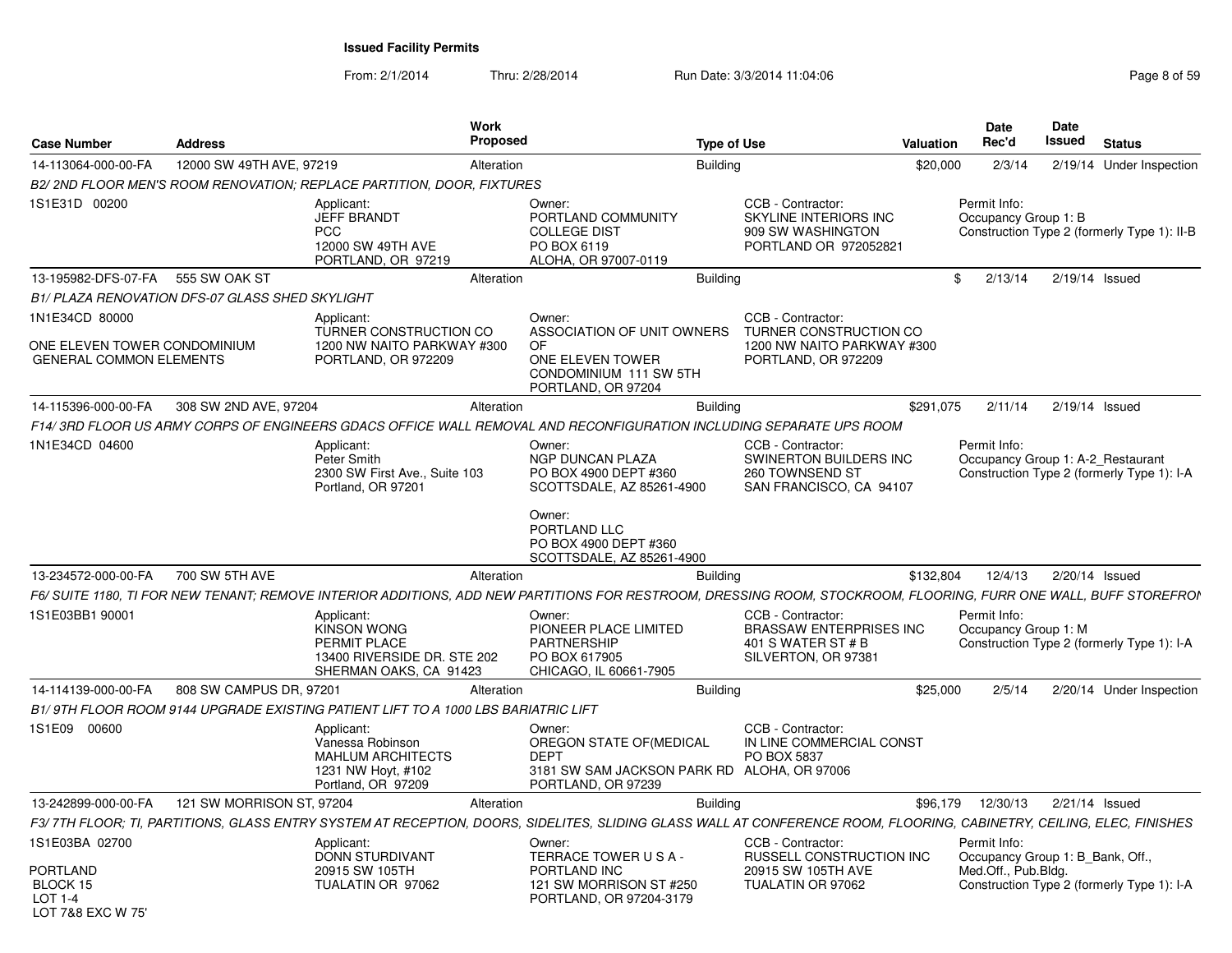From: 2/1/2014

Thru: 2/28/2014 Run Date: 3/3/2014 11:04:06 Research 2012 01:04:06 Page 9 of 59

| <b>Case Number</b>                                                                                      | <b>Address</b>              |                                                                                | <b>Work</b><br>Proposed |                                                                                                                                                                   | <b>Type of Use</b> |                                                                                                             | <b>Valuation</b> |      | <b>Date</b><br>Rec'd                             | <b>Date</b><br>Issued | <b>Status</b>                              |
|---------------------------------------------------------------------------------------------------------|-----------------------------|--------------------------------------------------------------------------------|-------------------------|-------------------------------------------------------------------------------------------------------------------------------------------------------------------|--------------------|-------------------------------------------------------------------------------------------------------------|------------------|------|--------------------------------------------------|-----------------------|--------------------------------------------|
| 14-117868-000-00-FA                                                                                     | 1 SW COLUMBIA ST, 97201     |                                                                                | Alteration              |                                                                                                                                                                   | <b>Building</b>    |                                                                                                             | \$11,500         |      | 2/18/14                                          |                       | 2/21/14 Under Inspection                   |
|                                                                                                         |                             |                                                                                |                         | F2/ SUITE 650; RELOCATE WALL IN ENTRY AREA TO OPEN OFFICE SPACE TO ENLARGE AREA, DISHWASHER IN BREAKROOM, CEILING, ELEC, PLBG                                     |                    |                                                                                                             |                  |      |                                                  |                       |                                            |
| 1S1E03BD 01800                                                                                          |                             | Applicant:<br><b>JANE CATALANO</b>                                             |                         | Owner:<br>UMPQUA PLAZA LLC                                                                                                                                        |                    | CCB - Contractor:<br><b>HOWARD S WRIGHT</b>                                                                 |                  |      | Permit Info:<br>Occupancy Group 1: B             |                       |                                            |
| PORTLAND<br>BLOCK 114<br>LOT 1-8                                                                        |                             | <b>MACKENZIE</b><br>1515 SE WATER AVE #100<br>PORTLAND, OR 97214               |                         | 555 CALIFORNIA ST 49TH FL<br>SAN FRANCISCO, CA 94104                                                                                                              |                    | <b>CONSTRUCTORS LP</b><br>P. O. BOX 3764<br>SEATTLE, WA 98124                                               |                  |      |                                                  |                       | Construction Type 2 (formerly Type 1): I-B |
| 14-110229-000-00-FA                                                                                     | 7507 N LEADBETTER RD, 97203 |                                                                                | Alteration              |                                                                                                                                                                   | Building           |                                                                                                             | \$20,000         |      | 1/27/14                                          | $2/24/14$ Issued      |                                            |
| F11/ MEDIA VAULT INSTALLATION                                                                           |                             |                                                                                |                         |                                                                                                                                                                   |                    |                                                                                                             |                  |      |                                                  |                       |                                            |
| 2N1W25A 01100                                                                                           |                             | Applicant:<br><b>JOSEPH YASSINE</b><br>4556 W GRAND AVE<br>CHICAGO, IL 60639   |                         | Owner:<br>LIT INDUSTRIAL LTD<br><b>PARTNERSHIP</b><br>1717 MCKINNEY AVE #1900<br>DALLAS, TX 75202-1253                                                            |                    | CCB - Contractor:<br><b>B &amp; B INSTALLATIONS INC</b><br>14401 S GLEN OAK RD<br>OREGON CITY, OR 970459006 |                  |      |                                                  |                       |                                            |
| 14-102908-000-00-FA                                                                                     | 1844 SW MORRISON ST, 97205  |                                                                                | Alteration              |                                                                                                                                                                   | <b>Building</b>    |                                                                                                             | \$80,000         |      | 1/9/14                                           |                       | 2/24/14 Under Inspection                   |
|                                                                                                         |                             | F4/ SECTION 201, REMOVE SECTION OF BLEACHERS FOR NEW ELEVATED VIEWING PLATFORM |                         |                                                                                                                                                                   |                    |                                                                                                             |                  |      |                                                  |                       |                                            |
| 1N1E33DC 00800                                                                                          |                             | Applicant:<br><b>JOHN WEIL</b>                                                 |                         | Owner:<br>PORTLAND CITY OF                                                                                                                                        |                    |                                                                                                             |                  |      |                                                  |                       |                                            |
| SECTION 33 1N 1E<br><b>TL 800</b>                                                                       |                             | <b>JOHN WEIL ARCHITECT</b><br>1315 SE 9TH                                      |                         | 1120 SW 5TH AVE #1204<br>PORTLAND, OR 97204-1912                                                                                                                  |                    |                                                                                                             |                  |      |                                                  |                       |                                            |
| <b>ACRES 6.95</b><br>SEE R645766 (R941330531) FOR LEASED<br>ACCOUNT                                     |                             | PORTLAND, OR 97214                                                             |                         |                                                                                                                                                                   |                    |                                                                                                             |                  |      |                                                  |                       |                                            |
| 14-117145-000-00-FA                                                                                     | 530 SW 5TH AVE, 97204       |                                                                                | Alteration              |                                                                                                                                                                   | <b>Building</b>    |                                                                                                             | \$43.743         |      | 2/14/14                                          | 2/25/14 Issued        |                                            |
|                                                                                                         |                             |                                                                                |                         | F7/ SUITE 800 TI; ADD PARTITION WALLS, DOORS, RELITES FOR MULTIPLE OFFICES, CONFERENCE ROOM, BREAK ROOM, REMOVE PORTION OF WALL, REALIGN WALLS TO LENGTHEN CORRID |                    |                                                                                                             |                  |      |                                                  |                       |                                            |
| 1N1E34CD 09600                                                                                          |                             | Applicant:<br>DEE ANN BRANCHINI                                                |                         | Owner:<br>RGOF YEON BUILDING LLC                                                                                                                                  |                    | CCB - Contractor:<br>5D CONTRACTORS LLC                                                                     |                  |      | Permit Info:<br>Occupancy Group 1: B Bank, Off., |                       |                                            |
| PORTLAND<br>BLOCK 63<br>LOT 5&6<br><b>HISTORIC PROPERTY</b>                                             |                             | 5d CONTRACTORS<br>610 SW ALDER, SUITE 1221<br>PORTLAND, OR 97205               |                         | 551 FIFTH AVE 23RD FLOOR<br>NEW YORK, NY 10176                                                                                                                    |                    | PO BOX 416<br>CORBETT, OR 97019                                                                             |                  |      | Med.Off., Pub.Bldg.                              |                       |                                            |
| POTENTIAL ADDITIONAL TAX<br>14-117162-000-00-FA                                                         | 1100 SW 6TH AVE, 97204      |                                                                                | Alteration              |                                                                                                                                                                   | <b>Building</b>    |                                                                                                             | \$200,000        |      | 2/14/14                                          | 2/25/14 Issued        |                                            |
|                                                                                                         |                             |                                                                                |                         | B1/ 12 FLOOR REMODEL. RECONFIGURE OFFICE SPACES. BUILD NEW 25' NEW WALL.FOR CONFERENCE ROOM. NEW CARPET. CASEWORK AND RELOCATE SOME LIGHTING                      |                    |                                                                                                             |                  |      |                                                  |                       |                                            |
| 1S1E03BB 00700                                                                                          |                             | Applicant:                                                                     |                         | Owner:                                                                                                                                                            |                    | CCB - Contractor:                                                                                           |                  |      | Permit Info:                                     |                       |                                            |
| <b>PORTLAND</b>                                                                                         |                             | <b>GORDON GRAAFF</b><br>WALSH CONSTRUCTION CO                                  |                         | STANDARD INSURANCE CO<br>PO BOX 711                                                                                                                               |                    | <b>TOM MITCHELL</b><br>WALSH CONSTRUCTION CO                                                                |                  |      | Occupancy Group 1: B                             |                       | Construction Type 2 (formerly Type 1):     |
| BLOCK 168<br>LOT 1-8 TL 700                                                                             |                             | 2905 SW 2ND AVE<br>PORTLAND, OR 97201                                          |                         | PORTLAND, OR 97204                                                                                                                                                |                    | 2905 SW 1ST AV<br>PORTLAND, OR 97201                                                                        |                  | I-FR |                                                  |                       |                                            |
| 14-116620-000-00-FA                                                                                     | 7000 NE AIRPORT WAY, 97218  |                                                                                | Alteration              |                                                                                                                                                                   | <b>Building</b>    |                                                                                                             | \$10,000         |      | 2/13/14                                          | 2/25/14 Issued        |                                            |
|                                                                                                         |                             |                                                                                |                         | F14/ALASKA AIRLINES TICKET KIOSK REPLACEMENT ****BID ESTIMATE****KIOSKS WEIGH APPROXIMATELY 210 POUNDS AND ARE FLOOR MOUNTED. PLANS SHOW FASTENING DETAILS ON 2N  |                    |                                                                                                             |                  |      |                                                  |                       |                                            |
| 1N2E08B 00400                                                                                           |                             | Applicant:<br><b>Chris Walker</b>                                              |                         | Owner:<br>PORT OF PORTLAND                                                                                                                                        |                    | CCB - Contractor:<br><b>STEVEN M RYDER</b>                                                                  |                  |      | Permit Info:<br>Occupancy Group 1: A-2           |                       |                                            |
| SECTION 08 1N 2E<br>TL 400 7.39 ACRES<br><b>TERMINAL BLDG</b><br>NONTAXABLE<br>SEE TAXABLE SUB ACCOUNTS |                             | <b>CIDA</b><br>15895 SW 72nd Ave. #200<br>Portland, OR 97224                   |                         | PO BOX 3529<br>PORTLAND, OR 97208-3529                                                                                                                            |                    | 504 W 45TH ST<br>VANCOUVER, WA 98660                                                                        |                  |      |                                                  |                       | Construction Type 2 (formerly Type 1): I-A |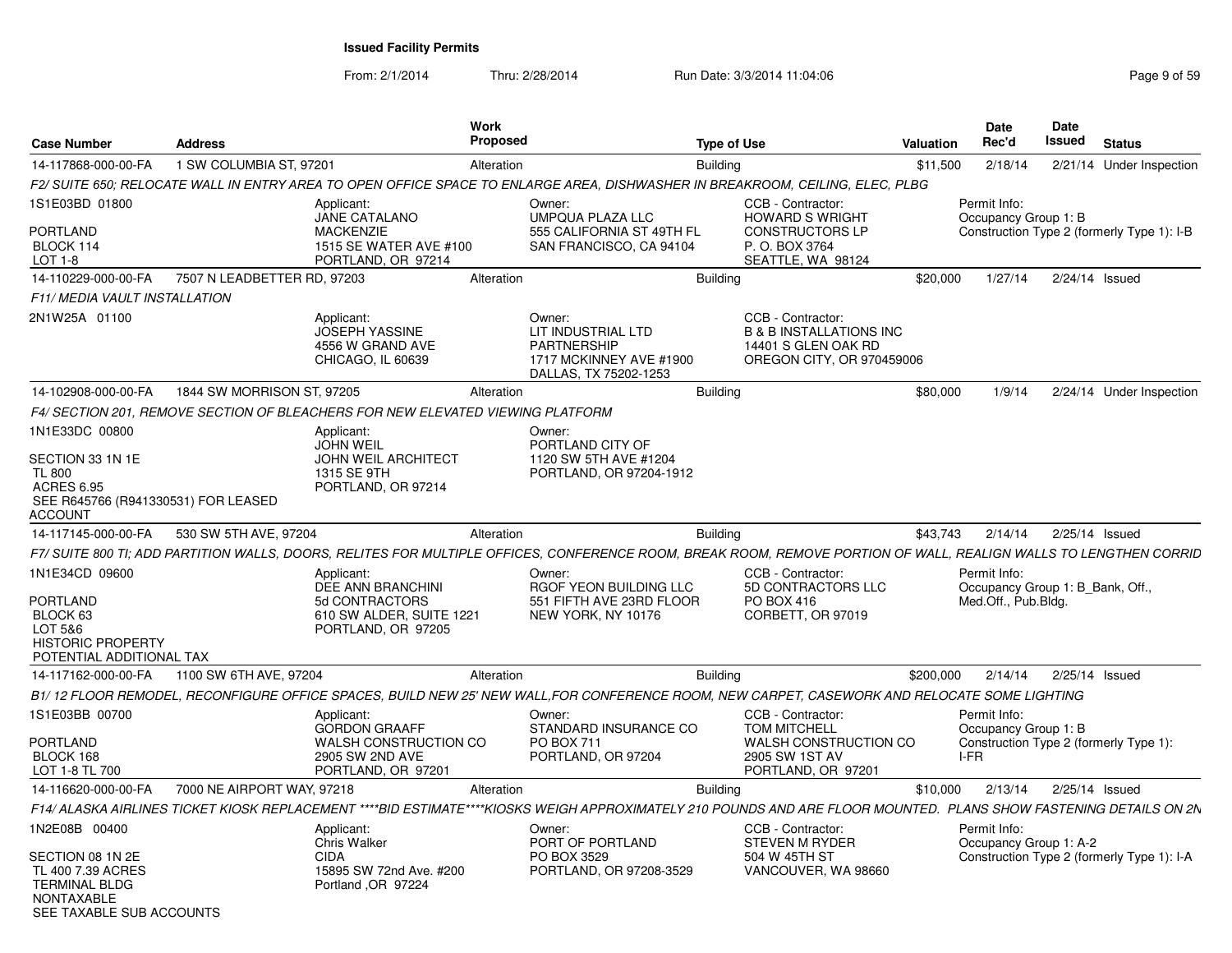From: 2/1/2014

Thru: 2/28/2014 Run Date: 3/3/2014 11:04:06

| <b>Case Number</b>                                                                                       | <b>Address</b>             |                                                                                                                                                                           | <b>Work</b><br><b>Proposed</b> |                                                                                                                      | <b>Type of Use</b> | Valuation                                                                                        |           | <b>Date</b><br>Rec'd                                                    | <b>Date</b><br>Issued | <b>Status</b>                              |
|----------------------------------------------------------------------------------------------------------|----------------------------|---------------------------------------------------------------------------------------------------------------------------------------------------------------------------|--------------------------------|----------------------------------------------------------------------------------------------------------------------|--------------------|--------------------------------------------------------------------------------------------------|-----------|-------------------------------------------------------------------------|-----------------------|--------------------------------------------|
| 13-215359-000-00-FA                                                                                      |                            | 3181 SW SAM JACKSON PARK RD - Bldg BSC, 9 Alteration                                                                                                                      |                                |                                                                                                                      | <b>Building</b>    | \$2,500,000                                                                                      |           | 10/10/13                                                                | 2/25/14 Issued        |                                            |
|                                                                                                          |                            | F8/ NORTH CAMPUS UTILITY PLANT UPGRADE (PHASE 2) - REPLACE 2 CHILLERS, #1- 2000 TON/90,000 LBS AND #2 750 TON/40,000 LBS, RELOCATE HOUSEKEEPING PAD, NEW METAL STAIRS, NI |                                |                                                                                                                      |                    |                                                                                                  |           |                                                                         |                       |                                            |
| 1S1E09 00200                                                                                             |                            | Applicant:<br>JOHN MC MICHAEL<br>708 SW 3RD AVE SUITE 400<br>PORTLAND, OR 97204<br>Applicant:<br>STEPHEN GOULD<br>INTERFACE ENGINEERING                                   |                                | Owner:<br>OREGON STATE OF<br>3181 SW SAM JACKSON PARK RD<br>PORTLAND, OR 97239                                       | OF OREGON          | CCB - Contractor<br>HOFFMAN CONSTRUCTION CO<br>805 SW BROADWAY SUITE 2100<br>PORTLAND, OR 97205  |           | Permit Info:<br>Occupancy Group 1: B                                    |                       | Construction Type 2 (formerly Type 1): I-B |
|                                                                                                          |                            | 708 SW 3RD AV #400<br>PORTLAND, OR 97201                                                                                                                                  |                                |                                                                                                                      |                    |                                                                                                  |           |                                                                         |                       |                                            |
| 14-118324-000-00-FA                                                                                      | 1621 SW 1ST AVE, 97201     |                                                                                                                                                                           | Alteration                     |                                                                                                                      | <b>Building</b>    |                                                                                                  | \$350,000 | 2/19/14                                                                 | 2/25/14 Issued        |                                            |
| F10/ VOLUNTARY NON-STRUCTURAL SEISMIC UPGRADE                                                            |                            |                                                                                                                                                                           |                                |                                                                                                                      |                    |                                                                                                  |           |                                                                         |                       |                                            |
| 1S1E03CB 00700                                                                                           |                            | Applicant:<br>DINA RADZWILLOWICZ<br><b>MACKENZIE</b><br>1515 SE WATER AVE. SUITE#100<br>PORTLAND, OR 97214                                                                |                                |                                                                                                                      |                    | CCB - Contractor:<br><b>SWINERTON BUILDERS INC</b><br>260 TOWNSEND ST<br>SAN FRANCISCO, CA 94107 |           | Permit Info:<br>Occupancy Group 1: B                                    |                       | Construction Type 2 (formerly Type 1): I-B |
| 13-198405-000-00-FA                                                                                      |                            | 3181 SW SAM JACKSON PARK RD - Bldg BSC, 9 Alteration                                                                                                                      |                                |                                                                                                                      | <b>Building</b>    | \$2,500,000                                                                                      |           | 8/28/13                                                                 | 2/26/14 Issued        |                                            |
|                                                                                                          |                            | F4/ 2ND FLOOR, SURGICAL SKILLS TRAINING: COMPLETE REMODEL, REMOVE MOST PARTITIONS, FIXTURES, FLOORING, ADD BACK SOME FOR CLASSROOMS, RECONFIGURE RESTROOMS, DI            |                                |                                                                                                                      |                    |                                                                                                  |           |                                                                         |                       |                                            |
| 1S1E09 00200                                                                                             |                            | Applicant:<br>RICHARD AANDERUD<br>419 SW 11TH AVE<br>PORTLAND OR 97205                                                                                                    |                                | Owner:<br>OREGON STATE OF<br>WATERLEAF ARCHITECTURE, LLC 3181 SW SAM JACKSON PARK RD OF OREGON<br>PORTLAND, OR 97239 |                    | CCB - Contractor<br>HOFFMAN CONSTRUCTION CO<br>805 SW BROADWAY SUITE 2100<br>PORTLAND, OR 97205  |           | Permit Info:<br>Occupancy Group 1: B Bank, Off.,<br>Med.Off., Pub.Bldg. |                       | Construction Type 2 (formerly Type 1): I-B |
| 14-114948-000-00-FA                                                                                      | 7000 NE AIRPORT WAY, 97218 |                                                                                                                                                                           | Alteration                     |                                                                                                                      | <b>Building</b>    |                                                                                                  | \$400,000 | 2/10/14                                                                 | 2/26/14 Issued        |                                            |
|                                                                                                          |                            | F6/ COMMON USE GATE IMPROVEMENTS: CONCOURSE B.C.D.E. PODIUM. WALLS. DOORS. MONITOR ATTACHEMENTS. CASEWORK. ETC                                                            |                                |                                                                                                                      |                    |                                                                                                  |           |                                                                         |                       |                                            |
| 1N2E08B 00400<br>SECTION 08 1N 2E<br>TL 400 7.39 ACRES<br><b>TERMINAL BLDG</b><br><b>NONTAXABLE</b>      |                            | Applicant:<br>MIKE COYLE<br><b>FASTER PERMITS</b><br>14334 NW EAGLERIDGE LANE<br>PORTLAND, OR 97229                                                                       |                                | Owner:<br>PORT OF PORTLAND<br>PO BOX 3529<br>PORTLAND, OR 97208-3529                                                 |                    | CCB - Contractor:<br>COR CONSTRUCTION INC<br>1058 SW Arnold St.<br>Portland, OR 97219            |           | Permit Info:<br>Occupancy Group 1: A-3 Assembly -<br>General            |                       |                                            |
| SEE TAXABLE SUB ACCOUNTS<br>14-102908-DFS-01-FA  1844 SW MORRISON ST, 97205                              |                            |                                                                                                                                                                           | Alteration                     |                                                                                                                      | <b>Building</b>    |                                                                                                  | -96       | 2/20/14                                                                 | 2/26/14 Issued        |                                            |
|                                                                                                          |                            | F4/ SECTION 201, REMOVE SECTION OF BLEACHERS FOR NEW ELEVATED VIEWING PLATFORM DFS-01 FOR FIRE-PROOFING                                                                   |                                |                                                                                                                      |                    |                                                                                                  |           |                                                                         |                       |                                            |
| 1N1E33DC 00800                                                                                           |                            | Applicant:                                                                                                                                                                |                                | Owner:                                                                                                               |                    | CCB - Contractor:                                                                                |           |                                                                         |                       |                                            |
| SECTION 33 1N 1E<br><b>TL 800</b><br><b>ACRES 6.95</b><br>SEE R645766 (R941330531) FOR LEASED<br>ACCOUNT |                            | <b>CHAD SCHURMAN</b><br>1200 NW NAITO PARKWAY, SUITE 1120 SW 5TH AVE #1204<br>300<br>PORTLAND, OR 97209                                                                   |                                | PORTLAND CITY OF<br>PORTLAND, OR 97204-1912                                                                          |                    | TURNER CONSTRUCTION CO<br>1200 NW NAITO PARKWAY #300<br>PORTLAND, OR 972209                      |           |                                                                         |                       |                                            |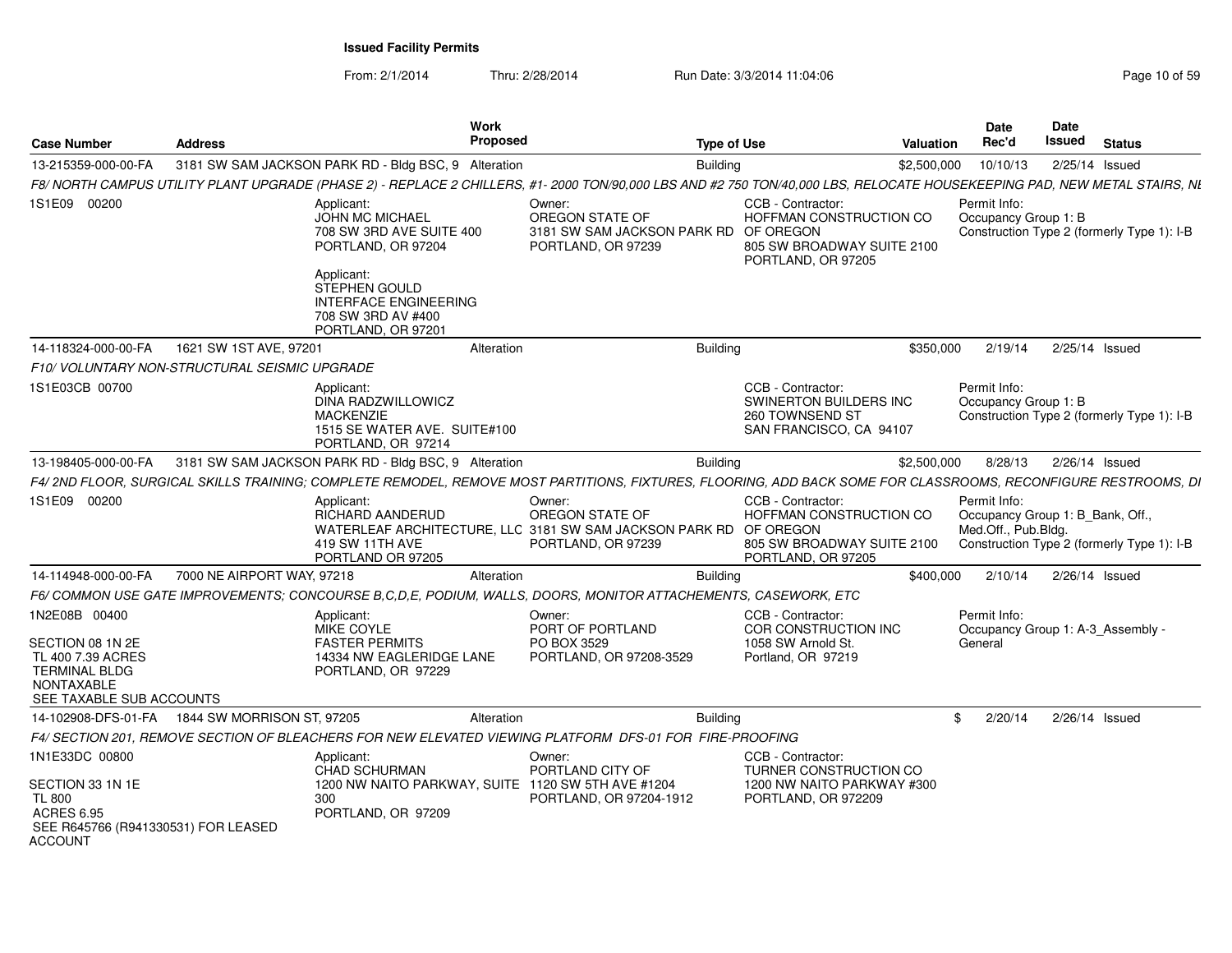From: 2/1/2014Thru: 2/28/2014 Run Date: 3/3/2014 11:04:06 Research 2010 Rage 11 of 59

| <b>Case Number</b>                                          | <b>Address</b>                  |                                                                                              | <b>Work</b><br><b>Proposed</b> |                                                                                                                                                              | <b>Type of Use</b>                                                                                        | <b>Valuation</b> | Date<br>Rec'd                                                           | <b>Date</b><br>Issued | <b>Status</b>                                                                      |
|-------------------------------------------------------------|---------------------------------|----------------------------------------------------------------------------------------------|--------------------------------|--------------------------------------------------------------------------------------------------------------------------------------------------------------|-----------------------------------------------------------------------------------------------------------|------------------|-------------------------------------------------------------------------|-----------------------|------------------------------------------------------------------------------------|
| 14-117018-000-00-FA                                         | 2201 NE LLOYD BLVD, 97232       |                                                                                              | Alteration                     | <b>Building</b>                                                                                                                                              |                                                                                                           | \$5,000          | 2/14/14                                                                 |                       | $2/26/14$ Issued                                                                   |
|                                                             |                                 | B1/ INSTALL PRE-WIRED 2.450 LBS NEW KIOSK INSIDE LLOYD CENTER ****BID ESTIMATE****           |                                |                                                                                                                                                              |                                                                                                           |                  |                                                                         |                       |                                                                                    |
| 1N1E35BA 00101                                              |                                 | Applicant:<br><b>KWANG KIM</b><br>3121 N LOMBARD ST<br>PORTLAND, OR 97217                    |                                | Owner:<br>CAPREF LLOYD CENTER LLC<br>2201 LLOYD CENTER<br>PORTLAND, OR 97232                                                                                 | CCB - Contractor:<br><b>DON RUE</b><br><b>JHC COMMERCIAL</b><br>11125 SW BARBUR BLVD<br>PORTLAND OR 97219 |                  | Permit Info:<br>Station                                                 |                       | Occupancy Group 1: M_Store, Service<br>Construction Type 2 (formerly Type 1): II-A |
| 14-102452-000-00-FA                                         | 7409 N LEADBETTER RD, 97203     |                                                                                              | Alteration                     | <b>Building</b>                                                                                                                                              |                                                                                                           | \$54,000         | 1/8/14                                                                  |                       | 2/26/14 Issued                                                                     |
|                                                             |                                 |                                                                                              |                                | F4/7425 N LEADBETTER; PREPARE SPACE FOR FUTURE TENANT, REMOVE WALLS IN PORTION OF OFFICE SPACE FOR WAREHOUSE USE, MOVE DEMISING WALL TO INCREASE WAREHOUSE S |                                                                                                           |                  |                                                                         |                       |                                                                                    |
| 2N1W25A 01100                                               |                                 | Applicant:<br>Dale Poppe<br>Group Mackenzie<br>1515 SE Water Ave. #100<br>Portland, OR 97214 |                                | Owner:<br>LIT INDUSTRIAL LTD<br><b>PARTNERSHIP</b><br>1717 MCKINNEY AVE #1900<br>DALLAS, TX 75202-1253                                                       | CCB - Contractor:<br>VANOSDEL CONSTRUCTION<br>PO BOX 1057<br>BATTLEGROUND, WA 98604                       |                  |                                                                         |                       |                                                                                    |
| 14-119673-000-00-FA                                         | 2545 SW TERWILLIGER BLVD, 97201 |                                                                                              | Alteration                     | <b>Building</b>                                                                                                                                              |                                                                                                           | \$48,500         | 2/21/14                                                                 | 2/27/14 Issued        |                                                                                    |
| <b>B1/ REMODEL APARTMENT #710</b>                           |                                 |                                                                                              |                                |                                                                                                                                                              |                                                                                                           |                  |                                                                         |                       |                                                                                    |
| 1S1E09AA 00200                                              |                                 | Applicant:<br><b>KEN MCKINNEY</b>                                                            |                                | Owner:<br><b>TERWILLIGER PLAZA INC</b>                                                                                                                       | CCB - Contractor:<br><b>SCOTT KASTENGREN</b>                                                              |                  | Permit Info:<br>Occupancy Group 1: R1                                   |                       |                                                                                    |
| SECTION 09 1S 1E<br>TL 200 3.09 ACRES                       |                                 | <b>TERWILLIGER PLAZA</b><br>2545 TERWILLIGER BLVD.<br>PORTLAND, OR 97201                     |                                | 2545 SW TERWILLIGER BLVD<br>PORTLAND, OR 97201-6302                                                                                                          | MOSS PROPERTIES INC<br>2216 ne 17th<br>PORTLAND, OR 97212                                                 |                  |                                                                         |                       | Construction Type 2 (formerly Type 1): I-A                                         |
| 14-109810-000-00-FA                                         | 2311 NW NORTHRUP ST, 97210      |                                                                                              | Alteration                     | <b>Building</b>                                                                                                                                              |                                                                                                           | \$75,000         | 1/24/14                                                                 |                       | 2/3/14 Under Inspection                                                            |
|                                                             |                                 | <b>B1/ SUITE 101 PACIFIC MEDICAL RECONFIGURE OFFICE MEDICAL AREA</b>                         |                                |                                                                                                                                                              |                                                                                                           |                  |                                                                         |                       |                                                                                    |
| 1N1E33BB 04200                                              |                                 | Applicant:<br><b>BEN GATES</b><br>317 SW ALDAS ST<br>PORTLAND, OR 97204                      |                                | Owner:<br><b>EASTERN WESTERN</b><br><b>CORPORATION</b><br>PO BOX 3228<br>PORTLAND, OR 97208-3228                                                             | CCB - Contractor:<br>Kevin<br><b>BARTEL CONTRACTING INC</b><br>PO BOX 160<br>GLADSTONE, OR 97027          |                  | Permit Info:<br>Occupancy Group 1: B_Bank, Off.,<br>Med.Off., Pub.Bldg. |                       | Construction Type 2 (formerly Type 1): V-B                                         |
| 14-112622-000-00-FA                                         | 610 SW ALDER ST, 97205          |                                                                                              | Alteration                     |                                                                                                                                                              | Electrical                                                                                                | \$               | 2/3/14                                                                  | 2/3/14 Final          |                                                                                    |
| Fire- horn/strobe - #205 TI Sprout TI pr# SELLING-A. SPROUT |                                 |                                                                                              |                                |                                                                                                                                                              |                                                                                                           |                  |                                                                         |                       |                                                                                    |
| 1N1E34CC 08000                                              |                                 | Applicant:<br>HUGHES ELECTRICAL                                                              |                                | Owner:<br>RALPH SCHLESINGER COMPANY                                                                                                                          |                                                                                                           |                  | Permit Info:<br>Occupancy Group 1: B Bank, Off.,                        |                       |                                                                                    |
| PORTLAND<br>TL 8000 LOT 1-3 BLOCK 178                       |                                 | CONTRACTORS INC.<br>10490 NW JACKSON QUARRY RD<br>HILLSBORO, OR 97124-8184                   |                                | <b>LLC</b><br>610 SW ALDER ST #1221<br>PORTLAND, OR 97205-3613                                                                                               |                                                                                                           |                  | Med.Off., Pub.Bldg.                                                     |                       |                                                                                    |
| 14-112703-000-00-FA                                         | 1631 NW THURMAN ST              |                                                                                              | Alteration                     |                                                                                                                                                              | Electrical                                                                                                | \$               | 2/3/14                                                                  |                       | 2/3/14 Under Inspection                                                            |
| power - 3rd & 4th floor CMD TI                              |                                 |                                                                                              |                                |                                                                                                                                                              |                                                                                                           |                  |                                                                         |                       |                                                                                    |
| 1N1E28DD 03500                                              |                                 | Applicant:<br>HILLSBORO ELECTRIC LLC.                                                        |                                | Owner:<br>1631 NW THURMAN STREET LLC                                                                                                                         |                                                                                                           |                  | Permit Info:<br>Occupancy Group 1: B_Bank, Off.,                        |                       |                                                                                    |
| WATSONS ADD<br>BLOCK 17-19 & TERMINAL BLK TL 3500           |                                 | 21185 NW EVERGREEN PKWY.<br><b>STE 110</b><br>HILL SBORO OR 97124-7127                       |                                | 111 SW COLUMBIA ST #1380<br>PORTLAND, OR 97201-5845                                                                                                          |                                                                                                           |                  | Med.Off., Pub.Bldg.                                                     |                       |                                                                                    |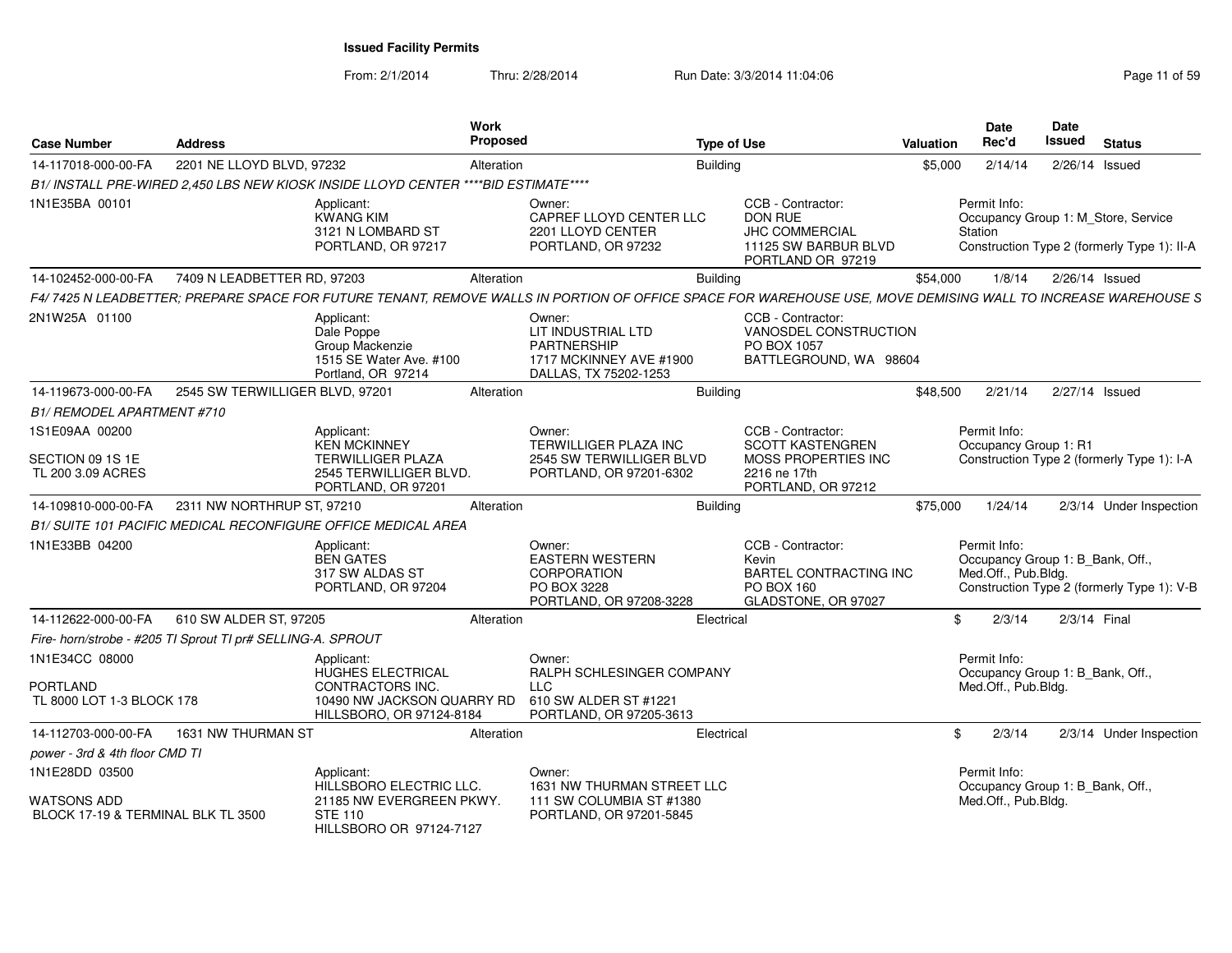From: 2/1/2014Thru: 2/28/2014 Run Date: 3/3/2014 11:04:06 Research 2015 9

| <b>Case Number</b>                                                                                        | <b>Address</b>                                             | Work<br><b>Proposed</b>                                                                                                                                        |                                                                                                                                                                                     | <b>Type of Use</b> | Valuation | <b>Date</b><br>Rec'd                                                    | Date<br>Issued | <b>Status</b>                              |
|-----------------------------------------------------------------------------------------------------------|------------------------------------------------------------|----------------------------------------------------------------------------------------------------------------------------------------------------------------|-------------------------------------------------------------------------------------------------------------------------------------------------------------------------------------|--------------------|-----------|-------------------------------------------------------------------------|----------------|--------------------------------------------|
| 14-112736-000-00-FA                                                                                       | 805 SW BROADWAY, 97205                                     | Alteration                                                                                                                                                     |                                                                                                                                                                                     | Electrical         | \$.       | 2/3/14                                                                  |                | $2/3/14$ Issued                            |
|                                                                                                           | Fiber - #1560 Troutman Sanders fiber installation to riser |                                                                                                                                                                |                                                                                                                                                                                     |                    |           |                                                                         |                |                                            |
| 1S1E03BB 04400<br><b>PORTLAND</b><br>BLOCK 210                                                            |                                                            | Applicant:<br>APPLIED TECHNICAL SYSTEMS<br>INC.<br>7015 SW McEWAN RD                                                                                           | Owner:<br>FOX TOWER L L C<br>805 SW BROADWAY #2020<br>PORTLAND, OR 97205                                                                                                            |                    |           |                                                                         |                |                                            |
| $LOT 1-8$<br>DEFERRED ADDITIONAL TAX LIABILITY                                                            |                                                            | LAKE OSWEGO OR 97035-7830                                                                                                                                      |                                                                                                                                                                                     |                    |           |                                                                         |                |                                            |
| 14-113137-000-00-FA                                                                                       | 421 SW 6TH AVE, 97205                                      | Alteration                                                                                                                                                     |                                                                                                                                                                                     | Electrical         | \$        | 2/4/14                                                                  |                | $2/4/14$ Issued                            |
|                                                                                                           |                                                            | power/voice/data - #1212 DLR Group work stations (voice/data added 2/5/14)                                                                                     |                                                                                                                                                                                     |                    |           |                                                                         |                |                                            |
| 1N1E34CC 04300<br><b>PORTLAND</b><br>BLOCK 176<br>LOT 1-4                                                 |                                                            | Applicant:<br>COCHRAN INC. dba BROADWAY<br><b>ELECTRIC</b><br>7550 SW TECH CENTER DR STE<br>220<br>TIGARD OR 97223-8061                                        | Owner:<br>UPI COMMONWEALTH LLC<br>1215 FOURTH AVE STE 600<br>SEATTLE, WA 98161                                                                                                      |                    |           |                                                                         |                |                                            |
| 14-104171-000-00-FA                                                                                       | 3500 N INTERSTATE AVE, 97227                               | Alteration                                                                                                                                                     |                                                                                                                                                                                     | Electrical         |           | \$1/13/14                                                               |                | 2/4/14 Final                               |
|                                                                                                           |                                                            | pwr - 1ST FLOOR, EAST END; SELECTED DEMO OF CASEWORK, COUNTER TOPS, ETC, FOR RELOCATION OF OCCUPATIONAL HEALTH TO INTS 1ST FLOOR FROM LOWER LEVEL, NEW PRIVACY |                                                                                                                                                                                     |                    |           |                                                                         |                |                                            |
| 1N1E22CC 12100                                                                                            |                                                            | Applicant:<br>ELECTRICAL CONSTRUCTION<br>CO. (a dba for EC COMPANY)<br>PO BOX 10286<br>PORTLAND OR 97296-0286                                                  | Owner:<br>KAISER FOUNDATION HEALTH<br>500 NE MULTNOMAH ST #100<br>PORTLAND, OR 97232-2099<br>Owner:<br>PLAN OF THE NORTHWEST<br>500 NE MULTNOMAH ST #100<br>PORTLAND, OR 97232-2099 |                    |           | Permit Info:<br>Occupancy Group 1: I-2                                  |                | Construction Type 2 (formerly Type 1): I-A |
| 14-113822-000-00-FA                                                                                       | 1221 SW YAMHILL ST                                         | Alteration                                                                                                                                                     |                                                                                                                                                                                     | Electrical         | \$        | 2/5/14                                                                  |                | 2/5/14 Final                               |
|                                                                                                           |                                                            | voice/data - 747 SW 12TH; ADD THREE WALLS, DOORS, RELITE FOR OFFICE, STORAGE, CEILING, ELEC                                                                    |                                                                                                                                                                                     |                    |           |                                                                         |                |                                            |
| 1N1E33DD 06200A1<br>PORTLAND<br><b>BLOCK S1/2H</b><br>LOT 1-8<br>NON-HISTORIC<br>SEE R246865 FOR HISTORIC |                                                            | Applicant:<br>HEINS COMMUNICATIONS, INC                                                                                                                        | Owner:<br>WESTON INVESTMENT CO LLC<br>2154 NE BROADWAY RM 200<br>PORTLAND, OR 97232-1590                                                                                            |                    |           | Permit Info:<br>Occupancy Group 1: B                                    |                | Construction Type 2 (formerly Type 1): I-A |
| 14-113824-000-00-FA                                                                                       | 101 SW MAIN ST, 97204                                      | Alteration                                                                                                                                                     |                                                                                                                                                                                     | Electrical         | \$        | 2/5/14                                                                  |                | 2/5/14 Final                               |
|                                                                                                           |                                                            | power - SUITE 1010 OFFICE REMODEL FOR NEW TENANT - vacancy space prep and minor TI alterations                                                                 |                                                                                                                                                                                     |                    |           |                                                                         |                |                                            |
| 1S1E03BD 00300<br><b>PORTLAND</b><br>BLOCK 11<br>LOT $1-4$<br>LOT 5-8 FXC PT IN STS                       |                                                            | Applicant:<br>CAPITOL ELECTRIC CO INC.<br>11401 NE MARX ST.<br>PORTLAND OR 97220-1041                                                                          | Owner:<br>KBSH ONE MAIN PLACE LLC<br>121 SW MORRISON ST #200<br>PORTLAND, OR 97204                                                                                                  |                    |           | Permit Info:<br>Occupancy Group 1: B_Bank, Off.,<br>Med.Off., Pub.Bldg. |                |                                            |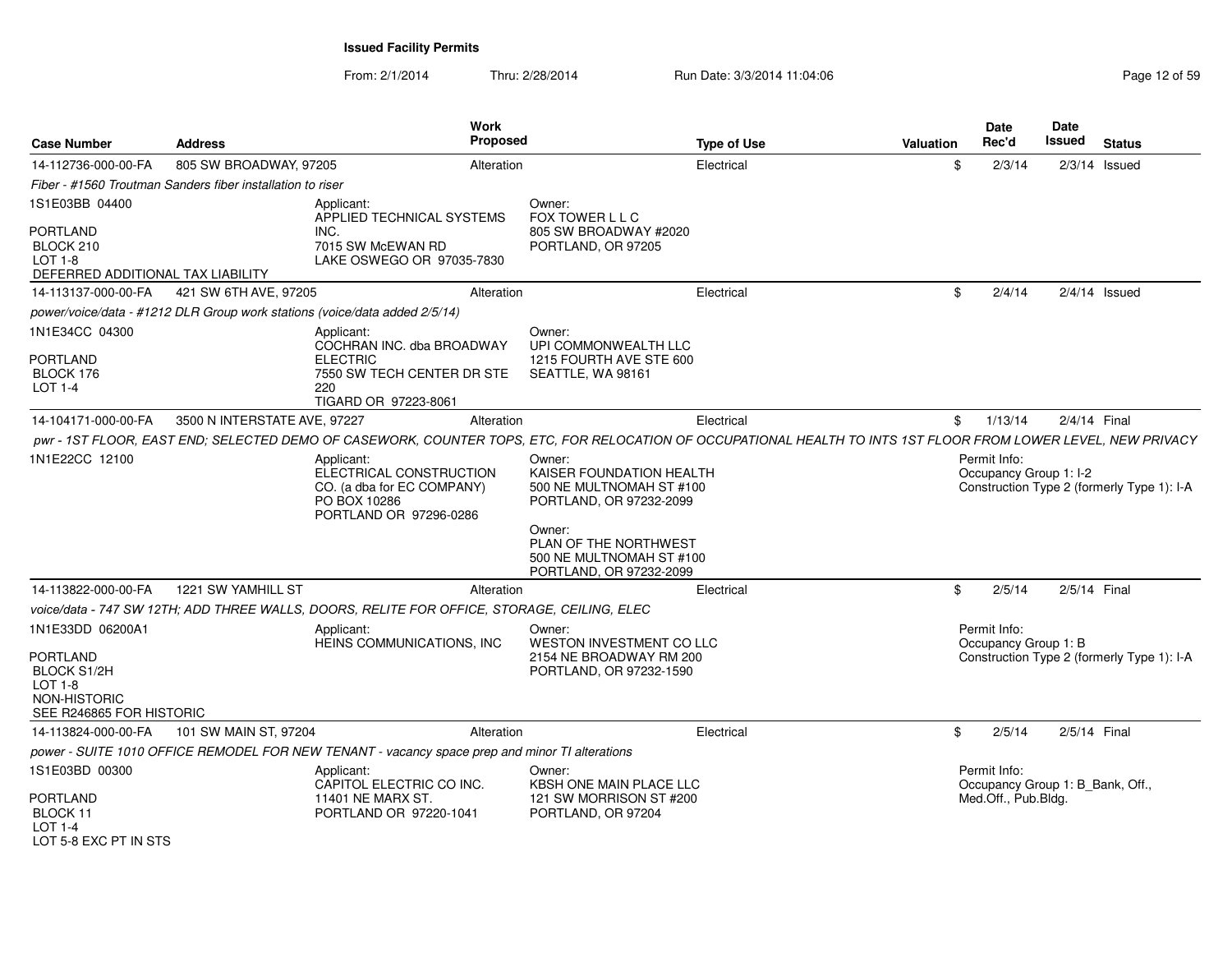| <b>Case Number</b>                                                                                                                                | <b>Address</b>                                                  |                                                                                                                                        | <b>Work</b><br><b>Proposed</b> |                                                                                                                                                | <b>Type of Use</b> | <b>Valuation</b> | Date<br>Rec'd                                                           | <b>Date</b><br>Issued | <b>Status</b>                                |
|---------------------------------------------------------------------------------------------------------------------------------------------------|-----------------------------------------------------------------|----------------------------------------------------------------------------------------------------------------------------------------|--------------------------------|------------------------------------------------------------------------------------------------------------------------------------------------|--------------------|------------------|-------------------------------------------------------------------------|-----------------------|----------------------------------------------|
| 14-113974-000-00-FA                                                                                                                               | 2700 N HAYDEN ISLAND DR - Bldg B, 97217                         |                                                                                                                                        | Alteration                     |                                                                                                                                                | Electrical         | \$               | 2/5/14                                                                  |                       | 2/5/14 Final                                 |
| power - #2700B New room & lab equipment                                                                                                           |                                                                 |                                                                                                                                        |                                |                                                                                                                                                |                    |                  |                                                                         |                       |                                              |
| 2N1E33B 00900                                                                                                                                     |                                                                 | Applicant:<br>VIKING ELECTRIC INC.<br>4326 SE WOODSTOCK BLVD<br>PORTLAND, OR 97206                                                     |                                | Owner:<br>HAYDEN OPB PARTNERS LLC<br>111 SW COLUMBIA ST #1380<br>PORTLAND, OR 97201                                                            |                    |                  |                                                                         |                       |                                              |
| 14-114010-000-00-FA                                                                                                                               | 5700 NE HASSALO ST, 97213                                       |                                                                                                                                        | Alteration                     |                                                                                                                                                | Electrical         | \$               | 2/5/14                                                                  |                       | 2/5/14 Final                                 |
| voice/data - Bld C #910 NE 57th Java Jacket                                                                                                       |                                                                 |                                                                                                                                        |                                |                                                                                                                                                |                    |                  |                                                                         |                       |                                              |
| 1N2E31 00100                                                                                                                                      |                                                                 | Applicant:<br>BRY COM. (a dba for DENNIS J<br>BRYANT)<br>14244 SE BUSH ST.<br>PORTLAND OR 97236-2734                                   |                                | Owner:<br>PACIFIC REALTY ASSOCIATES<br>15115 SW SEQUOIA PKWY<br>#200-WMI<br>PORTLAND, OR 97224                                                 |                    |                  |                                                                         |                       |                                              |
| 14-114138-000-00-FA                                                                                                                               | 123 NE 3RD AVE, 97232                                           |                                                                                                                                        | Alteration                     |                                                                                                                                                | Electrical         | \$               | 2/5/14                                                                  |                       | 2/5/14 Under Inspection                      |
|                                                                                                                                                   |                                                                 |                                                                                                                                        |                                | pwr - SUITE 010; BUILD OUT FOR A PRODUCTION KITCHEN, TWO WALLS TO SEPARATE ENTRY FROM KITCHEN AREA, ELEC - pwr                                 |                    |                  |                                                                         |                       |                                              |
| 1N1E34DA 02800                                                                                                                                    |                                                                 | Applicant:<br>STONER ELECTRIC, INC.                                                                                                    |                                | Owner:<br>BRIDGEHEAD DEVELOPMENT LLC                                                                                                           |                    |                  | Permit Info:<br>Occupancy Group 1: B Bank, Off.,                        |                       |                                              |
| <b>EAST PORTLAND</b><br>BLOCK 68<br>INC PT VAC ST LOT 1&8<br>LOT 2&3&6&7<br>INC PT VAC ST LOT 4&5; HISTORIC<br>PROPERTY; POTENTIAL ADDITIONAL TAX |                                                                 | 1904 SE OCHOCO ST.<br>MILWAUKIE OR 97222-7315                                                                                          |                                | 1001 SE WATER AVE #120<br>PORTLAND, OR 97214-2147                                                                                              |                    |                  | Med.Off., Pub.Bldg.                                                     |                       | Construction Type 2 (formerly Type 1): III-A |
| 14-114210-000-00-FA                                                                                                                               | 11815 NE GLENN WIDING DR, 97220                                 |                                                                                                                                        | Alteration                     |                                                                                                                                                | Electrical         | \$               | 2/5/14                                                                  |                       | 2/5/14 Final                                 |
| audio/video - Care Rx Inc. TI (MODA)                                                                                                              |                                                                 |                                                                                                                                        |                                |                                                                                                                                                |                    |                  |                                                                         |                       |                                              |
| 1N2E15A 00201                                                                                                                                     |                                                                 | Applicant:<br>OREGON ELECTRIC<br><b>CONSTRUCTION INC. /DBA</b><br>OREGON ELECTRIC GROUP.<br>1709 SE 3RD AVE.<br>PORTLAND OR 97214-4547 |                                | Owner:<br><b>PACIFIC REALTY ASSOCIATES L P</b><br>15350 SW SEQUOIA PKWY #300<br>TIGARD, OR 97224-7175                                          |                    |                  | Permit Info:<br>Occupancy Group 1: B Bank, Off.,<br>Med.Off., Pub.Bldg. |                       | Construction Type 2 (formerly Type 1): V-B   |
| 13-234193-000-00-FA                                                                                                                               |                                                                 | 3181 SW SAM JACKSON PARK RD - Bldg OHS, 9 Alteration                                                                                   |                                |                                                                                                                                                | Electrical         | \$               | 12/3/13                                                                 |                       | 2/6/14 Under Inspection                      |
|                                                                                                                                                   | C-wing 12th - 14th floors Elevator Lobby remodelspr# 14-OHS-041 |                                                                                                                                        |                                |                                                                                                                                                |                    |                  |                                                                         |                       |                                              |
| 1S1E09 00200                                                                                                                                      |                                                                 | Applicant:<br>DYNALECTRIC CO.<br>5711 SW HOOD AVE.<br>PORTLAND OR 97239-3716                                                           |                                | Owner:<br>OREGON STATE OF<br>3181 SW SAM JACKSON PARK RD<br>PORTLAND, OR 97239                                                                 |                    |                  | Permit Info:<br>Occupancy Group 1: I-2                                  |                       | Construction Type 2 (formerly Type 1): I-A   |
| 13-234678-000-00-FA                                                                                                                               | 516 SW 3RD AVE, 97204                                           |                                                                                                                                        | Alteration                     |                                                                                                                                                | Electrical         | \$               | 12/4/13                                                                 |                       | 2/6/14 Final                                 |
|                                                                                                                                                   |                                                                 |                                                                                                                                        |                                | 1st & 2nd fl James Beard Public Market Office TI - powerpr# SUITE 122note: Permit #14-105641ET is a duplicate commercial permit for this work. |                    |                  |                                                                         |                       |                                              |
| 1S1E03BA 05300<br>PORTLAND<br>BLOCK 19<br>LOT 7&8                                                                                                 |                                                                 | Applicant:<br>IES COMMERCIAL INC.<br>16135 SW 74TH AVE.<br>TIGARD, OR 97224-7994                                                       |                                | Owner:<br><b>CHESAPEAKE HOLDINGS</b><br>4949 SW MEADOWS RD #500<br>LAKE OSWEGO, OR 97035-3161<br>Owner:                                        |                    |                  | Permit Info:<br>Occupancy Group 1: B_Bank, Off.,<br>Med.Off., Pub.Bldg. |                       | Construction Type 2 (formerly Type 1): III-B |
|                                                                                                                                                   |                                                                 |                                                                                                                                        |                                | POSTAL LLC<br>4949 SW MEADOWS RD #500<br>LAKE OSWEGO, OR 97035-3161                                                                            |                    |                  |                                                                         |                       |                                              |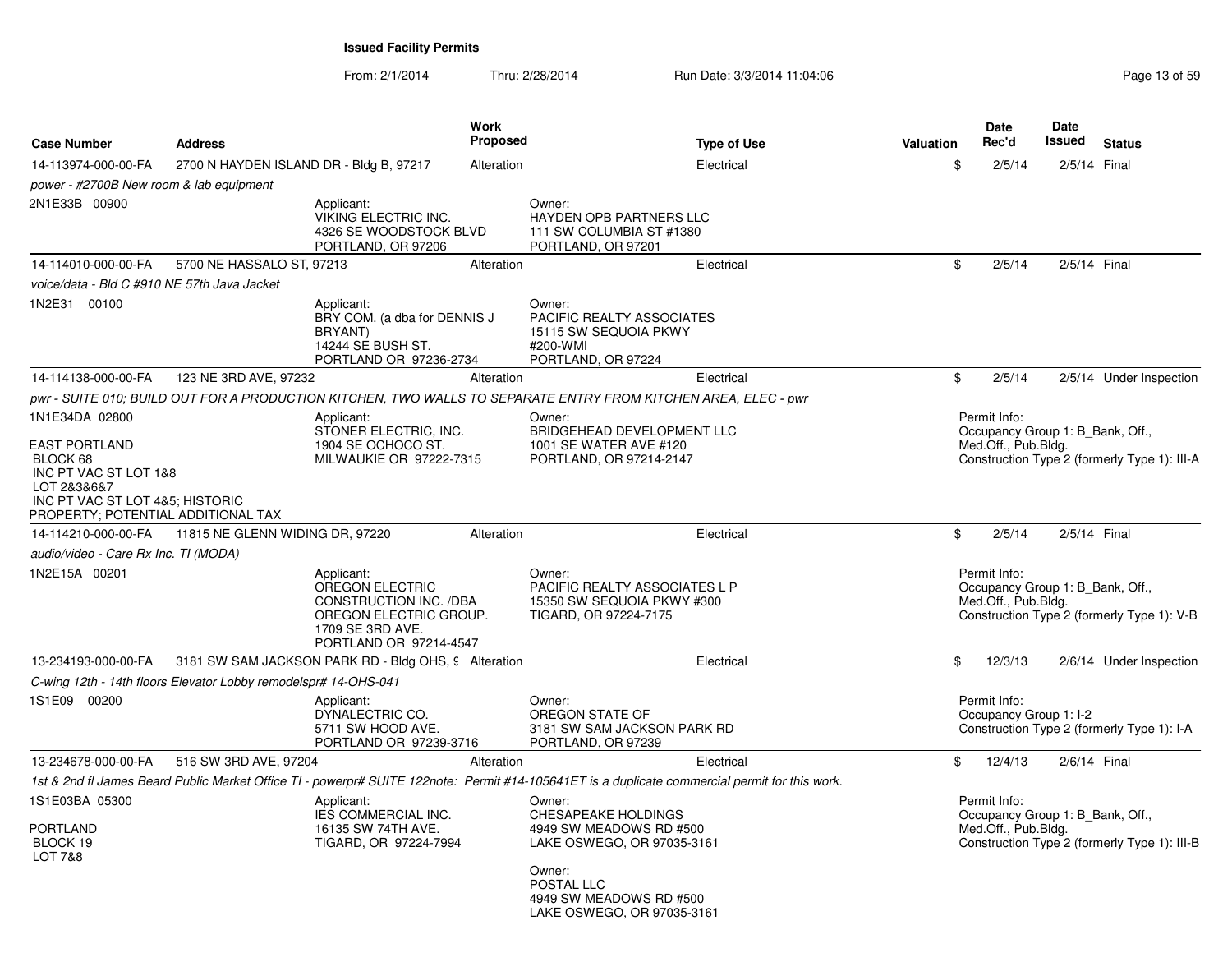| Case Number                               | <b>Address</b>                                       |                                                                                                                                 | <b>Work</b><br><b>Proposed</b> |                                                                                                                                                                                                                                                                                                              | <b>Type of Use</b> | Valuation | <b>Date</b><br>Rec'd                | Date<br>Issued         | <b>Status</b>                                                                  |
|-------------------------------------------|------------------------------------------------------|---------------------------------------------------------------------------------------------------------------------------------|--------------------------------|--------------------------------------------------------------------------------------------------------------------------------------------------------------------------------------------------------------------------------------------------------------------------------------------------------------|--------------------|-----------|-------------------------------------|------------------------|--------------------------------------------------------------------------------|
| 14-102669-000-00-FA                       | 3181 SW SAM JACKSON PARK RD - Bldg OHS, 9 Alteration |                                                                                                                                 |                                |                                                                                                                                                                                                                                                                                                              | Electrical         |           | \$<br>1/8/14                        | 2/6/14 Final           |                                                                                |
|                                           | 7C OHS remodel & patient lifts - powerpr# 14-OHS-167 |                                                                                                                                 |                                |                                                                                                                                                                                                                                                                                                              |                    |           |                                     |                        |                                                                                |
| 1S1E09 00200                              |                                                      | Applicant:<br>DYNALECTRIC CO.<br>5711 SW HOOD AVE.<br>PORTLAND OR 97239-3716                                                    |                                | Owner:<br>OREGON STATE OF<br>3181 SW SAM JACKSON PARK RD<br>PORTLAND, OR 97239                                                                                                                                                                                                                               |                    |           | Permit Info:                        | Occupancy Group 1: I-2 | Construction Type 2 (formerly Type 1): I-A                                     |
| 14-114703-000-00-FA                       | 840 SW GAINES ST, 97201                              |                                                                                                                                 | Alteration                     |                                                                                                                                                                                                                                                                                                              | Electrical         |           | \$<br>2/6/14                        | 2/6/14 Final           |                                                                                |
| power - #30C Projector                    |                                                      |                                                                                                                                 |                                |                                                                                                                                                                                                                                                                                                              |                    |           |                                     |                        |                                                                                |
| 1S1E09DB 03200                            |                                                      | Applicant:                                                                                                                      |                                | Owner:                                                                                                                                                                                                                                                                                                       |                    |           |                                     |                        |                                                                                |
| SECTION 09 1S 1E<br>TL 3200 1.63 ACRES    |                                                      | DYNALECTRIC CO.<br>5711 SW HOOD AVE.<br>PORTLAND OR 97239-3716                                                                  |                                | OREGON STATE OF<br>(U OF O MEDICAL SCHOOL STATE<br><b>HIGHWAY</b><br>SALEM, OR 97310-0001                                                                                                                                                                                                                    |                    |           |                                     |                        |                                                                                |
| 14-114705-000-00-FA                       | 3505 SW US VETERANS HOSPITAL RD                      |                                                                                                                                 | Alteration                     |                                                                                                                                                                                                                                                                                                              | Electrical         |           | \$<br>2/6/14                        | 2/6/14 Final           |                                                                                |
| power - #547 split receptacle circuit     |                                                      |                                                                                                                                 |                                |                                                                                                                                                                                                                                                                                                              |                    |           |                                     |                        |                                                                                |
| 1S1E09 00200 A1                           |                                                      | Applicant:<br>DYNALECTRIC CO.<br>5711 SW HOOD AVE.<br>PORTLAND OR 97239-3716                                                    |                                | Owner:<br>OREGON STATE OF (LEASED<br>3181 SW SAM JACKSON PK RD<br>PP <sub>22</sub> E<br>PORTLAND, OR 97239-3098<br>Owner:<br>OHSU - SPACE PLANNING<br>3181 SW SAM JACKSON PK RD<br>PP <sub>22</sub> E<br>PORTLAND, OR 97239-3098<br>Owner:<br><b>MGMT</b><br>3181 SW SAM JACKSON PK RD<br>PP <sub>22</sub> E |                    |           |                                     |                        |                                                                                |
| 14-113139-000-00-FA                       | 2311 NW NORTHRUP ST, 97210                           |                                                                                                                                 | Alteration                     | PORTLAND, OR 97239-3098                                                                                                                                                                                                                                                                                      | Electrical         |           | \$<br>2/4/14                        |                        | 2/10/14 Under Inspection                                                       |
|                                           | power & fire alarm wiring - #101 Pacific Medical TI  |                                                                                                                                 |                                |                                                                                                                                                                                                                                                                                                              |                    |           |                                     |                        |                                                                                |
| 1N1E33BB 04200                            |                                                      | Applicant:<br>LEAR ELECTRIC COMPANY INC.<br>6002 NE 112TH AVE<br>PORTLAND, OR 97220-1012<br>5140 SE CIR AVE                     |                                | Owner:<br><b>EASTERN WESTERN</b><br><b>CORPORATION</b><br>PO BOX 3228<br>PORTLAND, OR 97208-3228                                                                                                                                                                                                             |                    |           | Permit Info:<br>Med.Off., Pub.Bldg. |                        | Occupancy Group 1: B Bank, Off.,<br>Construction Type 2 (formerly Type 1): V-B |
| 14-115026-000-00-FA                       | 3181 SW SAM JACKSON PARK RD - Bldg OHS, 9 Alteration |                                                                                                                                 |                                |                                                                                                                                                                                                                                                                                                              | Electrical         |           | \$<br>2/11/14                       |                        | $2/11/14$ Issued                                                               |
| 7C OHS remodel - Nurse Callpr# 14-OHS-167 |                                                      |                                                                                                                                 |                                |                                                                                                                                                                                                                                                                                                              |                    |           |                                     |                        |                                                                                |
| 1S1E09 00200                              |                                                      | Applicant:<br>OREGON ELECTRIC<br>CONSTRUCTION INC. /DBA<br>OREGON ELECTRIC GROUP.<br>1709 SE 3RD AVE.<br>PORTLAND OR 97214-4547 |                                | Owner:<br>OREGON STATE OF<br>3181 SW SAM JACKSON PARK RD<br>PORTLAND, OR 97239                                                                                                                                                                                                                               |                    |           | Permit Info:                        | Occupancy Group 1: I-2 | Construction Type 2 (formerly Type 1): I-A                                     |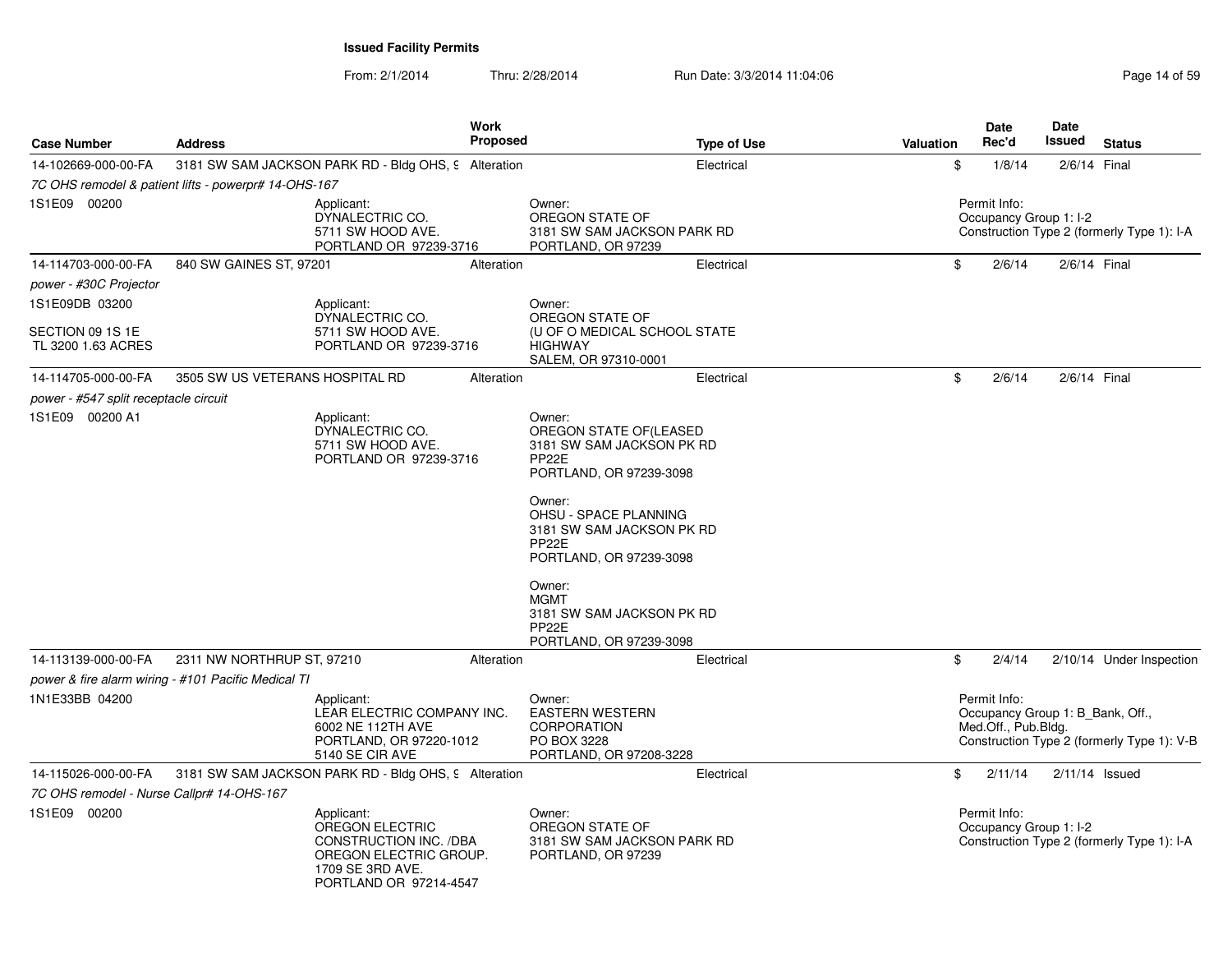From: 2/1/2014

|                                                                  |                            | Work                                                                                                                                                                |                                                     |                    |           | Date                                 | Date   |                                             |
|------------------------------------------------------------------|----------------------------|---------------------------------------------------------------------------------------------------------------------------------------------------------------------|-----------------------------------------------------|--------------------|-----------|--------------------------------------|--------|---------------------------------------------|
| <b>Case Number</b>                                               | Address                    | <b>Proposed</b>                                                                                                                                                     |                                                     | <b>Type of Use</b> | Valuation | Rec'd                                | Issued | <b>Status</b>                               |
| 14-115031-000-00-FA                                              | 5550 SW MACADAM AVE, 97201 | Alteration                                                                                                                                                          |                                                     | Electrical         |           | 2/11/14                              |        | 2/11/14 Issued                              |
| #303 ERICKSON AIR TI - fire alarm wiringpr# ERICKSON 303-1620    |                            |                                                                                                                                                                     |                                                     |                    |           |                                      |        |                                             |
| 1S1E15BD 01200                                                   |                            | Applicant:<br>SAFE TECHNOLOGY GROUP INC.                                                                                                                            | Owner:<br>SRI EIGHT MACADAM LLC                     |                    |           | Permit Info:<br>Occupancy Group 1: B |        |                                             |
| SECTION 15 1S 1E                                                 |                            | 6400 NE HWY 99 STE G375                                                                                                                                             | 235 MONTGOMERY ST 16TH                              |                    |           |                                      |        | Construction Type 2 (formerly Type 1): II-A |
| TL 1200 1.91 ACRES                                               |                            | VACOUVER WA 98665-8748                                                                                                                                              | <b>FLOOR</b>                                        |                    |           |                                      |        |                                             |
|                                                                  |                            |                                                                                                                                                                     | SAN FRANCISCO, CA 94104-3104                        |                    |           |                                      |        |                                             |
| 14-112952-000-00-FA                                              | 5050 NE HOYT ST, 97213     | Alteration                                                                                                                                                          |                                                     | Electrical         | \$        |                                      |        | 2/3/14 2/11/14 Final                        |
|                                                                  |                            | voice/data - PLAZA SUITE 256 - 7,712 SQ FT AND SUITE 257 - 958 SQ FT MEDICAL OFFICE REMODEL, ADD AND REMOVE WALLS FOR NEW OFFICES AND RESTROOMPR# PLAZA SUITE 257   |                                                     |                    |           |                                      |        |                                             |
| 1N2E31BD 03800                                                   |                            | Applicant:<br>PRAIRIE ELECTRIC INC.                                                                                                                                 | Owner:<br>PROVIDENCE HEALTH                         |                    |           | Permit Info:<br>Occupancy Group 1: B |        |                                             |
| <b>CENTER ADD</b>                                                |                            | 6000 NE 88TH ST                                                                                                                                                     | 4400 NE HALSEY ST BLDG 2 #190                       |                    |           |                                      |        | Construction Type 2 (formerly Type 1):      |
| BLOCK <sub>3</sub>                                               |                            | VANCOUVER WA 98665-0958                                                                                                                                             | PORTLAND, OR 97213-1545                             |                    | I-FR      |                                      |        |                                             |
| LOT 1-7 INC PT VAC ST<br>LOT 20-26 EXC PT IN ST                  |                            |                                                                                                                                                                     | Owner:                                              |                    |           |                                      |        |                                             |
|                                                                  |                            |                                                                                                                                                                     | SERVICES-OREGON                                     |                    |           |                                      |        |                                             |
|                                                                  |                            |                                                                                                                                                                     | 4400 NE HALSEY ST BLDG 2 #190                       |                    |           |                                      |        |                                             |
|                                                                  |                            |                                                                                                                                                                     | PORTLAND, OR 97213-1545                             |                    |           |                                      |        |                                             |
| 14-115430-000-00-FA                                              | 5050 NE HOYT ST, 97213     | Alteration                                                                                                                                                          |                                                     | Electrical         |           | \$2/11/14                            |        | 2/11/14 Final                               |
|                                                                  |                            | hvac contr - PLAZA SUITE 256 - 7.712 SQ FT AND SUITE 257 - 958 SQ FT MEDICAL OFFICE REMODEL. ADD AND REMOVE WALLS FOR NEW OFFICES AND RESTROOMPR# PLAZA SUITE 257   |                                                     |                    |           |                                      |        |                                             |
| 1N2E31BD 03800                                                   |                            | Applicant:                                                                                                                                                          | Owner:                                              |                    |           | Permit Info:                         |        |                                             |
| <b>CENTER ADD</b>                                                |                            | ESC AUTOMATION INC.<br>12064 SW GARDEN PL                                                                                                                           | PROVIDENCE HEALTH<br>4400 NE HALSEY ST BLDG 2 #190  |                    |           | Occupancy Group 1: B                 |        | Construction Type 2 (formerly Type 1):      |
| BLOCK <sub>3</sub>                                               |                            | TIGARD, OR 97223                                                                                                                                                    | PORTLAND, OR 97213-1545                             |                    | I-FR      |                                      |        |                                             |
| LOT 1-7 INC PT VAC ST                                            |                            |                                                                                                                                                                     |                                                     |                    |           |                                      |        |                                             |
| LOT 20-26 EXC PT IN ST                                           |                            |                                                                                                                                                                     | Owner:                                              |                    |           |                                      |        |                                             |
|                                                                  |                            |                                                                                                                                                                     | SERVICES-OREGON<br>4400 NE HALSEY ST BLDG 2 #190    |                    |           |                                      |        |                                             |
|                                                                  |                            |                                                                                                                                                                     | PORTLAND, OR 97213-1545                             |                    |           |                                      |        |                                             |
| 14-115434-000-00-FA                                              | 3800 SE 22ND AVE, 97202    | Alteration                                                                                                                                                          |                                                     | Electrical         |           | \$2/11/14                            |        | 2/12/14 Issued                              |
|                                                                  |                            | telecom/POS - REMODEL EXISTING COMMERCIAL CAFE SPACE AND RESTROOMSPR# 70100213 CO75950                                                                              |                                                     |                    |           |                                      |        |                                             |
| 1S1E11DA 04300                                                   |                            | Applicant:                                                                                                                                                          | Owner:                                              |                    |           |                                      |        |                                             |
|                                                                  |                            | STONER ELECTRIC, INC                                                                                                                                                | FRED MEYER STORES INC                               |                    |           |                                      |        |                                             |
| SECTION 11 1S 1E<br>TL 4300 5.37 ACRES                           |                            | 1904 SE OCHOCO ST<br><b>MILWAUKIE OR 97222-7315</b>                                                                                                                 | 1014 VINE ST 7TH FLOOR<br>CINCINNATI, OH 45202-1141 |                    |           |                                      |        |                                             |
| 13-228723-000-00-FA                                              | 1130 NW 22ND AVE           | Alteration                                                                                                                                                          |                                                     | Electrical         |           | \$11/16/13                           |        | 2/12/14 Issued                              |
|                                                                  |                            |                                                                                                                                                                     |                                                     |                    |           |                                      |        |                                             |
|                                                                  |                            | KNIGHT CANCER CENTER; REMOVE ALL PARTITIONS FROM SUITES 100 & 101(AREA A&B), DOORS, CABINETRY, FLOORING, PATCH AND REPAIR; ADD PARTITIONS AND DOORS FOR OFFICES, CI |                                                     |                    |           |                                      |        |                                             |
| 1N1E33BA 04000A1                                                 |                            | Applicant:<br>TEAM ELECTRIC CO.                                                                                                                                     | Owner:<br><b>GOOD SAMARITAN HOSPITAL &amp;</b>      |                    |           | Permit Info:                         |        | Occupancy Group 1: B_Bank, Off.,            |
| <b>COUCHS ADD</b>                                                |                            | 9400 SE CLACKAMAS RD                                                                                                                                                | <b>MEDICAL CENTER</b>                               |                    |           | Med.Off., Pub.Bldg.                  |        |                                             |
| BLOCK 300                                                        |                            | CLACKAMAS OR 97015-9703                                                                                                                                             | 1919 NW LOVEJOY ST                                  |                    |           |                                      |        | Construction Type 2 (formerly Type 1): I-A  |
| LOT 5-14&16-18 TL 4000<br>IMPS ONLY SEE R141330 (R180232300) FOR |                            |                                                                                                                                                                     | PORTLAND, OR 97209                                  |                    |           |                                      |        |                                             |
| <b>LAND &amp; IMPS</b>                                           |                            |                                                                                                                                                                     |                                                     |                    |           |                                      |        |                                             |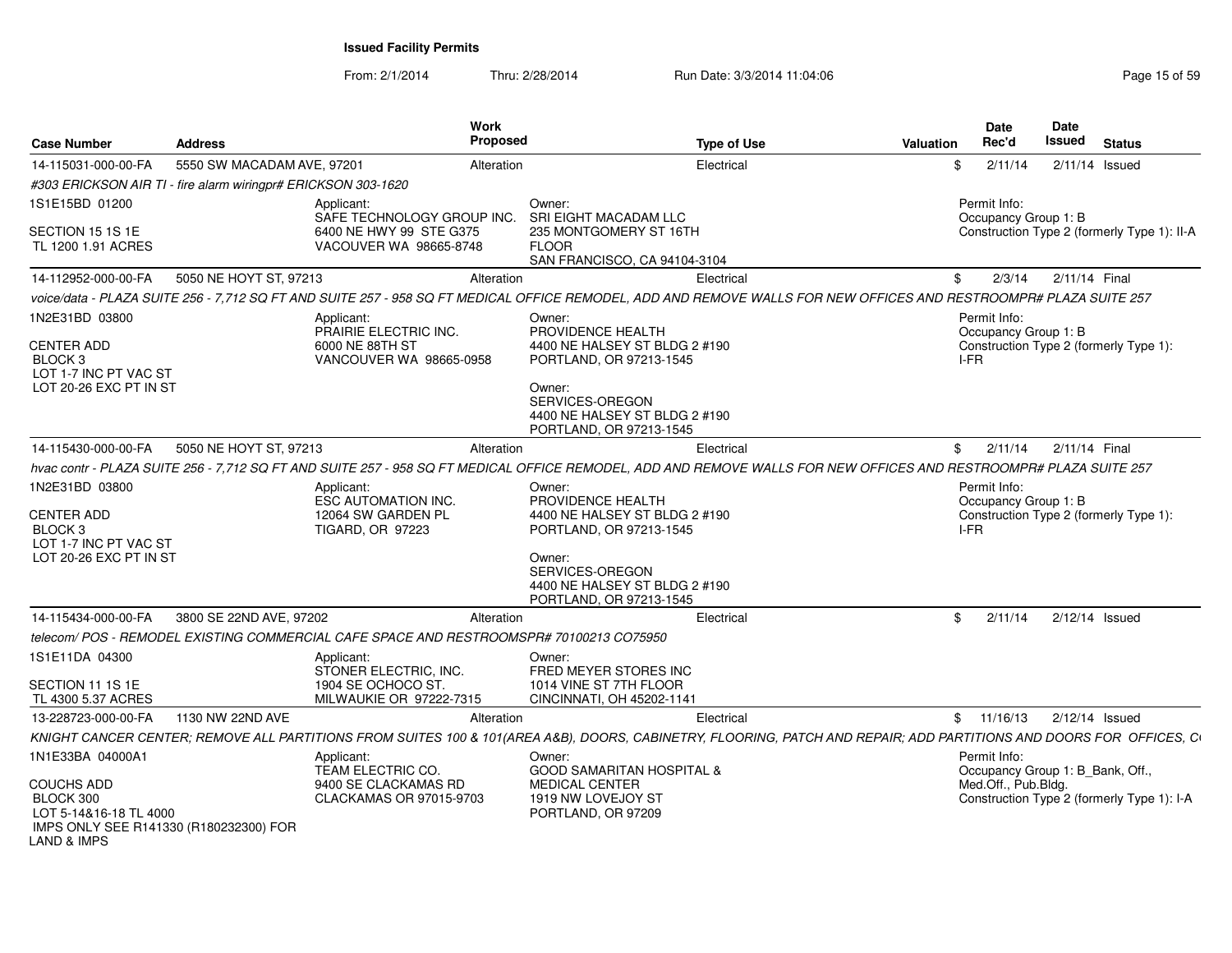| <b>Case Number</b>                            | Address                                                    | <b>Work</b><br>Proposed                                                                                                                                           |                                                                                                      | <b>Type of Use</b> | <b>Valuation</b> |      | <b>Date</b><br>Rec'd                 | Date<br>Issued | <b>Status</b>                              |
|-----------------------------------------------|------------------------------------------------------------|-------------------------------------------------------------------------------------------------------------------------------------------------------------------|------------------------------------------------------------------------------------------------------|--------------------|------------------|------|--------------------------------------|----------------|--------------------------------------------|
| 14-115555-000-00-FA                           | 1500 NE IRVING ST, 97232                                   | Alteration                                                                                                                                                        |                                                                                                      | Electrical         |                  | \$   | 2/12/14                              |                | $2/12/14$ Issued                           |
| RELOCATE SCONCE AND SWITCH - power            |                                                            |                                                                                                                                                                   |                                                                                                      |                    |                  |      |                                      |                |                                            |
| 1N1E35AC 01200                                |                                                            | Applicant:<br>CAPITOL ELECTRIC CO INC.                                                                                                                            | Owner:<br>WREH LLOYD PLAZA LLC                                                                       |                    |                  |      | Permit Info:<br>Occupancy Group 1: B |                |                                            |
| <b>HOLLADAYS ADD</b><br>BLOCK 167&168 TL 1200 |                                                            | 11401 NE MARX ST.<br>PORTLAND OR 97220-1041                                                                                                                       | 600 UNIVERSITY ST #2820<br>SEATTLE, WA 98101                                                         |                    |                  | I-FR |                                      |                | Construction Type 2 (formerly Type 1):     |
| 14-114678-000-00-FA                           | 309 SW 6TH AVE, 97205                                      | Alteration                                                                                                                                                        |                                                                                                      | Electrical         |                  | \$   | 2/6/14                               |                | 2/12/14 Issued                             |
| 6th fl ESRI TI - voice/datapr# 205-6          |                                                            |                                                                                                                                                                   |                                                                                                      |                    |                  |      |                                      |                |                                            |
| 1N1E34CC 03800                                |                                                            | Applicant:<br>FREEDOM CUSTOM<br><b>COMMUNICATIONS LLC</b><br>6526 SW WINTERS RD<br>CORNELIUS OR 97113-6042                                                        | Owner:<br>HISTORIC U S NATIONAL BANK<br><b>BLOCK LLC</b><br>115 SW ASH ST #500<br>PORTLAND, OR 97204 |                    |                  |      | Permit Info:<br>Occupancy Group 1: B |                | Construction Type 2 (formerly Type 1): I-B |
| 14-115571-000-00-FA                           | 3303 SW BOND AVE, 97201                                    | Alteration                                                                                                                                                        |                                                                                                      | Electrical         |                  | \$   | 2/12/14                              | 2/12/14 Final  |                                            |
|                                               | #4165 OR #2 Nuboom installation - powerpr# 14-CCH-47739238 |                                                                                                                                                                   |                                                                                                      |                    |                  |      |                                      |                |                                            |
| 1S1E10AC 00500                                |                                                            | Applicant:<br>DYNALECTRIC CO.<br>5711 SW HOOD AVE.<br>PORTLAND OR 97239-3716                                                                                      |                                                                                                      |                    |                  |      |                                      |                |                                            |
| 14-102834-000-00-FA                           | 5050 NE HOYT ST, 97213                                     | Alteration                                                                                                                                                        |                                                                                                      | Electrical         |                  | \$   | 1/9/14                               | 2/12/14 Final  |                                            |
|                                               |                                                            | power - SUITE 259, UROLOGY CLINIC REMODEL, 2ND FLOOR EAST; DEMO WALLS, DOORS, FLOORING, ADD BACK AND RECONFIGURE FOR EXAM ROOMS, BREAK ROOM, RECEPTION, WAITING I |                                                                                                      |                    |                  |      |                                      |                |                                            |
| 1N2E31BD 03800                                |                                                            | Applicant:<br>TICE ELECTRIC CO.                                                                                                                                   | Owner:<br>PROVIDENCE HEALTH                                                                          |                    |                  |      | Permit Info:<br>Occupancy Group 1: B |                |                                            |
| <b>CENTER ADD</b>                             |                                                            | 5405 N Lagoon Ave.                                                                                                                                                | 4400 NE HALSEY ST BLDG 2 #190                                                                        |                    |                  |      |                                      |                | Construction Type 2 (formerly Type 1):     |
| BLOCK <sub>3</sub><br>LOT 1-7 INC PT VAC ST   |                                                            | PORTLAND OR 97217-7637                                                                                                                                            | PORTLAND, OR 97213-1545                                                                              |                    |                  | I-FR |                                      |                |                                            |
| LOT 20-26 EXC PT IN ST                        |                                                            |                                                                                                                                                                   | Owner:<br>SERVICES-OREGON<br>4400 NE HALSEY ST BLDG 2 #190<br>PORTLAND, OR 97213-1545                |                    |                  |      |                                      |                |                                            |
| 14-115679-000-00-FA                           | 5050 NE HOYT ST, 97213                                     | Alteration                                                                                                                                                        |                                                                                                      | Electrical         |                  | \$   | 2/12/14                              | 2/12/14 Final  |                                            |
|                                               |                                                            | SUITE 259, UROLOGY CLINIC REMODEL, 2ND FLOOR EAST; DEMO WALLS, DOORS, FLOORING, ADD BACK AND RECONFIGURE FOR EXAM ROOMS, BREAK ROOM, RECEPTION, WAITING ROOM, \   |                                                                                                      |                    |                  |      |                                      |                |                                            |
| 1N2E31BD 03800                                |                                                            | Applicant:<br>PRAIRIE ELECTRIC INC.                                                                                                                               | Owner:<br>PROVIDENCE HEALTH                                                                          |                    |                  |      | Permit Info:<br>Occupancy Group 1: B |                |                                            |
| <b>CENTER ADD</b>                             |                                                            | 6000 NE 88TH ST                                                                                                                                                   | 4400 NE HALSEY ST BLDG 2 #190                                                                        |                    |                  |      |                                      |                | Construction Type 2 (formerly Type 1):     |
| BLOCK <sub>3</sub><br>LOT 1-7 INC PT VAC ST   |                                                            | VANCOUVER WA 98665-0958                                                                                                                                           | PORTLAND, OR 97213-1545                                                                              |                    |                  | I-FR |                                      |                |                                            |
| LOT 20-26 EXC PT IN ST                        |                                                            |                                                                                                                                                                   | Owner:<br>SERVICES-OREGON<br>4400 NE HALSEY ST BLDG 2 #190<br>PORTLAND, OR 97213-1545                |                    |                  |      |                                      |                |                                            |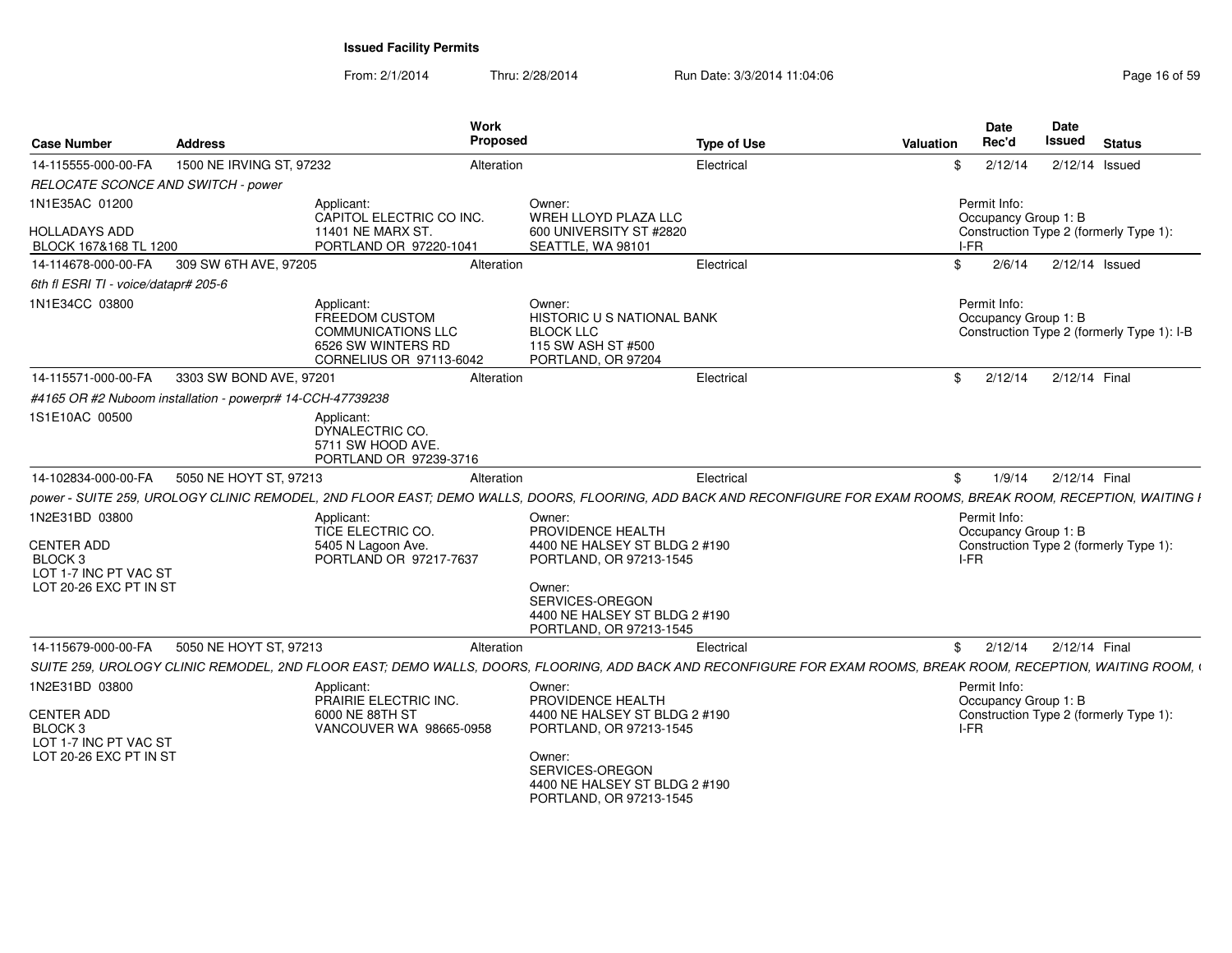From: 2/1/2014Thru: 2/28/2014 Run Date: 3/3/2014 11:04:06 Research 2010 17 of 59

| <b>Case Number</b>                                                                                           | <b>Address</b>                                      | Work<br>Proposed                                                                                                                                                    |                                                                                                                                                                                  | <b>Type of Use</b> | Valuation | <b>Date</b><br>Rec'd                         | <b>Date</b><br>Issued | <b>Status</b>                              |
|--------------------------------------------------------------------------------------------------------------|-----------------------------------------------------|---------------------------------------------------------------------------------------------------------------------------------------------------------------------|----------------------------------------------------------------------------------------------------------------------------------------------------------------------------------|--------------------|-----------|----------------------------------------------|-----------------------|--------------------------------------------|
| 14-111736-000-00-FA                                                                                          | 5050 NE HOYT ST, 97213                              | Alteration                                                                                                                                                          |                                                                                                                                                                                  | Electrical         | \$        | 1/30/14                                      | 2/12/14 Final         |                                            |
|                                                                                                              |                                                     | voice/data - SUITE 221; REMODEL RECEPTION AND BUSINESS OFFICE, INFILL DOORWAY, NEW CASEWORK, RELOCATED SINKS. NEW CUSTOMER SERVICE WINDOW IN RECEPTION AREA, CEILII |                                                                                                                                                                                  |                    |           |                                              |                       |                                            |
| 1N2E31BD 03800<br><b>CENTER ADD</b><br>BLOCK <sub>3</sub><br>LOT 1-7 INC PT VAC ST<br>LOT 20-26 EXC PT IN ST |                                                     | Applicant:<br>OREGON ELECTRIC<br>CONSTRUCTION INC. /DBA<br>OREGON ELECTRIC GROUP.<br>1709 SE 3RD AVE.<br>PORTLAND OR 97214-4547                                     | Owner:<br>PROVIDENCE HEALTH<br>4400 NE HALSEY ST BLDG 2 #190<br>PORTLAND, OR 97213-1545<br>Owner:<br>SERVICES-OREGON<br>4400 NE HALSEY ST BLDG 2 #190<br>PORTLAND, OR 97213-1545 |                    |           | Permit Info:<br>Occupancy Group 1: B<br>I-FR |                       | Construction Type 2 (formerly Type 1):     |
| 14-113987-000-00-FA                                                                                          | 2801 N GANTENBEIN AVE, 97227                        | Alteration                                                                                                                                                          |                                                                                                                                                                                  | Electrical         | \$        | 2/5/14                                       |                       | 2/12/14 Under Inspection                   |
|                                                                                                              |                                                     | power - WEST WING - LABOR & DELIVERY STORAGE EXPANSION AND RELOCATE A BIRTH TUB                                                                                     |                                                                                                                                                                                  |                    |           |                                              |                       |                                            |
| 1N1E27AC 01100<br>ABENDS ADD<br><b>BLOCK 4</b><br>LOT 1-18 TL 1100                                           |                                                     | Applicant:<br>OREGON ELECTRIC<br>CONSTRUCTION INC. /DBA<br>OREGON ELECTRIC GROUP.<br>1709 SE 3RD AVE.<br>PORTLAND OR 97214-4547                                     | Owner:<br><b>EMANUEL HOSPITAL</b><br>1919 NW LOVEJOY ST<br>PORTLAND, OR 97209                                                                                                    |                    |           | Permit Info:<br>Occupancy Group 1: I-2       |                       | Construction Type 2 (formerly Type 1): I-A |
| 14-115916-000-00-FA                                                                                          | 1 SW COLUMBIA ST, 97201                             | Alteration                                                                                                                                                          |                                                                                                                                                                                  | Electrical         | \$        | 2/12/14                                      |                       | 2/12/14 Under Inspection                   |
|                                                                                                              | #1500 Mazama Capital Management - powerpr# UBP 1500 |                                                                                                                                                                     |                                                                                                                                                                                  |                    |           |                                              |                       |                                            |
| 1S1E03BD 01800<br>PORTLAND<br>BLOCK 114<br>LOT 1-8                                                           |                                                     | Applicant:<br>CAPITOL ELECTRIC CO INC.<br>11401 NE MARX ST.<br>PORTLAND OR 97220-1041                                                                               | Owner:<br><b>UMPQUA PLAZA LLC</b><br>555 CALIFORNIA ST 49TH FL<br>SAN FRANCISCO, CA 94104                                                                                        |                    |           | Permit Info:<br>Occupancy Group 1: B         |                       | Construction Type 2 (formerly Type 1): I-B |
| 14-115924-000-00-FA                                                                                          | 1 SW COLUMBIA ST, 97201                             | Alteration                                                                                                                                                          |                                                                                                                                                                                  | Electrical         | \$        | 2/12/14                                      |                       | 2/12/14 Under Inspection                   |
| #1610 Paycom TI - powerpr# UBP 1610                                                                          |                                                     |                                                                                                                                                                     |                                                                                                                                                                                  |                    |           |                                              |                       |                                            |
| 1S1E03BD 01800<br>PORTLAND<br>BLOCK 114<br><b>LOT 1-8</b>                                                    |                                                     | Applicant:<br>CAPITOL ELECTRIC CO INC.<br>11401 NE MARX ST.<br>PORTLAND OR 97220-1041                                                                               | Owner:<br><b>UMPQUA PLAZA LLC</b><br>555 CALIFORNIA ST 49TH FL<br>SAN FRANCISCO, CA 94104                                                                                        |                    |           | Permit Info:<br>Occupancy Group 1: B         |                       | Construction Type 2 (formerly Type 1): I-B |
| 14-102698-000-00-FA                                                                                          | 555 SW OAK ST                                       | Alteration                                                                                                                                                          |                                                                                                                                                                                  | Electrical         | \$        | 1/8/14                                       | $2/13/14$ Issued      |                                            |
|                                                                                                              | 6TH FL PLAZA REMODEL - powerpr# US BANK P6 TI       |                                                                                                                                                                     |                                                                                                                                                                                  |                    |           |                                              |                       |                                            |
| 1N1E34CD 80000<br>ONE ELEVEN TOWER CONDOMINIUM<br><b>GENERAL COMMON ELEMENTS</b>                             |                                                     | Applicant:<br>COCHRAN INC. dba BROADWAY<br><b>ELECTRIC</b><br>7550 SW TECH CENTER DR STE<br>220<br>TIGARD OR 97223-8061                                             | Owner:<br>ASSOCIATION OF UNIT OWNERS<br><b>OF</b><br>ONE ELEVEN TOWER<br>CONDOMINIUM 111 SW 5TH<br>PORTLAND, OR 97204                                                            |                    |           |                                              |                       |                                            |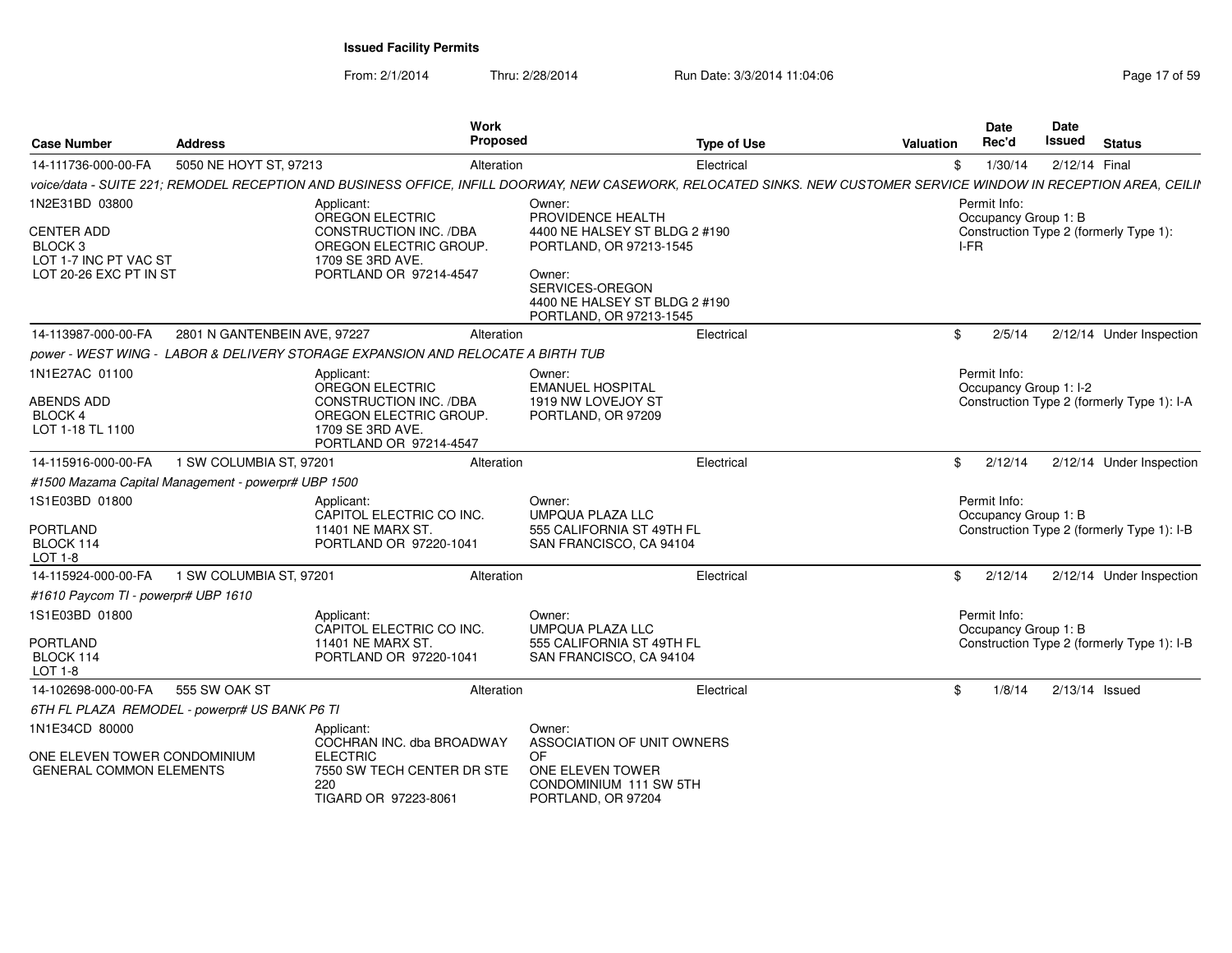From: 2/1/2014Thru: 2/28/2014 Run Date: 3/3/2014 11:04:06 Research 2010 18:06 Page 18 of 59

| <b>Case Number</b>                                                                  | <b>Address</b>                                                                                                                                                                | Work<br>Proposed                                                                                               |                                                                                                                   | <b>Type of Use</b> | Valuation | <b>Date</b><br>Rec'd                 | Date<br>Issued | <b>Status</b>                              |
|-------------------------------------------------------------------------------------|-------------------------------------------------------------------------------------------------------------------------------------------------------------------------------|----------------------------------------------------------------------------------------------------------------|-------------------------------------------------------------------------------------------------------------------|--------------------|-----------|--------------------------------------|----------------|--------------------------------------------|
| 14-116069-000-00-FA                                                                 | 805 SW BROADWAY, 97205                                                                                                                                                        | Alteration                                                                                                     |                                                                                                                   | Electrical         | \$.       | 2/13/14                              |                | 2/13/14 Issued                             |
|                                                                                     | #610 Evergreen Capital - Cat 5 cablingpr# EVERGREEN CAPITAL STE 610                                                                                                           |                                                                                                                |                                                                                                                   |                    |           |                                      |                |                                            |
| 1S1E03BB 04400                                                                      | Applicant:                                                                                                                                                                    | APPLIED TECHNICAL SYSTEMS                                                                                      | Owner:<br>FOX TOWER L L C                                                                                         |                    |           |                                      |                |                                            |
| <b>PORTLAND</b><br>BLOCK 210<br><b>LOT 1-8</b><br>DEFERRED ADDITIONAL TAX LIABILITY | INC.                                                                                                                                                                          | 7015 SW McEWAN RD<br>LAKE OSWEGO OR 97035-7830                                                                 | 805 SW BROADWAY #2020<br>PORTLAND, OR 97205                                                                       |                    |           |                                      |                |                                            |
| 14-116089-000-00-FA                                                                 | 601 SW 2ND AVE, 97204                                                                                                                                                         | Alteration                                                                                                     |                                                                                                                   | Electrical         | \$        | 2/13/14                              |                | $2/13/14$ Issued                           |
|                                                                                     | voice/data - TI, MODA EXPANSION ON 15TH & 17TH FLOORS; REMOVE PARTITION WALLS, CREATE OPEN OFFICE SPACE, NEW FLOOR ENTRY DOORS, WALLS FOR CONFERENCE ROOMS, WORK              |                                                                                                                |                                                                                                                   |                    |           |                                      |                |                                            |
| 1S1E03BA 05000<br><b>PORTLAND</b><br>BLOCK 20<br>LOT 1-4 EXC PT IN ST & LOT 5-8     | Applicant:                                                                                                                                                                    | TECHNOCOM INC. (dba:<br><b>CONNECTED TECHNOLOGIES)</b><br>7929 SW BURNS WAY STE F<br>WILSONVILLE OR 97070-7678 | Owner:<br>MORRISON STREET CF LLC<br>1211 SW 5TH AVE #2230<br>PORTLAND, OR 97204                                   |                    |           |                                      |                |                                            |
| 14-106576-000-00-FA                                                                 | 3600 N INTERSTATE AVE, 97227                                                                                                                                                  | Alteration                                                                                                     |                                                                                                                   | Electrical         | \$        | 1/17/14                              | 2/13/14 Final  |                                            |
|                                                                                     | pwr - 3RD FLOOR, COSMETICS RELOCATE FROM INTS TO CIN; OFFICE REMODELS, CABINET REMOVAL, FLOORING, REMOVE WALL AT RECEPTION TO ENLARGE AREA, , ELEC.; NEW CIRCUITS I           |                                                                                                                |                                                                                                                   |                    |           |                                      |                |                                            |
| 1N1E22CC 13200<br><b>MULTNOMAH</b>                                                  | Applicant:                                                                                                                                                                    | ELECTRICAL CONSTRUCTION<br>CO. (a dba for EC COMPANY)                                                          | Owner:<br>KAISER FOUNDATION HEALTH<br>500 NE MULTNOMAH ST #100                                                    |                    |           |                                      |                |                                            |
| BLOCK 31<br>LOT 1-16 TL 13200                                                       | PO BOX 10286                                                                                                                                                                  | PORTLAND OR 97296-0286                                                                                         | PORTLAND, OR 97232-2031<br>Owner:<br>PLAN OF THE NORTHWEST<br>500 NE MULTNOMAH ST #100<br>PORTLAND, OR 97232-2031 |                    |           |                                      |                |                                            |
| 14-116084-000-00-FA                                                                 | 1001 SW 5TH AVE, 97204                                                                                                                                                        | Alteration                                                                                                     |                                                                                                                   | Electrical         | \$        | 2/13/14                              |                | 2/13/14 Under Inspection                   |
|                                                                                     | voice/data - #300 ENTERPRISE COMMUNITY - CREATE OFFICES, BREAKROOM, CONFERENCES, RECEPTION AND OPEN OFFICES. NEW CEILING GRIDNOTE: A commercial electrical permit also exist. |                                                                                                                |                                                                                                                   |                    |           |                                      |                |                                            |
| 1S1E03BB 00800<br>PORTLAND<br>BLOCK 169<br>LOT 1-8                                  | Applicant:<br>PAVELCOMM INC.<br>1640 NW 14TH AVE.                                                                                                                             | PORTLAND, OR 97209                                                                                             | Owner:<br>OR-CONGRESS CENTER LP<br>235 MONTGOMERY ST 16TH<br><b>FLOOR</b><br>SAN FRANCISCO, CA 94104-3104         |                    |           | Permit Info:<br>Occupancy Group 1: B |                | Construction Type 2 (formerly Type 1): I-A |
| SEE R246278 (R667717341)                                                            |                                                                                                                                                                               |                                                                                                                |                                                                                                                   |                    |           |                                      |                |                                            |
| 14-116310-000-00-FA                                                                 | 1001 SW 5TH AVE, 97204                                                                                                                                                        | Alteration                                                                                                     |                                                                                                                   | Electrical         | \$        | 2/13/14                              |                | $2/13/14$ Issued                           |
|                                                                                     | #2000 Cable Houston R&R - power & fire strobespr# Cable Houston                                                                                                               |                                                                                                                |                                                                                                                   |                    |           |                                      |                |                                            |
| 1S1E03BB 00800                                                                      | Applicant:                                                                                                                                                                    | COCHRAN INC. dba BROADWAY                                                                                      | Owner:<br>OR-CONGRESS CENTER LP                                                                                   |                    |           | Permit Info:<br>Occupancy Group 1: B |                |                                            |
| <b>PORTLAND</b><br>BLOCK 169<br>LOT 1-8<br>SEE R246278 (R667717341)                 | <b>ELECTRIC</b><br>220                                                                                                                                                        | 7550 SW TECH CENTER DR STE<br>TIGARD OR 97223-8061                                                             | 235 MONTGOMERY ST 16TH<br><b>FLOOR</b><br>SAN FRANCISCO, CA 94104-3104                                            |                    |           |                                      |                | Construction Type 2 (formerly Type 1): I-A |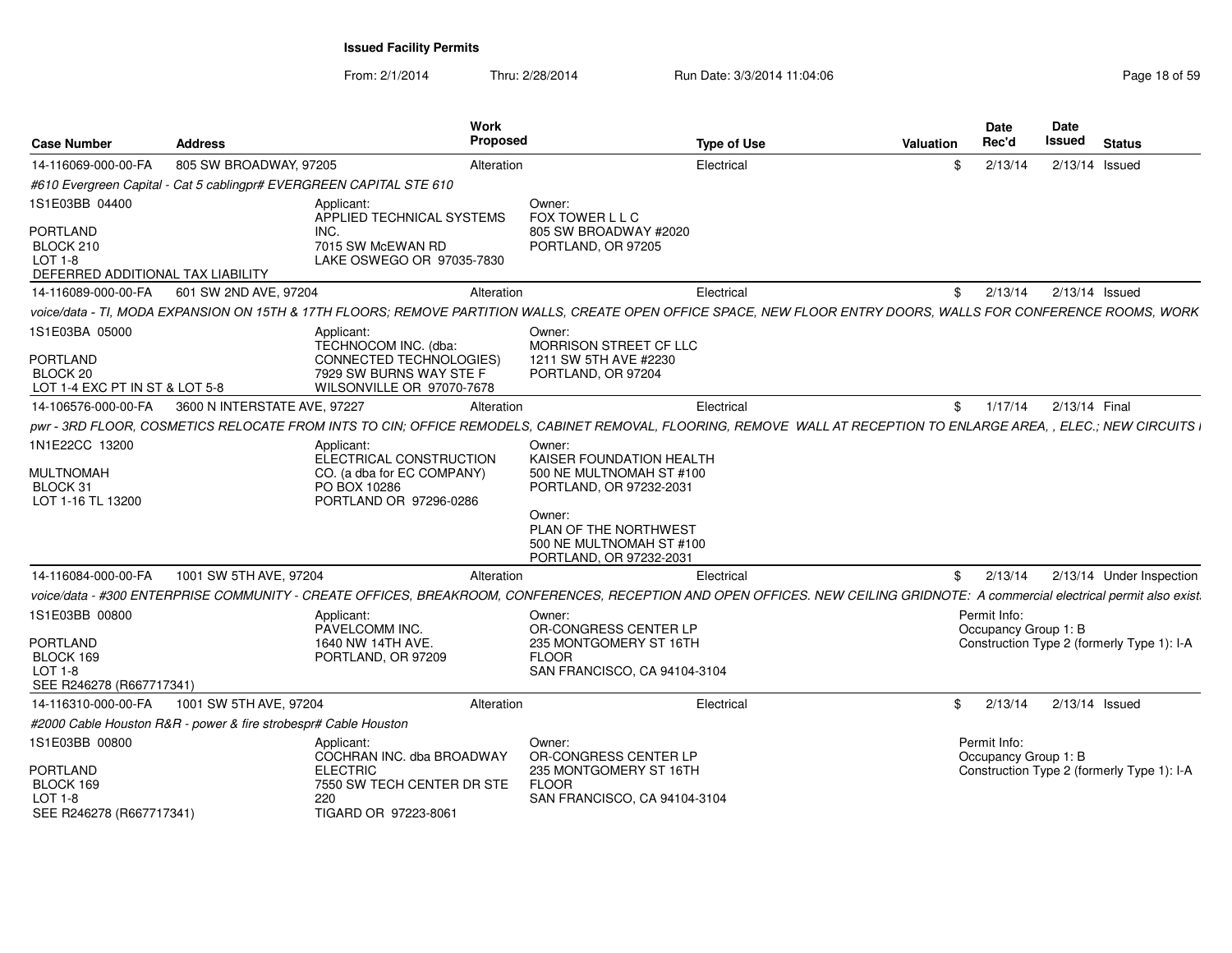| <b>Case Number</b>                                | Address                      | <b>Work</b><br><b>Proposed</b>                                                                                                                                  |                                                                                        | <b>Type of Use</b>                                 | Valuation | <b>Date</b><br>Rec'd                            | <b>Date</b><br>Issued | <b>Status</b> |
|---------------------------------------------------|------------------------------|-----------------------------------------------------------------------------------------------------------------------------------------------------------------|----------------------------------------------------------------------------------------|----------------------------------------------------|-----------|-------------------------------------------------|-----------------------|---------------|
| 13-144440-000-00-FA                               | 4400 NE BROADWAY, 97213      | Alteration                                                                                                                                                      | Electrical                                                                             |                                                    |           | \$<br>4/27/13                                   | 2/13/14 Final         |               |
|                                                   |                              | RE-ROOF - REMOVE EXISTING ROOF AND REPLACE WITH NEW ROOF, DRAINS, DUCTWORK & FANSPR# RFB03/13-200                                                               |                                                                                        |                                                    |           |                                                 |                       |               |
| 1N2E30CC 12100                                    |                              | Applicant:<br><b>ACCURATE ELECTRIC OF</b>                                                                                                                       | Owner:<br>OREGON> HOUSING AUTHORITY                                                    | CCB - Contractor:<br>ACCURATE ELECTRIC OF          |           |                                                 |                       |               |
| SECTION 30 1N 2E<br>TL 12100 2.05 ACRES           |                              | <b>OREGON INC</b><br>PO BOX 2155<br>OREGON CITY, OR 97045                                                                                                       | OF PORT<br>135 SW ASH ST<br>PORTLAND, OR 97204-3540                                    | OREGON INC<br>PO BOX 2155<br>OREGON CITY, OR 97045 |           |                                                 |                       |               |
| 14-116847-000-00-FA                               | 10000 SE MAIN ST, 97216      | Alteration                                                                                                                                                      | Electrical                                                                             |                                                    |           | \$<br>2/13/14                                   | $2/13/14$ Issued      |               |
|                                                   |                              | pwr-1ST FLOOR, 3T MRI REMODEL; REMOVE WALLS DOORS, ADD SOME WALLS BACK, RECONFIGURE WORK AREA, GLAZING, CABINETS, REMODEL PATIENT RESTROOM, PATIENT LIFT SYSTEI |                                                                                        |                                                    |           |                                                 |                       |               |
| 1S2E04A 02400                                     |                              | Applicant:<br>CHERRY CITY ELECTRIC INC.                                                                                                                         | Owner:<br>PORTLAND ADVENTIST MEDICAL                                                   |                                                    |           | Permit Info:<br>Occupancy Group 1: I-2 Hospital |                       |               |
| EVERGLADE<br>LOT 6 TL 2400                        |                              | 8100 NE ST JOHNS RD STE. D101<br>VANCOUVER WA 98665-2014                                                                                                        | 10123 SE MARKET ST<br>PORTLAND, OR 97216-2532                                          |                                                    |           |                                                 |                       |               |
|                                                   |                              |                                                                                                                                                                 | Owner:<br><b>CENTER</b><br>10123 SE MARKET ST<br>PORTLAND, OR 97216-2532               |                                                    |           |                                                 |                       |               |
| 14-111381-000-00-FA                               | 10000 SE MAIN ST, 97216      | Alteration                                                                                                                                                      | Electrical                                                                             |                                                    |           | \$<br>1/29/14                                   | 2/13/14 Final         |               |
| 2ND FLOOR ICU CEILING PATIENT LIFT SYSTEM         |                              |                                                                                                                                                                 |                                                                                        |                                                    |           |                                                 |                       |               |
| 1S2E04A 02400                                     |                              | Applicant:<br>STONER ELECTRIC, INC.                                                                                                                             | Owner:<br>PORTLAND ADVENTIST MEDICAL                                                   |                                                    |           |                                                 |                       |               |
| EVERGLADE<br>LOT 6 TL 2400                        |                              | 1904 SE OCHOCO ST.<br>MILWAUKIE OR 97222-7315                                                                                                                   | 10123 SE MARKET ST<br>PORTLAND, OR 97216-2532                                          |                                                    |           |                                                 |                       |               |
|                                                   |                              |                                                                                                                                                                 | Owner:<br><b>CENTER</b><br>10123 SE MARKET ST<br>PORTLAND, OR 97216-2532               |                                                    |           |                                                 |                       |               |
| 14-104994-000-00-FA                               | 3600 N INTERSTATE AVE, 97227 | Alteration                                                                                                                                                      | Electrical                                                                             |                                                    |           | \$<br>1/14/14                                   | $2/13/14$ Issued      |               |
|                                                   |                              | 1ST FLOOR, RELOCATE HEPATOLOGY FROM INTS 3RD FLOOR TO CIN 1ST FLOOR; LOWER LEVEL, REMOVE CASEWORK, ADD WALL TO ENLARGE WAITING AREA, REMODEL OFFICES, CEILING,  |                                                                                        |                                                    |           |                                                 |                       |               |
| 1N1E22CC 13200                                    |                              | Applicant:<br>ELECTRICAL CONSTRUCTION                                                                                                                           | Owner:<br>KAISER FOUNDATION HEALTH                                                     |                                                    |           |                                                 |                       |               |
| <b>MULTNOMAH</b><br>BLOCK 31<br>LOT 1-16 TL 13200 |                              | CO. (a dba for EC COMPANY)<br>PO BOX 10286<br>PORTLAND OR 97296-0286                                                                                            | 500 NE MULTNOMAH ST #100<br>PORTLAND, OR 97232-2031                                    |                                                    |           |                                                 |                       |               |
|                                                   |                              |                                                                                                                                                                 | Owner:<br>PLAN OF THE NORTHWEST<br>500 NE MULTNOMAH ST #100<br>PORTLAND, OR 97232-2031 |                                                    |           |                                                 |                       |               |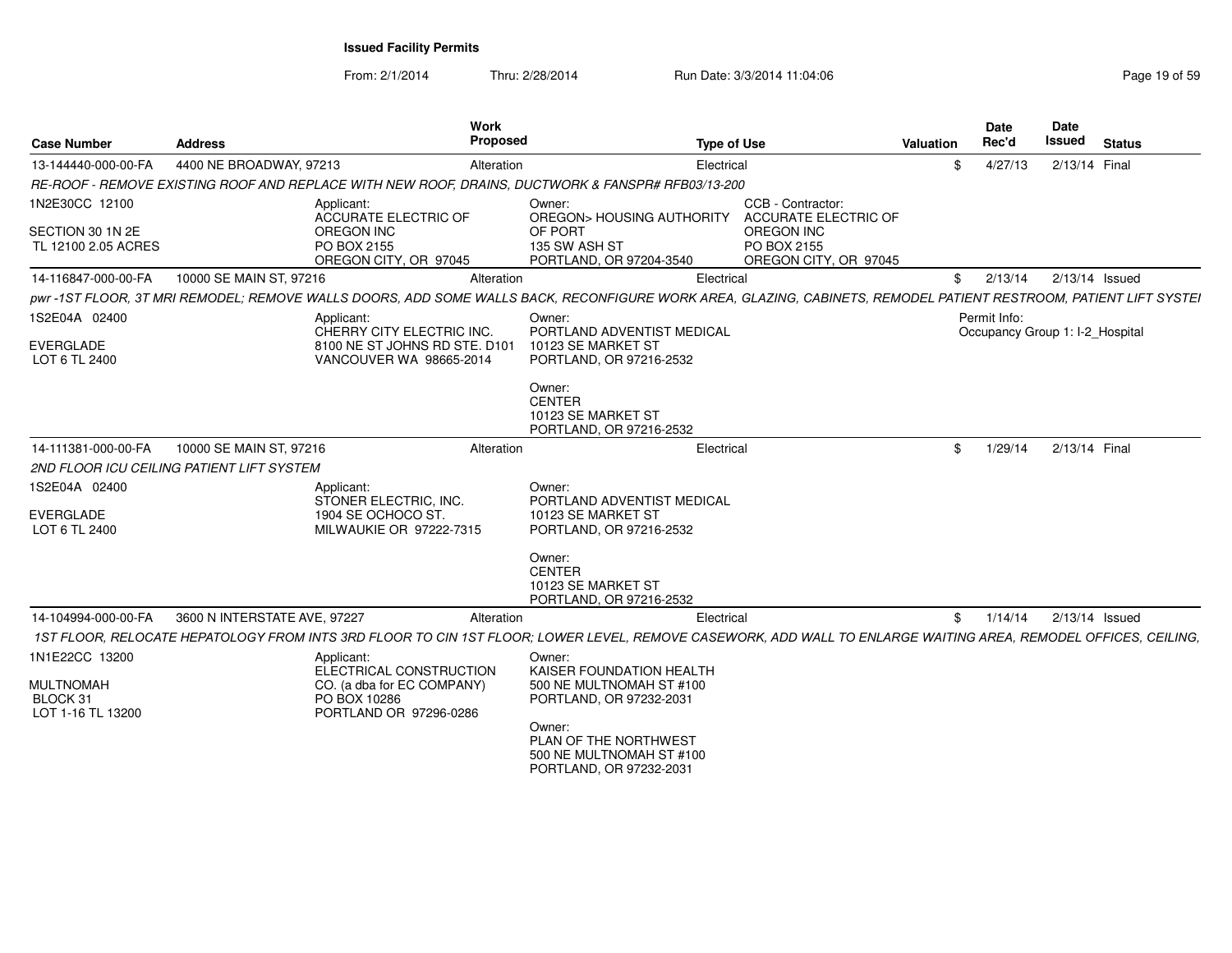| <b>Case Number</b>                                                                                          | <b>Address</b>               | <b>Work</b><br><b>Proposed</b>                                                                                                         | <b>Type of Use</b>                                                                                                                                                                  | <b>Valuation</b> | <b>Date</b><br>Rec'd                   | <b>Date</b><br>Issued            | <b>Status</b>                              |
|-------------------------------------------------------------------------------------------------------------|------------------------------|----------------------------------------------------------------------------------------------------------------------------------------|-------------------------------------------------------------------------------------------------------------------------------------------------------------------------------------|------------------|----------------------------------------|----------------------------------|--------------------------------------------|
| 14-116852-000-00-FA                                                                                         | 3500 N INTERSTATE AVE, 97227 | Alteration                                                                                                                             | Electrical                                                                                                                                                                          | \$               | 2/13/14                                | $2/13/14$ Issued                 |                                            |
|                                                                                                             |                              |                                                                                                                                        | pwr-2ND FLOOR, EYE PROCEDURE EXPANSION; REMOVE ALL WALLS, RESTROOMS, CEILING,, REPAIR, NEW WALLS, CURTAINS FOR PROCEDURE ROOMS, OFFICES, PRE/POST OP ROOMS, ST(                     |                  |                                        |                                  |                                            |
| 1N1E22CC 12100                                                                                              |                              | Applicant:<br>CHERRY CITY ELECTRIC INC.<br>8100 NE ST JOHNS RD STE. D101<br>VANCOUVER WA 98665-2014                                    | Owner:<br>KAISER FOUNDATION HEALTH<br>500 NE MULTNOMAH ST #100<br>PORTLAND, OR 97232-2099<br>Owner:<br>PLAN OF THE NORTHWEST<br>500 NE MULTNOMAH ST #100                            |                  | Permit Info:<br>Occupancy Group 1: I-2 |                                  | Construction Type 2 (formerly Type 1): I-A |
| 14-116862-000-00-FA                                                                                         | 527 SW HALL ST, 97201        | Alteration                                                                                                                             | PORTLAND, OR 97232-2099<br>Electrical                                                                                                                                               | \$               | 2/14/14                                | $2/14/14$ Issued                 |                                            |
|                                                                                                             |                              |                                                                                                                                        | card reader - SHAC RENOVATION; 2ND & 3RD FLOORS; PART OF PARKING GARAGE CONVERT TO CONDITIONED OFFICE/CLASSROOM SPACE, WALLS, DOORS, RELITES, WAITING AREA, RECONF                  |                  |                                        |                                  |                                            |
| 1S1E04DA 00300                                                                                              |                              | Applicant:                                                                                                                             | Owner:                                                                                                                                                                              |                  |                                        |                                  |                                            |
|                                                                                                             |                              | ARONSON SECURITY GROUP INC. GEORGE PSU LEASE LLC ET AL<br>8089 SW CIRRUS DR.<br>BEAVERTON OR 97008-5989                                | <b>PO BOX 751</b><br>PORTLAND, OR 97207-0751<br>Owner:<br><b>CAMPUS PLANNING OFFICE</b><br><b>PO BOX 751</b><br>PORTLAND, OR 97207-0751                                             |                  |                                        |                                  |                                            |
| 14-116919-000-00-FA                                                                                         | 4435 N CHANNEL AVE           | Alteration                                                                                                                             | Electrical                                                                                                                                                                          | \$               | 2/14/14                                | 2/14/14 Final                    |                                            |
|                                                                                                             |                              | audio visual - 502598 Cascadia Conference Room - Install new projector and AV Cabiling                                                 |                                                                                                                                                                                     |                  |                                        |                                  |                                            |
| 1N1E20 00109A2<br>PARTITION PLAT 2003-38<br>LOT 2 TL 109<br>IMPS ONLY SEE R610375 (R64983-1511) FOR<br>LAND |                              | Applicant:<br>COCHRAN INC. dba BROADWAY<br><b>ELECTRIC</b><br>7550 SW TECH CENTER DR STE<br>220<br>TIGARD OR 97223-8061                | Owner:<br>DAIMLER TRUCKS NORTH<br>AMERICA LLC<br>PO BOX 3820<br>PORTLAND, OR 97208                                                                                                  |                  |                                        |                                  |                                            |
| 13-228716-000-00-FA                                                                                         | 1025 NW LOVEJOY ST           | Alteration                                                                                                                             | Electrical                                                                                                                                                                          |                  | \$11/16/13                             | 2/14/14 Issued                   |                                            |
|                                                                                                             |                              |                                                                                                                                        | 1015 NW LOVEJOY; NEW SALON IN VACATED SPACE USED FOR SALON, REMOVE/ RECONFIGURE PARTITIONS FOR SHAMPOO AREAS, LOUNGE, TREATMENT ROOMS, CEILING, ELEC, PLBG (14-                     |                  |                                        |                                  |                                            |
| 1N1E34BB 02605                                                                                              |                              | Applicant:<br><b>OREGON ELECTRIC</b><br>CONSTRUCTION INC. /DBA<br>OREGON ELECTRIC GROUP.<br>1709 SE 3RD AVE.<br>PORTLAND OR 97214-4547 | Owner:<br>RIVERSTONE CONDOMINIUM<br><b>OWNERS' ASSN</b><br>798 NW 11TH AVE<br>PORTLAND, OR 97209-3205                                                                               |                  |                                        |                                  |                                            |
| 14-117081-000-00-FA                                                                                         | 3600 N INTERSTATE AVE, 97227 | Alteration                                                                                                                             | Electrical                                                                                                                                                                          | \$               | 2/14/14                                | 2/14/14 Issued                   |                                            |
|                                                                                                             |                              |                                                                                                                                        | voice/data - 1ST FLOOR. RELOCATE HEPATOLOGY FROM INTS 3RD FLOOR TO CIN 1ST FLOOR: LOWER LEVEL. REMOVE CASEWORK. ADD WALL TO ENLARGE WAITING AREA. REMODEL OFFICE                    |                  |                                        |                                  |                                            |
| 1N1E22CC 13200<br><b>MULTNOMAH</b><br>BLOCK 31<br>LOT 1-16 TL 13200                                         |                              | Applicant:<br>COCHRAN INC. dba BROADWAY<br><b>ELECTRIC</b><br>7550 SW TECH CENTER DR STE<br>220<br>TIGARD OR 97223-8061                | Owner:<br>KAISER FOUNDATION HEALTH<br>500 NE MULTNOMAH ST #100<br>PORTLAND, OR 97232-2031<br>Owner:<br>PLAN OF THE NORTHWEST<br>500 NE MULTNOMAH ST #100<br>PORTLAND, OR 97232-2031 |                  | Permit Info:<br>Med.Off., Pub.Blda.    | Occupancy Group 1: B Bank, Off., | Construction Type 2 (formerly Type 1): I-A |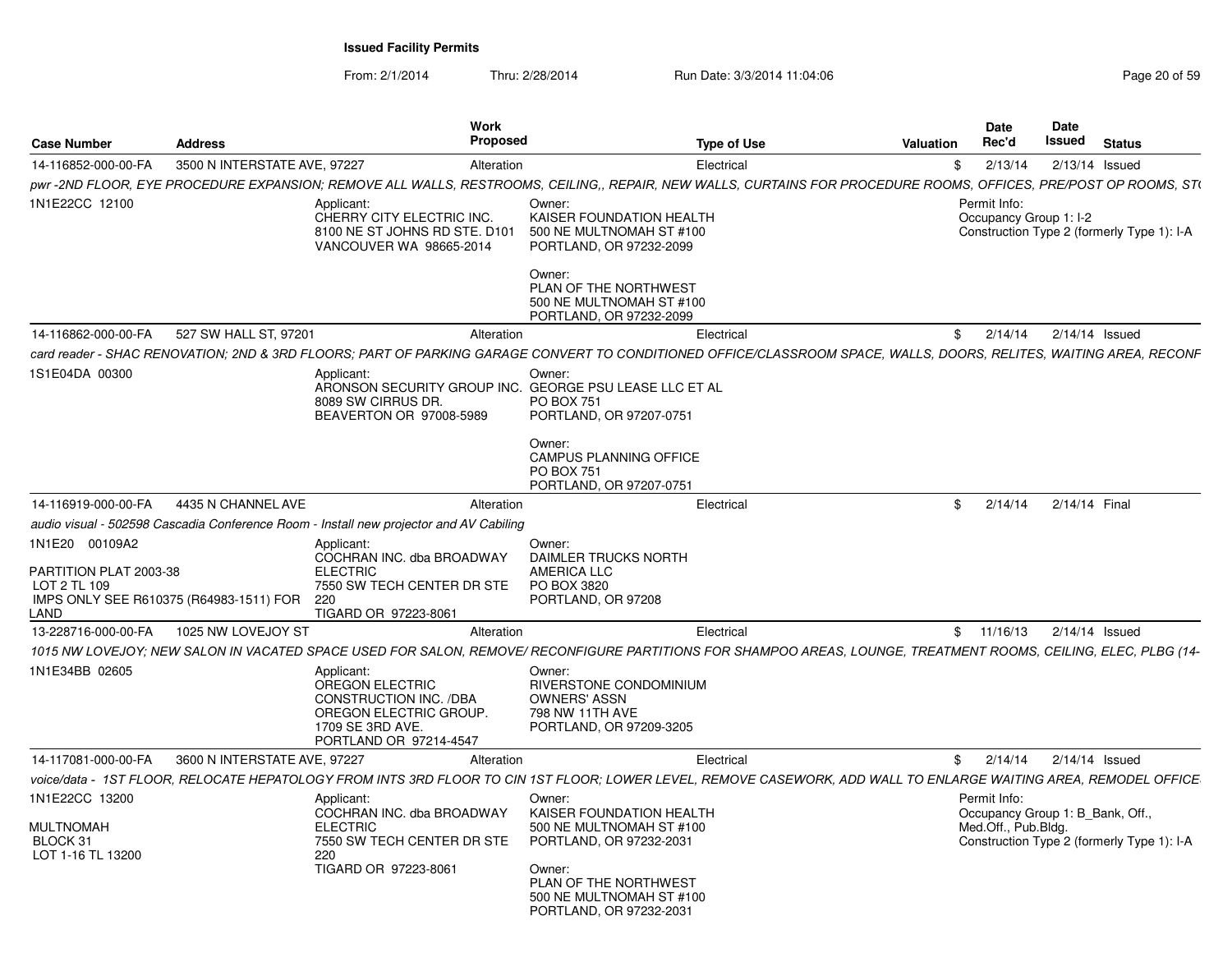From: 2/1/2014Thru: 2/28/2014 Run Date: 3/3/2014 11:04:06 Research 2010 12:04:06

| <b>Case Number</b>                                                                           | <b>Address</b>                                             | Work<br>Proposed                                                                                                                                                   |                                                                                                                                                                                     | <b>Type of Use</b> | Valuation | Date<br>Rec'd                                    | <b>Date</b><br><b>Issued</b> | <b>Status</b>                               |
|----------------------------------------------------------------------------------------------|------------------------------------------------------------|--------------------------------------------------------------------------------------------------------------------------------------------------------------------|-------------------------------------------------------------------------------------------------------------------------------------------------------------------------------------|--------------------|-----------|--------------------------------------------------|------------------------------|---------------------------------------------|
| 14-117091-000-00-FA                                                                          | 1211 SW 5TH AVE, 97204                                     | Alteration                                                                                                                                                         |                                                                                                                                                                                     | Electrical         | \$        | 2/14/14                                          | 2/14/14 Final                |                                             |
|                                                                                              |                                                            | voice/data - 9TH FLOOR RV KUHNS & ASSOC. LOBBY. RECEPTION & CONFERENCE ROOM REMODEL                                                                                |                                                                                                                                                                                     |                    |           |                                                  |                              |                                             |
| 1S1E03BC 00900<br><b>PORTLAND</b><br>BLOCK 167<br>LOT 1-8                                    |                                                            | Applicant:<br>OREGON ELECTRIC<br>CONSTRUCTION INC. /DBA<br>OREGON ELECTRIC GROUP.<br>1709 SE 3RD AVE.<br>PORTLAND OR 97214-4547                                    | Owner:<br>PACWEST CENTER LLC<br>1211 SW 5TH AVE #2230<br>PORTLAND, OR 97204                                                                                                         |                    |           |                                                  |                              |                                             |
| 14-117094-000-00-FA                                                                          | 1631 NW THURMAN ST                                         | Alteration                                                                                                                                                         |                                                                                                                                                                                     | Electrical         | \$        | 2/14/14                                          | 2/14/14 Issued               |                                             |
| voice/data - 3rd & 4th floor CMD TI                                                          |                                                            |                                                                                                                                                                    |                                                                                                                                                                                     |                    |           |                                                  |                              |                                             |
| 1N1E28DD 03500                                                                               |                                                            | Applicant:<br>POINT MONITOR CORP.                                                                                                                                  | Owner:<br>1631 NW THURMAN STREET LLC                                                                                                                                                |                    |           | Permit Info:<br>Occupancy Group 1: B Bank, Off., |                              |                                             |
| <b>WATSONS ADD</b><br>BLOCK 17-19 & TERMINAL BLK TL 3500                                     |                                                            | 5863 LAKEVIEW BLVD #100<br>LAKE OSWEGO, OR 97035-7058                                                                                                              | 111 SW COLUMBIA ST #1380<br>PORTLAND, OR 97201-5845                                                                                                                                 |                    |           | Med.Off., Pub.Bldg.                              |                              |                                             |
| 14-117099-000-00-FA                                                                          | 4380 SW MACADAM AVE, 97201                                 | Alteration                                                                                                                                                         |                                                                                                                                                                                     | Electrical         | \$        | 2/14/14                                          | 2/14/14 Issued               |                                             |
|                                                                                              | #365 Resevoir Conference & Break room TIpr# RESERVOIR 1620 |                                                                                                                                                                    |                                                                                                                                                                                     |                    |           |                                                  |                              |                                             |
| 1S1E10DC 00800<br>SECTION 10 1S 1E<br>TL 800 3.18 ACRES<br>DEFERRAL-POTENTIAL ADDITIONAL TAX |                                                            | Applicant:<br><b>WILLAMETTE ELECTRIC INC.</b><br>P.O. BOX 230547<br>TIGARD, OR 97281-0547                                                                          | Owner:<br><b>RIVER FORUM LLC</b><br>235 MONTGOMERY ST FL 16<br>SAN FRANCISCO, CA 94104                                                                                              |                    |           | Permit Info:<br>Occupancy Group 1: B             |                              | Construction Type 2 (formerly Type 1): II-A |
| 14-117120-000-00-FA                                                                          | 3500 N INTERSTATE AVE, 97227                               | Alteration                                                                                                                                                         |                                                                                                                                                                                     | Electrical         | \$        | 2/14/14                                          | 2/14/14 Final                |                                             |
|                                                                                              |                                                            | voice/data - 1ST FLOOR, EAST END; SELECTED DEMO OF CASEWORK, COUNTER TOPS, ETC, FOR RELOCATION OF OCCUPATIONAL HEALTH TO INTS 1ST FLOOR FROM LOWER LEVEL, NEW PRI\ |                                                                                                                                                                                     |                    |           |                                                  |                              |                                             |
| 1N1E22CC 12100                                                                               |                                                            | Applicant:<br>COCHRAN INC. dba BROADWAY<br><b>ELECTRIC</b><br>7550 SW TECH CENTER DR STE<br>220<br>TIGARD OR 97223-8061                                            | Owner:<br>KAISER FOUNDATION HEALTH<br>500 NE MULTNOMAH ST #100<br>PORTLAND, OR 97232-2099<br>Owner:<br>PLAN OF THE NORTHWEST<br>500 NE MULTNOMAH ST #100<br>PORTLAND, OR 97232-2099 |                    |           | Permit Info:<br>Occupancy Group 1: I-2           |                              | Construction Type 2 (formerly Type 1): I-A  |
| 14-117175-000-00-FA                                                                          | 3100 NW INDUSTRIAL ST, 97210                               | Alteration                                                                                                                                                         |                                                                                                                                                                                     | Electrical         | -SS       | 2/14/14                                          | 2/14/14 Final                |                                             |
|                                                                                              |                                                            | temp pwr - POWER FOR CONSTRUCTION TRAILER/ RV OUTLET - temp pwr                                                                                                    |                                                                                                                                                                                     |                    |           |                                                  |                              |                                             |
| 1N1E29CA 00600                                                                               |                                                            | Applicant:<br>OREGON ELECTRIC                                                                                                                                      | Owner:<br>PORTLAND GENERAL ELECTRIC                                                                                                                                                 |                    |           |                                                  |                              |                                             |
| <b>GUILDS ADD</b><br><b>BLOCK1</b><br>LOT 4-7 TL 600                                         |                                                            | <b>CONSTRUCTION INC. /DBA</b><br>OREGON ELECTRIC GROUP.<br>1709 SE 3RD AVE.<br>PORTLAND OR 97214-4547                                                              | & COMPANY<br>121 SW SALMON ST 3WTCBR07<br>PORTLAND, OR 97204-2901                                                                                                                   |                    |           |                                                  |                              |                                             |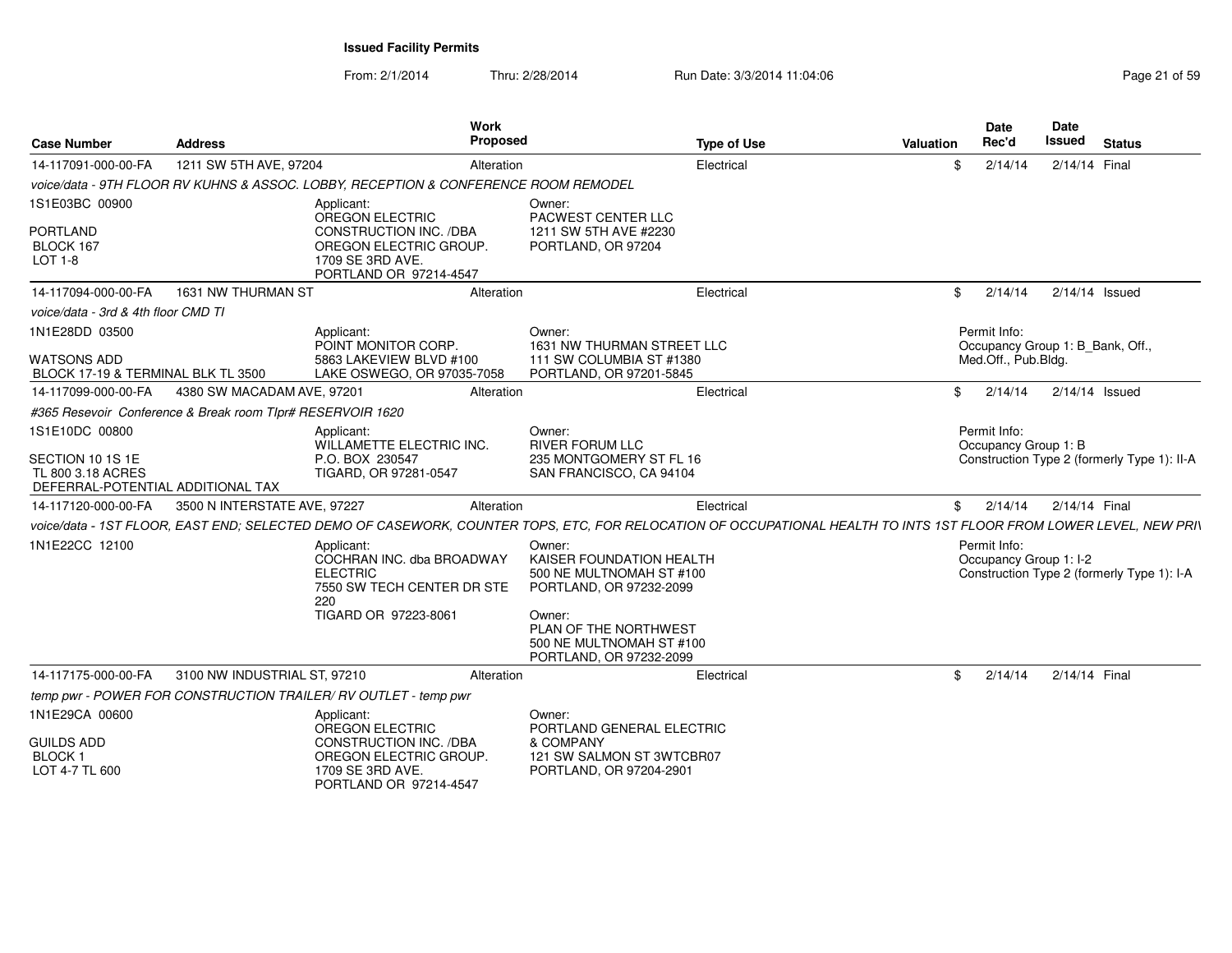From: 2/1/2014Thru: 2/28/2014 Run Date: 3/3/2014 11:04:06 Research 2010 Page 22 of 59

| <b>Case Number</b>                                                                                                                                               | <b>Address</b>                                             | Work<br><b>Proposed</b>                                                                                        |                                                                                                                                                                                | <b>Type of Use</b> | <b>Valuation</b> | Date<br>Rec'd                          | Date<br><b>Issued</b> | <b>Status</b>                               |
|------------------------------------------------------------------------------------------------------------------------------------------------------------------|------------------------------------------------------------|----------------------------------------------------------------------------------------------------------------|--------------------------------------------------------------------------------------------------------------------------------------------------------------------------------|--------------------|------------------|----------------------------------------|-----------------------|---------------------------------------------|
| 14-117181-000-00-FA                                                                                                                                              | 614 SW 11TH AVE, 97205                                     | Alteration                                                                                                     |                                                                                                                                                                                | Electrical         | \$               | 2/14/14                                | $2/14/14$ Issued      |                                             |
|                                                                                                                                                                  |                                                            | fire alarm - NEW EMPLOYEE BREAK ROOM--MAINTAIN CURRENT SPRINKLER AND ALARM COVERAGE - fire alarm               |                                                                                                                                                                                |                    |                  |                                        |                       |                                             |
| 1N1E33DD 04300                                                                                                                                                   |                                                            | Applicant:                                                                                                     | Owner:                                                                                                                                                                         |                    |                  | Permit Info:                           |                       |                                             |
| <b>PORTLAND</b><br>BLOCK 252<br>HISTORIC PROPERTY 15 YR 2004<br>POTENTIAL ADDITIONAL TAX                                                                         |                                                            | PRAIRIE ELECTRIC INC.<br>6000 NE 88TH ST<br>VANCOUVER WA 98665-0958                                            | PORTLAND GOVERNOR HOTEL<br>1900 N AKARD ST<br>DALLAS, TX 75201-2300<br>Owner:<br><b>ACQUISITION LLC</b><br>1900 N AKARD ST<br>DALLAS, TX 75201-2300                            |                    |                  |                                        |                       | Occupancy Group 1: R-1_Hotel or Motel       |
| 14-103347-000-00-FA                                                                                                                                              |                                                            | 3181 SW SAM JACKSON PARK RD - Bldg OHS, 9 Alteration                                                           |                                                                                                                                                                                | Electrical         | \$               | 1/9/14                                 |                       | 2/18/14 Under Inspection                    |
|                                                                                                                                                                  | #10C53 RF REPLACEMENT - powerpr# 14-OHS-026-RF REPLACEMENT |                                                                                                                |                                                                                                                                                                                |                    |                  |                                        |                       |                                             |
| 1S1E09 00200                                                                                                                                                     |                                                            | Applicant:<br>DYNALECTRIC CO.<br>5711 SW HOOD AVE.<br>PORTLAND OR 97239-3716                                   | Owner:<br>OREGON STATE OF<br>3181 SW SAM JACKSON PARK RD<br>PORTLAND, OR 97239                                                                                                 |                    |                  | Permit Info:<br>Occupancy Group 1: I-2 |                       | Construction Type 2 (formerly Type 1): I-A  |
| 14-106222-000-00-FA                                                                                                                                              | 1040 NW 22ND AVE, 97210                                    | Alteration                                                                                                     |                                                                                                                                                                                | Electrical         | \$               | 1/16/14                                | 2/18/14 Final         |                                             |
|                                                                                                                                                                  |                                                            | SUITE 550; INFILL SOME DOORS, REPLACE WITH RELOCATED LARGER DOORS, CEILING, ELEC, FINISHES - power, fa, v/data |                                                                                                                                                                                |                    |                  |                                        |                       |                                             |
| 1N1E33BA 03600<br><b>COUCHS ADD</b><br>BLOCK 301<br>LOT 15-18                                                                                                    |                                                            | Applicant:<br>CHRISTENSON ELECTRIC INC.<br>111 SW COLUMBIA ST. STE 480<br>PORTLAND OR 97201-5838               | Owner:<br><b>GOOD SAMARITAN HOSPITAL &amp;</b><br><b>MEDICAL CENTER</b><br>1919 NW LOVEJOY ST<br>PORTLAND, OR 97209                                                            |                    |                  | Permit Info:<br>Occupancy Group 1: B   |                       | Construction Type 2 (formerly Type 1): I-B  |
| 14-117488-000-00-FA                                                                                                                                              | 4435 N CHANNEL AVE                                         | Alteration                                                                                                     |                                                                                                                                                                                | Electrical         | \$               | 2/18/14                                | 2/18/14 Final         |                                             |
|                                                                                                                                                                  |                                                            | power - Install 120 volt outlet for ceiling projector Cascadia Conference roomPR# FL-4435-FTH-#15              |                                                                                                                                                                                |                    |                  |                                        |                       |                                             |
| 1N1E20 00109A2<br>PARTITION PLAT 2003-38<br>LOT 2 TL 109<br>LAND                                                                                                 | IMPS ONLY SEE R610375 (R64983-1511) FOR                    | Applicant:<br>HEIL ELECTRIC CO.<br>8425 SE STARK ST<br>PORTLAND OR 97216-1137                                  | Owner:<br>DAIMLER TRUCKS NORTH<br><b>AMERICA LLC</b><br>PO BOX 3820<br>PORTLAND, OR 97208                                                                                      |                    |                  |                                        |                       |                                             |
| 14-117493-000-00-FA                                                                                                                                              | 4747 N CHANNEL AVE                                         | Alteration                                                                                                     |                                                                                                                                                                                | Electrical         | \$               | 2/18/14                                | 2/18/14 Final         |                                             |
|                                                                                                                                                                  |                                                            | power - STAND ALONE ELECTRICAL FOR DAIMLER CORP 1, CONFERENCE ROOM 3 GPR# FL-4747-C1-#66                       |                                                                                                                                                                                |                    |                  |                                        |                       |                                             |
| 1N1E20 00109<br>PARTITION PLAT 2003-38<br>LOT 2 TL 109<br>LAND & IMPS SEE R540487 (R64983-1507)<br>R540481 (R64983-1503)<br>R540494 (R64983-1515) FOR OTHER IMPS |                                                            | Applicant:<br><b>HEIL ELECTRIC CO.</b><br>8425 SE STARK ST<br>PORTLAND OR 97216-1137                           | Owner:<br>PORT OF PORTLAND (LEASED<br>PO BOX 3820<br>PORTLAND, OR 97208-3849<br>Owner:<br>DAIMLER TRUCKS NORTH<br><b>AMERICA LLC</b><br>PO BOX 3820<br>PORTLAND, OR 97208-3849 |                    |                  | Permit Info:<br>Occupancy Group 1: B   |                       | Construction Type 2 (formerly Type 1): II-B |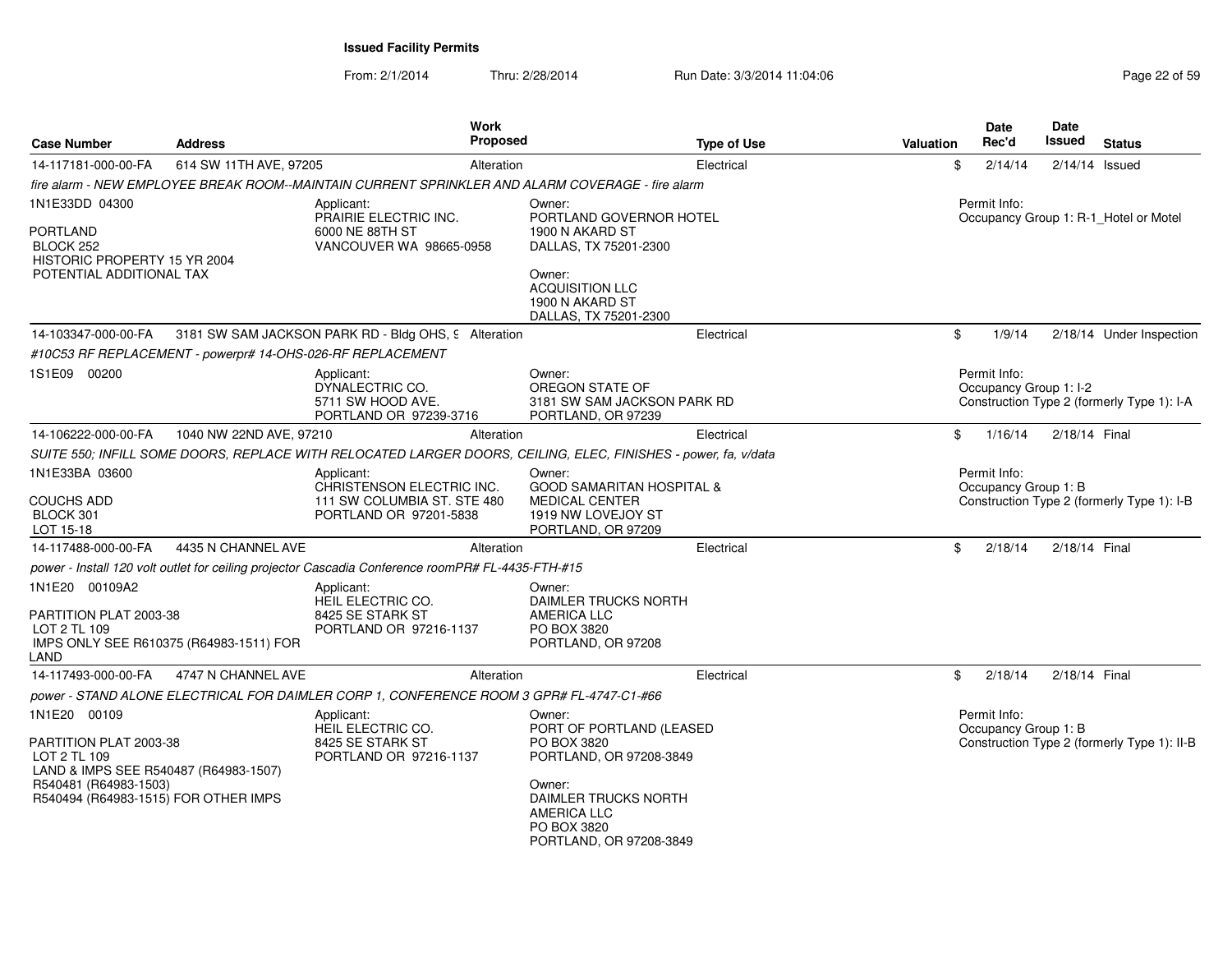| <b>Case Number</b>                                                                                                                               | <b>Address</b>              | Work<br><b>Proposed</b>                                                                                                                                                |                                                                                                                                                                                  | <b>Type of Use</b> | Valuation | <b>Date</b><br>Rec'd                         | <b>Date</b> | Issued<br><b>Status</b>                                                        |
|--------------------------------------------------------------------------------------------------------------------------------------------------|-----------------------------|------------------------------------------------------------------------------------------------------------------------------------------------------------------------|----------------------------------------------------------------------------------------------------------------------------------------------------------------------------------|--------------------|-----------|----------------------------------------------|-------------|--------------------------------------------------------------------------------|
| 14-117497-000-00-FA                                                                                                                              | 4747 N CHANNEL AVE          | Alteration                                                                                                                                                             |                                                                                                                                                                                  | Electrical         | £.        | 2/18/14                                      |             | 2/18/14 Final                                                                  |
|                                                                                                                                                  |                             | power - Two Mothers Rooms and one office - Install new LED LightsPR# FL-4747-C1-67                                                                                     |                                                                                                                                                                                  |                    |           |                                              |             |                                                                                |
| 1N1E20 00109                                                                                                                                     |                             | Applicant:                                                                                                                                                             | Owner:                                                                                                                                                                           |                    |           | Permit Info:                                 |             |                                                                                |
| PARTITION PLAT 2003-38<br>LOT 2 TL 109<br>LAND & IMPS SEE R540487 (R64983-1507)<br>R540481 (R64983-1503)<br>R540494 (R64983-1515) FOR OTHER IMPS |                             | HEIL ELECTRIC CO.<br>8425 SE STARK ST<br>PORTLAND OR 97216-1137                                                                                                        | PORT OF PORTLAND (LEASED<br>PO BOX 3820<br>PORTLAND, OR 97208-3849<br>Owner:<br>DAIMLER TRUCKS NORTH<br><b>AMERICA LLC</b><br>PO BOX 3820<br>PORTLAND, OR 97208-3849             |                    |           | Occupancy Group 1: B                         |             | Construction Type 2 (formerly Type 1): II-B                                    |
| 14-111740-000-00-FA                                                                                                                              | 5050 NE HOYT ST, 97213      | Alteration                                                                                                                                                             |                                                                                                                                                                                  | Electrical         |           | 1/30/14<br>$\mathbb{S}$                      |             | 2/18/14 Final                                                                  |
|                                                                                                                                                  |                             | muzak- SUITE 221; REMODEL RECEPTION AND BUSINESS OFFICE, INFILL DOORWAY, NEW CASEWORK, RELOCATED SINKS. NEW CUSTOMER SERVICE WINDOW IN RECEPTION AREA, CEILING, I      |                                                                                                                                                                                  |                    |           |                                              |             |                                                                                |
| 1N2E31BD 03800<br><b>CENTER ADD</b><br>BLOCK <sub>3</sub><br>LOT 1-7 INC PT VAC ST<br>LOT 20-26 EXC PT IN ST                                     |                             | Applicant:<br>MUZAK LLC.<br>12449 NE MARX ST<br>PORTLAND, OR 97230                                                                                                     | Owner:<br>PROVIDENCE HEALTH<br>4400 NE HALSEY ST BLDG 2 #190<br>PORTLAND, OR 97213-1545<br>Owner:<br>SERVICES-OREGON<br>4400 NE HALSEY ST BLDG 2 #190<br>PORTLAND, OR 97213-1545 |                    |           | Permit Info:<br>Occupancy Group 1: B<br>I-FR |             | Construction Type 2 (formerly Type 1):                                         |
| 14-104028-000-00-FA                                                                                                                              | 720 SW WASHINGTON ST, 97205 | Alteration                                                                                                                                                             |                                                                                                                                                                                  | Electrical         |           | 1/13/14<br>\$                                |             | 2/18/14 Under Inspection                                                       |
|                                                                                                                                                  |                             | 728 SW WASHINGTON; TI FOR SPA, NEW SINKS, WALLS FOR TREATMENT ROOMS, ELEC, FINISHES; INTERIOR WORK ONLY (permit IVR 3421276 pulled in error) PR# URBANTOPIA 122413     |                                                                                                                                                                                  |                    |           |                                              |             |                                                                                |
| 1N1E34CC 06600                                                                                                                                   |                             |                                                                                                                                                                        |                                                                                                                                                                                  |                    |           |                                              |             |                                                                                |
| <b>PORTLAND</b><br>BLOCK 213<br>LOT 1&2&7&8                                                                                                      |                             | Applicant:<br>VAST ELECTRIC INC.<br>1525 SEATTLE SLEW DR. SE<br><b>SALEM, OR 97317</b>                                                                                 | Owner:<br><b>GPO MORGAN LLC</b><br>522 SW 5TH AVE #1105<br>PORTLAND, OR 97204                                                                                                    |                    |           |                                              |             |                                                                                |
| 14-118153-000-00-FA                                                                                                                              | 1130 NW 22ND AVE            | Alteration                                                                                                                                                             |                                                                                                                                                                                  | Electrical         |           | 2/19/14<br>\$                                |             | 2/19/14 Issued                                                                 |
|                                                                                                                                                  |                             | voice/data - KNIGHT CANCER CENTER: REMOVE ALL PARTITIONS FROM SUITES 100 & 101(AREA A&B). DOORS. CABINETRY. FLOORING. PATCH AND REPAIR: ADD PARTITIONS AND DOORS FOR ( |                                                                                                                                                                                  |                    |           |                                              |             |                                                                                |
| 1N1E33BA 04000A1<br><b>COUCHS ADD</b><br>BLOCK 300<br>LOT 5-14&16-18 TL 4000<br>IMPS ONLY SEE R141330 (R180232300) FOR<br>LAND & IMPS            |                             | Applicant:<br><b>OREGON ELECTRIC</b><br>CONSTRUCTION INC. /DBA<br>OREGON ELECTRIC GROUP.<br>1709 SE 3RD AVE.<br>PORTLAND OR 97214-4547                                 | Owner:<br><b>GOOD SAMARITAN HOSPITAL &amp;</b><br><b>MEDICAL CENTER</b><br>1919 NW LOVEJOY ST<br>PORTLAND, OR 97209                                                              |                    |           | Permit Info:<br>Med.Off., Pub.Bldg.          |             | Occupancy Group 1: B Bank, Off.,<br>Construction Type 2 (formerly Type 1): I-A |
| 14-118256-000-00-FA                                                                                                                              | 5550 SW MACADAM AVE, 97201  | Alteration                                                                                                                                                             |                                                                                                                                                                                  | Electrical         | \$        | 2/19/14                                      |             | 2/19/14 Under Inspection                                                       |
| #303 ERICKSON AIR TI - voice/datapr# ERICKSON 303-1620                                                                                           |                             |                                                                                                                                                                        |                                                                                                                                                                                  |                    |           |                                              |             |                                                                                |
| 1S1E15BD 01200<br>SECTION 15 1S 1E<br>TL 1200 1.91 ACRES                                                                                         |                             | Applicant:<br><b>DENNIS J POULIN</b><br>TOUCHPOINT NETWORKS LLC.<br>1150 KNUTSON AV #10<br>MEDFORD, OR 97504                                                           | Owner:<br>SRI EIGHT MACADAM LLC<br>235 MONTGOMERY ST 16TH<br><b>FLOOR</b><br>SAN FRANCISCO, CA 94104-3104                                                                        |                    |           | Permit Info:<br>Occupancy Group 1: B         |             | Construction Type 2 (formerly Type 1): II-A                                    |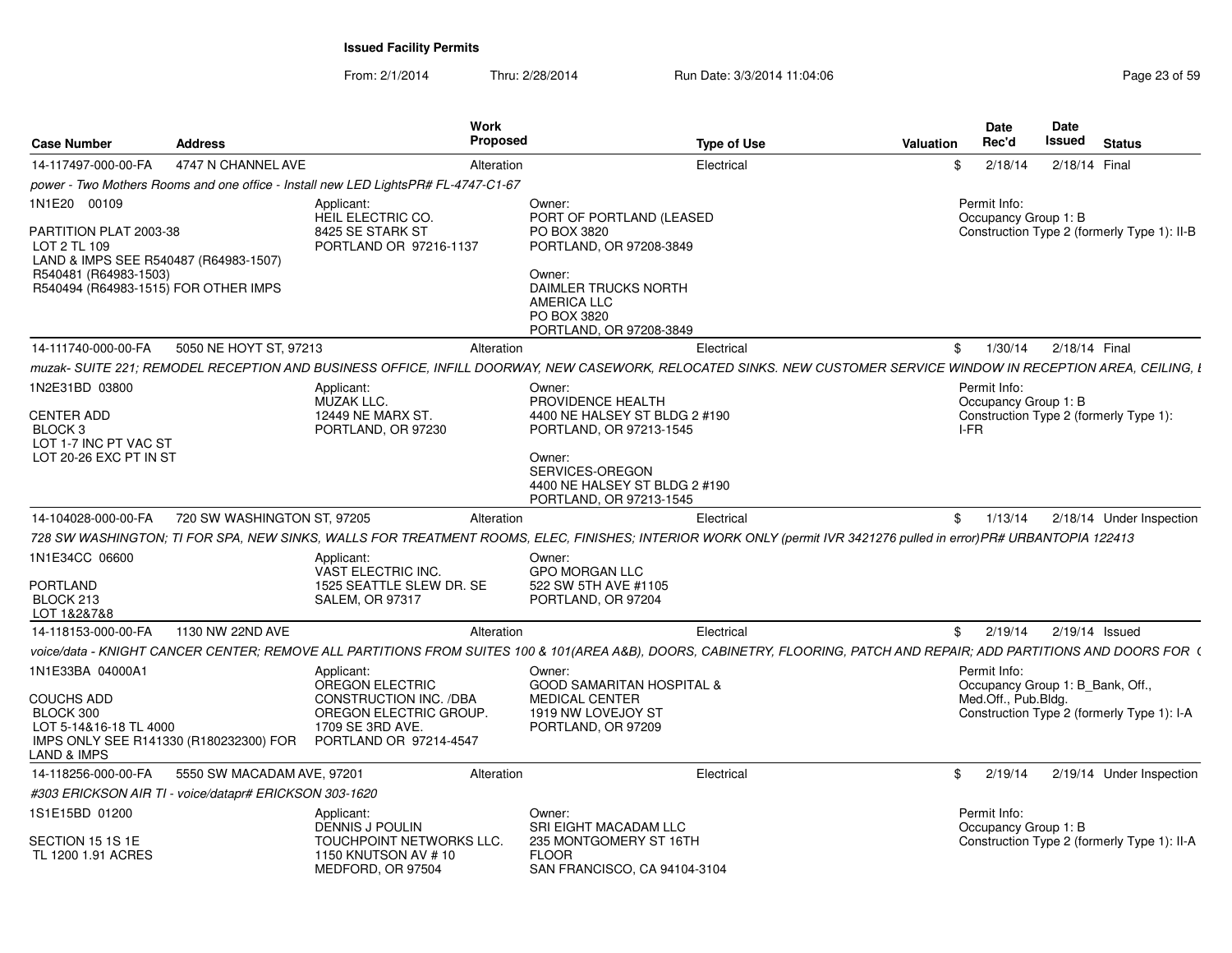From: 2/1/2014Thru: 2/28/2014 Run Date: 3/3/2014 11:04:06 Research 2010 Page 24 of 59

| <b>Case Number</b>                                                                      | <b>Address</b>                                                 |                                                                                                  | <b>Work</b><br><b>Proposed</b> | <b>Type of Use</b>                                                                                                                                        | <b>Valuation</b> | Date<br>Rec'd                                           | Date<br>Issued   | <b>Status</b>                               |
|-----------------------------------------------------------------------------------------|----------------------------------------------------------------|--------------------------------------------------------------------------------------------------|--------------------------------|-----------------------------------------------------------------------------------------------------------------------------------------------------------|------------------|---------------------------------------------------------|------------------|---------------------------------------------|
| 14-118410-000-00-FA                                                                     | 1015 NW 22ND AVE, 97210                                        |                                                                                                  | Alteration                     | Electrical                                                                                                                                                |                  | \$<br>2/19/14                                           | 2/19/14 Final    |                                             |
|                                                                                         | Master Electric Log Work Inspection - Log Jan 2013 to Jan 2014 |                                                                                                  |                                |                                                                                                                                                           |                  |                                                         |                  |                                             |
| 1N1E33BA 07800                                                                          |                                                                |                                                                                                  |                                | Owner:                                                                                                                                                    |                  |                                                         |                  |                                             |
| <b>COUCHS ADD</b><br>TL 7800 BLOCK 304                                                  |                                                                |                                                                                                  |                                | <b>GOOD SAMARITAN HOSPITAL</b><br>1919 NW LOVEJOY ST<br>PORTLAND, OR 97209                                                                                |                  |                                                         |                  |                                             |
| 14-112994-000-00-FA                                                                     | 530 SW 5TH AVE, 97204                                          |                                                                                                  | Alteration                     | Electrical                                                                                                                                                |                  | \$<br>2/3/14                                            |                  | 2/19/14 Under Inspection                    |
|                                                                                         |                                                                |                                                                                                  |                                | power - 7TH FLOOR SUITE 725 RJL ENTERPRISES OFFICE REMODEL, RECONFIGURE OFFICE SPACE, ADD WALLS FOR BREAK ROOM AND OFFICE                                 |                  |                                                         |                  |                                             |
| 1N1E34CD 09600                                                                          |                                                                |                                                                                                  |                                | Owner:                                                                                                                                                    |                  | Permit Info:                                            |                  |                                             |
| PORTLAND<br>BLOCK 63<br>LOT 5&6<br><b>HISTORIC PROPERTY</b><br>POTENTIAL ADDITIONAL TAX |                                                                |                                                                                                  |                                | RGOF YEON BUILDING LLC<br>551 FIFTH AVE 23RD FLOOR<br>NEW YORK, NY 10176                                                                                  |                  | Occupancy Group 1: B Bank, Off.,<br>Med.Off., Pub.Bldg. |                  |                                             |
| 14-103338-000-00-FA                                                                     | 555 SW OAK ST                                                  |                                                                                                  | Alteration                     | Electrical                                                                                                                                                |                  | \$<br>1/9/14                                            | $2/19/14$ Issued |                                             |
|                                                                                         |                                                                |                                                                                                  |                                | 5TH FL PLAZA REMODEL - powerpr# US BANK P5 TI5TH FLOOR PLAZA COMPLETE REMODEL AND OFFICE RECONFIGURATION OF THE ENTIRE FLOOR WITH UPGRADED CORE RESTROOMS |                  |                                                         |                  |                                             |
| 1N1E34CD 80000<br>ONE ELEVEN TOWER CONDOMINIUM<br><b>GENERAL COMMON ELEMENTS</b>        |                                                                | Applicant:<br>CHRISTENSON ELECTRIC INC.<br>111 SW COLUMBIA ST. STE 480<br>PORTLAND OR 97201-5838 |                                | Owner:<br>ASSOCIATION OF UNIT OWNERS<br>OF<br>ONE ELEVEN TOWER<br>CONDOMINIUM 111 SW 5TH                                                                  |                  |                                                         |                  |                                             |
|                                                                                         |                                                                |                                                                                                  |                                | PORTLAND, OR 97204                                                                                                                                        |                  |                                                         |                  |                                             |
| 14-101808-000-00-FA                                                                     | 111 SW 5TH AVE, 97204-3626                                     |                                                                                                  | Alteration                     | Electrical                                                                                                                                                |                  | \$<br>1/7/14                                            |                  | 2/19/14 Under Inspection                    |
|                                                                                         | T28/29 NEW RELIC - powerpr# T-29 NEW RELIC                     |                                                                                                  |                                |                                                                                                                                                           |                  |                                                         |                  |                                             |
| 1N1E34CD 01300                                                                          |                                                                | Applicant:<br>CHRISTENSON ELECTRIC INC.<br>111 SW COLUMBIA ST. STE 480<br>PORTLAND OR 97201-5838 |                                |                                                                                                                                                           |                  | Permit Info:<br>Occupancy Group 1: B                    |                  | Construction Type 2 (formerly Type 1): I-A  |
| 14-101621-000-00-FA                                                                     | 4380 SW MACADAM AVE, 97201                                     |                                                                                                  | Alteration                     | Electrical                                                                                                                                                |                  | \$<br>1/7/14                                            | 2/19/14 Final    |                                             |
|                                                                                         |                                                                |                                                                                                  |                                | #255 Lincoln Financial TI - voice/data Note: 14-117218ET is a duplicate permit for this workpr# LINCOLN FINANCIAL-1620                                    |                  |                                                         |                  |                                             |
| 1S1E10DC 00800                                                                          |                                                                | Applicant:                                                                                       |                                | Owner:                                                                                                                                                    |                  | Permit Info:                                            |                  |                                             |
| SECTION 10 1S 1E<br>TL 800 3.18 ACRES<br>DEFERRAL-POTENTIAL ADDITIONAL TAX              |                                                                | <b>CAPITOL DATA &amp;</b><br>COMMUNICATIONS INC.<br>11401 NE MARX ST.<br>PORTLAND, OR 97220-1041 |                                | <b>RIVER FORUM LLC</b><br>235 MONTGOMERY ST FL 16<br>SAN FRANCISCO, CA 94104                                                                              |                  | Occupancy Group 1: B                                    |                  | Construction Type 2 (formerly Type 1): II-A |
| 14-118510-000-00-FA                                                                     | 26 SW SALMON ST, 97204                                         |                                                                                                  | Alteration                     | Electrical                                                                                                                                                |                  | \$<br>2/19/14                                           |                  | 2/19/14 Under Inspection                    |
|                                                                                         |                                                                |                                                                                                  |                                | pwr - 4TH & 5TH FLOOR, REMODEL; REMOVE WALLS, ADD BACK AND RECONFIGURE FOR CONFERENCE ROOMS, BREAKROOM, WORK ROOMS, OFFICES,WALL, CEILING, ELEC, : pwr    |                  |                                                         |                  |                                             |
| 1S1E03BD 00200                                                                          |                                                                | Applicant:<br>TICE ELECTRIC CO.                                                                  |                                | Owner:<br><b>IEH PORTLAND LLC</b>                                                                                                                         |                  |                                                         |                  |                                             |
| PORTLAND<br>BLOCK 6<br>$LOT 1-8$                                                        |                                                                | 5405 N Lagoon Ave.<br>PORTLAND OR 97217-7637                                                     |                                | 121 SW SALMON ST<br>PORTLAND, OR 97204-2901                                                                                                               |                  |                                                         |                  |                                             |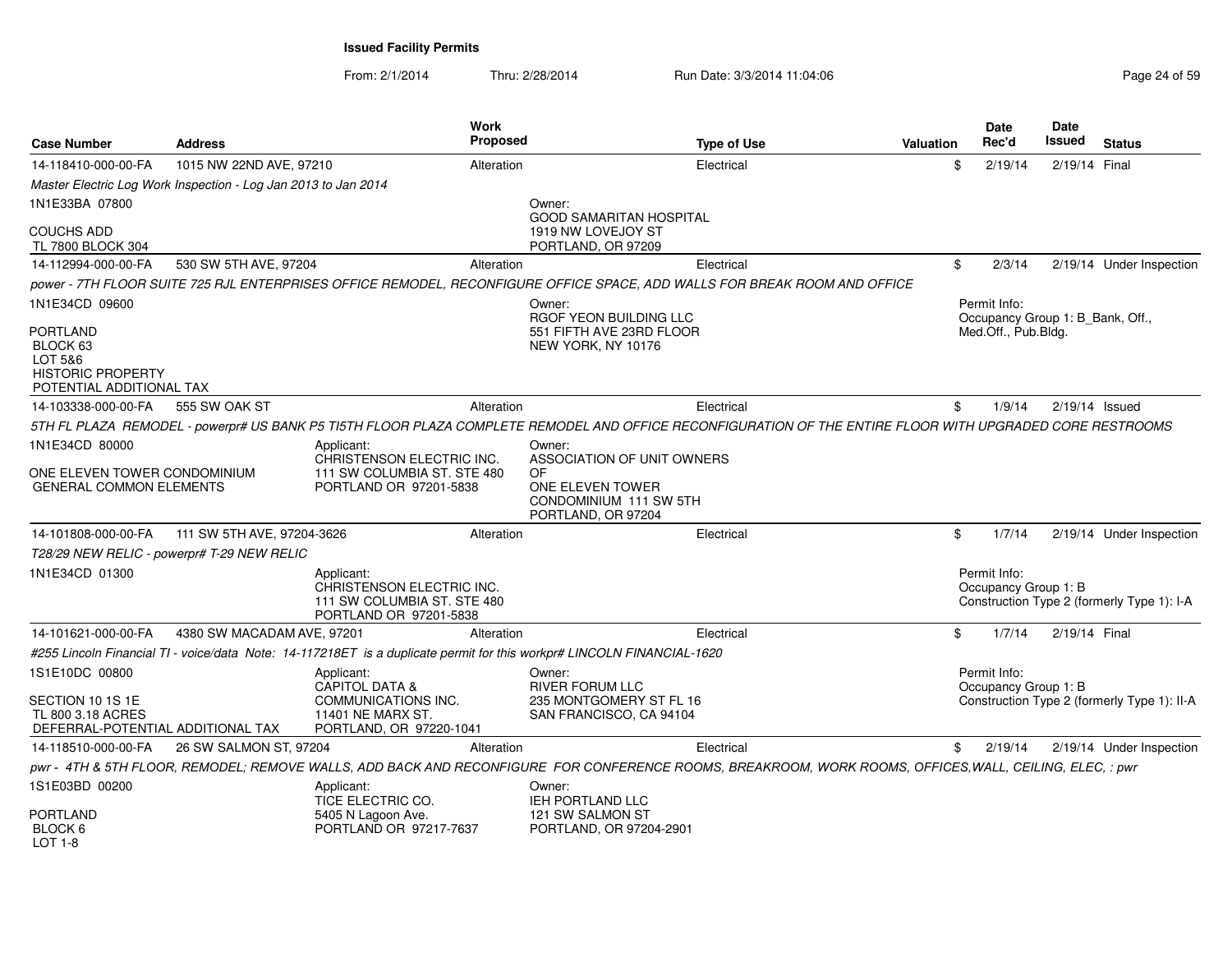| <b>Case Number</b>                                                              | <b>Address</b>                                                                                                                                                          | Work<br>Proposed                                                                                                 |                                                                                                                                                                                  | <b>Type of Use</b> | Valuation | <b>Date</b><br>Rec'd                | Date<br>Issued                   | <b>Status</b>                          |
|---------------------------------------------------------------------------------|-------------------------------------------------------------------------------------------------------------------------------------------------------------------------|------------------------------------------------------------------------------------------------------------------|----------------------------------------------------------------------------------------------------------------------------------------------------------------------------------|--------------------|-----------|-------------------------------------|----------------------------------|----------------------------------------|
| 14-118577-000-00-FA                                                             | 527 SW HALL ST, 97201                                                                                                                                                   | Alteration                                                                                                       |                                                                                                                                                                                  | Electrical         | \$.       | 2/20/14                             | 2/20/14 Issued                   |                                        |
|                                                                                 | fire alarm - SHAC RENOVATION; 2ND & 3RD FLOORS; PART OF PARKING GARAGE CONVERT TO CONDITIONED OFFICE/CLASSROOM SPACE, WALLS, DOORS, RELITES, WAITING AREA, RECONFIC     |                                                                                                                  |                                                                                                                                                                                  |                    |           |                                     |                                  |                                        |
| 1S1E04DA 00300                                                                  | Applicant:                                                                                                                                                              | SIEMENS INDUSTRY INC<br>15201 NW Greenbriar Prkwy Suite A PO BOX 751<br>Beaverton, OR 97006                      | Owner:<br><b>GEORGE PSU LEASE LLC ET AL</b><br>PORTLAND, OR 97207-0751<br>Owner:<br>CAMPUS PLANNING OFFICE                                                                       |                    |           |                                     |                                  |                                        |
|                                                                                 |                                                                                                                                                                         |                                                                                                                  | <b>PO BOX 751</b><br>PORTLAND, OR 97207-0751                                                                                                                                     |                    |           |                                     |                                  |                                        |
| 14-118579-000-00-FA                                                             | 610 SW ALDER ST, 97205                                                                                                                                                  | Alteration                                                                                                       |                                                                                                                                                                                  | Electrical         | \$        | 2/20/14                             | 2/20/14 Issued                   |                                        |
|                                                                                 | #201 5D CONTRACTORS TI - fire alarm wiringpr# SELLING 2ND 5D                                                                                                            |                                                                                                                  |                                                                                                                                                                                  |                    |           |                                     |                                  |                                        |
| 1N1E34CC 08000<br><b>PORTLAND</b><br>TL 8000 LOT 1-3 BLOCK 178                  | Applicant:                                                                                                                                                              | HUGHES ELECTRICAL<br>CONTRACTORS INC.<br>10490 NW JACKSON QUARRY RD<br>HILLSBORO, OR 97124-8184                  | Owner:<br>RALPH SCHLESINGER COMPANY<br><b>LLC</b><br>610 SW ALDER ST #1221<br>PORTLAND, OR 97205-3613                                                                            |                    |           | Permit Info:<br>Med.Off., Pub.Bldg. | Occupancy Group 1: B Bank, Off., |                                        |
| 14-118609-000-00-FA                                                             | 4805 NE GLISAN ST. 97213                                                                                                                                                | Alteration                                                                                                       |                                                                                                                                                                                  | Electrical         | \$        | 2/20/14                             | 2/20/14 Issued                   |                                        |
|                                                                                 | power, fire alarm - 3RD FLOOR, UNIT 3G; DEMO EXISTING FLOOR SPACE, REMOVE WALLS, DOORS, FIXTURES, ADD BACK FOR BUILDOUT OF NEW MATERNITY NURSING UNIT, WALLS, DOORS, RE |                                                                                                                  |                                                                                                                                                                                  |                    |           |                                     |                                  |                                        |
| 1N2E31BD 04100<br>SECTION 31 1N 2E<br>TL 4100 9.54 ACRES                        | Applicant:                                                                                                                                                              | OREGON ELECTRIC<br>CONSTRUCTION INC. /DBA<br>OREGON ELECTRIC GROUP<br>1709 SE 3RD AVE.<br>PORTLAND OR 97214-4547 | Owner:<br>PROVIDENCE HEALTH<br>4400 NE HALSEY ST BLDG 2 #190<br>PORTLAND, OR 97213-1545<br>Owner:<br>SERVICES-OREGON<br>4400 NE HALSEY ST BLDG 2 #190<br>PORTLAND, OR 97213-1545 |                    |           | Permit Info:<br>I-FR                | Occupancy Group 1: 11.1          | Construction Type 2 (formerly Type 1): |
| 14-118622-000-00-FA                                                             | 601 SW 2ND AVE, 97204                                                                                                                                                   | Alteration                                                                                                       |                                                                                                                                                                                  | Electrical         | \$.       | 2/20/14                             | 2/20/14 Issued                   |                                        |
|                                                                                 | hvac - TI, MODA EXPANSION ON 15TH & 17TH FLOORS - REPLACE 2 EXISTING 17TH FLOOR COOLING ONLY VAV BOXES WITH NEW FAN POWERED BOXES                                       |                                                                                                                  |                                                                                                                                                                                  |                    |           |                                     |                                  |                                        |
| 1S1E03BA 05000<br><b>PORTLAND</b><br>BLOCK 20<br>LOT 1-4 EXC PT IN ST & LOT 5-8 | Applicant:                                                                                                                                                              | MCKINSTRY CO. LLC.<br>16790 NE MASON ST STE 100<br>PORTLAND OR 97230-7398                                        | Owner:<br>MORRISON STREET CF LLC<br>1211 SW 5TH AVE #2230<br>PORTLAND, OR 97204                                                                                                  |                    |           |                                     |                                  |                                        |
| 13-239492-000-00-FA                                                             | 3375 SW TERWILLIGER BLVD, 97201                                                                                                                                         | Alteration                                                                                                       |                                                                                                                                                                                  | Electrical         |           | \$12/17/13                          |                                  | 2/20/14 Under Inspection               |
|                                                                                 | 1ST FLOOR (LL) LIBRARY RENOVATION - power/voice/data/fire alarm wiringpr# 13-CEI-0911                                                                                   |                                                                                                                  |                                                                                                                                                                                  |                    |           |                                     |                                  |                                        |
| 1S1E09 00200                                                                    | Applicant:                                                                                                                                                              | DYNALECTRIC CO.<br>5711 SW HOOD AVE.<br>PORTLAND OR 97239-3716                                                   | Owner:<br>OREGON STATE OF<br>3181 SW SAM JACKSON PARK RD<br>PORTLAND, OR 97239                                                                                                   |                    |           |                                     |                                  |                                        |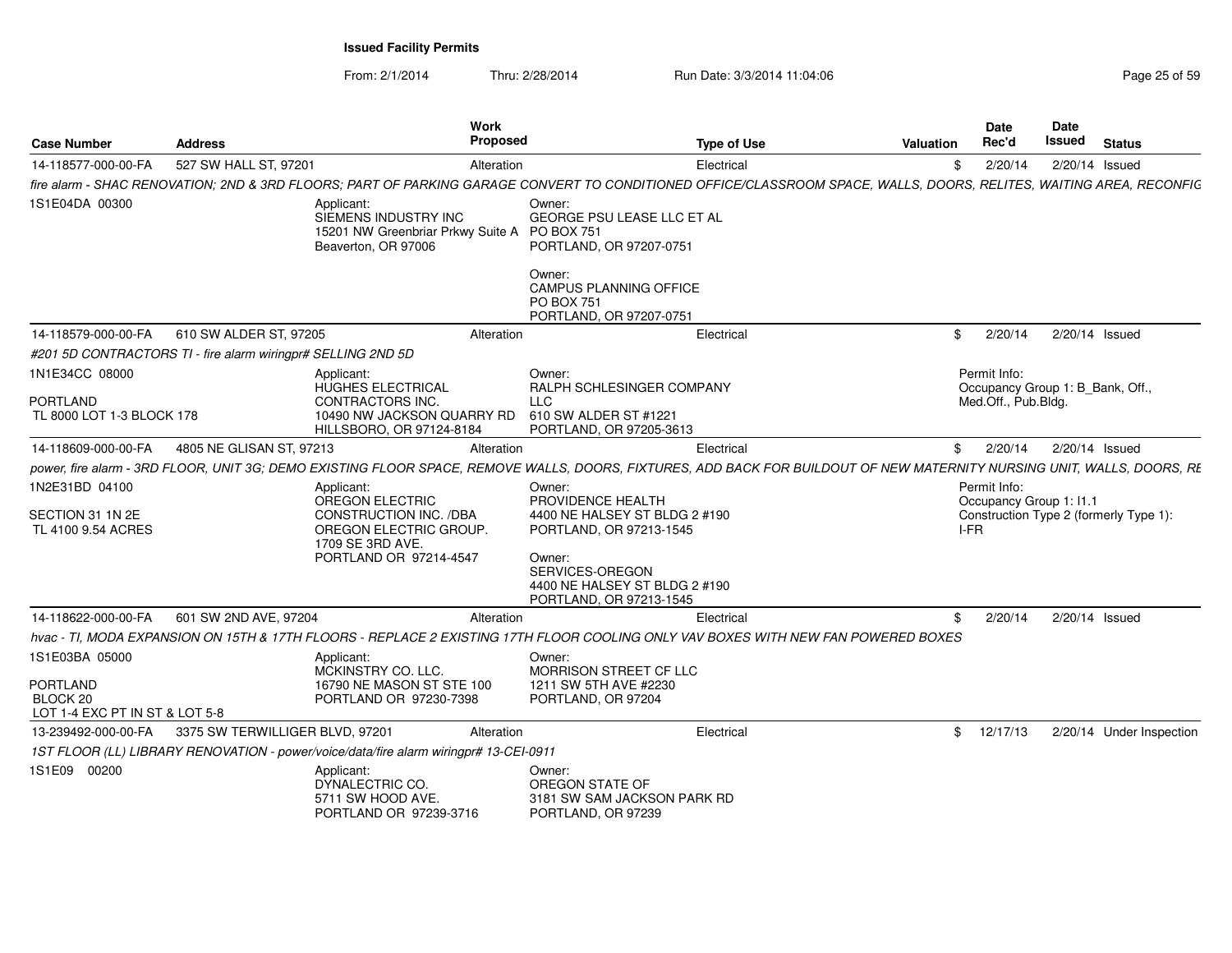| <b>Case Number</b>                                                  | <b>Address</b>                                                     |                                                                                                                                 | Work<br>Proposed |                                                                                                                                                                      | <b>Type of Use</b> | Valuation | <b>Date</b><br>Rec'd                                                    | <b>Date</b><br>Issued | <b>Status</b>                              |
|---------------------------------------------------------------------|--------------------------------------------------------------------|---------------------------------------------------------------------------------------------------------------------------------|------------------|----------------------------------------------------------------------------------------------------------------------------------------------------------------------|--------------------|-----------|-------------------------------------------------------------------------|-----------------------|--------------------------------------------|
| 14-119248-000-00-FA                                                 | 111 SW 5TH AVE, 97204-3626                                         |                                                                                                                                 | Alteration       |                                                                                                                                                                      | Electrical         | \$        | 2/21/14                                                                 |                       | 2/21/14 Issued                             |
|                                                                     | T28/29 NEW RELIC - voice/dtapr# T-29 NEW RELIC                     |                                                                                                                                 |                  |                                                                                                                                                                      |                    |           |                                                                         |                       |                                            |
| 1N1E34CD 01300                                                      |                                                                    | Applicant:<br>APPLIED TECHNICAL SYSTEMS<br>INC.<br>7015 SW McEWAN RD<br>LAKE OSWEGO OR 97035-7830                               |                  |                                                                                                                                                                      |                    |           | Permit Info:<br>Occupancy Group 1: B                                    |                       | Construction Type 2 (formerly Type 1): I-A |
| 14-119255-000-00-FA                                                 | 111 SW 5TH AVE, 97204-3626                                         |                                                                                                                                 | Alteration       |                                                                                                                                                                      | Electrical         |           | 2/21/14<br>\$                                                           |                       | $2/21/14$ Issued                           |
|                                                                     | 3rd fl Webtrends Tower & Plaza TI - voice/datapr# PL3-WEBTRENDS TI |                                                                                                                                 |                  |                                                                                                                                                                      |                    |           |                                                                         |                       |                                            |
| 1N1E34CD 01300                                                      |                                                                    | Applicant:<br>APPLIED TECHNICAL SYSTEMS<br>INC.<br>7015 SW McEWAN RD<br>LAKE OSWEGO OR 97035-7830                               |                  |                                                                                                                                                                      |                    |           | Permit Info:<br>Occupancy Group 1: B                                    |                       | Construction Type 2 (formerly Type 1): I-A |
| 14-119757-000-00-FA                                                 | 26 SW SALMON ST, 97204                                             |                                                                                                                                 | Alteration       |                                                                                                                                                                      | Electrical         |           | 2/21/14<br>\$                                                           |                       | 2/21/14 Final                              |
|                                                                     |                                                                    |                                                                                                                                 |                  | pwr-6TH FLOOR ADD A/C UNIT FOR SPRINT EQUIPMENT: WIRE MINI-PLITS ON 3 FLOORS. LINE VOLTAGE CONTROLS - pwr                                                            |                    |           |                                                                         |                       |                                            |
| 1S1E03BD 00200                                                      |                                                                    | Applicant:                                                                                                                      |                  | Owner:                                                                                                                                                               |                    |           |                                                                         |                       |                                            |
| <b>PORTLAND</b>                                                     |                                                                    | TICE ELECTRIC CO.<br>5405 N Lagoon Ave.                                                                                         |                  | IEH PORTLAND LLC<br>121 SW SALMON ST                                                                                                                                 |                    |           |                                                                         |                       |                                            |
| BLOCK 6<br>LOT 1-8                                                  |                                                                    | PORTLAND OR 97217-7637                                                                                                          |                  | PORTLAND, OR 97204-2901                                                                                                                                              |                    |           |                                                                         |                       |                                            |
| 14-119773-000-00-FA                                                 | 319 SW WASHINGTON ST, 97204                                        |                                                                                                                                 | Alteration       |                                                                                                                                                                      | Electrical         |           | 2/21/14<br>\$                                                           |                       | 2/21/14 Under Inspection                   |
|                                                                     |                                                                    |                                                                                                                                 |                  | pwr - SUITE 1020, TI; REMOVE A FEW WALLS, DOORS, ADD ONE BACK WITH DOOR, RELITE, FLOORING, CEILING, ELEC - pwr                                                       |                    |           |                                                                         |                       |                                            |
| 1N1E34CD 07800                                                      |                                                                    | Applicant:<br>OREGON ELECTRIC<br>CONSTRUCTION INC. /DBA<br>OREGON ELECTRIC GROUP.<br>1709 SE 3RD AVE.<br>PORTLAND OR 97214-4547 |                  | Owner:<br>THREE NINETEEN WASHINGTON<br><b>LLC</b><br>PO BOX 416<br>MANCHESTER, VT 05254                                                                              |                    |           | Permit Info:<br>Occupancy Group 1: B_Bank, Off.,<br>Med.Off., Pub.Bldg. |                       |                                            |
| 14-112986-000-00-FA                                                 | 100 SW MAIN ST, 97204                                              |                                                                                                                                 | Alteration       |                                                                                                                                                                      | Electrical         | \$        | 2/3/14                                                                  |                       | 2/22/14 Issued                             |
|                                                                     |                                                                    |                                                                                                                                 |                  | power - (c# 502511)PECI SUBLEASE 13TH, 14TH & 15TH FLOORS - MODIFY 13TH FLOOR BY ADDING SEVERAL WALLS TO CREATE A SUBLEASE SPACE, 14TH FLOOR ADD DOOR FOR NEW STORA( |                    |           |                                                                         |                       |                                            |
| 1S1E03BD 00600                                                      |                                                                    | Applicant:<br>COCHRAN INC. dba BROADWAY                                                                                         |                  | Owner:<br>AAT OREGON OFFICE I LLC                                                                                                                                    |                    |           |                                                                         |                       |                                            |
| PORTLAND<br>BLOCK 10<br>LOT 1 EXC PT IN STS<br>LOT 2-8 EXC PT IN ST |                                                                    | <b>ELECTRIC</b><br>7550 SW TECH CENTER DR STE<br>220<br>TIGARD OR 97223-8061                                                    |                  | 11455 EL CAMINO REAL #200<br>SAN DIEGO, CA 92130-2047                                                                                                                |                    |           |                                                                         |                       |                                            |
| 14-119804-000-00-FA                                                 | 825 NE MULTNOMAH ST - Unit 1                                       |                                                                                                                                 | Alteration       |                                                                                                                                                                      | Electrical         |           | $\frac{1}{2}$ 2/22/14                                                   |                       | 2/22/14 Issued                             |
|                                                                     |                                                                    |                                                                                                                                 |                  | power - 13TH & 14TH FLOORS, FAMILY CARE; REMOVE ALL PARTITIONS, DOORS, FIXTURES, FLOORING, RECONFIGURE WALLS, DOORS, FOR OFFICES, RECEPTION, CONFERENCE ROOM, LOUN   |                    |           |                                                                         |                       |                                            |
| 1N1E35BB 90002                                                      |                                                                    | Applicant:                                                                                                                      |                  | Owner:                                                                                                                                                               |                    |           |                                                                         |                       |                                            |
| LLOYD CENTER TOWER CONDOMINIUM<br>LOT 1<br>DEPT OF REVENUE          |                                                                    | CHRISTENSON ELECTRIC INC.<br>111 SW COLUMBIA ST. STE 480<br>PORTLAND OR 97201-5838                                              |                  | PACIFICORP<br>700 NE MULTNOMAH ST 7TH FLR<br>PORTLAND, OR 97232                                                                                                      |                    |           |                                                                         |                       |                                            |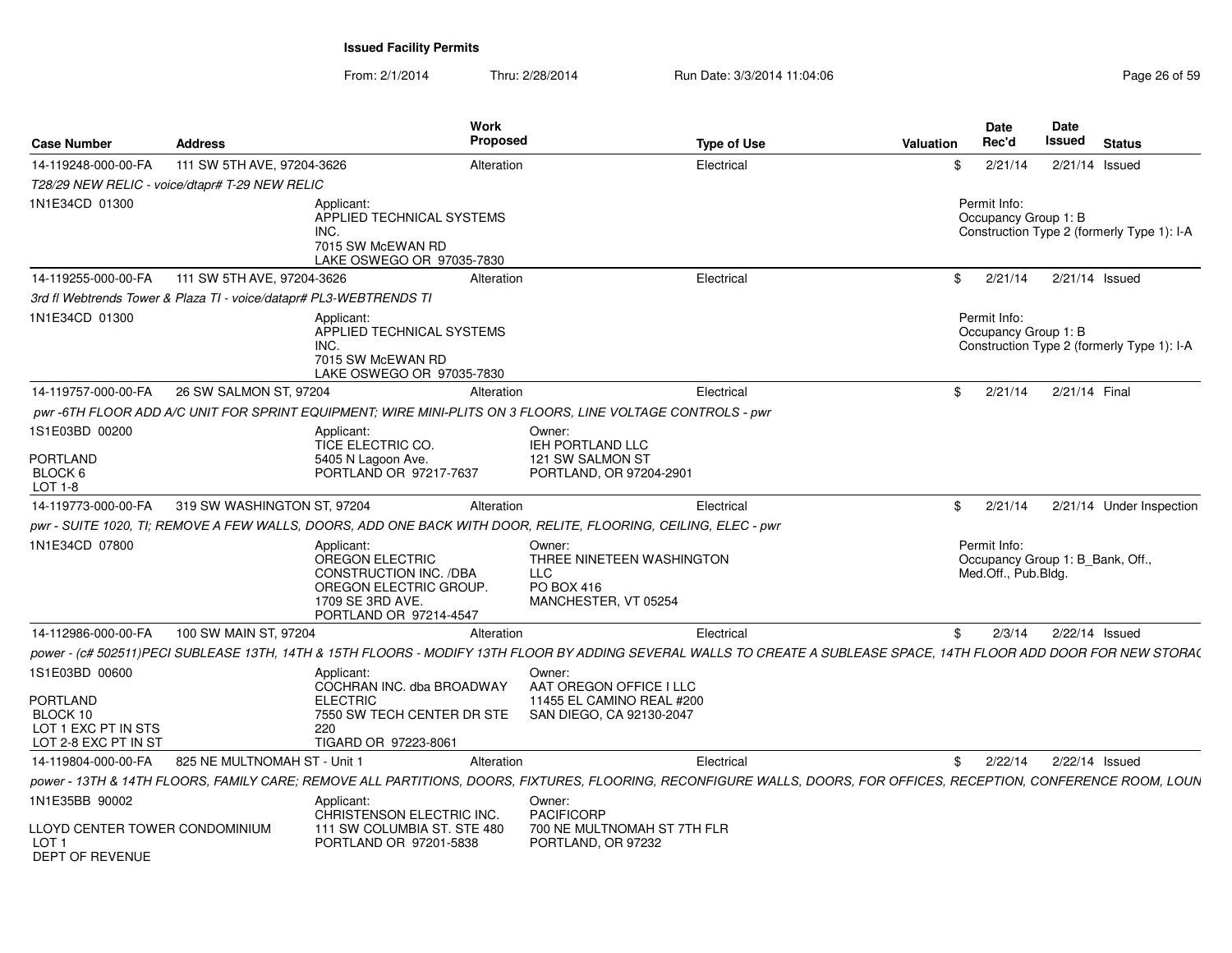From: 2/1/2014Thru: 2/28/2014 Run Date: 3/3/2014 11:04:06 Research 2010 Page 27 of 59

| <b>Case Number</b>                                                                      | <b>Address</b>                                  | <b>Work</b><br>Proposed                                                                                                                                             |                                                                                         | <b>Type of Use</b> | Valuation    | <b>Date</b><br>Rec'd                                    | <b>Date</b><br>Issued | <b>Status</b>                              |
|-----------------------------------------------------------------------------------------|-------------------------------------------------|---------------------------------------------------------------------------------------------------------------------------------------------------------------------|-----------------------------------------------------------------------------------------|--------------------|--------------|---------------------------------------------------------|-----------------------|--------------------------------------------|
| 14-119805-000-00-FA                                                                     | 530 SW 5TH AVE, 97204                           | Alteration                                                                                                                                                          |                                                                                         | Electrical         | \$           | 2/22/14                                                 |                       | 2/22/14 Issued                             |
|                                                                                         |                                                 | power - SUITE 800 TI; ADD PARTITION WALLS, DOORS, RELITES FOR MULTIPLE OFFICES, CONFERENCE ROOM, BREAK ROOM, REMOVE PORTION OF WALL,                                |                                                                                         |                    |              |                                                         |                       | <b>REALIGN WALLS TO LENGTHEN COF</b>       |
| 1N1E34CD 09600                                                                          |                                                 | Applicant:                                                                                                                                                          | Owner:                                                                                  |                    |              | Permit Info:                                            |                       |                                            |
| PORTLAND<br>BLOCK 63<br>LOT 5&6<br><b>HISTORIC PROPERTY</b><br>POTENTIAL ADDITIONAL TAX |                                                 | CAPITOL ELECTRIC CO INC.<br><b>11401 NE MARX ST</b><br>PORTLAND OR 97220-1041                                                                                       | RGOF YEON BUILDING LLC<br>551 FIFTH AVE 23RD FLOOR<br>NEW YORK, NY 10176                |                    |              | Occupancy Group 1: B Bank, Off.,<br>Med.Off., Pub.Bldg. |                       |                                            |
| 14-119806-000-00-FA                                                                     | 501 N GRAHAM ST, 97227                          | Alteration                                                                                                                                                          |                                                                                         | Electrical         | $\mathbb{S}$ | 2/22/14                                                 |                       | 2/22/14 Issued                             |
|                                                                                         |                                                 | power - 1ST FLOOR, REMODEL PUBLIC RESTROOM; FLOORING, CEILING, ELEC, PLBG, FINISHES                                                                                 |                                                                                         |                    |              |                                                         |                       |                                            |
| 1N1E27AC 01000                                                                          |                                                 | Applicant:                                                                                                                                                          | Owner:                                                                                  |                    |              | Permit Info:                                            |                       |                                            |
|                                                                                         |                                                 | CHRISTENSON ELECTRIC INC.                                                                                                                                           | <b>LEGACY HEALTH SYSTEM</b>                                                             |                    |              | Occupancy Group 1: B Bank, Off.,                        |                       |                                            |
| ABENDS ADD                                                                              |                                                 | 111 SW COLUMBIA ST. STE 480                                                                                                                                         | 1919 NW LOVEJOY ST                                                                      |                    |              | Med.Off., Pub.Bldg.                                     |                       |                                            |
| <b>BLOCK 1 TL 1000</b>                                                                  |                                                 | PORTLAND OR 97201-5838                                                                                                                                              | PORTLAND, OR 97209                                                                      |                    |              |                                                         |                       | Construction Type 2 (formerly Type 1): I-A |
| 14-119807-000-00-FA                                                                     | 100 SW MAIN ST, 97204                           | Alteration                                                                                                                                                          |                                                                                         | Electrical         | \$           | 2/22/14                                                 |                       | 2/22/14 Issued                             |
|                                                                                         |                                                 | hvac contr - PECI SUBLEASE 13TH, 14TH & 15TH FLOORS - MODIFY 13TH FLOOR BY ADDING SEVERAL WALLS TO CREATE A SUBLEASE SPACE, 14TH FLOOR ADD DOOR FOR NEW STORAGE ROC |                                                                                         |                    |              |                                                         |                       |                                            |
| 1S1E03BD 00600                                                                          |                                                 | Applicant:<br>ALLIANT SYSTEMS LLC.                                                                                                                                  | Owner:<br>AAT OREGON OFFICE I LLC                                                       |                    |              |                                                         |                       |                                            |
| <b>PORTLAND</b><br>BLOCK 10<br>LOT 1 EXC PT IN STS<br>LOT 2-8 EXC PT IN ST              |                                                 | 1600 NW 167TH PL. SUITE 330<br>BEAVERTON, OR 97005                                                                                                                  | 11455 EL CAMINO REAL #200<br>SAN DIEGO, CA 92130-2047                                   |                    |              |                                                         |                       |                                            |
| 14-119809-000-00-FA                                                                     | 220 NW 2ND AVE, 97209                           | Alteration                                                                                                                                                          |                                                                                         | Electrical         | \$           | 2/22/14                                                 |                       | 2/22/14 Issued                             |
|                                                                                         |                                                 | power - SUITE 940; TI, REMOVE WALLS, ADD DEMISING WALL AT ENTRY, WALLS FOR CONFERENCE ROOMS, SERVER ROOM, BREAKROOM, STORAGE, WORK ROOM, CREATE OPEN OFFICE SPA     |                                                                                         |                    |              |                                                         |                       |                                            |
| 1N1E34CA 04500<br><b>COUCHS ADD</b><br>BLOCK 14<br>LOT 1-8 EXC PT IN ST                 |                                                 | Applicant:<br>CHRISTENSON ELECTRIC INC.<br>111 SW COLUMBIA ST. STE 480<br>PORTLAND OR 97201-5838                                                                    | Owner:<br>ONE PACIFIC SQUARE CF LLC<br>1211 SW 5TH AVE #2230<br>PORTLAND, OR 97204-3735 |                    |              |                                                         |                       |                                            |
| 14-119810-000-00-FA                                                                     | 700 NE MULTNOMAH ST, 97232                      | Alteration                                                                                                                                                          |                                                                                         | Electrical         | \$           | 2/22/14                                                 |                       | 2/22/14 Issued                             |
|                                                                                         |                                                 | power - LLOYD BUILDING CENTRAL UTILITY PLANT HEATING & COOLING PROJECT TO SERVE THIS BUILDING AND FUTURE BUILDINGS UNDER CONSTRUCTION - REPLACE EXISTING HEATING &  |                                                                                         |                    |              |                                                         |                       |                                            |
| 1N1E35BB 02600                                                                          |                                                 | Applicant:<br>BERGELECTRIC CORP.                                                                                                                                    | Owner:<br>AAT LLOYD DISTRICT LLC                                                        |                    |              | Permit Info:<br>Occupancy Group 1: B Bank, Off.,        |                       |                                            |
| HOLLADAYS ADD<br>BLOCK 93<br>LOT 1-3&6-8 TL 2600                                        |                                                 | 13650 NE Whitaker Way<br>Portland, OR 97230                                                                                                                         | 11455 EL CAMINO REAL #200<br>SAN DIEGO, CA 92130-2047                                   |                    |              | Med.Off., Pub.Bldg.                                     |                       |                                            |
| 14-102696-000-00-FA                                                                     |                                                 | 3181 SW SAM JACKSON PARK RD - Bldg OHS, 9 Alteration                                                                                                                |                                                                                         | Electrical         | \$           | 1/8/14                                                  |                       | 2/24/14 Under Inspection                   |
|                                                                                         | 7A ICU Remodel - powerpr# 14-OHS-076 7A REMODEL |                                                                                                                                                                     |                                                                                         |                    |              |                                                         |                       |                                            |
| 1S1E09 00200                                                                            |                                                 | Applicant:<br>ELECTRICAL CONSTRUCTION<br>CO. (a dba for EC COMPANY)<br>PO BOX 10286<br>PORTLAND OR 97296-0286                                                       | Owner:<br>OREGON STATE OF<br>3181 SW SAM JACKSON PARK RD<br>PORTLAND, OR 97239          |                    |              | Permit Info:<br>Occupancy Group 1: I-2                  |                       | Construction Type 2 (formerly Type 1): I-A |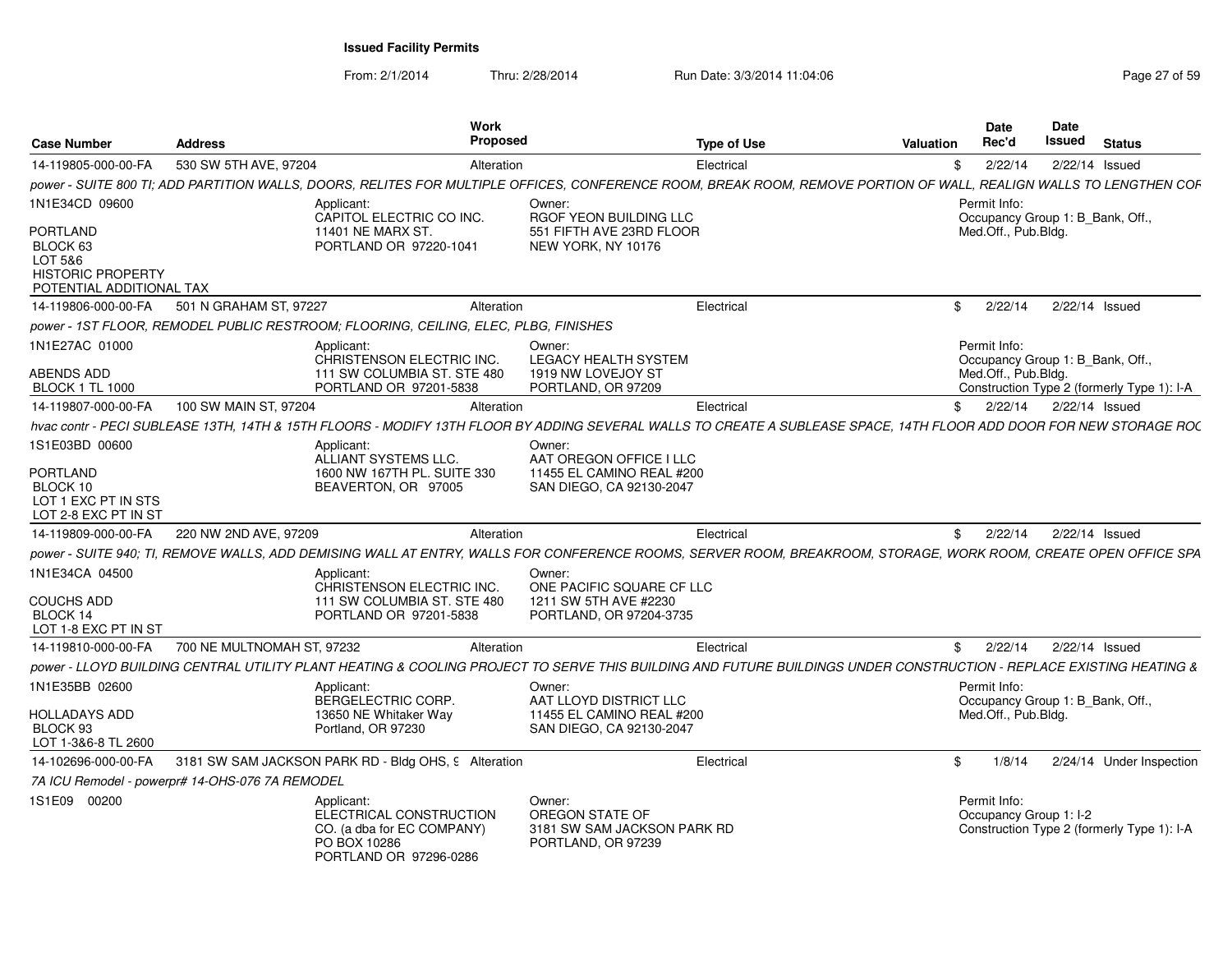| <b>Case Number</b>                                      | <b>Address</b>                                                       | Work<br>Proposed                                                                                         |                                                                                | <b>Type of Use</b> | <b>Valuation</b> | <b>Date</b><br>Rec'd                   | <b>Date</b><br>Issued | <b>Status</b>                              |
|---------------------------------------------------------|----------------------------------------------------------------------|----------------------------------------------------------------------------------------------------------|--------------------------------------------------------------------------------|--------------------|------------------|----------------------------------------|-----------------------|--------------------------------------------|
| 14-108864-000-00-FA                                     |                                                                      | 3181 SW SAM JACKSON PARK RD - Bldg BSC, 9 Alteration                                                     |                                                                                | Electrical         | \$               | 1/23/14                                |                       | 2/24/14 Under Inspection                   |
|                                                         | 5th fl RJH Ceiling Upgrade - #5365, 67, 69, 71 - powerpr# 14 RJH 189 |                                                                                                          |                                                                                |                    |                  |                                        |                       |                                            |
| 1S1E09 00200                                            |                                                                      | Applicant:<br>DYNALECTRIC CO.<br>5711 SW HOOD AVE.<br>PORTLAND OR 97239-3716                             | Owner:<br>OREGON STATE OF<br>3181 SW SAM JACKSON PARK RD<br>PORTLAND, OR 97239 |                    |                  | Permit Info:<br>Occupancy Group 1: B   |                       | Construction Type 2 (formerly Type 1): I-B |
| 14-119941-000-00-FA                                     | 2801 N GANTENBEIN AVE, 97227                                         | Alteration                                                                                               |                                                                                | Electrical         | \$               | 2/24/14                                | 2/24/14 Issued        |                                            |
|                                                         |                                                                      | power - 4TH FLOOR ROOM 4218 &4220, NEW TERMINAL UNIT ACTIVATING FIRE/SMOKE - MODIFY DUCTWORKPR# 150-4072 |                                                                                |                    |                  |                                        |                       |                                            |
| 1N1E27AC 01100<br>ABENDS ADD                            |                                                                      | Applicant:<br>CHRISTENSON ELECTRIC INC.<br>111 SW COLUMBIA ST. STE 480                                   | Owner:<br><b>EMANUEL HOSPITAL</b><br>1919 NW LOVEJOY ST                        |                    |                  | Permit Info:<br>Occupancy Group 1: I-2 |                       | Construction Type 2 (formerly Type 1): I-A |
| <b>BLOCK 4</b><br>LOT 1-18 TL 1100                      |                                                                      | PORTLAND OR 97201-5838                                                                                   | PORTLAND, OR 97209                                                             |                    |                  |                                        |                       |                                            |
| 13-228715-000-00-FA                                     | 2801 N GANTENBEIN AVE, 97227                                         | Alteration                                                                                               |                                                                                | Electrical         | $\mathbb{S}$     | 11/16/13                               | 2/24/14 Issued        |                                            |
|                                                         |                                                                      | 4TH FLOOR ROOM 4218 &4220, NEW TERMINAL UNIT ACTIVATING FIRE/SMOKE - MODIFY DUCTWORKPR# 150-4072         |                                                                                |                    |                  |                                        |                       |                                            |
| 1N1E27AC 01100                                          |                                                                      | Applicant:<br>NORTHWEST CONTROL CO.                                                                      | Owner:<br><b>EMANUEL HOSPITAL</b>                                              |                    |                  | Permit Info:<br>Occupancy Group 1: I-2 |                       |                                            |
| <b>ABENDS ADD</b><br><b>BLOCK 4</b><br>LOT 1-18 TL 1100 |                                                                      | P.O. BOX 22919<br>MILWAUKIE OR 97269                                                                     | 1919 NW LOVEJOY ST<br>PORTLAND, OR 97209                                       |                    |                  |                                        |                       | Construction Type 2 (formerly Type 1): I-A |
| 13-194379-000-00-FA                                     | 1849 SW SALMON ST, 97205                                             | Alteration                                                                                               |                                                                                | Electrical         | \$               | 8/19/13                                | 2/24/14 Final         |                                            |
| 2nd fl Rock wall - powerpr# 13AF003                     |                                                                      |                                                                                                          |                                                                                |                    |                  |                                        |                       |                                            |
| 1N1E33DC 05800<br>SECTION 33 1N 1E                      |                                                                      | Applicant:<br>ELECTRICAL CONSTRUCTION<br>CO. (a dba for EC COMPANY)                                      | Owner:<br>MULTNOMAH AMATEUR<br><b>ATHLETIC CLUB</b>                            |                    |                  |                                        |                       |                                            |
| TL 5800 2.82 ACRES                                      |                                                                      | PO BOX 10286<br>PORTLAND OR 97296-0286                                                                   | 1849 SW SALMON ST<br>PORTLAND, OR 97205-1726                                   |                    |                  |                                        |                       |                                            |
| 14-120115-000-00-FA                                     | 1621 SW 1ST AVE, 97201                                               | Alteration                                                                                               |                                                                                | Electrical         | \$               | 2/24/14                                | 2/24/14 Issued        |                                            |
|                                                         |                                                                      | Fire suppression sys - 6th fl Cambia Health TI #615 Server roompr# WOOLWORTH - 6                         |                                                                                |                    |                  |                                        |                       |                                            |
| 1S1E03CB 00700                                          |                                                                      | Applicant:<br>SUPPRESSION SYSTEMS INC<br>4417 PACIFIC HWY EAST<br>TACOMA, WA 98424-2611                  |                                                                                |                    |                  | Permit Info:<br>Occupancy Group 1: B   |                       | Construction Type 2 (formerly Type 1): I-B |
| 14-120246-000-00-FA                                     | 1 SW COLUMBIA ST, 97201                                              | Alteration                                                                                               |                                                                                | Electrical         | \$               | 2/25/14                                |                       | 2/25/14 Under Inspection                   |
| #650 Berry Wealth Strategies - power                    |                                                                      |                                                                                                          |                                                                                |                    |                  |                                        |                       |                                            |
| 1S1E03BD 01800                                          |                                                                      | Applicant:<br>COCHRAN INC. dba BROADWAY                                                                  | Owner:<br>UMPQUA PLAZA LLC                                                     |                    |                  | Permit Info:<br>Occupancy Group 1: B   |                       |                                            |
| PORTLAND<br>BLOCK 114<br><b>LOT 1-8</b>                 | 220                                                                  | <b>ELECTRIC</b><br>7550 SW TECH CENTER DR STE<br>TIGARD OR 97223-8061                                    | 555 CALIFORNIA ST 49TH FL<br>SAN FRANCISCO, CA 94104                           |                    |                  |                                        |                       | Construction Type 2 (formerly Type 1): I-B |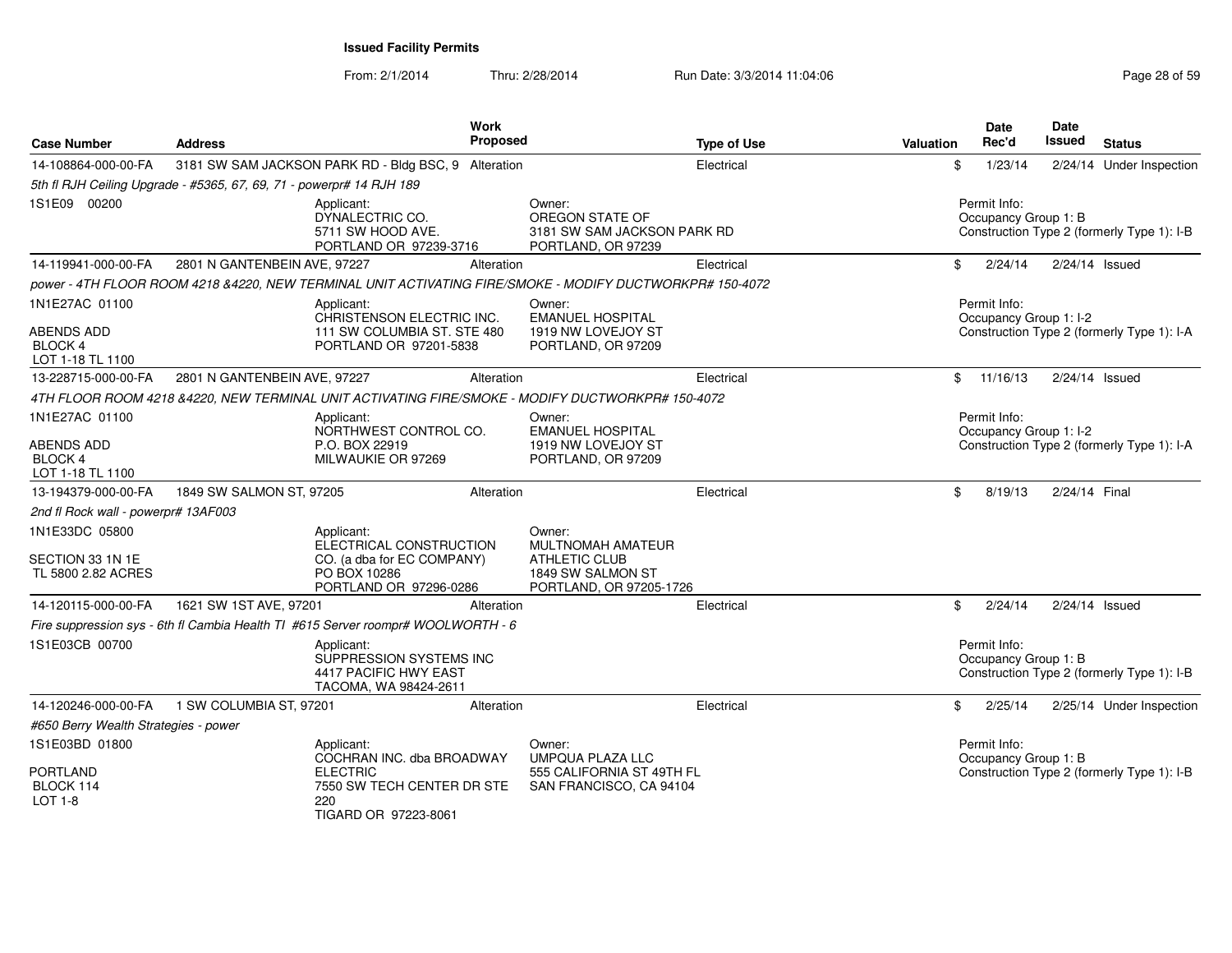| <b>Case Number</b>                                                     | Address                                                                    | <b>Work</b><br>Proposed                                                                                              |                                                                                                        | <b>Type of Use</b> | <b>Valuation</b> | <b>Date</b><br>Rec'd                              | <b>Date</b><br><b>Issued</b> | <b>Status</b>                              |
|------------------------------------------------------------------------|----------------------------------------------------------------------------|----------------------------------------------------------------------------------------------------------------------|--------------------------------------------------------------------------------------------------------|--------------------|------------------|---------------------------------------------------|------------------------------|--------------------------------------------|
| 14-120250-000-00-FA                                                    | 308 SW 2ND AVE, 97204                                                      | Alteration                                                                                                           |                                                                                                        | Electrical         | \$               | 2/25/14                                           |                              | 2/25/14 Under Inspection                   |
| Restrooms 3rd, 8th, 9th & 10th floors - power                          |                                                                            |                                                                                                                      |                                                                                                        |                    |                  |                                                   |                              |                                            |
| 1N1E34CD 04600                                                         |                                                                            | Applicant:<br>CHRISTENSON ELECTRIC INC.<br>111 SW COLUMBIA ST. STE 480<br>PORTLAND OR 97201-5838                     | Owner:<br><b>NGP DUNCAN PLAZA</b><br>PO BOX 4900 DEPT #360<br>SCOTTSDALE, AZ 85261-4900                |                    |                  | Permit Info:<br>Occupancy Group 1: A-2_Restaurant |                              | Construction Type 2 (formerly Type 1): I-A |
|                                                                        |                                                                            |                                                                                                                      | Owner:<br>PORTLAND LLC<br>PO BOX 4900 DEPT #360<br>SCOTTSDALE, AZ 85261-4900                           |                    |                  |                                                   |                              |                                            |
| 14-120539-000-00-FA                                                    | 808 SW CAMPUS DR, 97201                                                    | Alteration                                                                                                           |                                                                                                        | Electrical         | \$               | 2/25/14                                           | 2/25/14 Final                |                                            |
|                                                                        |                                                                            | #9144 (room 1) UPGRADE EXISTING PATIENT LIFT TO A 1000 LBS BARIATRIC LIFT - power                                    |                                                                                                        |                    |                  |                                                   |                              |                                            |
| 1S1E09 00600                                                           |                                                                            | Applicant:<br>DYNALECTRIC CO.<br>5711 SW HOOD AVE.<br>PORTLAND OR 97239-3716                                         | Owner:<br>OREGON STATE OF (MEDICAL<br><b>DEPT</b><br>3181 SW SAM JACKSON PARK RD<br>PORTLAND, OR 97239 |                    |                  |                                                   |                              |                                            |
| 14-120581-000-00-FA                                                    | 900 SW 5TH AVE, 97204                                                      | Alteration                                                                                                           |                                                                                                        | Electrical         | \$               | 2/25/14                                           | 2/25/14 Issued               |                                            |
|                                                                        | Plaza/Mezzanine Fidelity National Title remodel add 4 duct heaters - power |                                                                                                                      |                                                                                                        |                    |                  |                                                   |                              |                                            |
| 1S1E03BB 00200<br><b>PORTLAND</b><br><b>BLOCK 59</b><br><b>LOT 1-8</b> |                                                                            | Applicant:<br><b>HUGHES ELECTRICAL</b><br>CONTRACTORS INC.<br>10490 NW JACKSON QUARRY RD<br>HILLSBORO, OR 97124-8184 | Owner:<br>STANDARD INS CO (LEASE MULT<br><b>LAW LIBRARY</b><br><b>PO BOX 711</b><br>PORTLAND, OR 97204 |                    |                  | Permit Info:<br>Occupancy Group 1: B<br>I-FR      |                              | Construction Type 2 (formerly Type 1):     |
| 14-120596-000-00-FA                                                    | 900 SW 5TH AVE, 97204                                                      | Alteration                                                                                                           |                                                                                                        | Electrical         | \$               | 2/25/14                                           | $2/25/14$ Issued             |                                            |
|                                                                        |                                                                            | Plaza/Mezzanine Fidelity National Title remodel add 4 duct heaters - HVAC controls                                   |                                                                                                        |                    |                  |                                                   |                              |                                            |
| 1S1E03BB 00200                                                         |                                                                            | Applicant:<br>NORTHWEST CONTROL CO.                                                                                  | Owner:<br>STANDARD INS CO (LEASE MULT                                                                  |                    |                  | Permit Info:<br>Occupancy Group 1: B              |                              |                                            |
| <b>PORTLAND</b><br>BLOCK 59<br><b>LOT 1-8</b>                          |                                                                            | P.O. BOX 22919<br>MILWAUKIE OR 97269                                                                                 | <b>LAW LIBRARY</b><br><b>PO BOX 711</b><br>PORTLAND, OR 97204                                          |                    |                  | I-FR                                              |                              | Construction Type 2 (formerly Type 1):     |
| 14-120600-000-00-FA                                                    | 1200 NW NAITO PKY                                                          | Alteration                                                                                                           |                                                                                                        | Electrical         | \$               | 2/25/14                                           | 2/25/14 Issued               |                                            |
|                                                                        | #310 Portland Plastic Surgery Group - voice/data                           |                                                                                                                      |                                                                                                        |                    |                  |                                                   |                              |                                            |
| 1N1E34BA 00100                                                         |                                                                            | Applicant:<br>AZIMUTH COMMUNICATIONS INC.                                                                            | Owner:<br>ALBERS MILL BUILDING LLC                                                                     |                    |                  |                                                   |                              |                                            |
| <b>COUCHS ADD</b><br>BLOCK 318<br>LOT 2-15 TL 100                      |                                                                            | 9500 SW TUALATIN SHERWOOD<br>RD.<br>TUALATIN OR 97062-8586                                                           | 2701 NW VAUGHN ST #390<br>PORTLAND, OR 97210                                                           |                    |                  |                                                   |                              |                                            |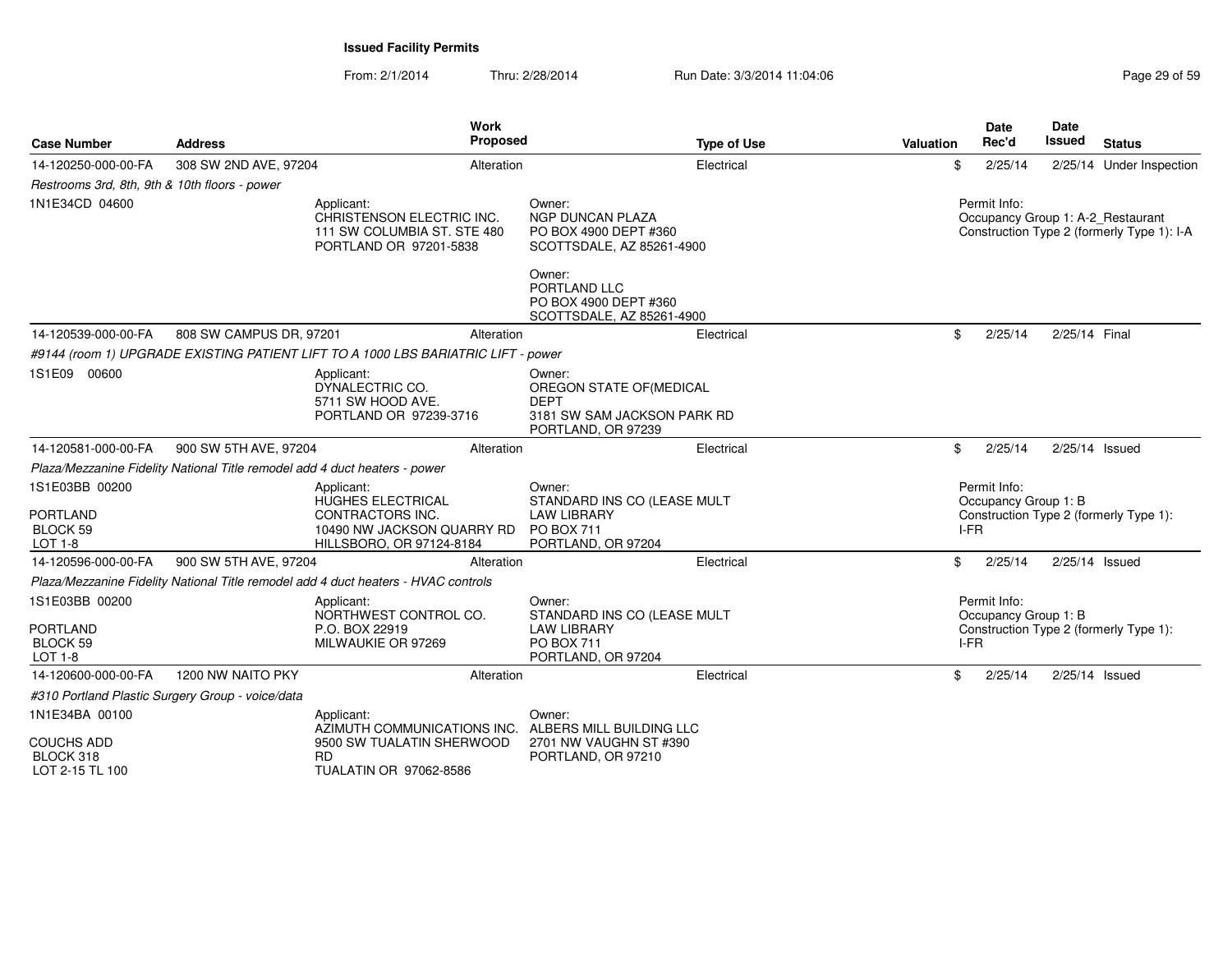From: 2/1/2014

Thru: 2/28/2014 Run Date: 3/3/2014 11:04:06 Research 20 and 20 of 59

| <b>Case Number</b>                                                              | <b>Address</b>                                        | <b>Work</b><br><b>Proposed</b>                                                                                                                         |                                                                                                                                       | <b>Type of Use</b>                                                                     | <b>Valuation</b> | Date<br>Rec'd                                                           | <b>Date</b><br>Issued | <b>Status</b>                         |
|---------------------------------------------------------------------------------|-------------------------------------------------------|--------------------------------------------------------------------------------------------------------------------------------------------------------|---------------------------------------------------------------------------------------------------------------------------------------|----------------------------------------------------------------------------------------|------------------|-------------------------------------------------------------------------|-----------------------|---------------------------------------|
| 14-120726-000-00-FA                                                             | 1 N CENTER COURT ST, 97227                            | Alteration                                                                                                                                             |                                                                                                                                       | Electrical                                                                             | \$               | 2/25/14                                                                 |                       | 2/25/14 Under Inspection              |
|                                                                                 |                                                       | pwr - MARKETING SUITE; COMBINE TWO SUITES INTO ONE, NEW WALLS, FINISHES, FLOORING, CEILING, ELEC,; - pwr                                               |                                                                                                                                       |                                                                                        |                  |                                                                         |                       |                                       |
| 1N1E34AB 00700                                                                  |                                                       | Applicant:<br>CHRISTENSON ELECTRIC INC.<br>111 SW COLUMBIA ST. STE 480<br>PORTLAND OR 97201-5838                                                       | Owner:<br>PORTLAND CITY OF (LEASED<br>1 CENTER CT #150<br>PORTLAND, OR 97227<br>Owner:<br>PORTLAND ARENA MGMT LLC<br>1 CENTER CT #150 |                                                                                        |                  |                                                                         |                       |                                       |
|                                                                                 |                                                       |                                                                                                                                                        | PORTLAND, OR 97227                                                                                                                    |                                                                                        |                  |                                                                         |                       |                                       |
| 14-120168-000-00-FA                                                             | 614 SW 11TH AVE, 97205                                | Alteration                                                                                                                                             |                                                                                                                                       | Electrical                                                                             | \$               | 2/24/14                                                                 |                       | 2/25/14 Under Inspection              |
|                                                                                 |                                                       | audio / security - BUILD-OUT FOR NEW RESTAURANT; WALLS FOR KITCHEN, DINING, CABINETRY, BAR, FLOORING, CEILING, ELEC, PLBG, FINISHES - audio / security |                                                                                                                                       |                                                                                        |                  |                                                                         |                       |                                       |
| 1N1E33DD 04300<br><b>PORTLAND</b><br>BLOCK 252<br>HISTORIC PROPERTY 15 YR 2004  |                                                       | Applicant:<br><b>DESIGN ELECTRIC INC</b><br>PO BOX 821616 VANCOUVER<br>WA 98682                                                                        | Owner:<br>PORTLAND GOVERNOR HOTEL<br>1900 N AKARD ST<br>DALLAS, TX 75201-2300                                                         | CCB - Contractor:<br><b>DESIGN ELECTRIC INC</b><br>PO BOX 821616 VANCOUVER<br>WA 98682 |                  | Permit Info:                                                            |                       | Occupancy Group 1: R-1 Hotel or Motel |
| POTENTIAL ADDITIONAL TAX                                                        |                                                       |                                                                                                                                                        | Owner:<br><b>ACQUISITION LLC</b><br>1900 N AKARD ST<br>DALLAS, TX 75201-2300                                                          |                                                                                        |                  |                                                                         |                       |                                       |
| 14-120813-000-00-FA                                                             | 601 SW 2ND AVE, 97204                                 | Alteration                                                                                                                                             |                                                                                                                                       | Electrical                                                                             | \$               | 2/26/14                                                                 | $2/26/14$ Issued      |                                       |
|                                                                                 |                                                       | Corvel - Relocate 6 existing circuits for furniture feeds and install 5 new wall electrical outlets. PR# 2014-601                                      |                                                                                                                                       |                                                                                        |                  |                                                                         |                       |                                       |
| 1S1E03BA 05000<br><b>PORTLAND</b><br>BLOCK 20<br>LOT 1-4 EXC PT IN ST & LOT 5-8 |                                                       | Applicant:<br>CHRISTENSON ELECTRIC INC.<br>111 SW COLUMBIA ST. STE 480<br>PORTLAND OR 97201-5838                                                       | Owner:<br><b>MORRISON STREET CF LLC</b><br>1211 SW 5TH AVE #2230<br>PORTLAND, OR 97204                                                |                                                                                        |                  |                                                                         |                       |                                       |
| 14-120155-000-00-FA                                                             | 101 SW MAIN ST, 97204                                 | Alteration                                                                                                                                             |                                                                                                                                       | Electrical                                                                             | \$               | 2/24/14                                                                 | 2/26/14 Final         |                                       |
|                                                                                 | voice/data - SUITE 1010 OFFICE REMODEL FOR NEW TENANT |                                                                                                                                                        |                                                                                                                                       |                                                                                        |                  |                                                                         |                       |                                       |
| 1S1E03BD 00300<br>PORTLAND<br>BLOCK 11<br>LOT 1-4<br>LOT 5-8 EXC PT IN STS      |                                                       | Applicant:<br>CHRISTENSON ELECTRIC INC.<br>111 SW COLUMBIA ST. STE 480<br>PORTLAND OR 97201-5838                                                       | Owner:<br>KBSH ONE MAIN PLACE LLC<br>121 SW MORRISON ST #200<br>PORTLAND, OR 97204                                                    |                                                                                        |                  | Permit Info:<br>Occupancy Group 1: B Bank, Off.,<br>Med.Off., Pub.Bldg. |                       |                                       |
| 14-120823-000-00-FA                                                             | 2421 SE 11TH AVE, 97214                               | Alteration                                                                                                                                             |                                                                                                                                       | Electrical                                                                             | \$               | 2/26/14                                                                 | $2/26/14$ Issued      |                                       |
|                                                                                 |                                                       | hvac stat - TENANT 4, ADD DEMISING WALL FOR CREATION OF 2 SUITES (3 & 4), ADD ADA TOILET ROOM                                                          |                                                                                                                                       |                                                                                        |                  |                                                                         |                       |                                       |
| 1S1E02CD 09200                                                                  |                                                       | Applicant:<br>PHILLIS CONSTRUCTION CO<br>9409 NE COLFAX ST<br>PORTLAND OR 97220                                                                        | Owner:<br><b>JAMES R ALLAN</b><br>2770 NW IMPERIAL TER<br>PORTLAND, OR 97210-3316                                                     |                                                                                        |                  |                                                                         |                       |                                       |
|                                                                                 |                                                       |                                                                                                                                                        | Owner:<br><b>MARILYN M ALLAN</b><br>2770 NW IMPERIAL TER<br>PORTLAND, OR 97210-3316                                                   |                                                                                        |                  |                                                                         |                       |                                       |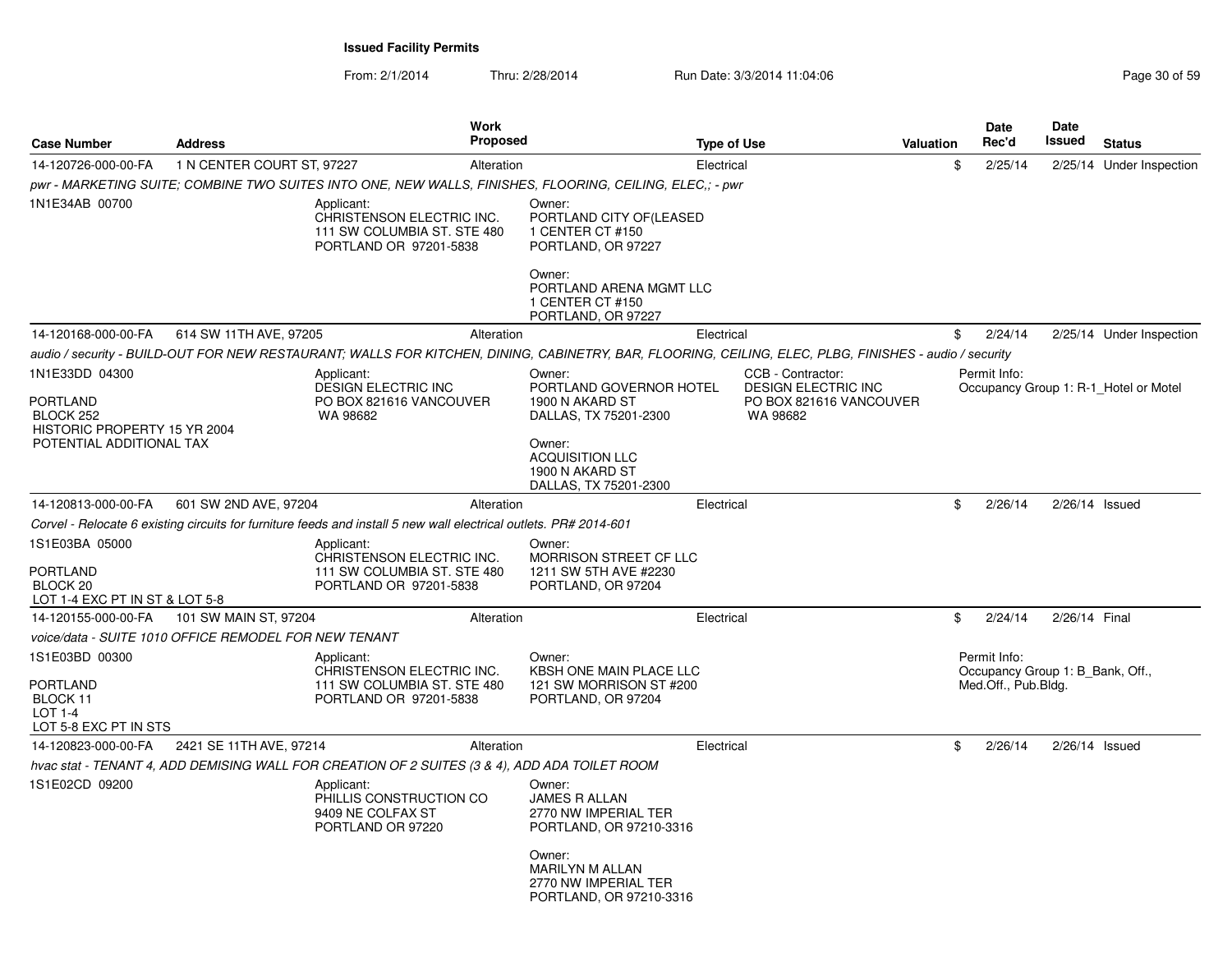From: 2/1/2014Thru: 2/28/2014 Run Date: 3/3/2014 11:04:06 Research 2010 12:04:06

| <b>Case Number</b>                                      | <b>Address</b>              | Work<br><b>Proposed</b>                                                                                                                                             |                                                                                                        | <b>Type of Use</b> | Valuation | <b>Date</b><br>Rec'd                         | Date<br>Issued<br><b>Status</b>        |
|---------------------------------------------------------|-----------------------------|---------------------------------------------------------------------------------------------------------------------------------------------------------------------|--------------------------------------------------------------------------------------------------------|--------------------|-----------|----------------------------------------------|----------------------------------------|
| 14-120846-000-00-FA                                     | 610 SW ALDER ST, 97205      | Alteration                                                                                                                                                          |                                                                                                        | Electrical         | \$        | 2/26/14                                      | 2/26/14 Under Inspection               |
|                                                         |                             | SUITE #220 Demo vacant space adjacent to space #201 5D contracting - power                                                                                          |                                                                                                        |                    |           |                                              |                                        |
| 1N1E34CC 08000<br>PORTLAND<br>TL 8000 LOT 1-3 BLOCK 178 |                             | Applicant:<br>OREGON ELECTRIC<br>CONSTRUCTION INC. /DBA<br>OREGON ELECTRIC GROUP.<br>1709 SE 3RD AVE.<br>PORTLAND OR 97214-4547                                     | Owner:<br>RALPH SCHLESINGER COMPANY<br><b>LLC</b><br>610 SW ALDER ST #1221<br>PORTLAND, OR 97205-3613  |                    |           | Permit Info:<br>Med.Off., Pub.Bldg.          | Occupancy Group 1: B_Bank, Off.,       |
| 14-120864-000-00-FA                                     | 501 N GRAHAM ST, 97227      | Alteration                                                                                                                                                          |                                                                                                        | Electrical         | S.        | 2/26/14                                      | 2/26/14 Issued                         |
|                                                         |                             | power - SUITES 500,565,580, TI; REMOVE SOME WALLS, DOORS, CABINETRY, FIXTURES, RECONFIGURE FOR SURGICAL EXPANSION, ENLARGE WAITING ROOM, CREATE OFFICES, EXAM ROOM: |                                                                                                        |                    |           |                                              |                                        |
| 1N1E27AC 01000<br>ABENDS ADD<br><b>BLOCK 1 TL 1000</b>  |                             | Applicant:<br>STONER ELECTRIC, INC.<br>1904 SE OCHOCO ST<br>MILWAUKIE OR 97222-7315                                                                                 | Owner:<br>LEGACY HEALTH SYSTEM<br>1919 NW LOVEJOY ST<br>PORTLAND, OR 97209                             |                    |           |                                              |                                        |
| 14-121191-000-00-FA                                     | 720 SW WASHINGTON ST, 97205 | Alteration                                                                                                                                                          |                                                                                                        | Electrical         |           | \$2/26/14                                    | 2/26/14 Issued                         |
|                                                         |                             | voice/data - SUITE 720 CONVERGENT WEALTH ADVISORS NEW 2,769 SQ FT NEW TENANT REMODELPR# 13-382                                                                      |                                                                                                        |                    |           |                                              |                                        |
| 1N1E34CC 06600<br>PORTLAND<br>BLOCK 213<br>LOT 1&2&7&8  |                             | Applicant:<br>HATFIELD COMMUNICATIONS<br>LLC.<br>P.O. BOX 83825<br>PORTLAND OR 97283-0825                                                                           | Owner:<br><b>GPO MORGAN LLC</b><br>522 SW 5TH AVE #1105<br>PORTLAND, OR 97204                          |                    |           |                                              |                                        |
| 14-121316-000-00-FA                                     | 1210 NW COUCH ST, 97209     | Alteration                                                                                                                                                          |                                                                                                        | Electrical         |           | $\frac{1}{2}$ 2/27/14                        | 2/27/14 Issued                         |
| Whole Foods remodel - power                             |                             |                                                                                                                                                                     |                                                                                                        |                    |           |                                              |                                        |
| 1N1E33DA 05000                                          |                             | Applicant:<br>STONER ELECTRIC. INC.<br>1904 SE OCHOCO ST<br>MILWAUKIE OR 97222-7315                                                                                 | Owner:<br>SPF BREWERY BLOCKS LLC<br>351 NW 12TH AVE<br>PORTLAND, OR 97209-2905                         |                    |           | Permit Info:<br>Occupancy Group 1: B<br>I-FR | Construction Type 2 (formerly Type 1): |
| 14-121331-000-00-FA                                     | 7507 N LEADBETTER RD, 97203 | Alteration                                                                                                                                                          |                                                                                                        | Electrical         | \$        | 2/27/14                                      | 2/27/14 Issued                         |
| Media Vault - power                                     |                             |                                                                                                                                                                     |                                                                                                        |                    |           |                                              |                                        |
| 2N1W25A 01100                                           |                             | Applicant:<br>TEAM ELECTRIC CO.<br>9400 SE CLACKAMAS RD<br>CLACKAMAS OR 97015-9703                                                                                  | Owner:<br>LIT INDUSTRIAL LTD<br><b>PARTNERSHIP</b><br>1717 MCKINNEY AVE #1900<br>DALLAS, TX 75202-1253 |                    |           |                                              |                                        |
| 14-121407-000-00-FA                                     | 7507 N LEADBETTER RD, 97203 | Alteration                                                                                                                                                          |                                                                                                        | Electrical         | \$        | 2/27/14                                      | 2/27/14 Issued                         |
| Media Vault - HVAC control wiring                       |                             |                                                                                                                                                                     |                                                                                                        |                    |           |                                              |                                        |
| 2N1W25A 01100                                           |                             | Applicant:<br>HUNTER-DAVISSON INC.<br>1800 SE PERSHING ST<br>PORTLAND OR 97202-2338                                                                                 | Owner:<br>LIT INDUSTRIAL LTD<br><b>PARTNERSHIP</b><br>1717 MCKINNEY AVE #1900<br>DALLAS, TX 75202-1253 |                    |           |                                              |                                        |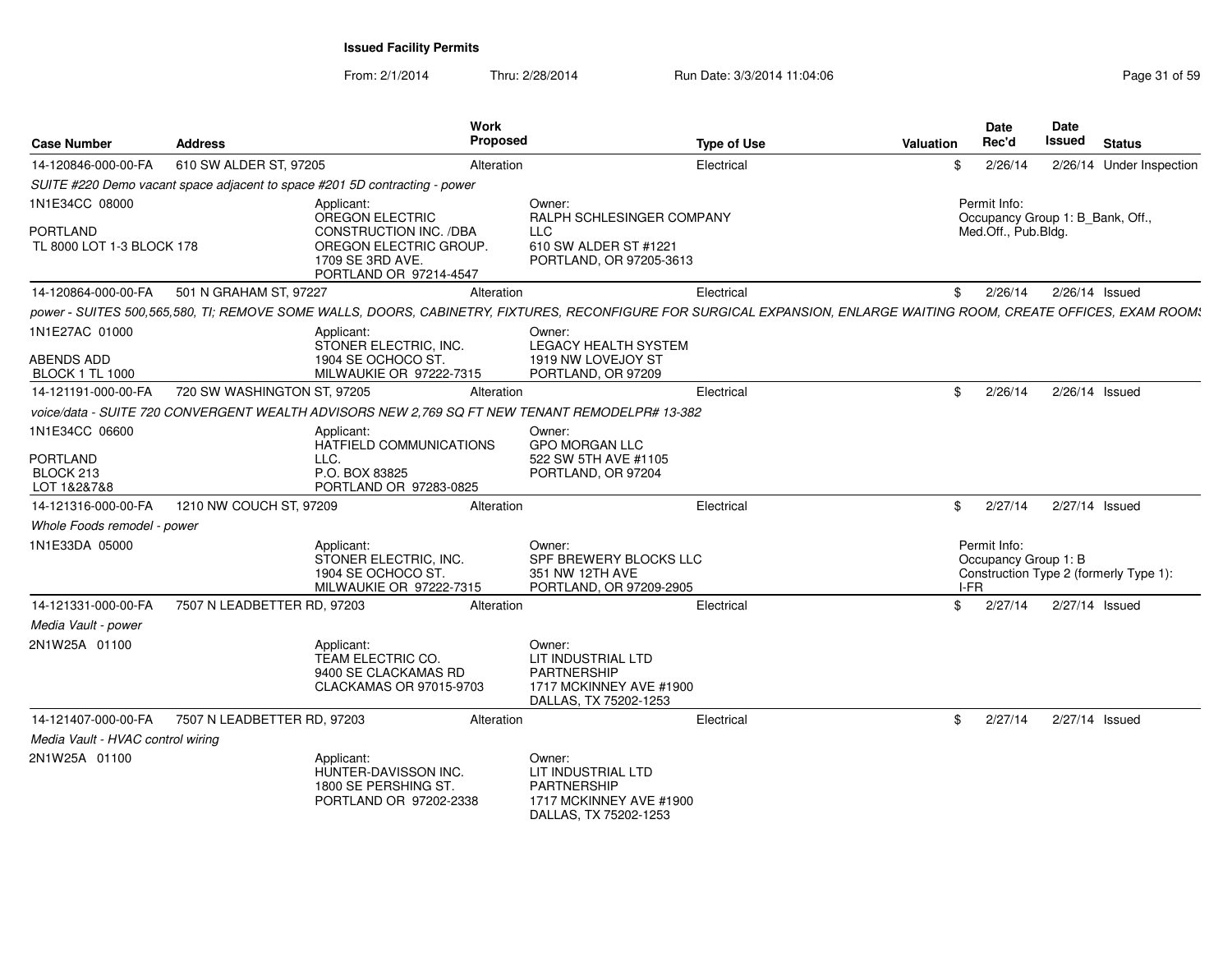From: 2/1/2014Thru: 2/28/2014 Run Date: 3/3/2014 11:04:06 Research 2010 2014 13:04:06

| <b>Case Number</b>                                                                                         | <b>Address</b>              |                                                                                                               | <b>Work</b><br><b>Proposed</b> |                                                                                                                                                                     | <b>Type of Use</b> |                                                                                              | Valuation |      | <b>Date</b><br>Rec'd                 | Date<br>Issued | <b>Status</b>                               |
|------------------------------------------------------------------------------------------------------------|-----------------------------|---------------------------------------------------------------------------------------------------------------|--------------------------------|---------------------------------------------------------------------------------------------------------------------------------------------------------------------|--------------------|----------------------------------------------------------------------------------------------|-----------|------|--------------------------------------|----------------|---------------------------------------------|
| 14-121338-000-00-FA                                                                                        | 7507 N LEADBETTER RD, 97203 |                                                                                                               | Alteration                     |                                                                                                                                                                     | Electrical         |                                                                                              |           | \$   | 2/27/14                              |                | 2/27/14 Issued                              |
| Media Vault - INSTALL FIRE ALARM EQUIPMENT                                                                 |                             |                                                                                                               |                                |                                                                                                                                                                     |                    |                                                                                              |           |      |                                      |                |                                             |
| 2N1W25A 01100                                                                                              |                             | Applicant:<br>ALARM SOLUTIONS INC<br>6286 FERNHILL LOOP<br>SPRINGFIELD, OR 97478                              |                                | Owner:<br>LIT INDUSTRIAL LTD<br><b>PARTNERSHIP</b><br>1717 MCKINNEY AVE #1900<br>DALLAS, TX 75202-1253                                                              |                    | CCB - Contractor:<br>ALARM SOLUTIONS INC<br>6286 FERNHILL LOOP<br>SPRINGFIELD, OR 97478-7732 |           |      |                                      |                |                                             |
| 14-102686-000-00-FA                                                                                        | 1125 NW COUCH ST, 97209     |                                                                                                               | Alteration                     |                                                                                                                                                                     | Electrical         |                                                                                              |           | \$   | 1/8/14                               |                | 2/27/14 Issued                              |
| 8th fl M Financial Group Expansion - powerpr# M FINANCIAL/LEV 8 EXP                                        |                             |                                                                                                               |                                |                                                                                                                                                                     |                    |                                                                                              |           |      |                                      |                |                                             |
| 1N1E33DA 04800                                                                                             |                             | Applicant:<br>ELECTRICAL CONSTRUCTION<br>CO. (a dba for EC COMPANY)<br>PO BOX 10286<br>PORTLAND OR 97296-0286 |                                | Owner:<br>SPF BREWERY BLOCKS LLC<br>351 NW 12TH AVE<br>PORTLAND, OR 97209-2905                                                                                      |                    |                                                                                              |           | I-FR | Permit Info:<br>Occupancy Group 1: B |                | Construction Type 2 (formerly Type 1):      |
| 13-231760-000-00-FA                                                                                        | 12000 SW 49TH AVE, 97219    |                                                                                                               | Alteration                     |                                                                                                                                                                     | Electrical         |                                                                                              |           |      | \$11/23/13                           |                | 2/28/14 Under Inspection                    |
|                                                                                                            |                             |                                                                                                               |                                | ST BLDG RENOVATION PHASE 2 - 1ST FLOOR CONVERT OFFICE SPACE INTO CLASSROOMS, 2ND FLOOR CONVERT CLASSROOMS INTO OFFICE SPACE AND RENOVATE PORTIONS OF 2ND FLO        |                    |                                                                                              |           |      |                                      |                |                                             |
| 1S1E31D 00200                                                                                              |                             | Applicant:<br>ELECTRICAL CONSTRUCTION<br>CO. (a dba for EC COMPANY)<br>PO BOX 10286<br>PORTLAND OR 97296-0286 |                                | Owner:<br>PORTLAND COMMUNITY<br><b>COLLEGE DIST</b><br>PO BOX 6119<br>ALOHA, OR 97007-0119                                                                          |                    |                                                                                              |           |      | Permit Info:<br>Occupancy Group 1: B |                | Construction Type 2 (formerly Type 1): II-B |
| 14-121167-000-00-FA                                                                                        | 5208 NE 122ND AVE           |                                                                                                               | Alteration                     |                                                                                                                                                                     | Fire Alarms        |                                                                                              |           | \$1  | 2/26/14                              |                | 2/28/14 Issued                              |
|                                                                                                            |                             |                                                                                                               |                                | ALARM - INSTALL FIRE ALARM SYSTEM (VOLUNTARY). FULL HORN/STROBE ANNUNCIATION, PULL STATION BY ALL EXITS, CONNECTED TO BUILDING SPRINKLER WATER FLOW FIRE ALARM SYS  |                    |                                                                                              |           |      |                                      |                |                                             |
| 1N2E23BB 01300                                                                                             |                             | Applicant:<br>ADVANCED SECURITY AND FIRE<br>14140 SW LINDA LANE<br>BEAVERTON OR 97006                         |                                | Owner:<br><b>PACIFIC REALTY ASSOCIATES</b><br>15350 SW SEQUOIA PKWY #300<br>TIGARD, OR 97224-7175<br>Owner:<br><b>LTD PARTNERSHIP</b><br>15350 SW SEQUOIA PKWY #300 |                    |                                                                                              |           |      |                                      |                |                                             |
|                                                                                                            |                             |                                                                                                               |                                | TIGARD, OR 97224-7175                                                                                                                                               |                    |                                                                                              |           |      |                                      |                |                                             |
| 14-116884-000-00-FA                                                                                        | 614 SW 11TH AVE, 97205      |                                                                                                               | Alteration                     |                                                                                                                                                                     | Fire Alarms        |                                                                                              |           | \$1  | 2/14/14                              |                | $2/14/14$ Issued                            |
| extend voice and visual notification for break room T.I---3 sets of plans                                  |                             |                                                                                                               |                                |                                                                                                                                                                     |                    |                                                                                              |           |      |                                      |                |                                             |
| 1N1E33DD 04300<br><b>PORTLAND</b><br>BLOCK 252<br>HISTORIC PROPERTY 15 YR 2004<br>POTENTIAL ADDITIONAL TAX |                             | Applicant:<br>PRAIRIE ELECTRIC INC<br>6000 NE 88TH ST<br>VANCOUVER, WA 98665                                  |                                | Owner:<br>PORTLAND GOVERNOR HOTEL<br>1900 N AKARD ST<br>DALLAS, TX 75201-2300<br>Owner:<br><b>ACQUISITION LLC</b><br>1900 N AKARD ST<br>DALLAS, TX 75201-2300       |                    |                                                                                              |           |      | Permit Info:                         |                | Occupancy Group 1: R-1 Hotel or Motel       |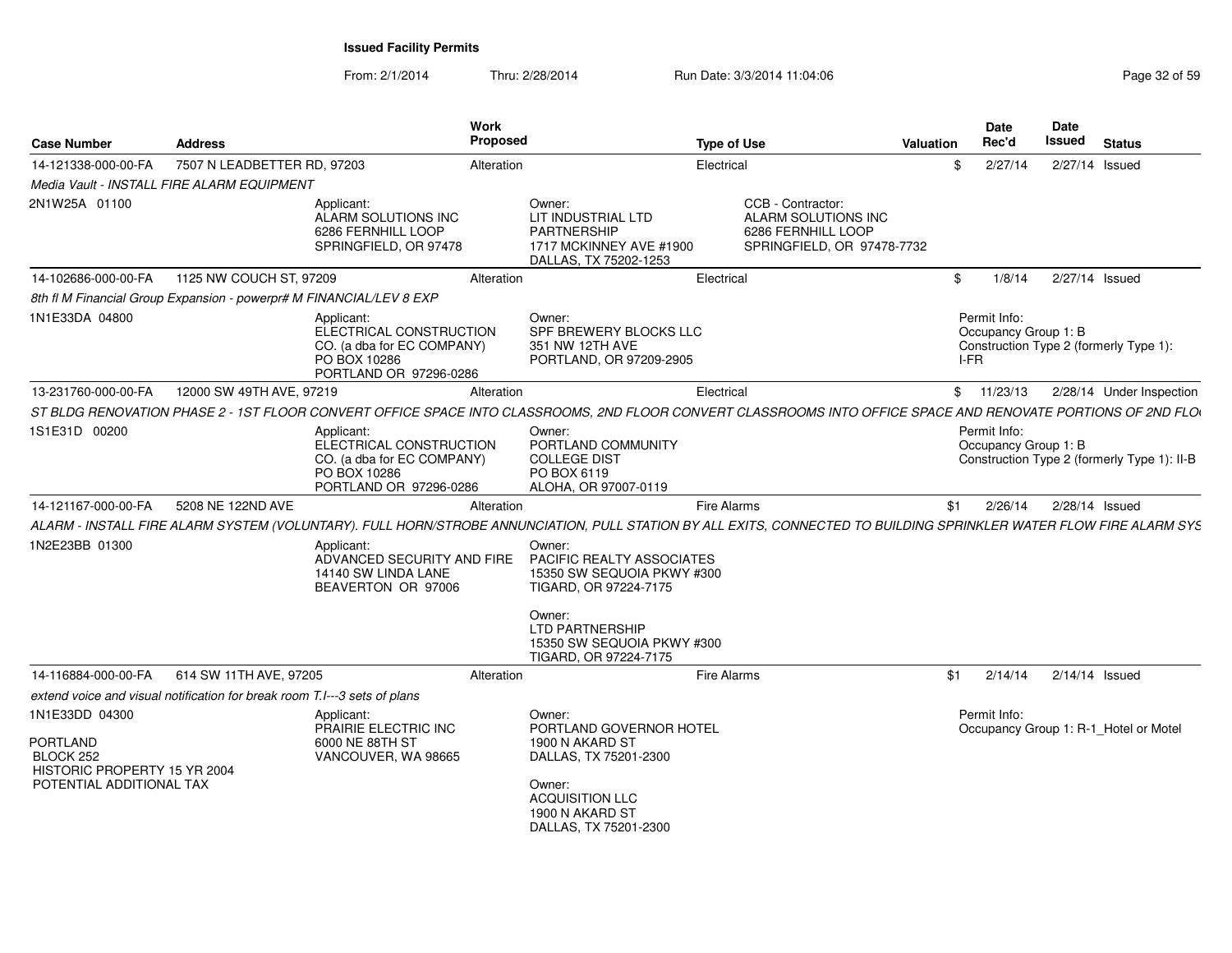From: 2/1/2014Thru: 2/28/2014 Run Date: 3/3/2014 11:04:06 Research 2010 2014 13:04:06

| <b>Case Number</b>                                                                                  | <b>Address</b>                                                                                          | <b>Work</b><br><b>Proposed</b> | <b>Type of Use</b>                                                                                     | Valuation                                                                            | <b>Date</b><br>Rec'd                  | <b>Date</b><br>Issued<br><b>Status</b>      |  |  |
|-----------------------------------------------------------------------------------------------------|---------------------------------------------------------------------------------------------------------|--------------------------------|--------------------------------------------------------------------------------------------------------|--------------------------------------------------------------------------------------|---------------------------------------|---------------------------------------------|--|--|
| 14-120178-000-00-FA                                                                                 | 3181 SW SAM JACKSON PARK RD - Bldg OHS, 9 Alteration                                                    |                                | <b>Fire Alarms</b>                                                                                     | \$1                                                                                  | 2/24/14                               | 2/28/14 Issued                              |  |  |
|                                                                                                     | ALARM - ADD SMOKE DETECTOR TO ROOM 3B15                                                                 |                                |                                                                                                        |                                                                                      |                                       |                                             |  |  |
| 1S1E09 00200                                                                                        | Applicant:<br>Gary Hatch<br>DYNALECTRIC CO<br>5805 SW Hood Ave<br>Portland, OR 97239                    |                                | Owner:<br>OREGON STATE OF<br>3181 SW SAM JACKSON PARK RD<br>PORTLAND, OR 97239                         | Permit Info:<br>Occupancy Group 1: I-2<br>Construction Type 2 (formerly Type 1): I-A |                                       |                                             |  |  |
| 14-120043-000-00-FA                                                                                 | 2525 SW 3RD AVE, 97201                                                                                  | Alteration                     | <b>Fire Alarms</b>                                                                                     | \$1                                                                                  | 2/24/14                               | $2/28/14$ Issued                            |  |  |
|                                                                                                     | ALARM - ALTERATIONS TO THE EXISTING FIRE ALARM SYSTEM TO SUPPORT TI FOR ROOM 105                        |                                |                                                                                                        |                                                                                      |                                       |                                             |  |  |
| 1S1E10BB 01000<br>SOUTH AUDITORIUM ADD<br>BLOCK E EXC S 200'                                        | Applicant:<br><b>Garv Hatch</b><br>DYNALECTRIC CO<br>5805 SW Hood Ave<br>Portland, OR 97239             |                                | Owner:<br>OREGON STATE OF<br>3181 SW SAM JACKSON PARK RD<br>PORTLAND, OR 97239                         |                                                                                      | Permit Info:<br>Med.Off., Pub.Bldg.   | Occupancy Group 1: B_Bank, Off.,            |  |  |
| 14-120196-000-00-FA                                                                                 | 3310 SW US VETERANS HOSPITAL RD, 97201                                                                  | Alteration                     | <b>Fire Alarms</b>                                                                                     | \$1                                                                                  | 2/24/14                               | $2/28/14$ Issued                            |  |  |
|                                                                                                     | ALARM - STAND ALONE PERMIT FOR ALTERATIONS TO THE EXISTING FIRE ALARM SYSTEM - ADD STROBE IN ROOM 5186A |                                |                                                                                                        |                                                                                      |                                       |                                             |  |  |
| 1S1E09 00600                                                                                        | Applicant:<br>Gary Hatch<br>DYNALECTRIC CO<br>5805 SW Hood Ave<br>Portland, OR 97239                    |                                | Owner:<br>OREGON STATE OF (MEDICAL<br><b>DEPT</b><br>3181 SW SAM JACKSON PARK RD<br>PORTLAND, OR 97239 |                                                                                      |                                       |                                             |  |  |
| 14-120183-000-00-FA                                                                                 | 3930 SW MACADAM AVE, 97201                                                                              | Alteration                     | <b>Fire Alarms</b>                                                                                     | \$1                                                                                  | 2/24/14                               | 2/28/14 Issued                              |  |  |
|                                                                                                     | ALARM - STAND ALONE PERMIT TO ADD (1) FIRE ALARM STROBE IN ROOM 0064                                    |                                |                                                                                                        |                                                                                      |                                       |                                             |  |  |
| 1S1E10CA 00500<br><b>CARUTHERS ADD</b><br>BLOCK 175                                                 | Applicant:<br>Gary Hatch<br>DYNALECTRIC CO<br>5805 SW Hood Ave<br>Portland, OR 97239                    |                                | Owner:<br>OREGON STATE OF<br>3181 SW SAM JACKSON PARK RD<br>PORTLAND, OR 97239                         |                                                                                      | Permit Info:<br>Occupancy Group 1: S2 | Construction Type 2 (formerly Type 1): V-N  |  |  |
| 14-122162-000-00-FA                                                                                 | 650 NE HOLLADAY ST, 97232                                                                               | Alteration                     | <b>Fire Alarms</b>                                                                                     | \$15,000                                                                             | 2/28/14                               | $2/28/14$ Issued                            |  |  |
|                                                                                                     | Suite #1600- Relocate and add detection and notification for T.I.- 38 devices total                     |                                |                                                                                                        |                                                                                      |                                       |                                             |  |  |
| 1N1E35BC 00400<br><b>HOLLADAYS ADD</b><br>BLOCK 82<br>$LOT 1-3$<br>INC PT VAC ST LOT 4&5<br>LOT 6-8 | Applicant:<br><b>CHRISTENSON ELECTRIC</b><br>111 SW COLUMBIA ST #480<br>PORTLAND, OR 97201              |                                | Owner:<br>600 HOLLADAY LIMITED<br><b>PARTNERSHIP</b><br>1211 SW 5TH AVE STE 2230<br>PORTLAND, OR 97204 |                                                                                      |                                       |                                             |  |  |
| 14-122165-000-00-FA                                                                                 | 5550 SW MACADAM AVE, 97201                                                                              | Alteration                     | <b>Fire Alarms</b>                                                                                     | \$3,700                                                                              | 2/28/14                               | $2/28/14$ Issued                            |  |  |
|                                                                                                     | Suite #303- Install notification as per plan for T.I.- 13 devices total                                 |                                |                                                                                                        |                                                                                      |                                       |                                             |  |  |
| 1S1E15BD 01200<br>SECTION 15 1S 1E                                                                  | Applicant:<br>SAFE TECHNOLOGY GROUP<br>6400 NE HWY 99 G#375                                             |                                | Owner:<br><b>SRI EIGHT MACADAM LLC</b><br>235 MONTGOMERY ST 16TH                                       |                                                                                      | Permit Info:<br>Occupancy Group 1: B  | Construction Type 2 (formerly Type 1): II-A |  |  |
| TL 1200 1.91 ACRES                                                                                  | VANCOUVER WA 98665                                                                                      |                                | <b>FLOOR</b><br>SAN FRANCISCO, CA 94104-3104                                                           |                                                                                      |                                       |                                             |  |  |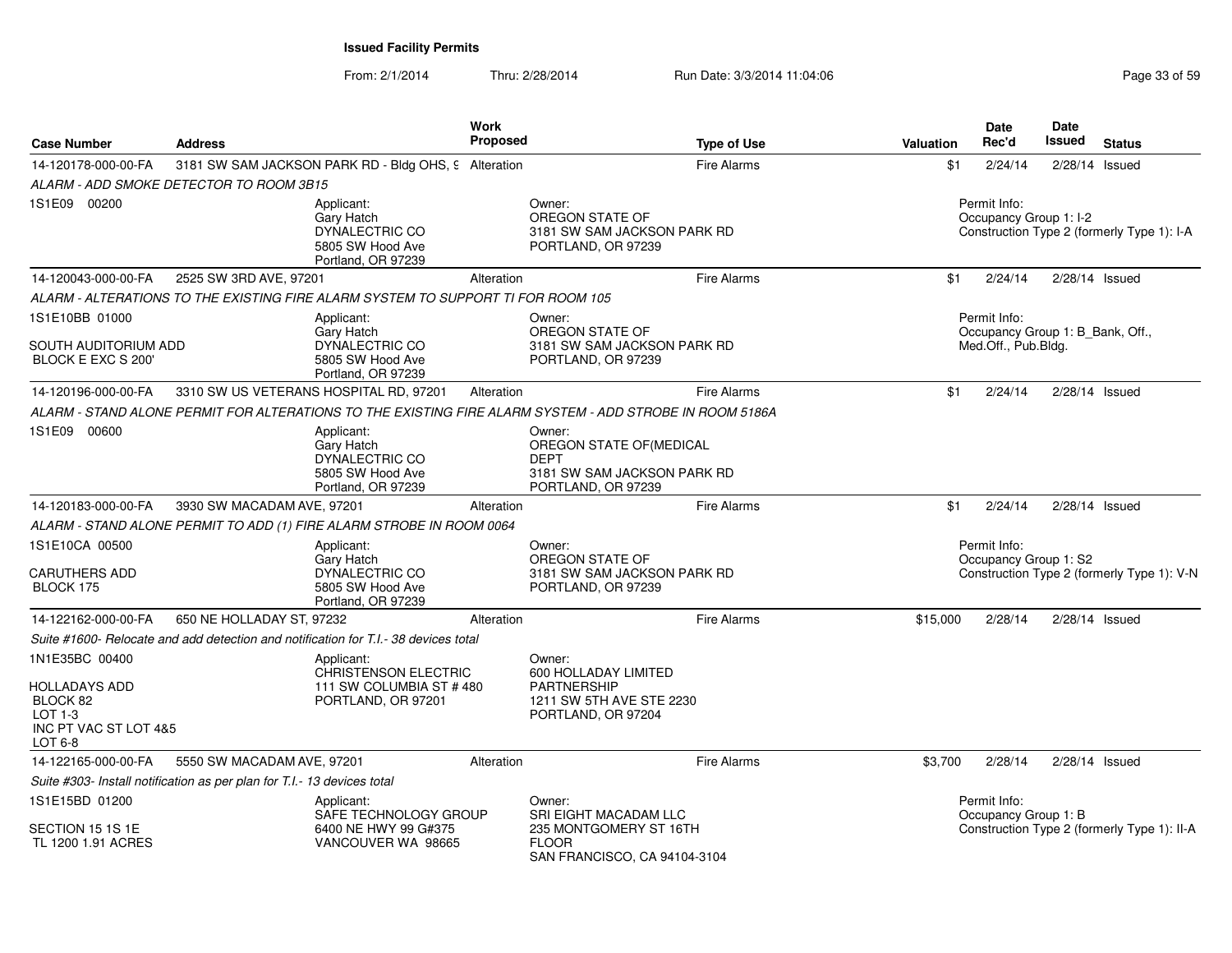From: 2/1/2014Thru: 2/28/2014 Run Date: 3/3/2014 11:04:06 Research 2010 21:04:06

| <b>Case Number</b>                                       | <b>Address</b>                                                       |                                                                                                                      | <b>Work</b><br><b>Proposed</b> |                                                                                                              | <b>Type of Use</b> | <b>Valuation</b>                            | <b>Date</b><br>Rec'd                             | Date<br>Issued | <b>Status</b>                               |
|----------------------------------------------------------|----------------------------------------------------------------------|----------------------------------------------------------------------------------------------------------------------|--------------------------------|--------------------------------------------------------------------------------------------------------------|--------------------|---------------------------------------------|--------------------------------------------------|----------------|---------------------------------------------|
| 14-122170-000-00-FA                                      | 5100 SW MACADAM AVE, 97201                                           |                                                                                                                      | Alteration                     |                                                                                                              | Fire Alarms        | \$1.150                                     | 2/28/14                                          |                | 2/28/14 Issued                              |
|                                                          | Suite #250/270- Add and relocate as needed for T.I.- 2 devices total |                                                                                                                      |                                |                                                                                                              |                    |                                             |                                                  |                |                                             |
| 1S1E15BD 00200                                           |                                                                      | Applicant:<br>SAFE TECHNOLOGY GROUP                                                                                  |                                | Owner:<br>SRI EIGHT RIVERSIDE LLC                                                                            |                    |                                             | Permit Info:<br>Occupancy Group 1: B             |                |                                             |
| SECTION 15 1S 1E<br>TRACT TL 200<br><b>ACRES 1.80</b>    |                                                                      | 6400 NE HWY 99 G#375<br>VANCOUVER WA 98665                                                                           |                                | 235 MONTGOMERY ST 14TH FLR<br>SAN FRANCISCO, CA 94104                                                        |                    | Construction Type 2 (formerly Type 1): II-A |                                                  |                |                                             |
| 14-117058-000-00-FA                                      | 1025 NW LOVEJOY ST                                                   |                                                                                                                      | Alteration                     |                                                                                                              | Fire Alarms        | \$4,000                                     | 2/14/14                                          |                | $2/14/14$ Issued                            |
|                                                          | Ground floor retail- Fire Alarm alteration for T.I.- 5 devices total |                                                                                                                      |                                |                                                                                                              |                    |                                             |                                                  |                |                                             |
| 1N1E34BB 02605                                           |                                                                      | Applicant:<br><b>T&amp;L COMMUNICATIONS.</b><br>PO BOX 87387<br>Vancouver, WA 98687                                  |                                | Owner:<br><b>RIVERSTONE CONDOMINIUM</b><br><b>OWNERS' ASSN</b><br>798 NW 11TH AVE<br>PORTLAND, OR 97209-3205 |                    |                                             |                                                  |                |                                             |
| 14-117060-000-00-FA                                      | 1631 NW THURMAN ST                                                   |                                                                                                                      | Alteration                     |                                                                                                              | Fire Alarms        | \$1                                         | 2/14/14                                          |                | $2/14/14$ Issued                            |
|                                                          | 3rd & 4th floor- Alteration of Fire Alarm for T.I. - 6 devices total |                                                                                                                      |                                |                                                                                                              |                    |                                             |                                                  |                |                                             |
| 1N1E28DD 03500                                           |                                                                      | Applicant:<br>POINT MONITOR CORP                                                                                     |                                | Owner:<br>1631 NW THURMAN STREET LLC                                                                         |                    |                                             | Permit Info:<br>Occupancy Group 1: B_Bank, Off., |                |                                             |
| <b>WATSONS ADD</b><br>BLOCK 17-19 & TERMINAL BLK TL 3500 |                                                                      | 5863 LAKEVIEW BLVD #100<br>LAKE OSWEGO OR 97035-7058                                                                 |                                | 111 SW COLUMBIA ST #1380<br>PORTLAND, OR 97201-5845                                                          |                    |                                             | Med.Off., Pub.Bldg.                              |                |                                             |
| 14-117563-000-00-FA                                      | 309 SW 6TH AVE, 97205                                                |                                                                                                                      | Alteration                     |                                                                                                              | Fire Alarms        | \$1                                         | 2/18/14                                          |                | $2/18/14$ Issued                            |
|                                                          |                                                                      | add and relocate horn and smoke detectors due to ceiling modifications f0r tenant---4 sets of plans                  |                                |                                                                                                              |                    |                                             |                                                  |                |                                             |
| 1N1E34CC 03800                                           |                                                                      | Applicant:<br>JOHN SULLIVAN<br><b>ECT</b><br>5263 NE CORRAL CT<br>HILLSBORO, OR 97124                                |                                | Owner:<br>HISTORIC U S NATIONAL BANK<br><b>BLOCK LLC</b><br>115 SW ASH ST #500<br>PORTLAND, OR 97204         |                    |                                             | Permit Info:<br>Occupancy Group 1: B             |                | Construction Type 2 (formerly Type 1): I-B  |
| 14-117650-000-00-FA                                      | 400 SW 6TH AVE, 97204                                                |                                                                                                                      | Alteration                     |                                                                                                              | Fire Alarms        | \$1                                         | 2/18/14                                          |                | $2/18/14$ Issued                            |
|                                                          |                                                                      | upgrade from conventional top addressable w/ emergency communication---silant night-- IFP-2000 ecs-- 3 sets of plans |                                |                                                                                                              |                    |                                             |                                                  |                |                                             |
| 1N1E34CC 04000                                           |                                                                      | Applicant:<br>PROTEC INC                                                                                             |                                | Owner:<br>400 SIXTH AVE LLC                                                                                  |                    |                                             | Permit Info:<br>Occupancy Group 1: B             |                |                                             |
| PORTLAND<br>LOT 5-8 BLOCK 175                            |                                                                      | 720 NE FLANDERS STREET<br>PORTLAND, OR 97232-2763                                                                    |                                | 520 SW 6TH AVE #610<br>PORTLAND, OR 97204                                                                    |                    |                                             |                                                  |                | Construction Type 2 (formerly Type 1): II-B |
| 14-118393-000-00-FA                                      | 10000 SE MAIN ST, 97216                                              |                                                                                                                      | Alteration                     |                                                                                                              | <b>Fire Alarms</b> | \$4,658                                     | 2/19/14                                          |                | $2/19/14$ Issued                            |
|                                                          | Kitchen- Add notification to Fire Alarm for T.I.- 5 devices total    |                                                                                                                      |                                |                                                                                                              |                    |                                             |                                                  |                |                                             |
| 1S2E04A 02400                                            |                                                                      | Applicant:<br>STONER ELECTRIC                                                                                        |                                | Owner:<br>PORTLAND ADVENTIST MEDICAL                                                                         |                    |                                             | Permit Info:<br>Occupancy Group 1: B_Bank, Off., |                |                                             |
| <b>EVERGLADE</b><br>LOT 6 TL 2400                        |                                                                      | 1904 SE Ochoco St<br>Portland, OR 972222-7315                                                                        |                                | 10123 SE MARKET ST<br>PORTLAND, OR 97216-2532                                                                |                    |                                             | Med.Off., Pub.Bldg.                              |                | Construction Type 2 (formerly Type 1): I-A  |
|                                                          |                                                                      |                                                                                                                      |                                | Owner:<br><b>CENTER</b><br>10123 SE MARKET ST<br>PORTLAND, OR 97216-2532                                     |                    |                                             |                                                  |                |                                             |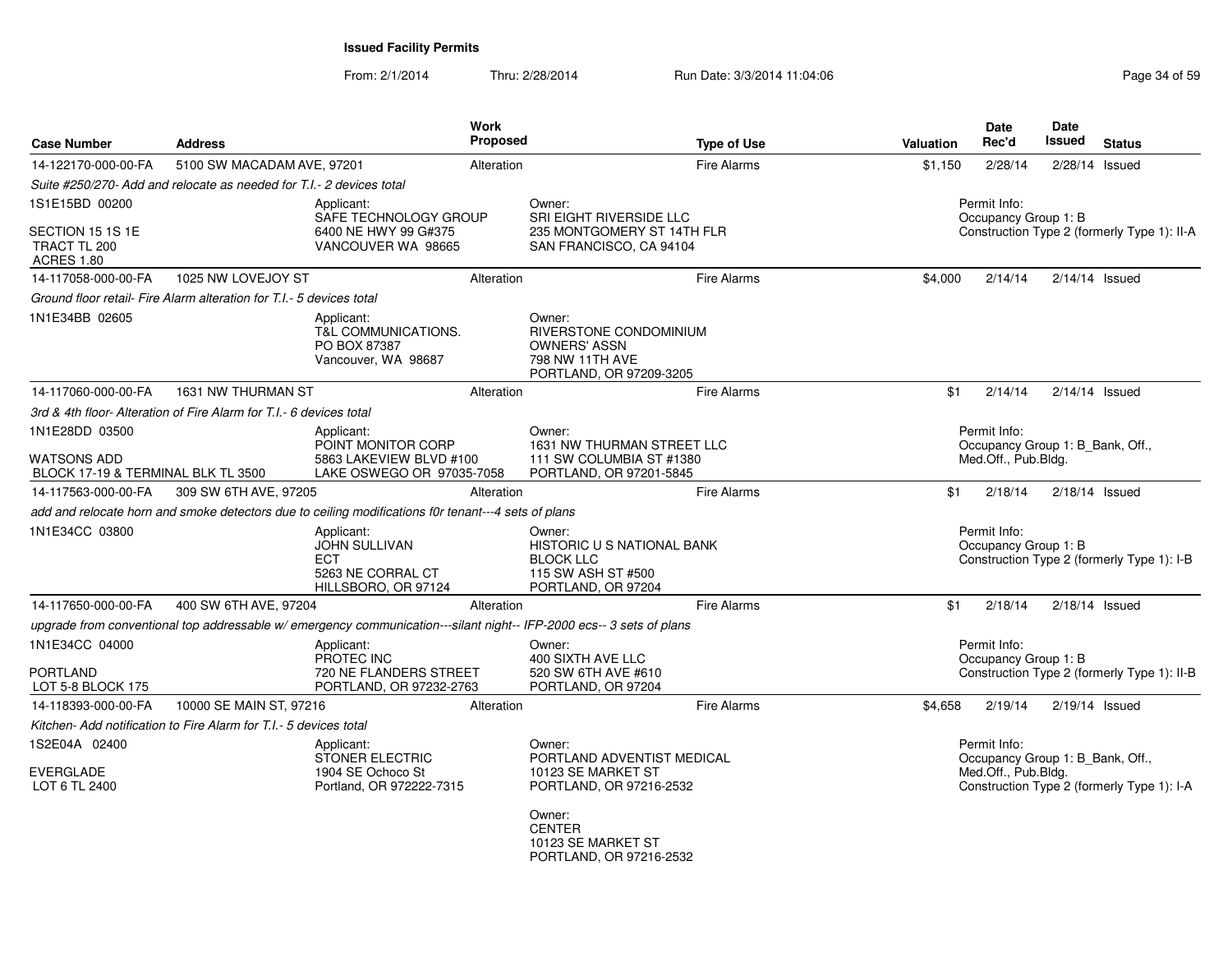| <b>Case Number</b>                                                                                        | <b>Address</b>                                                                                |                                                                                                  | Work<br><b>Proposed</b> |                                                                                                                                                                       | <b>Type of Use</b> | Valuation                                                                            | <b>Date</b><br>Rec'd                                                    | <b>Date</b><br>Issued | <b>Status</b>                              |
|-----------------------------------------------------------------------------------------------------------|-----------------------------------------------------------------------------------------------|--------------------------------------------------------------------------------------------------|-------------------------|-----------------------------------------------------------------------------------------------------------------------------------------------------------------------|--------------------|--------------------------------------------------------------------------------------|-------------------------------------------------------------------------|-----------------------|--------------------------------------------|
| 14-118757-000-00-FA                                                                                       | 2311 NW NORTHRUP ST, 97210                                                                    |                                                                                                  | Alteration              |                                                                                                                                                                       | <b>Fire Alarms</b> | \$1                                                                                  | 2/20/14                                                                 |                       | 2/21/14 Issued                             |
|                                                                                                           | ALARM - PROVIDE NOTIFICATION DEVICES FOR TI                                                   |                                                                                                  |                         |                                                                                                                                                                       |                    |                                                                                      |                                                                         |                       |                                            |
| 1N1E33BB 04200                                                                                            |                                                                                               | Applicant:<br>LEAR ELECTRIC<br>6002 NE 112th Ave<br>Portland, OR                                 |                         | Owner:<br><b>EASTERN WESTERN</b><br><b>CORPORATION</b><br>PO BOX 3228<br>PORTLAND, OR 97208-3228                                                                      |                    |                                                                                      | Permit Info:<br>Occupancy Group 1: B_Bank, Off.,<br>Med.Off., Pub.Bldg. |                       | Construction Type 2 (formerly Type 1): V-B |
| 14-119473-000-00-FA                                                                                       | 530 SW 5TH AVE, 97204                                                                         |                                                                                                  | Alteration              |                                                                                                                                                                       | <b>Fire Alarms</b> | \$950                                                                                | 2/21/14                                                                 |                       | $2/21/14$ Issued                           |
|                                                                                                           | Suite #725-Install Fire Evacuation alarms per plans- 3 devices total.                         |                                                                                                  |                         |                                                                                                                                                                       |                    |                                                                                      |                                                                         |                       |                                            |
| 1N1E34CD 09600<br>PORTLAND<br>BLOCK 63<br>LOT 5&6<br><b>HISTORIC PROPERTY</b><br>POTENTIAL ADDITIONAL TAX |                                                                                               | Applicant:<br><b>CAPITOL ELECTRIC</b><br>11401 NE MARX STREET<br>PORTLAND, OR 97220-             |                         | Owner:<br><b>RGOF YEON BUILDING LLC</b><br>551 FIFTH AVE 23RD FLOOR<br>NEW YORK, NY 10176                                                                             |                    |                                                                                      | Permit Info:<br>Occupancy Group 1: B_Bank, Off.,<br>Med.Off., Pub.Bldg. |                       |                                            |
| 14-119705-000-00-FA                                                                                       | 2801 N GANTENBEIN AVE, 97227                                                                  |                                                                                                  | Alteration              |                                                                                                                                                                       | <b>Fire Alarms</b> | \$2,950                                                                              | 2/21/14                                                                 |                       | $2/21/14$ Issued                           |
| Labor and Delivery- Add 1 heat detector-                                                                  |                                                                                               |                                                                                                  |                         |                                                                                                                                                                       |                    |                                                                                      |                                                                         |                       |                                            |
| 1N1E27AC 01100<br><b>ABENDS ADD</b><br>BLOCK 4<br>LOT 1-18 TL 1100                                        |                                                                                               | Applicant:<br>OREGON ELECTRIC<br>1709 SE 3RD AV<br>PORTLAND, OR 97214                            |                         | Owner:<br><b>EMANUEL HOSPITAL</b><br>1919 NW LOVEJOY ST<br>PORTLAND, OR 97209                                                                                         |                    | Permit Info:<br>Occupancy Group 1: I-2<br>Construction Type 2 (formerly Type 1): I-A |                                                                         |                       |                                            |
| 14-120989-000-00-FA                                                                                       | 1500 NE IRVING ST, 97232                                                                      |                                                                                                  | Alteration              |                                                                                                                                                                       | <b>Fire Alarms</b> | \$1                                                                                  | 2/26/14                                                                 |                       | $2/26/14$ Issued                           |
|                                                                                                           | install newada synchronized notification devices in tenant space per plans.---2 sets of plans |                                                                                                  |                         |                                                                                                                                                                       |                    |                                                                                      |                                                                         |                       |                                            |
| 1N1E35AC 01200<br>HOLLADAYS ADD<br>BLOCK 167&168 TL 1200                                                  |                                                                                               | Applicant:<br>CAPITOL ELECTRIC CO INC<br>11401 NE MARX ST<br>PORTLAND OR 97220-1041              |                         | Owner:<br>WREH LLOYD PLAZA LLC<br>600 UNIVERSITY ST #2820<br>SEATTLE, WA 98101                                                                                        |                    |                                                                                      | Permit Info:<br>Occupancy Group 1: B<br>I-FR                            |                       | Construction Type 2 (formerly Type 1):     |
| 14-113234-000-00-FA                                                                                       | 1500 SW 1ST AVE, 97201                                                                        |                                                                                                  | Alteration              |                                                                                                                                                                       | <b>Fire Alarms</b> | \$1                                                                                  | 2/4/14                                                                  |                       | 2/4/14 Final                               |
|                                                                                                           | moved 3 strobes add 3 new strobes---2 sets of plans                                           |                                                                                                  |                         |                                                                                                                                                                       |                    |                                                                                      |                                                                         |                       |                                            |
| 1S1E03CA 00600<br>PORTLAND<br><b>BLOCK 116 TL 600</b>                                                     |                                                                                               | Applicant:<br><b>CHRISTENSEN ELECTRIC</b><br>111 SW COLUMBIA, STE 480<br>PORTLAND, OR 97201-5886 |                         | Owner:<br><b>URBAN OFFICE</b><br>111 SW COLUMBIA ST #1380<br>PORTLAND, OR 97201-5845                                                                                  |                    |                                                                                      | Permit Info:<br>Occupancy Group 1: B                                    |                       | Construction Type 2 (formerly Type 1): I-A |
|                                                                                                           |                                                                                               |                                                                                                  |                         | Owner:<br><b>PARKING</b><br>111 SW COLUMBIA ST #1380<br>PORTLAND, OR 97201-5845<br>Owner:<br><b>FACILITIES</b><br>111 SW COLUMBIA ST #1380<br>PORTLAND, OR 97201-5845 |                    |                                                                                      |                                                                         |                       |                                            |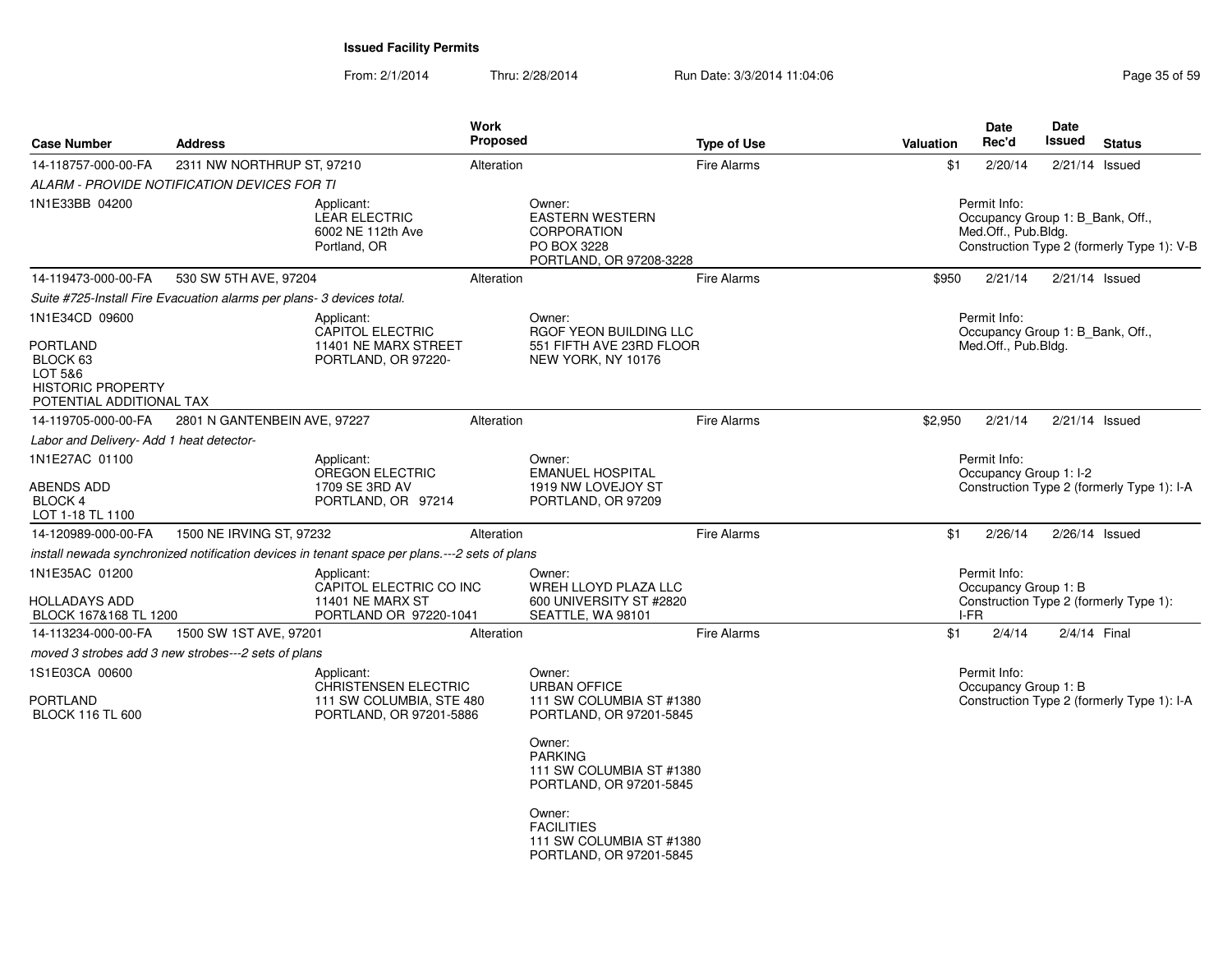From: 2/1/2014Thru: 2/28/2014 Run Date: 3/3/2014 11:04:06 Research 2010 Page 36 of 59

| <b>Case Number</b>                                                                                                                             | <b>Address</b>                                     | <b>Work</b><br><b>Proposed</b>                                                                                                           |                                                                                                                                                                        | <b>Type of Use</b> | Valuation | <b>Date</b><br>Rec'd                                                    | <b>Date</b><br><b>Issued</b> | <b>Status</b>                              |
|------------------------------------------------------------------------------------------------------------------------------------------------|----------------------------------------------------|------------------------------------------------------------------------------------------------------------------------------------------|------------------------------------------------------------------------------------------------------------------------------------------------------------------------|--------------------|-----------|-------------------------------------------------------------------------|------------------------------|--------------------------------------------|
| 14-113256-000-00-FA                                                                                                                            | 1500 SW 1ST AVE, 97201                             | Alteration                                                                                                                               |                                                                                                                                                                        | Fire Alarms        | \$1       | 2/4/14                                                                  | 2/4/14 Final                 |                                            |
| moved 8 strobes---2 sets of plans                                                                                                              |                                                    |                                                                                                                                          |                                                                                                                                                                        |                    |           |                                                                         |                              |                                            |
| 1S1E03CA 00600                                                                                                                                 |                                                    | Applicant:                                                                                                                               | Owner:                                                                                                                                                                 |                    |           | Permit Info:                                                            |                              |                                            |
| <b>PORTLAND</b><br><b>BLOCK 116 TL 600</b>                                                                                                     |                                                    | CHRISTENSON ELECTRIC INC<br>111 SW COLUMBIA, SUITE 480<br>PORTLAND, OR 97201                                                             | <b>URBAN OFFICE</b><br>111 SW COLUMBIA ST #1380<br>PORTLAND, OR 97201-5845                                                                                             |                    |           | Occupancy Group 1: B                                                    |                              | Construction Type 2 (formerly Type 1): I-A |
|                                                                                                                                                |                                                    |                                                                                                                                          | Owner:<br><b>PARKING</b><br>111 SW COLUMBIA ST #1380<br>PORTLAND, OR 97201-5845                                                                                        |                    |           |                                                                         |                              |                                            |
|                                                                                                                                                |                                                    |                                                                                                                                          | Owner:<br><b>FACILITIES</b><br>111 SW COLUMBIA ST #1380<br>PORTLAND, OR 97201-5845                                                                                     |                    |           |                                                                         |                              |                                            |
| 14-113610-000-00-FA                                                                                                                            | 3147 SW SAM JACKSON PARK RD, 97201                 | Alteration                                                                                                                               |                                                                                                                                                                        | <b>Fire Alarms</b> | \$402     | 2/4/14                                                                  | 2/4/14 Final                 |                                            |
|                                                                                                                                                | 4th fl- Wound and OstomyInstall 2 strobes for T.I. |                                                                                                                                          |                                                                                                                                                                        |                    |           |                                                                         |                              |                                            |
| 1S1E09AD 00100<br>SECTION 09 1S 1E<br>TL 100 0.65 ACRES<br><b>LAND &amp; IMPS</b><br>SEE R327835 (R991091601) FOR IMPS AND<br><b>AIR SPACE</b> |                                                    | Applicant:<br>Scott Sullivan<br>ADVANCED ALARM SYSTEMS INC 3181 SW SAM JACKSON PARK RD<br>1030 NW Corporate Drive<br>Troutdale, OR 97060 | Owner:<br>OREGON STATE OF (LEASED<br>PORTLAND, OR 97239<br>Owner:<br><b>BRIM OHSU</b><br>3181 SW SAM JACKSON PARK RD<br>PORTLAND, OR 97239<br>Owner:<br>MAIL STOP PP E |                    |           | Permit Info:<br>Occupancy Group 1: B Bank, Off.,<br>Med.Off., Pub.Bldg. |                              |                                            |
|                                                                                                                                                |                                                    |                                                                                                                                          | 3181 SW SAM JACKSON PARK RD<br>PORTLAND, OR 97239                                                                                                                      |                    |           |                                                                         |                              |                                            |
| 14-113628-000-00-FA                                                                                                                            | 2282 NW NORTHRUP ST, 97210                         | Alteration                                                                                                                               |                                                                                                                                                                        | <b>Fire Alarms</b> | \$14,400  | 2/4/14                                                                  | 2/4/14 Final                 |                                            |
| upgrade exisiting fire alarm to Simplex system                                                                                                 |                                                    |                                                                                                                                          |                                                                                                                                                                        |                    |           |                                                                         |                              |                                            |
| 1N1E33BA 07600                                                                                                                                 |                                                    | Applicant:<br><b>CHRISTENSON ELECTRIC</b><br>111 SW COLUMBIA ST #480<br>PORTLAND, OR 97201                                               | Owner:<br><b>GOOD SAMARITAN HOSPITAL &amp;</b><br><b>MEDICAL CENTER</b><br>1919 NW LOVEJOY ST<br>PORTLAND, OR 97209                                                    |                    |           |                                                                         |                              |                                            |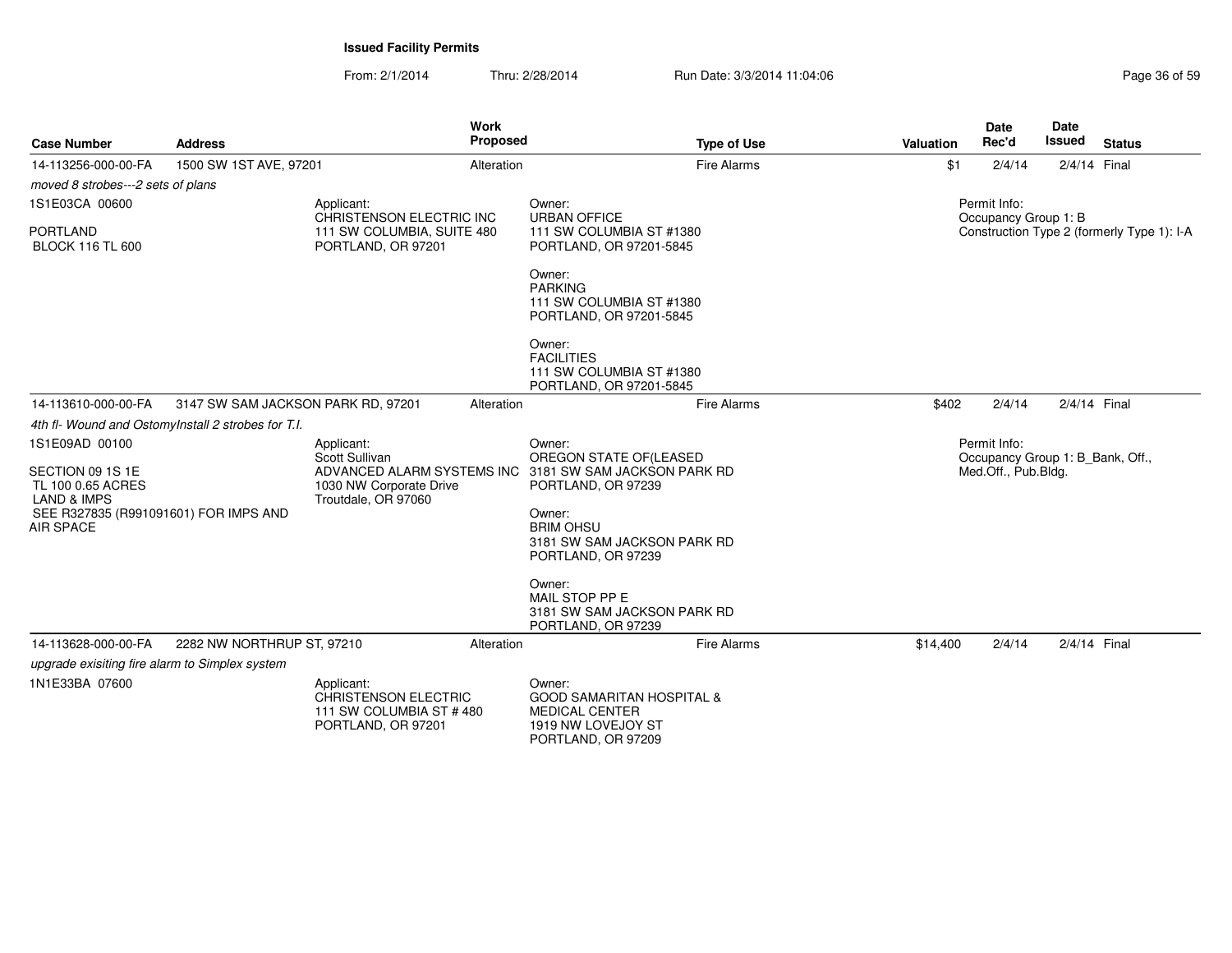| <b>Case Number</b>                                                              | <b>Address</b>                                                             |                                                                                            | Work<br><b>Proposed</b> | <b>Type of Use</b>                                                                                    | Valuation | <b>Date</b><br>Rec'd                                                    | Date<br>Issued | <b>Status</b>                                                                   |
|---------------------------------------------------------------------------------|----------------------------------------------------------------------------|--------------------------------------------------------------------------------------------|-------------------------|-------------------------------------------------------------------------------------------------------|-----------|-------------------------------------------------------------------------|----------------|---------------------------------------------------------------------------------|
| 14-113709-000-00-FA                                                             | 1136 SW MONTGOMERY ST, 97201                                               |                                                                                            | Alteration              | <b>Fire Alarms</b>                                                                                    | \$200     | 2/4/14                                                                  |                | 2/4/14 Final                                                                    |
| Moving notification for T.I.                                                    |                                                                            |                                                                                            |                         |                                                                                                       |           |                                                                         |                |                                                                                 |
| 1S1E04AC 02100                                                                  |                                                                            | Applicant:<br>STAR FIRE & SECURITY INC                                                     |                         | Owner:<br>OREGON STATE OF (BD OF                                                                      |           | Permit Info:<br>Occupancy Group 1: R1                                   |                |                                                                                 |
| <b>PORTLAND</b><br>BLOCK 269<br>LOT 1-8 TL 2100                                 |                                                                            | 38954 PROCTOR BLVD#306<br>SANDY, OR 97055                                                  |                         | <b>HIGHER EDUCATION</b><br><b>PO BOX 751</b><br>PORTLAND, OR 97207                                    |           | $V-1HR$                                                                 |                | Construction Type 2 (formerly Type 1):                                          |
|                                                                                 |                                                                            |                                                                                            |                         | Owner:<br>CAMPUS PLANNING OFFICE<br><b>PO BOX 751</b><br>PORTLAND, OR 97207                           |           |                                                                         |                |                                                                                 |
| 14-114030-000-00-FA                                                             | 610 SW ALDER ST, 97205                                                     |                                                                                            | Alteration              | <b>Fire Alarms</b>                                                                                    | \$750     | 2/5/14                                                                  |                | $2/5/14$ Issued                                                                 |
|                                                                                 | Suite #205 Install new notification for Action Sprout T.I.1 device total   |                                                                                            |                         |                                                                                                       |           |                                                                         |                |                                                                                 |
| 1N1E34CC 08000<br>PORTLAND<br>TL 8000 LOT 1-3 BLOCK 178                         |                                                                            | Applicant:<br><b>Hughes Electric</b><br>10490 SW Jackson Quarry Rd.<br>Hillsboro, OR 97124 |                         | Owner:<br>RALPH SCHLESINGER COMPANY<br><b>LLC</b><br>610 SW ALDER ST #1221<br>PORTLAND, OR 97205-3613 |           | Permit Info:<br>Occupancy Group 1: B Bank, Off.,<br>Med.Off., Pub.Bldg. |                |                                                                                 |
| 14-114046-000-00-FA                                                             | 2 N CENTER COURT ST, 97227                                                 |                                                                                            | Alteration              | <b>Fire Alarms</b>                                                                                    | \$600     | 2/5/14                                                                  |                | $2/5/14$ Issued                                                                 |
|                                                                                 | The Game Restaurant- Add and relcoate notification for T.I.2 devices total |                                                                                            |                         |                                                                                                       |           |                                                                         |                |                                                                                 |
| 1N1E34AB 01400                                                                  |                                                                            | Applicant:<br><b>CHRISTENSON ELECTRIC</b><br>111 SW COLUMBIA ST #480<br>PORTLAND, OR 97201 |                         | Owner:<br>PORTLAND CITY OF(LEASED<br>1 CENTER CT #150<br>PORTLAND, OR 97227                           |           | Permit Info:                                                            |                | Occupancy Group 1: A-2 Restaurant<br>Construction Type 2 (formerly Type 1): I-B |
|                                                                                 |                                                                            |                                                                                            |                         | Owner:<br>PORTLAND ARENA MGMT LLC<br>1 CENTER CT #150<br>PORTLAND, OR 97227                           |           |                                                                         |                |                                                                                 |
| 14-114065-000-00-FA                                                             | 5050 NE HOYT ST, 97213                                                     |                                                                                            | Alteration              | <b>Fire Alarms</b>                                                                                    | \$10,330  | 2/5/14                                                                  |                | 2/5/14 Final                                                                    |
|                                                                                 | Suite #256/257- Add devices for T.I.9 devices total                        |                                                                                            |                         |                                                                                                       |           |                                                                         |                |                                                                                 |
| 1N2E31BD 03800                                                                  |                                                                            | Applicant:<br><b>TICE ELECT</b>                                                            |                         | Owner:<br>PROVIDENCE HEALTH                                                                           |           | Permit Info:<br>Occupancy Group 1: B                                    |                |                                                                                 |
| <b>CENTER ADD</b><br>BLOCK 3<br>LOT 1-7 INC PT VAC ST<br>LOT 20-26 EXC PT IN ST |                                                                            | 5405 N LAGOON AVENUE<br>PORTLAND, OR 97217                                                 |                         | 4400 NE HALSEY ST BLDG 2 #190<br>PORTLAND, OR 97213-1545<br>Owner:<br>SERVICES-OREGON                 | I-FR      |                                                                         |                | Construction Type 2 (formerly Type 1):                                          |
|                                                                                 |                                                                            |                                                                                            |                         | 4400 NE HALSEY ST BLDG 2 #190<br>PORTLAND, OR 97213-1545                                              |           |                                                                         |                |                                                                                 |
| 14-113573-000-00-FA                                                             | 12000 SW 49TH AVE, 97219                                                   |                                                                                            | Alteration              | <b>Fire Alarms</b>                                                                                    | \$1       | 2/4/14                                                                  |                | $2/5/14$ Issued                                                                 |
|                                                                                 | FIRE ALARMS-FIRE ALARM IMPROVEMENTS                                        |                                                                                            |                         |                                                                                                       |           |                                                                         |                |                                                                                 |
| 1S1E31D 00200                                                                   |                                                                            | Applicant:<br><b>EC COMPANY</b><br>PO BOX 10286<br>PORTLAND OR 97296                       |                         | Owner:<br>PORTLAND COMMUNITY<br><b>COLLEGE DIST</b><br>PO BOX 6119<br>ALOHA, OR 97007-0119            |           | Permit Info:<br>Occupancy Group 1: B                                    |                | Construction Type 2 (formerly Type 1): II-B                                     |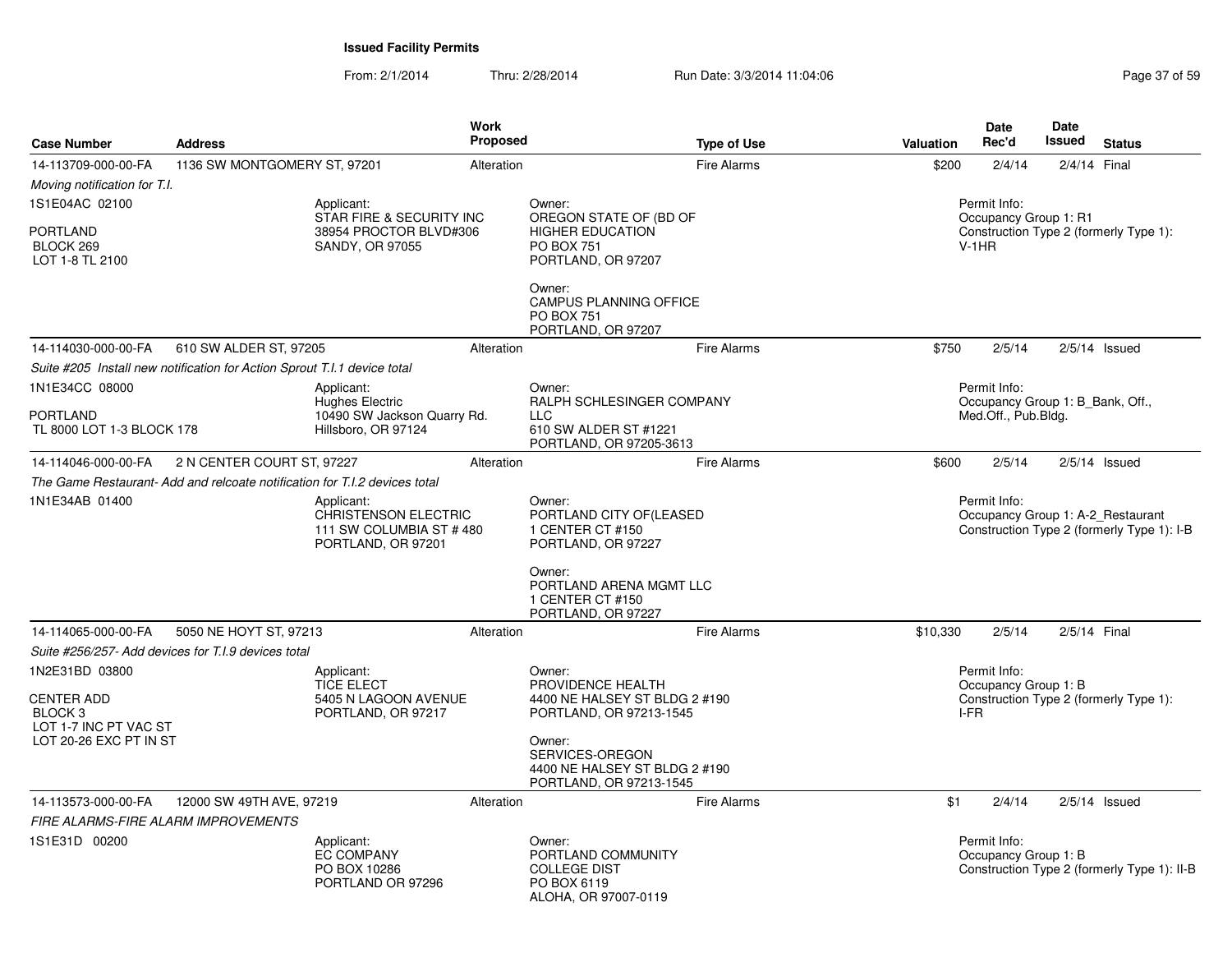| <b>Case Number</b>                                                                           | <b>Address</b>                                                 | Work                                                                                                                     | Proposed   |                                                                                                           | <b>Type of Use</b> | Valuation | <b>Date</b><br>Rec'd                                                    | Date<br>Issued   | <b>Status</b>                               |
|----------------------------------------------------------------------------------------------|----------------------------------------------------------------|--------------------------------------------------------------------------------------------------------------------------|------------|-----------------------------------------------------------------------------------------------------------|--------------------|-----------|-------------------------------------------------------------------------|------------------|---------------------------------------------|
| 14-115486-000-00-FA                                                                          | 1001 SW 5TH AVE, 97204                                         |                                                                                                                          | Alteration |                                                                                                           | <b>Fire Alarms</b> | \$1       | 2/11/14                                                                 |                  | $2/11/14$ Issued                            |
|                                                                                              |                                                                | Suite #300-add new detection and notification for T.I.1 smoke, 6 strobes, 8 HS- 15 devices total                         |            |                                                                                                           |                    |           |                                                                         |                  |                                             |
| 1S1E03BB 00800<br><b>PORTLAND</b><br>BLOCK 169<br><b>LOT 1-8</b><br>SEE R246278 (R667717341) |                                                                | Applicant:<br>COCHRAN INC. dba COCHRAN<br>TECHNOLOGIES INC.<br>7550 SW TECH CENTER DR STE<br>220<br>TIGARD OR 97223-8061 |            | Owner:<br>OR-CONGRESS CENTER LP<br>235 MONTGOMERY ST 16TH<br><b>FLOOR</b><br>SAN FRANCISCO, CA 94104-3104 |                    |           | Permit Info:<br>Occupancy Group 1: B                                    |                  | Construction Type 2 (formerly Type 1): I-A  |
| 14-115661-000-00-FA                                                                          | 111 SW 5TH AVE, 97204-3626                                     |                                                                                                                          | Alteration |                                                                                                           | <b>Fire Alarms</b> | \$1       | 2/12/14                                                                 |                  | $2/12/14$ Issued                            |
|                                                                                              | adding nac devices and smoke detectors to TI---4 sets of plans |                                                                                                                          |            |                                                                                                           |                    |           |                                                                         |                  |                                             |
| 1N1E34CD 01300                                                                               |                                                                | Applicant:<br>SIEMENS INDUSTRY INC.<br>15201 NW GREENBRIER PKWY<br>STE A4<br>BEAVERTON OR 97006-5720                     |            |                                                                                                           |                    |           | Permit Info:<br>Occupancy Group 1: B                                    |                  | Construction Type 2 (formerly Type 1): I-A  |
| 14-115719-000-00-FA                                                                          | 211 SE CARUTHERS ST, 97214                                     |                                                                                                                          | Alteration |                                                                                                           | <b>Fire Alarms</b> | \$10,500  | 2/12/14                                                                 | $2/12/14$ Issued |                                             |
|                                                                                              |                                                                | 2nd fl T.I.- Fire alarm alteration and upgrade for new tenant.31 devices total                                           |            |                                                                                                           |                    |           |                                                                         |                  |                                             |
| 1S1E03DD 00600<br>PORTLAND GENERAL ELEC STA L<br>LOT 1 TL 600                                |                                                                | Applicant:<br>CAPITOL ELECTRIC CO<br><b>11401 NE MARX</b><br>PORTLAND OR 97220                                           |            | Owner:<br>PORTLAND OPERA ASSOCIATION<br><b>INC</b><br>211 SE CARUTHERS ST                                 |                    |           | Permit Info:<br>Occupancy Group 1: B_Bank, Off.,<br>Med.Off., Pub.Bldg. |                  | Construction Type 2 (formerly Type 1): II-A |
| 14-115727-000-00-FA                                                                          | 851 SW 6TH AVE, 97205                                          |                                                                                                                          | Alteration | PORTLAND, OR 97214                                                                                        | Fire Alarms        | \$18,184  | 2/12/14                                                                 |                  | $2/12/14$ Issued                            |
|                                                                                              |                                                                | 7th-11th floor Fire Alarm upgrades. 125 smoke detectors, 92 speaker/strobes                                              |            |                                                                                                           |                    |           |                                                                         |                  |                                             |
| 1S1E03BB 02100                                                                               |                                                                | Applicant:<br>ADVANCED ALARM SYSTEMS<br>1030 NW CORPORATE DR<br>TROUTDALE, OR 97060                                      |            | Owner:<br>PLI PORTLAND LLC<br>1825 S GRANT ST STE 700<br>SAN MATEO, CA 94402                              |                    |           | Permit Info:<br>Occupancy Group 1: B                                    |                  | Construction Type 2 (formerly Type 1): I-A  |
| 14-110989-000-00-FA                                                                          | 920 SW 6TH AVE, 97204                                          |                                                                                                                          | Alteration |                                                                                                           | Fire Alarms        | \$1       | 1/29/14                                                                 |                  | $2/12/14$ Issued                            |
|                                                                                              |                                                                | FIRE ALARM - TI FOR NEW RESTAURANT IN PUBLIC SERVICE BUILDING (FOGO DE CHAO)                                             |            |                                                                                                           |                    |           |                                                                         |                  |                                             |
| 1S1E03BB 01000<br><b>PORTLAND</b><br>BLOCK 170<br>LOT 5-8                                    |                                                                | Applicant:<br><b>MATT SAAGER</b><br><b>IES COMMERCIAL INC</b><br>16135 SW 74TH AVE<br><b>TIGARD, OR 97224</b>            |            | Owner:<br>PUBLIC SERVICE BUILDING LLC<br>920 SW 6TH AVE STE 223<br>PORTLAND, OR 97204                     |                    |           |                                                                         |                  |                                             |
| 14-121914-000-00-FA                                                                          | 620 N FREMONT ST, 97227                                        |                                                                                                                          | Alteration |                                                                                                           | <b>Fire Alarms</b> | \$1       | 2/28/14                                                                 | 2/28/14 Issued   |                                             |
|                                                                                              |                                                                | install new addressable fire alarm system and remove existing system--3 sets of plans                                    |            |                                                                                                           |                    |           |                                                                         |                  |                                             |
| 1N1E27BA 00100<br>SECTION 27 1N 1E<br>TL 100 3.71 ACRES                                      |                                                                | Applicant:<br>DC ELECTRIC INC.<br>DALLAS, OR                                                                             |            | Owner:<br><b>SCHOOL DISTRICT NO 1</b><br>PO BOX 3107<br>PORTLAND, OR 97208-3107                           |                    |           |                                                                         |                  |                                             |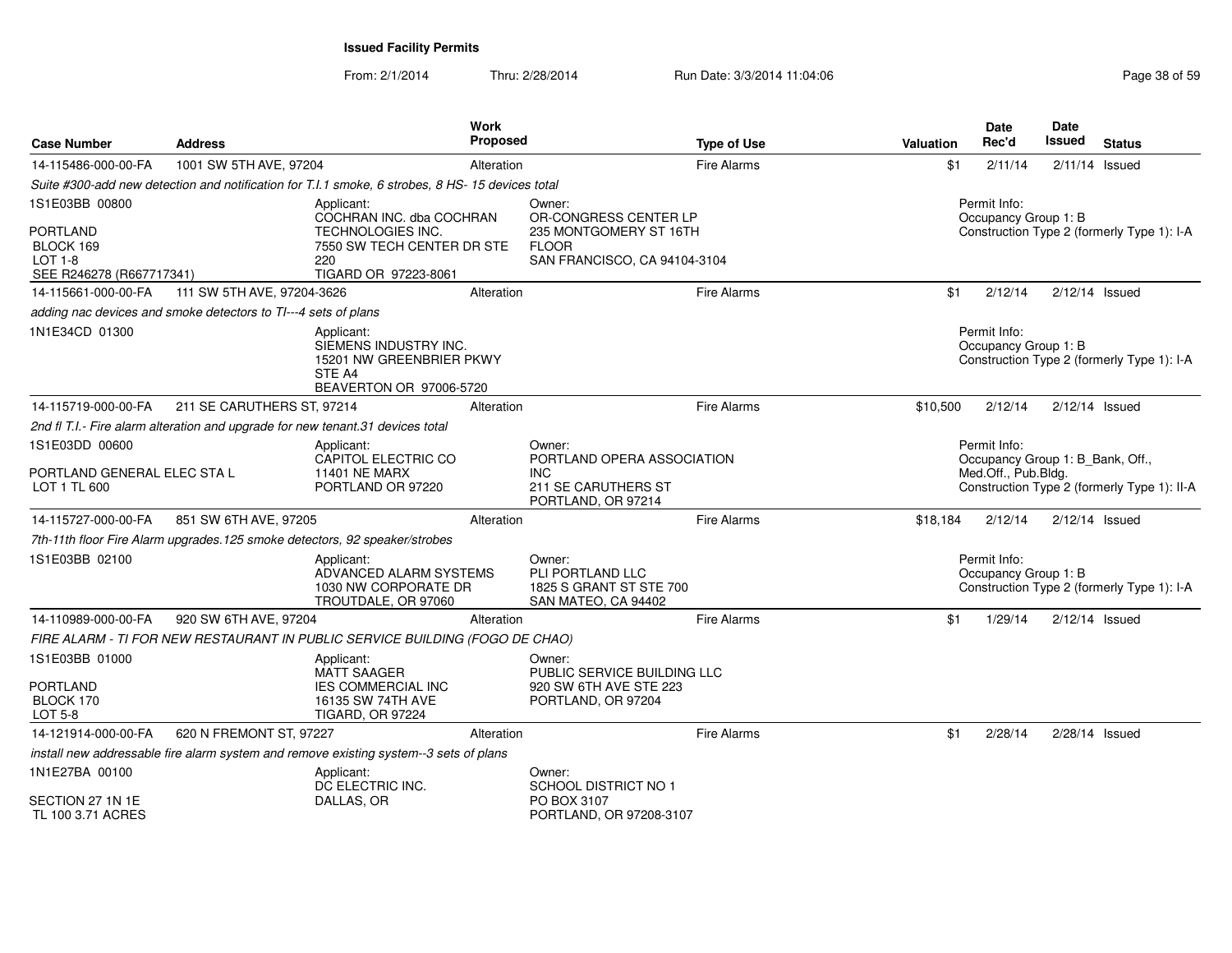| 14-122146-000-00-FA<br>1N1E34AB 00700                                                                                                                    | 1 N CENTER COURT ST, 97227<br>Moda Center Marketing-Suite #101- Relocate, add and plug heads as needed for T.I.5 heads total<br>Applicant: | Alteration<br><b>EXPRESS FIRE SYSTEMS INC</b><br>1913 41ST ST             | Owner:<br>PORTLAND CITY OF (LEASED                                                               | <b>Fire Sprinklers</b> | \$1,040 | 2/28/14                                                                 | 2/28/14          | Issued                                     |
|----------------------------------------------------------------------------------------------------------------------------------------------------------|--------------------------------------------------------------------------------------------------------------------------------------------|---------------------------------------------------------------------------|--------------------------------------------------------------------------------------------------|------------------------|---------|-------------------------------------------------------------------------|------------------|--------------------------------------------|
|                                                                                                                                                          |                                                                                                                                            |                                                                           |                                                                                                  |                        |         |                                                                         |                  |                                            |
|                                                                                                                                                          |                                                                                                                                            |                                                                           |                                                                                                  |                        |         |                                                                         |                  |                                            |
|                                                                                                                                                          |                                                                                                                                            | WASHOUGAL, WA 98671                                                       | 1 CENTER CT #150<br>PORTLAND, OR 97227                                                           |                        |         |                                                                         |                  |                                            |
|                                                                                                                                                          |                                                                                                                                            |                                                                           | Owner:<br>PORTLAND ARENA MGMT LLC<br>1 CENTER CT #150<br>PORTLAND, OR 97227                      |                        |         |                                                                         |                  |                                            |
| 14-122155-000-00-FA                                                                                                                                      | 2311 NW NORTHRUP ST, 97210                                                                                                                 | Alteration                                                                |                                                                                                  | <b>Fire Sprinklers</b> | \$785   | 2/28/14                                                                 |                  | 2/28/14 Under Inspection                   |
|                                                                                                                                                          | Suite #101- Add and Relocate heads as needed for T.I.- 3 heads total                                                                       |                                                                           |                                                                                                  |                        |         |                                                                         |                  |                                            |
| 1N1E33BB 04200                                                                                                                                           | Applicant:                                                                                                                                 | <b>EXPRESS FIRE SYSTEMS INC</b><br>1913 41ST ST<br>WASHOUGAL, WA 98671    | Owner:<br><b>EASTERN WESTERN</b><br><b>CORPORATION</b><br>PO BOX 3228<br>PORTLAND, OR 97208-3228 |                        |         | Permit Info:<br>Occupancy Group 1: B_Bank, Off.,<br>Med.Off., Pub.Bldg. |                  | Construction Type 2 (formerly Type 1): V-B |
| 14-119952-000-00-FA                                                                                                                                      | 3171 SW SAM JACKSON PARK RD, 97201                                                                                                         | Alteration                                                                |                                                                                                  | <b>Fire Sprinklers</b> | \$1     | 2/24/14                                                                 | $2/28/14$ Issued |                                            |
|                                                                                                                                                          | SPRINKLER - STORAGE ROOM 1600, ADD (7) MISSING UPRIGHT FIRE SPRINKLER PROTECTION                                                           |                                                                           |                                                                                                  |                        |         |                                                                         |                  |                                            |
| 1S1E09 00500<br>SECTION 09 1S 1E                                                                                                                         | Applicant:                                                                                                                                 | BASIC FIRE PROTECTION<br>8135 N.E. MLK JR. BLVD                           | Owner:<br>OREGON STATE OF<br>3181 SW SAM JACKSON PARK RD                                         |                        |         |                                                                         |                  |                                            |
| TL 500 7.41 ACRES                                                                                                                                        |                                                                                                                                            | PORTLAND, OR 97211                                                        | PORTLAND, OR 97239                                                                               |                        |         |                                                                         |                  |                                            |
| 14-122176-000-00-FA                                                                                                                                      | 2545 SW TERWILLIGER BLVD, 97201                                                                                                            | Alteration                                                                |                                                                                                  | <b>Fire Sprinklers</b> | \$1,950 | 2/28/14                                                                 | $2/28/14$ Issued |                                            |
|                                                                                                                                                          | Room #710- Relocate sprinklers for T.I.- 14 heads total                                                                                    |                                                                           |                                                                                                  |                        |         |                                                                         |                  |                                            |
| 1S1E09AA 00200                                                                                                                                           | Applicant:                                                                                                                                 | RISER FIRE PROTECTION LLC                                                 | Owner:<br>TERWILLIGER PLAZA INC                                                                  |                        |         | Permit Info:<br>Occupancy Group 1: R1                                   |                  |                                            |
| SECTION 09 1S 1E<br>TL 200 3.09 ACRES                                                                                                                    |                                                                                                                                            | PO BOX 2319<br>BATTLE GROUND WA 98604                                     | 2545 SW TERWILLIGER BLVD<br>PORTLAND, OR 97201-6302                                              |                        |         |                                                                         |                  | Construction Type 2 (formerly Type 1): I-A |
| 14-122180-000-00-FA                                                                                                                                      | 101 SW MAIN ST, 97204                                                                                                                      | Alteration                                                                |                                                                                                  | <b>Fire Sprinklers</b> | \$2,176 | 2/28/14                                                                 | $2/28/14$ Issued |                                            |
|                                                                                                                                                          | Suite #1010- Relocate sprinklers for T.I.- 7 heads total                                                                                   |                                                                           |                                                                                                  |                        |         |                                                                         |                  |                                            |
| 1S1E03BD 00300                                                                                                                                           | Applicant:                                                                                                                                 | FIRE SYSTEMS WEST                                                         | Owner:<br>KBSH ONE MAIN PLACE LLC                                                                |                        |         | Permit Info:<br>Occupancy Group 1: B_Bank, Off.,                        |                  |                                            |
| <b>PORTLAND</b><br>BLOCK 11<br><b>LOT 1-4</b>                                                                                                            |                                                                                                                                            | 600 SE MARITIME AVE #300<br>VANCOUVER, WA 98661                           | 121 SW MORRISON ST #200<br>PORTLAND, OR 97204                                                    |                        |         | Med.Off., Pub.Bldg.                                                     |                  |                                            |
| LOT 5-8 EXC PT IN STS                                                                                                                                    |                                                                                                                                            |                                                                           |                                                                                                  |                        |         |                                                                         |                  |                                            |
| 14-115902-000-00-FA                                                                                                                                      | 3181 SW SAM JACKSON PARK RD, 97201                                                                                                         | Alteration                                                                |                                                                                                  | <b>Fire Sprinklers</b> | \$1     | 2/12/14                                                                 | $2/14/14$ Issued |                                            |
|                                                                                                                                                          | Upgrade and install new fire sprinkler system throughout entire building. 141 heads total                                                  |                                                                           |                                                                                                  |                        |         |                                                                         |                  |                                            |
| 1S1E09 00200<br>SECTION 09 1S 1E<br>TL 200 26.24 ACRES<br>LAND & IMPS SEE R327745 (R991090552)<br>FOR AIRSPACE & IMPS & R327746<br>(R991090555) FOR IMPS | Applicant:                                                                                                                                 | <b>BASIC FIRE PROTECTION</b><br>8135 NE MLK Jr Blvd<br>PORTLAND, OR 97211 | Owner:<br>OREGON STATE OF<br>3181 SW SAM JACKSON PARK RD<br>PORTLAND, OR 97239                   |                        |         | Permit Info:<br>Occupancy Group 1: B                                    |                  | Construction Type 2 (formerly Type 1): I-A |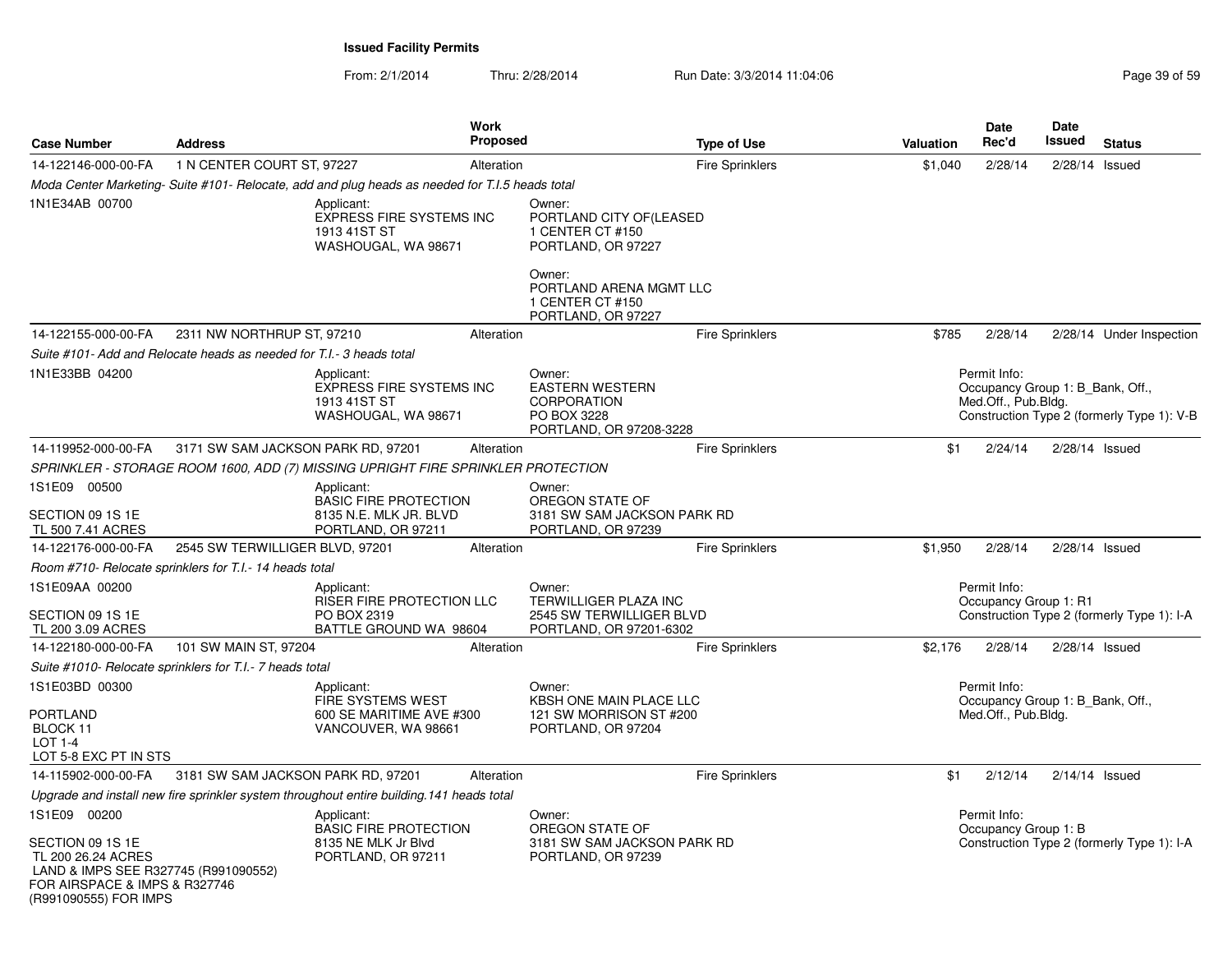| <b>Case Number</b>                                                                                      | <b>Address</b>                                                       |                                                                                            | Work<br><b>Proposed</b> |                                                                                         | <b>Type of Use</b>     | Valuation | <b>Date</b><br>Rec'd                                                    | Date<br>Issued   | <b>Status</b>                              |
|---------------------------------------------------------------------------------------------------------|----------------------------------------------------------------------|--------------------------------------------------------------------------------------------|-------------------------|-----------------------------------------------------------------------------------------|------------------------|-----------|-------------------------------------------------------------------------|------------------|--------------------------------------------|
| 14-116948-000-00-FA                                                                                     | 319 SW WASHINGTON ST, 97204                                          |                                                                                            | Alteration              |                                                                                         | Fire Sprinklers        | \$3,100   | 2/14/14                                                                 | $2/14/14$ Issued |                                            |
|                                                                                                         | Suite #614- Revise Fire sprinklers for T.I.- 14 heads total          |                                                                                            |                         |                                                                                         |                        |           |                                                                         |                  |                                            |
| 1N1E34CD 07800                                                                                          |                                                                      | Applicant:<br>PATRIOT FIRE PROTECTION<br>4708 NE MINNEHAHA ST<br>VANCOUVER, WA 98661       |                         | Owner:<br>THREE NINETEEN WASHINGTON<br><b>LLC</b><br>PO BOX 416<br>MANCHESTER, VT 05254 |                        |           |                                                                         |                  |                                            |
| 14-116960-000-00-FA                                                                                     | 1120 NW COUCH ST, 97209                                              |                                                                                            | Alteration              |                                                                                         | <b>Fire Sprinklers</b> | \$2,700   | 2/14/14                                                                 | $2/14/14$ Issued |                                            |
|                                                                                                         | Madewell Store #294- Modify Fire Sprinklers for T.I.- 17 heads total |                                                                                            |                         |                                                                                         |                        |           |                                                                         |                  |                                            |
| 1N1E33DA 04900                                                                                          |                                                                      | Applicant:<br>PATRIOT FIRE PROTECTION<br>4708 NE MINNEHAHA ST<br>VANCOUVER, WA 98661       |                         | Owner:<br>MEPT BREWERY BLOCK 2 LLC<br>PO BOX 320099<br>ALEXANDRIA, VA 22320-0156        |                        |           | Permit Info:<br>Occupancy Group 1: B_Bank, Off.,<br>Med.Off., Pub.Bldg. |                  |                                            |
| 14-117054-000-00-FA                                                                                     | 2055 NW SAVIER ST, 97209                                             |                                                                                            | Alteration              |                                                                                         | <b>Fire Sprinklers</b> | \$1       | 2/14/14                                                                 | 2/14/14 Final    |                                            |
| Relocate 1 sprinkler for T.I.                                                                           |                                                                      |                                                                                            |                         |                                                                                         |                        |           |                                                                         |                  |                                            |
| 1N1E28CD 02300                                                                                          |                                                                      | Applicant:                                                                                 |                         | Owner:                                                                                  |                        |           |                                                                         |                  |                                            |
| <b>COUCHS ADD</b><br><b>BLOCK 293 TL 2300</b><br>LAND & IMPS SEE R529517 (R180230571)<br>FOR OTHER IMPS |                                                                      | <b>SOUND FIRE</b><br>10756 SE HWY 212<br>CLACKAMAS, OR 97015                               |                         | CON-WAY PROPERTIES INC<br>PO BOX 4138<br>PORTLAND, OR 97208-4138                        |                        |           |                                                                         |                  |                                            |
| 14-117542-000-00-FA                                                                                     | 111 SW 5TH AVE, 97204-3626                                           |                                                                                            | Alteration              |                                                                                         | Fire Sprinklers        | \$1       | 2/18/14                                                                 | $2/18/14$ Issued |                                            |
|                                                                                                         | preaction panel for preaction system--3 sets of plans                |                                                                                            |                         |                                                                                         |                        |           |                                                                         |                  |                                            |
| 1N1E34CD 01300                                                                                          |                                                                      | Applicant:<br>Fire Systems West<br>600 SE Maritime Ave<br>Suite 300<br>Vancouver, WA 98661 |                         |                                                                                         |                        |           | Permit Info:<br>Occupancy Group 1: B                                    |                  | Construction Type 2 (formerly Type 1): I-A |
| 14-118257-000-00-FA                                                                                     | 1410 SW MORRISON ST, 97205                                           |                                                                                            | Alteration              |                                                                                         | Fire Sprinklers        | \$1       | 2/19/14                                                                 | 2/19/14 Final    |                                            |
| 3 new added heads---3 sets of plans                                                                     |                                                                      |                                                                                            |                         |                                                                                         |                        |           |                                                                         |                  |                                            |
| 1N1E33DD 07400                                                                                          |                                                                      | Applicant:<br>VANPORT FIRE SPRINKLERS INC                                                  |                         | Owner:<br>WESTON INVESTMENT CO LLC                                                      |                        |           | Permit Info:<br>Occupancy Group 1: B                                    |                  |                                            |
| <b>PORTLAND</b><br>BLOCK 310<br>LOT 1&2<br>N 40' OF LOT 3                                               |                                                                      | 6101 NE 127TH AVE<br>VANCOUVER, WA 98682                                                   |                         | 2154 NE BROADWAY RM 200<br>PORTLAND, OR 97232-1590                                      |                        |           |                                                                         |                  | Construction Type 2 (formerly Type 1): I-B |
| 14-118270-000-00-FA                                                                                     | 1 SW COLUMBIA ST, 97201                                              |                                                                                            | Alteration              |                                                                                         | <b>Fire Sprinklers</b> | \$1       | 2/19/14                                                                 | $2/19/14$ Issued |                                            |
|                                                                                                         | relocate 1 sprinkler head and plug 3 heads---3 sets of plans         |                                                                                            |                         |                                                                                         |                        |           |                                                                         |                  |                                            |
| 1S1E03BD 01800                                                                                          |                                                                      | Applicant:<br>MCKINSTRY CO                                                                 |                         | Owner:<br><b>UMPQUA PLAZA LLC</b>                                                       |                        |           | Permit Info:<br>Occupancy Group 1: B                                    |                  |                                            |
| PORTLAND<br>BLOCK 114<br>$LOT 1-8$                                                                      |                                                                      | 16790 NE MASON ST. STE 100<br>PORTLAND, OR 97230                                           |                         | 555 CALIFORNIA ST 49TH FL<br>SAN FRANCISCO, CA 94104                                    |                        |           |                                                                         |                  | Construction Type 2 (formerly Type 1): I-B |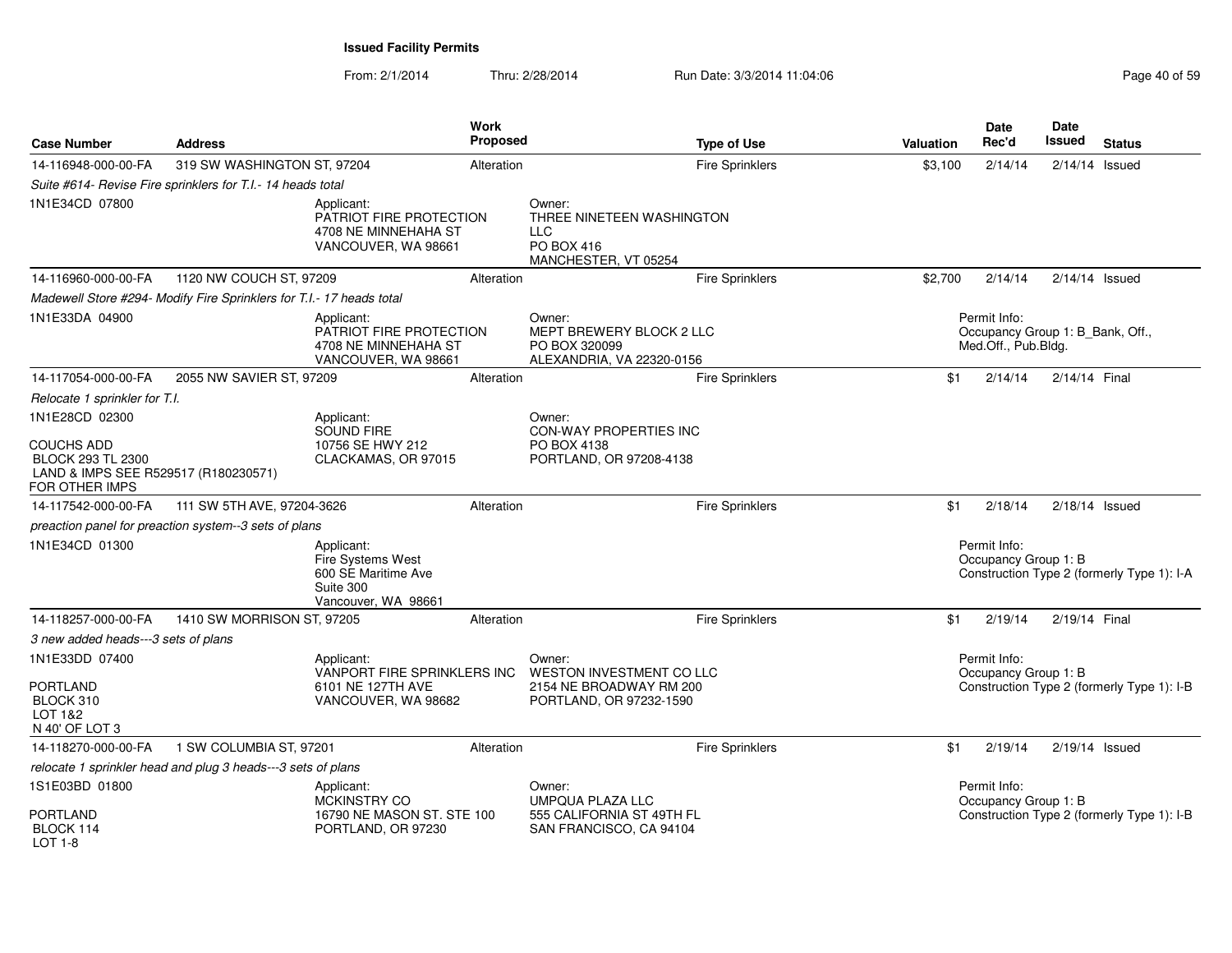| <b>Case Number</b>                                                      | <b>Address</b>                                                               | Work<br><b>Proposed</b>                                                                                          |                                                                                    | <b>Type of Use</b>                                                                                                                                                 | Valuation | <b>Date</b><br>Rec'd                   | <b>Date</b><br>Issued | <b>Status</b>                               |
|-------------------------------------------------------------------------|------------------------------------------------------------------------------|------------------------------------------------------------------------------------------------------------------|------------------------------------------------------------------------------------|--------------------------------------------------------------------------------------------------------------------------------------------------------------------|-----------|----------------------------------------|-----------------------|---------------------------------------------|
| 14-118383-000-00-FA                                                     | 5550 SW MACADAM AVE, 97201                                                   | Alteration                                                                                                       |                                                                                    | <b>Fire Sprinklers</b>                                                                                                                                             | \$1       | 2/19/14                                |                       | 2/19/14 Under Inspection                    |
|                                                                         | Suite #303- add and relocate Fire Sprinklers for T.I.- 11 heads total        |                                                                                                                  |                                                                                    |                                                                                                                                                                    |           |                                        |                       |                                             |
| 1S1E15BD 01200                                                          |                                                                              | Applicant:<br><b>MCKINSTRY CO</b>                                                                                | Owner:<br>SRI EIGHT MACADAM LLC                                                    |                                                                                                                                                                    |           | Permit Info:<br>Occupancy Group 1: B   |                       |                                             |
| SECTION 15 1S 1E<br>TL 1200 1.91 ACRES                                  |                                                                              | 16790 NE MASON ST. STE 100<br>PORTLAND, OR 97230                                                                 | 235 MONTGOMERY ST 16TH<br><b>FLOOR</b><br>SAN FRANCISCO, CA 94104-3104             |                                                                                                                                                                    |           |                                        |                       | Construction Type 2 (formerly Type 1): II-A |
| 14-118778-000-00-FA                                                     | 720 SW WASHINGTON ST, 97205                                                  | Alteration                                                                                                       |                                                                                    | <b>Fire Sprinklers</b>                                                                                                                                             | \$1       | 2/20/14                                |                       | $2/21/14$ Issued                            |
|                                                                         | SPRINKLER - RELOCATE (7) SSP AND ADD (3) NEW SSP FOR TI                      |                                                                                                                  |                                                                                    |                                                                                                                                                                    |           |                                        |                       |                                             |
| 1N1E34CC 06600<br>PORTLAND                                              |                                                                              | Applicant:<br><b>BASIC FIRE PROTECTION</b><br>8135 NE MARTIN LUTHER KING JR 522 SW 5TH AVE #1105                 | Owner:<br><b>GPO MORGAN LLC</b>                                                    |                                                                                                                                                                    |           |                                        |                       |                                             |
| BLOCK 213<br>LOT 1&2&7&8                                                |                                                                              | <b>BLVD</b><br>PORTLAND, OR 97211                                                                                | PORTLAND, OR 97204                                                                 |                                                                                                                                                                    |           |                                        |                       |                                             |
| 14-118761-000-00-FA                                                     | 2801 N GANTENBEIN AVE, 97227                                                 | Alteration                                                                                                       |                                                                                    | <b>Fire Sprinklers</b>                                                                                                                                             | \$1       | 2/20/14                                |                       | $2/21/14$ Issued                            |
|                                                                         |                                                                              | SPRINKLER- RELOCATE (4) EXISTING SPRINKLERS FOR NEW FLOOR PLAN                                                   |                                                                                    |                                                                                                                                                                    |           |                                        |                       |                                             |
| 1N1E27AC 01100                                                          |                                                                              | Applicant:<br><b>BASIC FIRE PROTECTION</b>                                                                       | Owner:<br><b>EMANUEL HOSPITAL</b>                                                  |                                                                                                                                                                    |           | Permit Info:<br>Occupancy Group 1: I-2 |                       |                                             |
| ABENDS ADD<br><b>BLOCK 4</b><br>LOT 1-18 TL 1100                        |                                                                              | 8135 N.E. MLK JR. BLVD<br>PORTLAND, OR 97211                                                                     | 1919 NW LOVEJOY ST<br>PORTLAND, OR 97209                                           |                                                                                                                                                                    |           |                                        |                       | Construction Type 2 (formerly Type 1): I-A  |
| 14-119068-000-00-FA                                                     | 1 SW COLUMBIA ST, 97201                                                      | Alteration                                                                                                       |                                                                                    | Fire Sprinklers                                                                                                                                                    | \$1       | 2/20/14                                |                       | $2/21/14$ Issued                            |
| SPRINKLER - RELOCATE (1) SSP FOR TI                                     |                                                                              |                                                                                                                  |                                                                                    |                                                                                                                                                                    |           |                                        |                       |                                             |
| 1S1E03BD 01800<br>PORTLAND<br>BLOCK 114<br>LOT 1-8                      |                                                                              | Applicant:<br><b>BASIC FIRE PROTECTION</b><br>8135 NE MARTIN LUTHER KING JR<br><b>BLVD</b><br>PORTLAND, OR 97211 | Owner:<br>UMPQUA PLAZA LLC<br>555 CALIFORNIA ST 49TH FL<br>SAN FRANCISCO, CA 94104 |                                                                                                                                                                    |           | Permit Info:<br>Occupancy Group 1: B   |                       | Construction Type 2 (formerly Type 1): I-B  |
| 14-120999-000-00-FA                                                     | 614 SW 11TH AVE, 97205                                                       | Alteration                                                                                                       |                                                                                    | <b>Fire Sprinklers</b>                                                                                                                                             | \$1       | 2/26/14                                |                       | $2/26/14$ Issued                            |
|                                                                         | install 3 new fire sprinklker heads and pipe a new supply--- 3 sets of plans |                                                                                                                  |                                                                                    |                                                                                                                                                                    |           |                                        |                       |                                             |
| 1N1E33DD 04300<br>PORTLAND<br>BLOCK 252<br>HISTORIC PROPERTY 15 YR 2004 |                                                                              | Applicant:<br><b>MCKINSTRY CO</b><br>16790 NE MASON ST. STE 100<br>PORTLAND, OR 97230                            | Owner:<br>PORTLAND GOVERNOR HOTEL<br>1900 N AKARD ST<br>DALLAS, TX 75201-2300      |                                                                                                                                                                    |           | Permit Info:                           |                       | Occupancy Group 1: R-1 Hotel or Motel       |
| POTENTIAL ADDITIONAL TAX                                                |                                                                              |                                                                                                                  | Owner:<br><b>ACQUISITION LLC</b><br>1900 N AKARD ST<br>DALLAS, TX 75201-2300       |                                                                                                                                                                    |           |                                        |                       |                                             |
| 14-121009-000-00-FA                                                     | 919 NE 19TH AVE, 97232                                                       | Alteration                                                                                                       |                                                                                    | <b>Fire Sprinklers</b>                                                                                                                                             | \$1       | 2/26/14                                |                       | $2/26/14$ Issued                            |
|                                                                         |                                                                              |                                                                                                                  |                                                                                    | 34 cut head drops, 12 heads relocated, 2 plug off heads, 15 added sprinkler heads with mech. tee, and 8 added sprinkler heads to existing plugs.---2 sets of plans |           |                                        |                       |                                             |
| 1N1E35AC 00100                                                          |                                                                              | Applicant:<br>VANPORT FIRE SPRINKLERS INC                                                                        | Owner:<br>WESTON INVESTMENT CO LLC                                                 |                                                                                                                                                                    |           | Permit Info:<br>Occupancy Group 1: B   |                       |                                             |
| <b>SULLIVANS ADD</b><br><b>BLOCK 36 TL 100</b>                          |                                                                              | 6101 NE 127TH AVE<br>VANCOUVER, WA 98682                                                                         | 2154 NE BROADWAY RM 200<br>PORTLAND, OR 97232-1590                                 |                                                                                                                                                                    |           |                                        |                       | Construction Type 2 (formerly Type 1): II-A |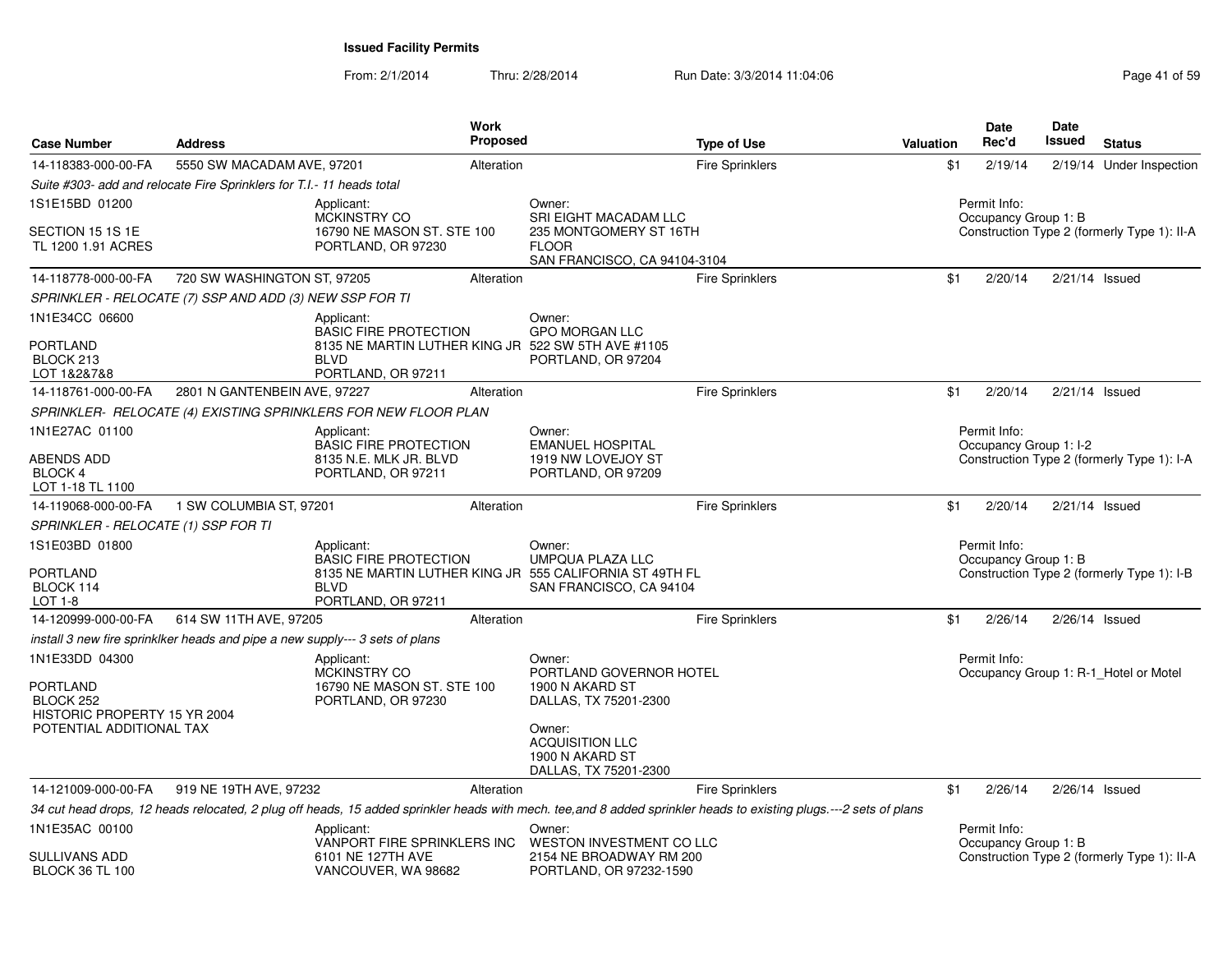| <b>Case Number</b>                                             | <b>Address</b>                                                             |                                                                                                           | <b>Work</b><br><b>Proposed</b> |                                                                                       | <b>Type of Use</b>     | <b>Valuation</b> | <b>Date</b><br>Rec'd                                                    | Date<br><b>Issued</b> | <b>Status</b>                               |
|----------------------------------------------------------------|----------------------------------------------------------------------------|-----------------------------------------------------------------------------------------------------------|--------------------------------|---------------------------------------------------------------------------------------|------------------------|------------------|-------------------------------------------------------------------------|-----------------------|---------------------------------------------|
| 14-121029-000-00-FA                                            | 26 SW SALMON ST, 97204                                                     |                                                                                                           | Alteration                     |                                                                                       | <b>Fire Sprinklers</b> | \$1              | 2/26/14                                                                 | $2/26/14$ Issued      |                                             |
|                                                                | add/relocate as needed for tenate improvement.---3 sets of plans           |                                                                                                           |                                |                                                                                       |                        |                  |                                                                         |                       |                                             |
| 1S1E03BD 00200<br><b>PORTLAND</b><br>BLOCK 6<br>LOT 1-8        |                                                                            | Applicant:<br>VIKING AUTOMATIC SPRINKLER<br><b>COMPANY</b><br>3245 NW FRONT AVE<br>PORTLAND, OR 972101580 |                                | Owner:<br><b>IEH PORTLAND LLC</b><br>121 SW SALMON ST<br>PORTLAND, OR 97204-2901      |                        |                  |                                                                         |                       |                                             |
| 14-121563-000-00-FA                                            | 555 SW OAK ST                                                              |                                                                                                           | Alteration                     |                                                                                       | <b>Fire Sprinklers</b> | \$1              | 2/27/14                                                                 | 2/27/14 Issued        |                                             |
|                                                                | add, relocate and plug sprinklers for new addition---2 seta of plans       |                                                                                                           |                                |                                                                                       |                        |                  |                                                                         |                       |                                             |
| 1N1E34CD 80000<br>ONE ELEVEN TOWER CONDOMINIUM                 |                                                                            | Applicant:<br>MCKINSTRY CO<br>16790 NE MASON ST. STE 100                                                  |                                | Owner:<br>ASSOCIATION OF UNIT OWNERS<br>OF                                            |                        |                  | Permit Info:<br>Occupancy Group 1: B Bank, Off.,<br>Med.Off., Pub.Bldg. |                       |                                             |
| <b>GENERAL COMMON ELEMENTS</b>                                 |                                                                            | PORTLAND, OR 97230                                                                                        |                                | ONE ELEVEN TOWER<br>CONDOMINIUM 111 SW 5TH<br>PORTLAND, OR 97204                      |                        |                  |                                                                         |                       |                                             |
| 14-121582-000-00-FA                                            | 555 SW OAK ST                                                              |                                                                                                           | Alteration                     |                                                                                       | <b>Fire Sprinklers</b> | \$1              | 2/27/14                                                                 | 2/27/14 Issued        |                                             |
|                                                                | add relocate or plug sprinkler heads for new wall layout---2 sets of plans |                                                                                                           |                                |                                                                                       |                        |                  |                                                                         |                       |                                             |
| 1N1E34CD 80000                                                 |                                                                            | Applicant:<br>MCKINSTRY CO                                                                                |                                | Owner:<br>ASSOCIATION OF UNIT OWNERS                                                  |                        |                  |                                                                         |                       |                                             |
| ONE ELEVEN TOWER CONDOMINIUM<br><b>GENERAL COMMON ELEMENTS</b> |                                                                            | 16790 NE MASON ST. STE 100<br>PORTLAND, OR 97230                                                          |                                | OF<br>ONE ELEVEN TOWER<br>CONDOMINIUM 111 SW 5TH<br>PORTLAND, OR 97204                |                        |                  |                                                                         |                       |                                             |
| 14-114053-000-00-FA                                            | 2 N CENTER COURT ST, 97227                                                 |                                                                                                           | Alteration                     |                                                                                       | Fire Sprinklers        | \$5,000          | 2/5/14                                                                  | 2/5/14 Final          |                                             |
|                                                                | The Blazers Restaurant- relocate and add spriklers for T.I.17 heads total  |                                                                                                           |                                |                                                                                       |                        |                  |                                                                         |                       |                                             |
| 1N1E34AB 01400                                                 |                                                                            | Applicant:<br><b>EXPRESS FIRE SYSTEMS INC</b><br>1913 41ST ST<br>WASHOUGAL, WA 98671                      |                                | Owner:<br>PORTLAND CITY OF(LEASED<br>1 CENTER CT #150<br>PORTLAND, OR 97227           |                        |                  | Permit Info:<br>Occupancy Group 1: A-2_Restaurant                       |                       | Construction Type 2 (formerly Type 1): I-B  |
|                                                                |                                                                            |                                                                                                           |                                | Owner:<br>PORTLAND ARENA MGMT LLC<br>1 CENTER CT #150<br>PORTLAND, OR 97227           |                        |                  |                                                                         |                       |                                             |
| 14-112154-000-00-FA                                            | 211 SE CARUTHERS ST, 97214                                                 |                                                                                                           | Alteration                     |                                                                                       | <b>Fire Sprinklers</b> | \$1              | 1/31/14                                                                 |                       | 2/5/14 Under Inspection                     |
| SPRINKLER - PARTIAL TI OF 2ND FLOOR<br>1S1E03DD 00600          |                                                                            | Applicant:                                                                                                |                                | Owner:                                                                                |                        |                  | Permit Info:                                                            |                       |                                             |
| PORTLAND GENERAL ELEC STA L<br>LOT 1 TL 600                    |                                                                            | <b>CROWN FIRE SYSTEMS INC</b><br>7402 SE JOHNSON CREEK BLVD<br>PORTLAND OR 97206                          |                                | PORTLAND OPERA ASSOCIATION<br><b>INC</b><br>211 SE CARUTHERS ST<br>PORTLAND, OR 97214 |                        |                  | Occupancy Group 1: B Bank, Off.,<br>Med.Off., Pub.Bldg.                 |                       | Construction Type 2 (formerly Type 1): II-A |
| 14-115474-000-00-FA                                            | 851 SW 6TH AVE, 97205                                                      |                                                                                                           | Alteration                     |                                                                                       | <b>Fire Sprinklers</b> | \$3,500          | 2/11/14                                                                 | 2/11/14 Final         |                                             |
|                                                                |                                                                            | 9th floor- Remove exisiting drops and intall new sprinklers for demo to shell space.103 heads total       |                                |                                                                                       |                        |                  |                                                                         |                       |                                             |
| 1S1E03BB 02100                                                 |                                                                            | Applicant:<br>AFP SYSTEMS<br>19435 SW 129TH AVE<br>TUALATIN, OR 97062                                     |                                | Owner:<br>PLI PORTLAND LLC<br>1825 S GRANT ST STE 700<br>SAN MATEO, CA 94402          |                        |                  | Permit Info:<br>Occupancy Group 1: B_Bank, Off.,<br>Med.Off., Pub.Bldg. |                       | Construction Type 2 (formerly Type 1): I-A  |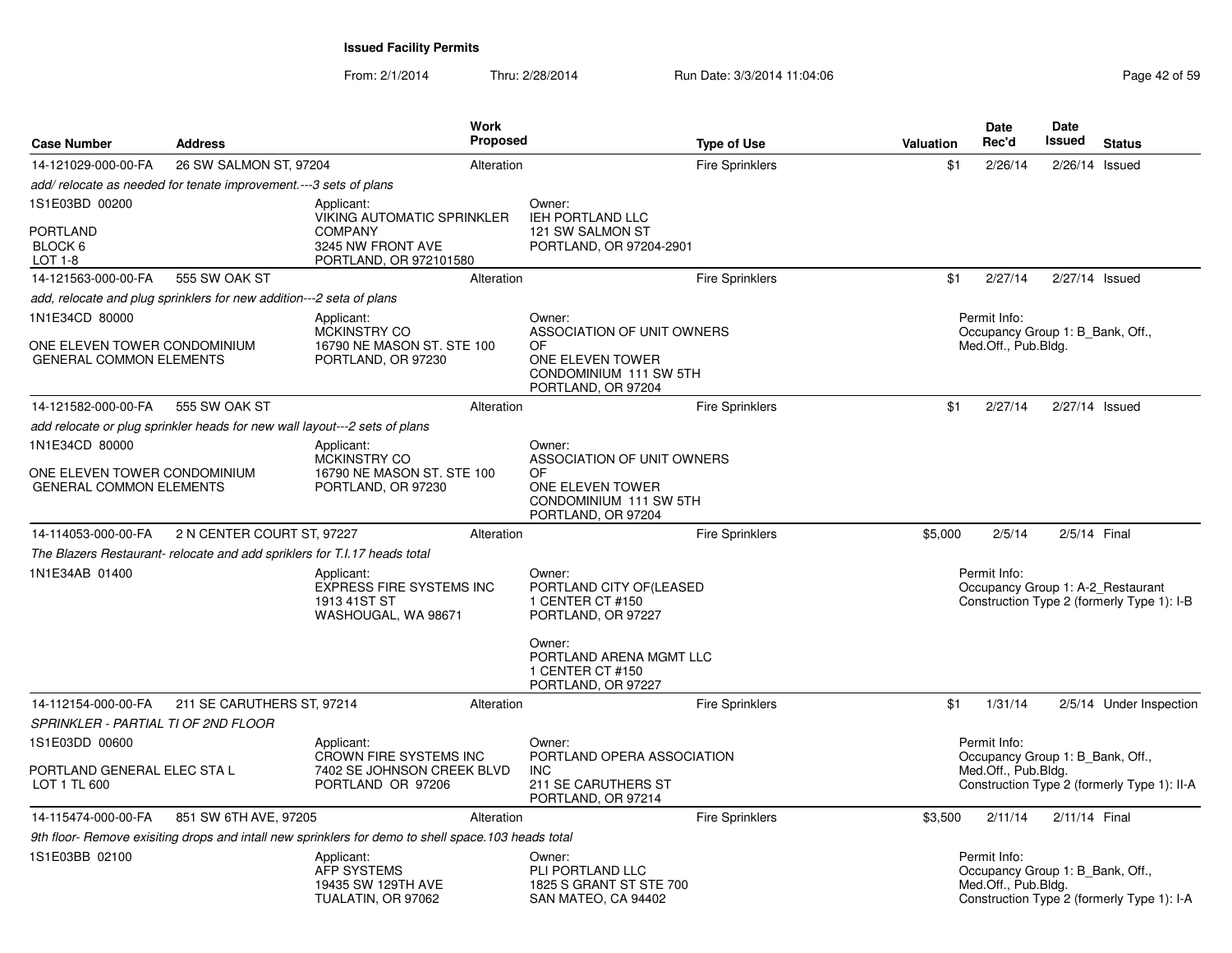From: 2/1/2014Thru: 2/28/2014 Run Date: 3/3/2014 11:04:06 Research 2010 12:05 Page 43 of 59

| <b>Case Number</b>                                        | <b>Address</b>             |                                                                                            | <b>Work</b><br><b>Proposed</b> |                                                                                            | <b>Type of Use</b>                                                                                                                                                                                     | <b>Valuation</b> | Date<br>Rec'd                                    | Date<br>Issued   | <b>Status</b>                                                                   |
|-----------------------------------------------------------|----------------------------|--------------------------------------------------------------------------------------------|--------------------------------|--------------------------------------------------------------------------------------------|--------------------------------------------------------------------------------------------------------------------------------------------------------------------------------------------------------|------------------|--------------------------------------------------|------------------|---------------------------------------------------------------------------------|
| 14-115635-000-00-FA                                       | 3201 NW YEON AVE, 97210    |                                                                                            | Alteration                     |                                                                                            | <b>Fire Sprinklers</b>                                                                                                                                                                                 | \$1              | 2/12/14                                          | $2/12/14$ Issued |                                                                                 |
| 1N1E29AA 02200                                            |                            | Applicant:<br>WYATT FIRE PROTECTION INC<br>9095 SW BURNHAM ST<br>TIGARD, OR 972236104      |                                | Owner:<br>PACIFIC REALTY ASSOCIATES<br>15350 SW SEQUOIA PKWY #300<br>TIGARD, OR 97224-7175 |                                                                                                                                                                                                        |                  |                                                  |                  |                                                                                 |
|                                                           |                            |                                                                                            |                                | Owner:<br><b>LTD PARTNERSHIP</b><br>15350 SW SEQUOIA PKWY #300<br>TIGARD, OR 97224-7175    |                                                                                                                                                                                                        |                  |                                                  |                  |                                                                                 |
| 14-121041-000-00-FA                                       | 3050 SE DIVISION ST, 97202 |                                                                                            | Alteration                     |                                                                                            | <b>Fixed Extinguishing Systems</b>                                                                                                                                                                     | \$1,300          | 2/26/14                                          | $2/26/14$ Issued |                                                                                 |
|                                                           |                            | new installation of UL-300 Ansul R-102 fire suppression system---3 sets of plans           |                                |                                                                                            |                                                                                                                                                                                                        |                  |                                                  |                  |                                                                                 |
| 1S1E12BA 06000                                            |                            | Applicant:<br>METRO SAFETY AND FIRE INC.                                                   |                                | Owner:<br>ADG IIIA LLC                                                                     |                                                                                                                                                                                                        |                  | Permit Info:<br>Occupancy Group 1: B Bank, Off., |                  |                                                                                 |
| <b>EAST PORTLAND HTS</b><br>BLOCK <sub>6</sub><br>LOT 1-4 |                            | 14324 SE STARK<br>PORTLAND OR 97233                                                        |                                | 2314 NW SAVIER ST<br>PORTLAND, OR 97210-2514                                               |                                                                                                                                                                                                        |                  | Med.Off., Pub.Bldg.                              |                  | Construction Type 2 (formerly Type 1): III-B                                    |
| 14-117520-000-00-FA                                       | 1621 SW 1ST AVE, 97201     |                                                                                            | Alteration                     |                                                                                            | <b>Fixed Extinguishing Systems</b>                                                                                                                                                                     | \$1              | 2/18/14                                          | 2/18/14 Issued   |                                                                                 |
|                                                           |                            |                                                                                            |                                |                                                                                            | install Novec clean agent in server room 615W/ coverage above T-bar, in room and below 1" raised floor. Addressable detection and controls and air sampling for return air on 2 CRAC---3 sets of plans |                  |                                                  |                  |                                                                                 |
| 1S1E03CB 00700                                            |                            | Applicant:<br>SUPPRESSION SYSTEMS INC<br>4417 PACIFIC HWY EAST<br>TACOMA, WA 98424         |                                |                                                                                            |                                                                                                                                                                                                        |                  | Permit Info:<br>Occupancy Group 1: B             |                  | Construction Type 2 (formerly Type 1): I-B                                      |
| 14-110988-000-00-FA                                       | 920 SW 6TH AVE, 97204      |                                                                                            | Alteration                     |                                                                                            | <b>Fixed Extinguishing Systems</b>                                                                                                                                                                     | \$1              | 1/29/14                                          | $2/14/14$ Issued |                                                                                 |
|                                                           |                            | FIXED SYSTEM-INSTALLATION OF 1 CORE UL-300 FIRE SUPPRESSION SYSTEM INTO 4 PRE PIPED HOODS. |                                |                                                                                            |                                                                                                                                                                                                        |                  |                                                  |                  |                                                                                 |
| 1S1E03BB 01000                                            |                            | Applicant:<br>METRO SAFETY & FIRE                                                          |                                | Owner:<br>PUBLIC SERVICE BUILDING LLC                                                      |                                                                                                                                                                                                        |                  |                                                  |                  |                                                                                 |
| <b>PORTLAND</b><br>BLOCK 170<br>LOT 5-8                   |                            | 14324 SE STARK ST<br>PORTLAND OR 97233                                                     |                                | 920 SW 6TH AVE STE 223<br>PORTLAND, OR 97204                                               |                                                                                                                                                                                                        |                  |                                                  |                  |                                                                                 |
| 14-122195-000-00-FA                                       | 2 N CENTER COURT ST, 97227 |                                                                                            | Alteration                     |                                                                                            | <b>Fixed Extinguishing Systems</b>                                                                                                                                                                     | \$2,465          | 2/28/14                                          | 2/28/14 Final    |                                                                                 |
| Add fixed system to rolling cart-                         |                            |                                                                                            |                                |                                                                                            |                                                                                                                                                                                                        |                  |                                                  |                  |                                                                                 |
| 1N1E34AB 01400                                            |                            | Applicant:<br><b>METRO FIRE SAFETY</b>                                                     |                                | Owner:<br>PORTLAND CITY OF(LEASED<br>1 CENTER CT #150<br>PORTLAND, OR 97227                |                                                                                                                                                                                                        |                  | Permit Info:                                     |                  | Occupancy Group 1: A-2_Restaurant<br>Construction Type 2 (formerly Type 1): I-B |
|                                                           |                            |                                                                                            |                                | Owner:<br>PORTLAND ARENA MGMT LLC<br>1 CENTER CT #150<br>PORTLAND, OR 97227                |                                                                                                                                                                                                        |                  |                                                  |                  |                                                                                 |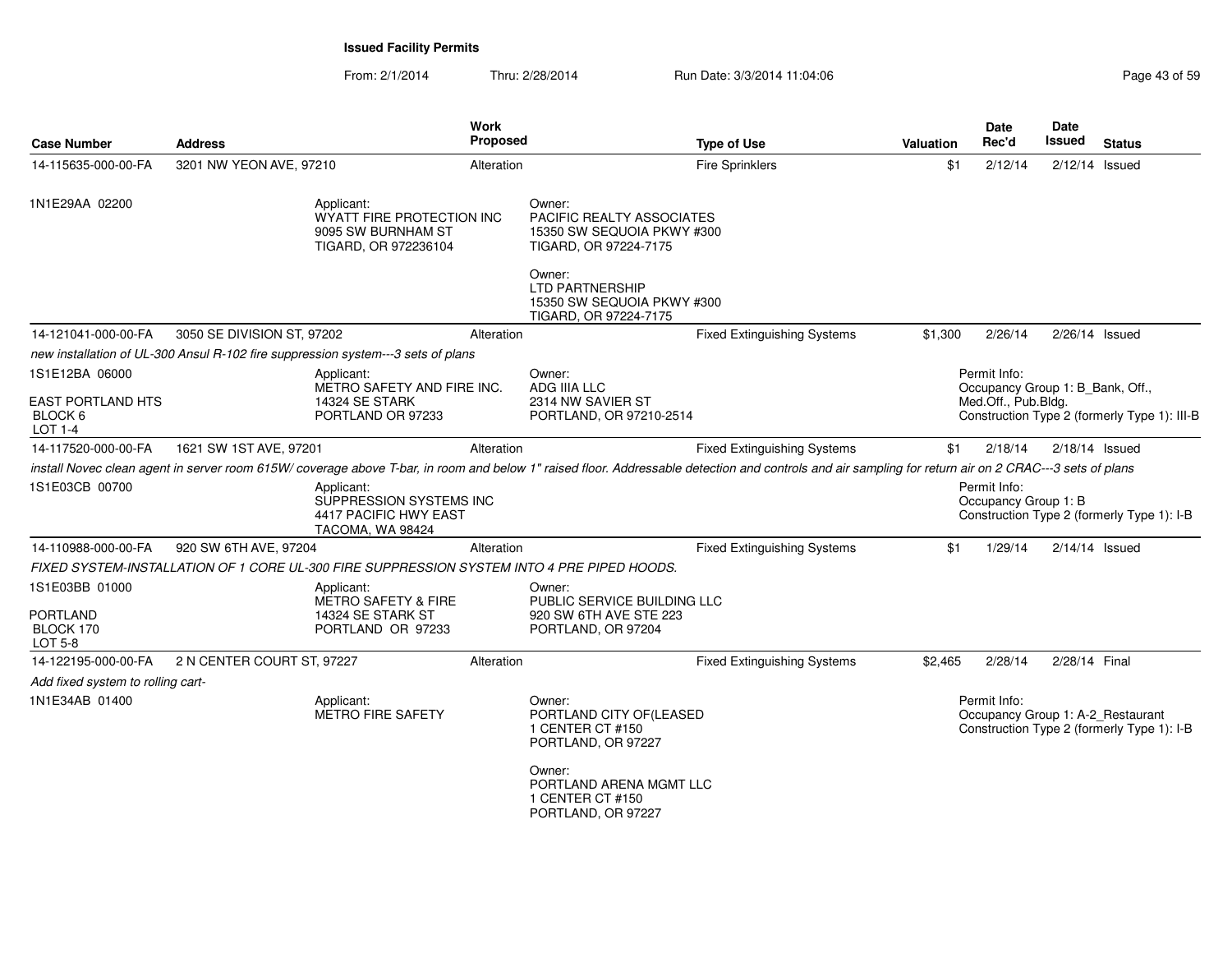| <b>Case Number</b>                                                                                                                                                  | <b>Address</b>                                               |                                                                                                                         | <b>Work</b><br>Proposed |                                                                                                                       | <b>Type of Use</b> |                                                                                                                                    | Valuation | Date<br>Rec'd                                                           | Date<br>Issued   | <b>Status</b>                                |
|---------------------------------------------------------------------------------------------------------------------------------------------------------------------|--------------------------------------------------------------|-------------------------------------------------------------------------------------------------------------------------|-------------------------|-----------------------------------------------------------------------------------------------------------------------|--------------------|------------------------------------------------------------------------------------------------------------------------------------|-----------|-------------------------------------------------------------------------|------------------|----------------------------------------------|
| 14-113240-000-00-FA                                                                                                                                                 | 920 SW 6TH AVE, 97204                                        |                                                                                                                         | Alteration              |                                                                                                                       | Mechanical         |                                                                                                                                    | \$9,100   | 2/4/14                                                                  | $2/11/14$ Issued |                                              |
|                                                                                                                                                                     | <b>B2/ INSTALL CUSTOMER SUPPLIED REFRIGERATION EQUIPMENT</b> |                                                                                                                         |                         |                                                                                                                       |                    |                                                                                                                                    |           |                                                                         |                  |                                              |
| 1S1E03BB 01000<br><b>PORTLAND</b><br>BLOCK 170<br>LOT 5-8                                                                                                           |                                                              | Applicant:<br><b>JERRY MCCORMICK</b><br>COMMERCIAL REFRIGERATION<br><b>INC</b><br>5920 NE GLISAN ST                     |                         | Owner:<br>PUBLIC SERVICE BUILDING LLC<br>920 SW 6TH AVE STE 223<br>PORTLAND, OR 97204                                 |                    | CCB - Contractor:<br><b>JERRY MCCORMICK</b><br><b>COMMERCIAL REFRIGERATION</b><br><b>INC</b><br>5920 NE GLISAN ST                  |           |                                                                         |                  |                                              |
|                                                                                                                                                                     |                                                              | PORTLAND, OR 97213-3790                                                                                                 |                         |                                                                                                                       |                    | PORTLAND, OR 97213-3790                                                                                                            |           |                                                                         |                  |                                              |
| 14-112762-000-00-FA                                                                                                                                                 | 5700 NE HASSALO ST, 97213                                    |                                                                                                                         | Alteration              |                                                                                                                       | Mechanical         |                                                                                                                                    | \$1,700   | 2/3/14                                                                  | 2/11/14 Final    |                                              |
|                                                                                                                                                                     |                                                              | B2/ ADD ONE SUPPLY AND RETURN GRILLE TO SYSTEM, RELOCATE UNIT HEATER                                                    |                         |                                                                                                                       |                    |                                                                                                                                    |           |                                                                         |                  |                                              |
| 1N2E31 00100                                                                                                                                                        |                                                              | Applicant:<br>Drew Gohman<br><b>GOHMAN MECHANICAL INC</b><br>14505 SE Hwy 212<br>Clackamas, OR 97015                    |                         | Owner:<br>PACIFIC REALTY ASSOCIATES<br>15115 SW SEQUOIA PKWY<br>#200-WMI<br>PORTLAND, OR 97224                        |                    | CCB - Contractor:<br><b>DREW GOHMAN</b><br><b>GOHMAN MECHANICAL INC</b><br>14505 SE HWY 212<br>CLACKAMAS OR 97015-8918             |           |                                                                         |                  |                                              |
| 14-104027-000-00-FA                                                                                                                                                 | 825 NE MULTNOMAH ST - Unit 1                                 |                                                                                                                         | Alteration              |                                                                                                                       | Mechanical         |                                                                                                                                    | \$2,500   | 1/13/14                                                                 | $2/11/14$ Issued |                                              |
|                                                                                                                                                                     | B2/10TH FLOOR, ADD ONE VAV BOX, ONE 8" EXHAUST FAN           |                                                                                                                         |                         |                                                                                                                       |                    |                                                                                                                                    |           |                                                                         |                  |                                              |
| 1N1E35BB 90002                                                                                                                                                      |                                                              | Applicant:                                                                                                              |                         | Owner:                                                                                                                |                    | CCB - Contractor:                                                                                                                  |           |                                                                         |                  |                                              |
| LLOYD CENTER TOWER CONDOMINIUM<br>LOT <sub>1</sub><br>DEPT OF REVENUE                                                                                               |                                                              | MCKINSTRY CO LLC<br>16970 NE MASON ST, SUITE 100<br>PORTLAND OR 97230-7398                                              |                         | <b>PACIFICORP</b><br>700 NE MULTNOMAH ST 7TH FLR<br>PORTLAND, OR 97232                                                |                    | MCKINSTRY CO LLC<br>16970 NE MASON ST, SUITE 100<br>PORTLAND OR 97230-7398                                                         |           |                                                                         |                  |                                              |
| 14-100246-000-00-FA                                                                                                                                                 | 1200 NW NAITO PKY                                            |                                                                                                                         | Alteration              |                                                                                                                       | Mechanical         |                                                                                                                                    | \$3,500   | 1/2/14                                                                  | $2/11/14$ Issued |                                              |
|                                                                                                                                                                     | F3/ RECONFIGURE, EXHAUST FAN, NEW SUPPLYS AND RETURNS        |                                                                                                                         |                         |                                                                                                                       |                    |                                                                                                                                    |           |                                                                         |                  |                                              |
| 1N1E34BA 00100                                                                                                                                                      |                                                              | Applicant:                                                                                                              |                         | Owner:                                                                                                                |                    | CCB - Contractor:                                                                                                                  |           |                                                                         |                  |                                              |
| <b>COUCHS ADD</b><br>BLOCK 318<br>LOT 2-15 TL 100                                                                                                                   |                                                              | RUSTY SANDAGE<br><b>MALIBU PACIFIC GEN</b><br><b>CONTRACTORS</b><br>735 NE JACKSON SCHOOL RD<br>HILLSBORO, OR 971240000 |                         | ALBERS MILL BUILDING LLC<br>2701 NW VAUGHN ST #390<br>PORTLAND, OR 97210                                              |                    | <b>CRAIG SANDAGE</b><br><b>MALIBU PACIFIC GENERAL</b><br><b>CONTRACTORS</b><br>735 NE JACKSON SCHOOL RD<br>HILLSBORO, OR 971242309 |           |                                                                         |                  |                                              |
| 14-108483-000-00-FA                                                                                                                                                 | 555 SW OAK ST                                                |                                                                                                                         | Alteration              |                                                                                                                       | Mechanical         |                                                                                                                                    | \$505.000 | 1/22/14                                                                 | $2/11/14$ Issued |                                              |
|                                                                                                                                                                     | F7/HVAC RECONFIGURATION FOR NEW LAYOUT                       |                                                                                                                         |                         |                                                                                                                       |                    |                                                                                                                                    |           |                                                                         |                  |                                              |
| 1N1E34CD 80000<br>ONE ELEVEN TOWER CONDOMINIUM<br><b>GENERAL COMMON ELEMENTS</b>                                                                                    |                                                              | Applicant:<br>SABINE O'HALLORAN<br>ANKROM MOISAN ARCHITECTS<br>6720 SW MACADAM, STE 100<br>PORTLAND OR 97219            |                         | Owner:<br>ASSOCIATION OF UNIT OWNERS<br><b>OF</b><br>ONE ELEVEN TOWER<br>CONDOMINIUM 111 SW 5TH<br>PORTLAND, OR 97204 |                    | CCB - Contractor:<br><b>FORTIS CONSTRUCTION</b><br>1705 SW TAYLOR ST SUITE 200<br>PORTLAND, OR 97205                               |           |                                                                         |                  |                                              |
| 14-114877-000-00-FA                                                                                                                                                 | 123 NE 3RD AVE, 97232                                        |                                                                                                                         | Alteration              |                                                                                                                       | Mechanical         |                                                                                                                                    | \$62,300  | 2/10/14                                                                 | $2/12/14$ Issued |                                              |
|                                                                                                                                                                     |                                                              |                                                                                                                         |                         | F8/3RD FLOOR - SUITE 313 POP ART MECHANICAL UPGRADES, GRILLES, DIFFUSERS, DAMPERS AND DUCTWORK                        |                    |                                                                                                                                    |           |                                                                         |                  |                                              |
| 1N1E34DA 02800<br><b>EAST PORTLAND</b><br>BLOCK 68<br>INC PT VAC ST LOT 1&8<br>LOT 2&3&6&7<br>INC PT VAC ST LOT 4&5; HISTORIC<br>PROPERTY; POTENTIAL ADDITIONAL TAX |                                                              | Applicant:<br>Eddie Stoyan<br>ALLIANT SYSTEMS LLC<br>1600 NW 167th Pl, #330<br>Portland, OR 97006                       |                         | Owner:<br>BRIDGEHEAD DEVELOPMENT LLC ALLIANT SYSTEMS LLC<br>1001 SE WATER AVE #120<br>PORTLAND, OR 97214-2147         |                    | CCB - Contractor:<br>1600 NW 167TH PL SUITE 330<br>BEAVERTON OR 97005                                                              |           | Permit Info:<br>Occupancy Group 1: B Bank, Off.,<br>Med.Off., Pub.Bldg. |                  | Construction Type 2 (formerly Type 1): III-A |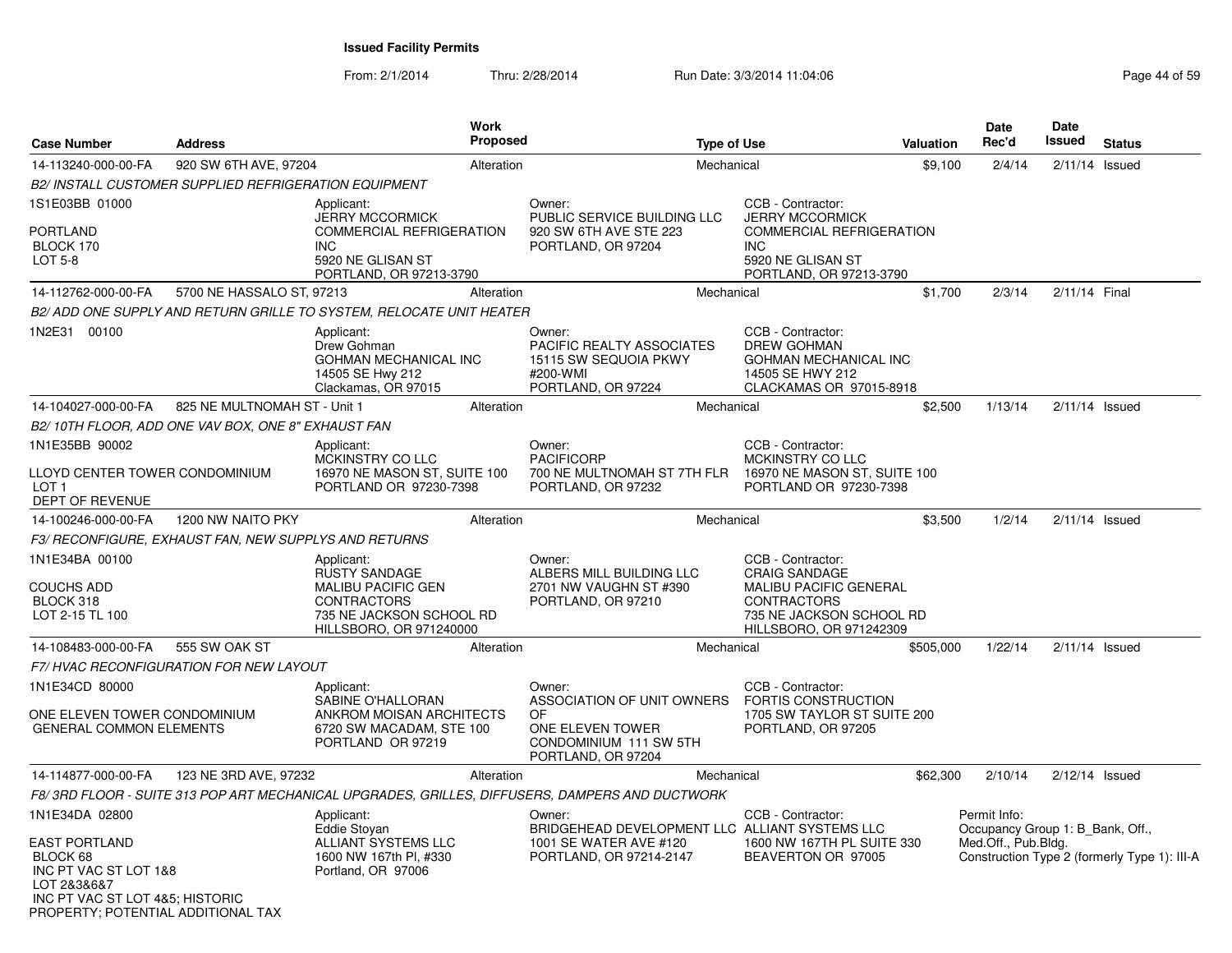| <b>Case Number</b>                                                                                                                                                  | <b>Address</b>              |                                                                                                                       | Work<br>Proposed |                                                                                                                                                              | <b>Type of Use</b> |                                                                                                                   | Valuation | <b>Date</b><br>Rec'd                                                    | Date<br><b>Issued</b> | <b>Status</b>                                                                             |
|---------------------------------------------------------------------------------------------------------------------------------------------------------------------|-----------------------------|-----------------------------------------------------------------------------------------------------------------------|------------------|--------------------------------------------------------------------------------------------------------------------------------------------------------------|--------------------|-------------------------------------------------------------------------------------------------------------------|-----------|-------------------------------------------------------------------------|-----------------------|-------------------------------------------------------------------------------------------|
| 14-114942-000-00-FA                                                                                                                                                 | 123 NE 3RD AVE, 97232       |                                                                                                                       | Alteration       |                                                                                                                                                              | Mechanical         |                                                                                                                   | \$29,800  | 2/10/14                                                                 |                       | $2/12/14$ Issued                                                                          |
|                                                                                                                                                                     |                             |                                                                                                                       |                  | F8/ 2ND FLOOR - SUITE 213 E-FINANCIAL MECHANICAL UPGRADES, GRILLES, DIFFUSERS, DAMPERS AND DUCTWORK                                                          |                    |                                                                                                                   |           |                                                                         |                       |                                                                                           |
| 1N1E34DA 02800<br><b>EAST PORTLAND</b><br>BLOCK 68<br>INC PT VAC ST LOT 1&8<br>LOT 2&3&6&7<br>INC PT VAC ST LOT 4&5; HISTORIC<br>PROPERTY; POTENTIAL ADDITIONAL TAX |                             | Applicant:<br>Eddie Stoyan<br>ALLIANT SYSTEMS LLC<br>1600 NW 167th Pl. #330<br>Portland, OR 97006                     |                  | Owner:<br>BRIDGEHEAD DEVELOPMENT LLC ALLIANT SYSTEMS LLC<br>1001 SE WATER AVE #120<br>PORTLAND, OR 97214-2147                                                |                    | CCB - Contractor:<br>1600 NW 167TH PL SUITE 330<br>BEAVERTON OR 97005                                             |           | Permit Info:<br>Occupancy Group 1: B Bank, Off.,<br>Med.Off., Pub.Bldg. |                       | Construction Type 2 (formerly Type 1): III-A                                              |
| 14-114558-000-00-FA                                                                                                                                                 | 1919 NW LOVEJOY ST, 97209   |                                                                                                                       | Alteration       |                                                                                                                                                              | Mechanical         |                                                                                                                   | \$22,000  | 2/6/14                                                                  |                       | $2/12/14$ Issued                                                                          |
|                                                                                                                                                                     |                             | B1/ LEGACY COMMUNICATIONS ROOM - ADD 2 NEW RTU SPLIT SYSTEMS                                                          |                  |                                                                                                                                                              |                    |                                                                                                                   |           |                                                                         |                       |                                                                                           |
| 1N1E33AB 07800                                                                                                                                                      |                             | Applicant:<br><b>ANTHONY HARNISH</b><br>DeTEMPLE COMPANY, INC.<br>1951 NW OVERTON ST.<br>PORTLAND, OR 97209           |                  | Owner:<br><b>LEGACY HEALTH</b><br>1919 NW LOVEJOY ST<br>PORTLAND, OR 97209                                                                                   |                    | CCB - Contractor:<br>DETEMPLE CO INC<br>1951 NW OVERTON ST<br>PORTLAND, OR 972091686                              |           |                                                                         |                       |                                                                                           |
| 14-118623-000-00-FA                                                                                                                                                 | 123 NE 3RD AVE, 97232       |                                                                                                                       | Alteration       |                                                                                                                                                              | Mechanical         |                                                                                                                   | \$2,865   | 2/20/14                                                                 |                       | $2/27/14$ Issued                                                                          |
|                                                                                                                                                                     |                             | B2/ TWO SUPPLY GRILLES, DUCTING, FRESH AIR, DAMPER AND CO2 SENSOR.                                                    |                  |                                                                                                                                                              |                    |                                                                                                                   |           |                                                                         |                       |                                                                                           |
| 1N1E34DA 02800<br><b>EAST PORTLAND</b><br>BLOCK 68<br>INC PT VAC ST LOT 1&8<br>LOT 2&3&6&7<br>INC PT VAC ST LOT 4&5; HISTORIC<br>PROPERTY; POTENTIAL ADDITIONAL TAX |                             | Applicant:<br><b>DALE MORSE</b><br>3809 N BORTHWICK AVE<br>PORTLAND, OR 97227                                         |                  | Owner:<br>BRIDGEHEAD DEVELOPMENT LLC BRIAN ADAMS<br>1001 SE WATER AVE #120<br>PORTLAND, OR 97214-2147                                                        |                    | CCB - Contractor:<br><b>COMFORT SOLUTIONS</b><br>PO BOX 1233<br>CLACKAMAS, OR 97015                               |           | Permit Info:<br>Factory, Low Hazard                                     |                       | Occupancy Group 1: F-2 Industrial Plant -<br>Construction Type 2 (formerly Type 1): III-A |
| 14-120059-000-00-FA                                                                                                                                                 | 300 N WINNING ST, 97227     |                                                                                                                       | Alteration       |                                                                                                                                                              | Mechanical         |                                                                                                                   | \$40,000  | 2/24/14                                                                 |                       | $2/28/14$ Issued                                                                          |
|                                                                                                                                                                     |                             |                                                                                                                       |                  | B1/ VMC - INSTALL NEW DOMESTIC WATER BOILER NEXT TO EXISTING DOMESTIC WATER BOILER IN MECHANICAL ROOM                                                        |                    |                                                                                                                   |           |                                                                         |                       |                                                                                           |
| 1N1E34AB 01200<br><b>MC MILLENS ADD</b><br>BLOCK 7&8&10-12&16 TL 1200                                                                                               |                             | Applicant:<br><b>ANTONIJA KRIZANAC</b><br><b>MCKINSTRY</b><br>16790 NE MASON ST. SUITE 100<br>PORTLAND, OR 97230      |                  | Owner:<br>PORTLAND CITY OF<br>1120 SW 5TH AVE #1204<br>PORTLAND, OR 97204-1912                                                                               |                    | CCB - Contractor:<br>MCKINSTRY CO LLC<br>16970 NE MASON ST, SUITE 100<br>PORTLAND OR 97230-7398                   |           |                                                                         |                       |                                                                                           |
| 14-115776-000-00-FA                                                                                                                                                 | 720 SW WASHINGTON ST, 97205 |                                                                                                                       | Alteration       |                                                                                                                                                              | Mechanical         |                                                                                                                   | \$2,500   | 2/12/14                                                                 |                       | 2/18/14 Under Inspection                                                                  |
|                                                                                                                                                                     |                             | B2/728 SW WASHINGTON ADD TO EXISTING DUCTWORK including minor grille reconfig                                         |                  |                                                                                                                                                              |                    |                                                                                                                   |           |                                                                         |                       |                                                                                           |
| 1N1E34CC 06600<br><b>PORTLAND</b><br>BLOCK 213<br>LOT 1&2&7&8                                                                                                       |                             | Applicant:<br><b>IGOR MIRONICHENKO</b><br>TONY & SONS CONSTRUCTION<br>16261 SE MERGANSER COURT<br>MILWAUKIE, OR 97267 |                  | Owner:<br><b>GPO MORGAN LLC</b><br>522 SW 5TH AVE #1105<br>PORTLAND, OR 97204                                                                                |                    | CCB - Contractor:<br>TONY & SONS CONSTUCTION LLC<br>13942 SE 114TH CT<br>CLACKAMAS OR 97015                       |           |                                                                         |                       |                                                                                           |
| 13-237033-000-00-FA                                                                                                                                                 | 3050 SE DIVISION ST, 97202  |                                                                                                                       | Alteration       |                                                                                                                                                              | Mechanical         |                                                                                                                   |           | \$11,300 12/12/13                                                       |                       | $2/18/14$ Issued                                                                          |
|                                                                                                                                                                     |                             |                                                                                                                       |                  | F14/ KOI FUSION NEW TENANT RESTAURANT - INSTALL NEW RETURN AIR TO COMMON AREA, MODIFY OSA FOR NEW RETURN AIR AND INSTALL ONE NEW 3 TON A/C ONLY SPLIT SYSTEM |                    |                                                                                                                   |           |                                                                         |                       |                                                                                           |
| 1S1E12BA 06000<br>EAST PORTLAND HTS<br>BLOCK 6<br>$I$ OT 1-4                                                                                                        |                             | Applicant:<br>ROLLAND WALTERS<br><b>BULLDOG MECHANICAL</b><br>3307 NE 39TH ST<br>VANCOUVER WA 98661                   |                  | Owner:<br>ADG IIIA LLC<br>2314 NW SAVIER ST<br>PORTLAND, OR 97210-2514                                                                                       |                    | CCB - Contractor:<br><b>ROLLAND WALTERS</b><br><b>BULLDOG MECHANICAL</b><br>3307 NE 39TH ST<br>VANCOUVER WA 98661 |           | Permit Info:<br>Occupancy Group 1: B Bank, Off.,<br>Med.Off., Pub.Bldg. |                       | Construction Type 2 (formerly Type 1): III-B                                              |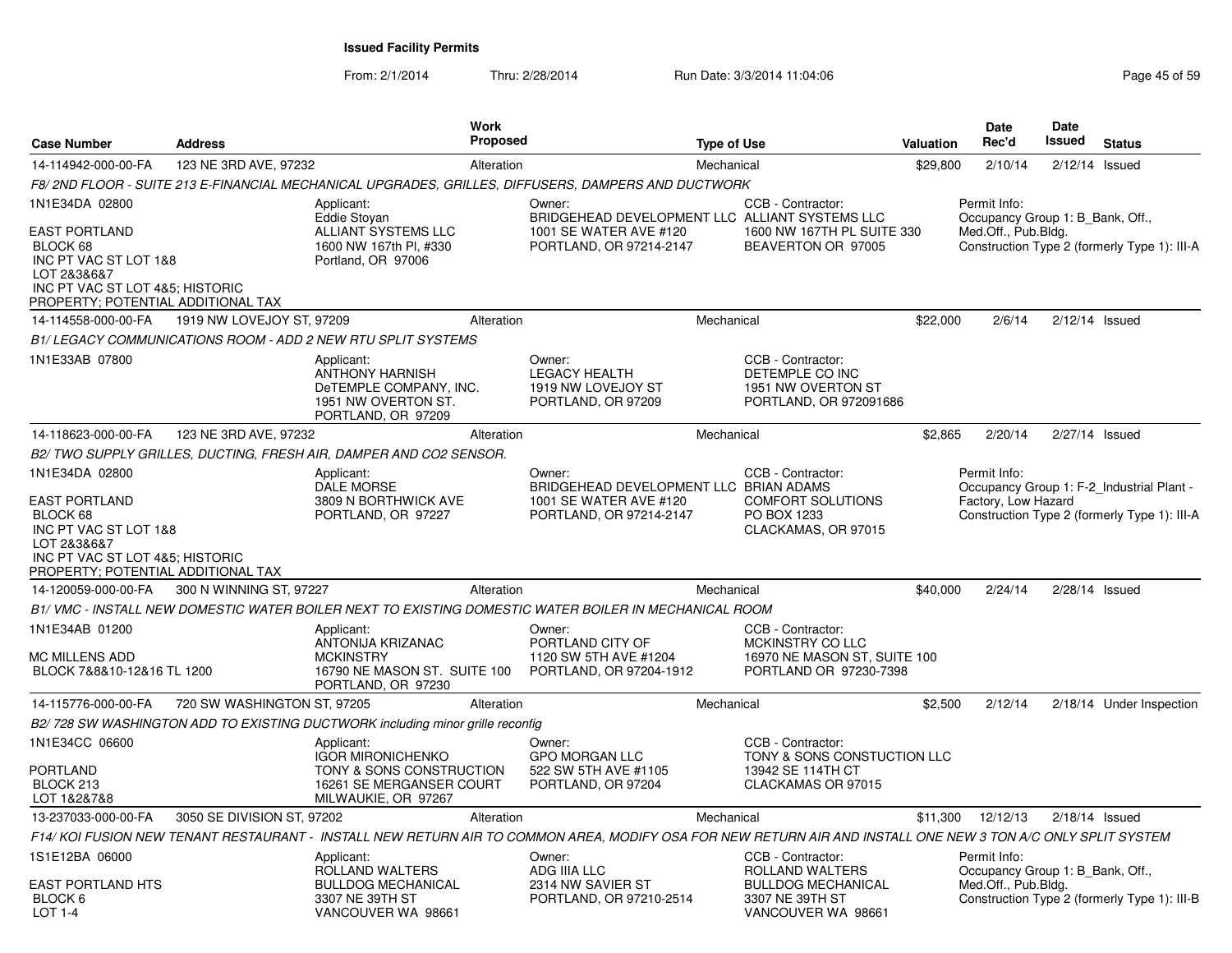From: 2/1/2014Thru: 2/28/2014 Run Date: 3/3/2014 11:04:06 Run Date: 3/3/2014 11:04:06

| <b>Case Number</b>                                                  | <b>Address</b>                  |                                                                                                           | Work<br><b>Proposed</b> |                                                                                                      | <b>Type of Use</b> |                                                                                                               | <b>Valuation</b> | Date<br>Rec'd                                                           | Date<br><b>Issued</b> | <b>Status</b>                              |
|---------------------------------------------------------------------|---------------------------------|-----------------------------------------------------------------------------------------------------------|-------------------------|------------------------------------------------------------------------------------------------------|--------------------|---------------------------------------------------------------------------------------------------------------|------------------|-------------------------------------------------------------------------|-----------------------|--------------------------------------------|
| 13-239761-000-00-FA                                                 | 3375 SW TERWILLIGER BLVD, 97201 |                                                                                                           | Alteration              |                                                                                                      | Mechanical         |                                                                                                               | \$38,000         | 12/18/13                                                                |                       | $2/18/14$ Issued                           |
|                                                                     |                                 |                                                                                                           |                         | F15/6TH FLOOR REPLACE EXISTING FIRE DAMPERS WITH NEW FIRE SMOKE DAMPERS IN EXISTING DUCTWORK         |                    |                                                                                                               |                  |                                                                         |                       |                                            |
| 1S1E09 00200                                                        |                                 | Applicant:<br><b>JIM KNEES</b><br><b>PKA ARCHITECTS</b><br>6969 SW HAMPTON ST<br>PORTLAND OR 97223        |                         | Owner:<br>OREGON STATE OF<br>3181 SW SAM JACKSON PARK RD 2310 NE COLUMBIA BLVD<br>PORTLAND, OR 97239 |                    | CCB - Contractor:<br>ARCTIC SHEET METAL INC<br>PORTLAND, OR 97211-1965                                        |                  |                                                                         |                       |                                            |
| 14-116574-000-00-FA                                                 | 1631 NW THURMAN ST              |                                                                                                           | Alteration              |                                                                                                      | Mechanical         |                                                                                                               | \$2,200          | 2/13/14                                                                 | 2/19/14 Issued        |                                            |
|                                                                     |                                 | B1/ CMD 3RD & 4TH FLOORS TENANT REMODEL - NEW DUCTWORK AND GRILLES                                        |                         |                                                                                                      |                    |                                                                                                               |                  |                                                                         |                       |                                            |
| 1N1E28DD 03500<br>WATSONS ADD<br>BLOCK 17-19 & TERMINAL BLK TL 3500 |                                 | Applicant:<br><b>Heath Burmeister</b><br><b>ARJAE HVACR</b><br>8545 SE McLoughlin Blvd.                   |                         | Owner:<br>1631 NW THURMAN STREET LLC<br>111 SW COLUMBIA ST #1380<br>PORTLAND, OR 97201-5845          |                    | CCB - Contractor:<br>ARJAE SHEET METAL COMPANY<br><b>INC</b><br>8545 SE MCLOUGHLIN BLVD                       |                  | Permit Info:<br>Occupancy Group 1: B_Bank, Off.,<br>Med.Off., Pub.Bldg. |                       |                                            |
|                                                                     |                                 | Portland, OR 97222-6368                                                                                   |                         |                                                                                                      |                    | PORTLAND, OR 97222-6368                                                                                       |                  |                                                                         |                       |                                            |
| 14-118065-000-00-FA                                                 | 10280 NE CASCADES PKY, 97220    |                                                                                                           | Alteration              |                                                                                                      | Mechanical         |                                                                                                               | \$4,500          | 2/18/14                                                                 | $2/19/14$ Issued      |                                            |
|                                                                     |                                 | B2/ INSTALL STAINLESS EXHAUST DUCTING FOR OWNER SUPPLIED DISHWASHER IN KITCHEN AREA.                      |                         |                                                                                                      |                    |                                                                                                               |                  |                                                                         |                       |                                            |
| 1N2E15 00100                                                        |                                 | Applicant:<br><b>JODY DEPEW</b><br><b>HVAC INC</b><br>5188 SE INTERNATIONAL<br>MILWAUKIE OR 97222         |                         | Owner:<br>PORT OF PORTLAND<br>PO BOX 3529<br>PORTLAND, OR 97208-3529                                 |                    | CCB - Contractor:<br><b>JODY DEPEW</b><br><b>HVAC INC</b><br>5188 SE INTERNATIONAL WAY<br>MILWAUKIE, OR 97222 |                  |                                                                         |                       |                                            |
| 14-117057-000-00-FA                                                 | 1 SW COLUMBIA ST, 97201         |                                                                                                           | Alteration              |                                                                                                      | Mechanical         |                                                                                                               | \$3,020          | 2/14/14                                                                 |                       | 2/19/14 Under Inspection                   |
|                                                                     |                                 | B1/ SUITE 1610 RELOCATE 5 SUPPLY DIFFUSERS, 2 NEW SUPPLY DIFFUSERS AND 1 NEW EXHAUST FAN                  |                         |                                                                                                      |                    |                                                                                                               |                  |                                                                         |                       |                                            |
| 1S1E03BD 01800<br><b>PORTLAND</b><br>BLOCK 114                      |                                 | Applicant:<br><b>Brad Manchester</b><br>American Heating<br>5035 SE 24th ave                              |                         | Owner:<br>UMPQUA PLAZA LLC<br>555 CALIFORNIA ST 49TH FL<br>SAN FRANCISCO, CA 94104                   |                    | CCB - Contractor:<br>AMERICAN HEATING INC<br>5035 SE 24TH<br>PORTLAND, OR 97202-4765                          |                  | Permit Info:<br>Occupancy Group 1: B                                    |                       | Construction Type 2 (formerly Type 1): I-B |
| LOT 1-8                                                             |                                 | Portland OR, 97202                                                                                        |                         |                                                                                                      |                    |                                                                                                               |                  |                                                                         |                       |                                            |
| 13-234574-000-00-FA                                                 | 700 SW 5TH AVE                  |                                                                                                           | Alteration              |                                                                                                      | Mechanical         |                                                                                                               | \$11,000         | 12/4/13                                                                 | 2/20/14 Issued        |                                            |
| 1S1E03BB1 90001                                                     |                                 | F6/ NEW HEAT PUMP, DUCTWORK, DIFFUSERS, GRILLES+++++BID ESTIMATE++++++++++++                              |                         |                                                                                                      |                    | CCB - Contractor:                                                                                             |                  | Permit Info:                                                            |                       |                                            |
|                                                                     |                                 | Applicant:<br><b>KINSON WONG</b><br>PERMIT PLACE<br>13400 RIVERSIDE DR. STE 202<br>SHERMAN OAKS, CA 91423 |                         | Owner:<br>PIONEER PLACE LIMITED<br>PARTNERSHIP<br>PO BOX 617905<br>CHICAGO. IL 60661-7905            |                    | <b>BRASSAW ENTERPRISES INC</b><br>401 S WATER ST # B<br>SILVERTON, OR 97381                                   |                  | Occupancy Group 1: M                                                    |                       | Construction Type 2 (formerly Type 1): I-A |
| 14-115598-000-00-FA                                                 | 101 SW MAIN ST, 97204           |                                                                                                           | Alteration              |                                                                                                      | Mechanical         |                                                                                                               | \$3,623          | 2/12/14                                                                 | 2/21/14 Final         |                                            |
|                                                                     |                                 | B2/ RELOCATE SIX SUPPLY DIFFUSERS, THREE NEW RETURN AIR GRILLES.                                          |                         |                                                                                                      |                    |                                                                                                               |                  |                                                                         |                       |                                            |
| 1S1E03BD 00300                                                      |                                 | Applicant:<br>AMERICAN HEATING INC                                                                        |                         | Owner:<br>KBSH ONE MAIN PLACE LLC                                                                    |                    | CCB - Contractor:<br>AMERICAN HEATING INC                                                                     |                  | Permit Info:<br>Occupancy Group 1: B_Bank, Off.,                        |                       |                                            |
| <b>PORTLAND</b><br>BLOCK 11<br>$LOT 1-4$                            |                                 | 5035 SE 24TH<br>PORTLAND, OR 97202-4765                                                                   |                         | 121 SW MORRISON ST #200<br>PORTLAND, OR 97204                                                        |                    | 5035 SE 24TH<br>PORTLAND, OR 97202-4765                                                                       |                  | Med.Off., Pub.Bldg.                                                     |                       |                                            |

LOT 5-8 EXC PT IN STS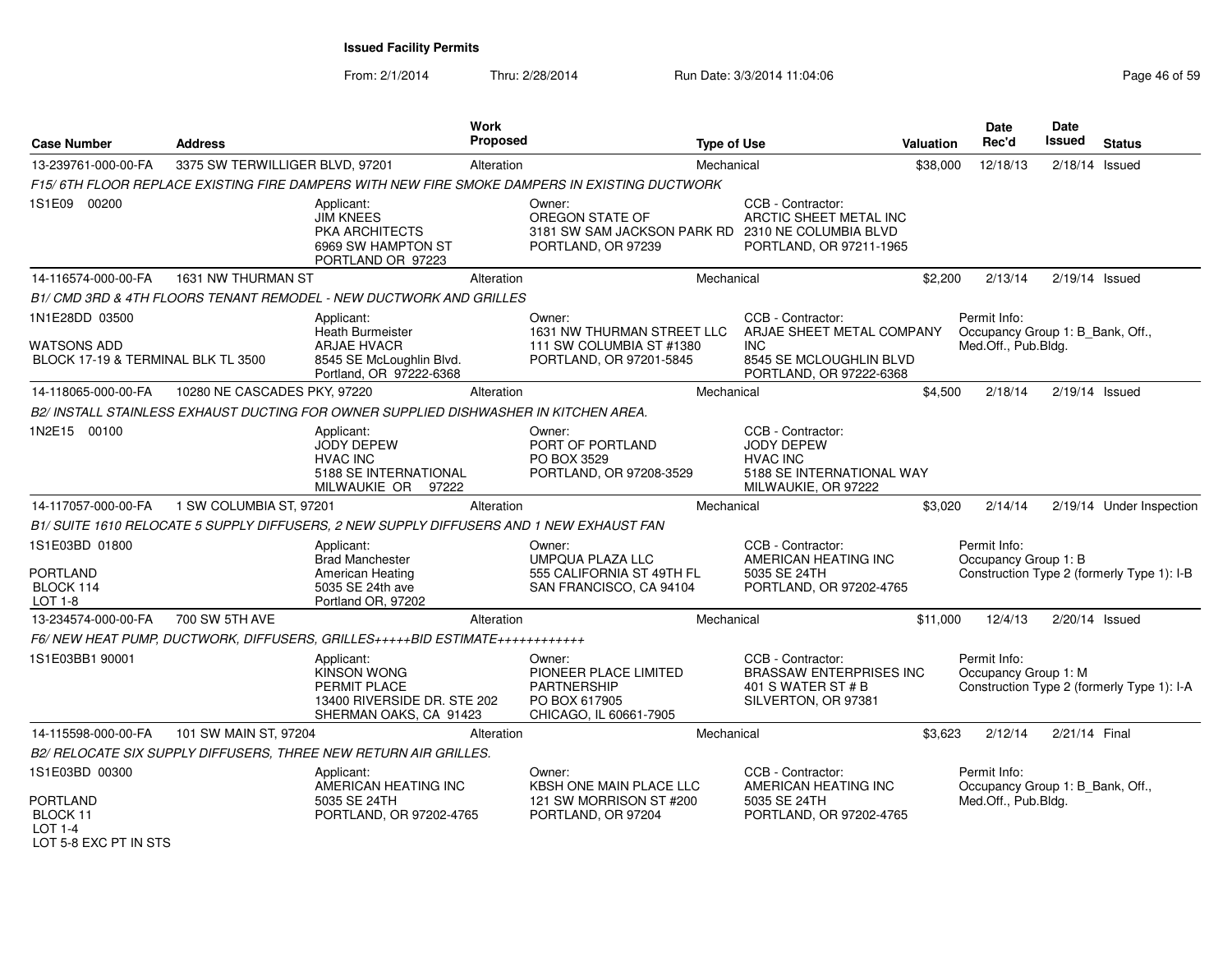From: 2/1/2014Thru: 2/28/2014 Run Date: 3/3/2014 11:04:06 Research 2015 9

| <b>Case Number</b>                                                                       | <b>Address</b>                              |                                                                                                                                       | <b>Work</b><br><b>Proposed</b> |                                                                                                                                                                         | <b>Type of Use</b> |                                                                                                                                              | Valuation   | Date<br>Rec'd                                    | <b>Date</b><br>Issued | <b>Status</b>                                |
|------------------------------------------------------------------------------------------|---------------------------------------------|---------------------------------------------------------------------------------------------------------------------------------------|--------------------------------|-------------------------------------------------------------------------------------------------------------------------------------------------------------------------|--------------------|----------------------------------------------------------------------------------------------------------------------------------------------|-------------|--------------------------------------------------|-----------------------|----------------------------------------------|
| 14-119763-000-00-FA                                                                      | 516 SW 3RD AVE, 97204                       |                                                                                                                                       | Alteration                     |                                                                                                                                                                         | Mechanical         |                                                                                                                                              | \$2,985     | 2/21/14                                          | 2/24/14 Final         |                                              |
|                                                                                          |                                             |                                                                                                                                       |                                | B2/ RECONFIGURE DUCTWORK. ADDRESS IS 222 SW WASHINGTON, PUBLIC MARKET OFFICE TI; GROUND FLOOR.                                                                          |                    |                                                                                                                                              |             |                                                  |                       |                                              |
| 1S1E03BA 05300                                                                           |                                             | Applicant:<br>ANDERSEN HEATING                                                                                                        |                                | Owner:<br>LOYALTY HOLDINGS LLC                                                                                                                                          |                    | CCB - Contractor:<br>ANDERSEN HEATING                                                                                                        |             | Permit Info:<br>Occupancy Group 1: B Bank, Off., |                       |                                              |
| PORTLAND<br>BLOCK 19<br><b>LOT 7&amp;8</b>                                               |                                             |                                                                                                                                       |                                | 3657 MAIN ST<br>MANCHESTER, VT 05254                                                                                                                                    |                    |                                                                                                                                              |             | Med.Off., Pub.Bldg.                              |                       | Construction Type 2 (formerly Type 1): III-B |
| 14-118012-000-00-FA                                                                      | 601 SW 2ND AVE, 97204                       |                                                                                                                                       | Alteration                     |                                                                                                                                                                         | Mechanical         |                                                                                                                                              | \$5,000     | 2/18/14                                          |                       | $2/25/14$ Issued                             |
|                                                                                          |                                             |                                                                                                                                       |                                | B1/TI, MODA EXPANSION ON 15TH & 17TH FLOORS - REPLACE 2 EXISTING 17TH FLOOR COOLING ONLY VAV BOXES WITH NEW FAN POWERED BOXES                                           |                    |                                                                                                                                              |             |                                                  |                       |                                              |
| 1S1E03BA 05000                                                                           |                                             | Applicant:<br>ANTONIJA KRIZANAC                                                                                                       |                                | Owner:<br>MORRISON STREET CF LLC                                                                                                                                        |                    | CCB - Contractor:<br>MCKINSTRY CO LLC                                                                                                        |             |                                                  |                       |                                              |
| <b>PORTLAND</b><br>BLOCK <sub>20</sub><br>LOT 1-4 EXC PT IN ST & LOT 5-8                 |                                             | <b>MCKINSTRY</b><br>16790 NE MASON ST. SUITE 100<br>PORTLAND, OR 97230                                                                |                                | 1211 SW 5TH AVE #2230<br>PORTLAND, OR 97204                                                                                                                             |                    | 16970 NE MASON ST, SUITE 100<br>PORTLAND OR 97230-7398                                                                                       |             |                                                  |                       |                                              |
| 13-215367-000-00-FA                                                                      |                                             | 3181 SW SAM JACKSON PARK RD - Bldg BSC, 9 Alteration                                                                                  |                                |                                                                                                                                                                         | Mechanical         |                                                                                                                                              | \$1,900,000 | 10/10/13                                         |                       | 2/25/14 Issued                               |
|                                                                                          |                                             |                                                                                                                                       |                                | F8/ NORTH CAMPUS UTILITY PLANS UPGRADE (PHASE 2) - REPLACE 2 CHILLERS, #1- 2000 TON/90,000 LBS AND #2 750 TON/40,000 LBS, ADD REDUNDANT PRIMARY AND SECONDARY PUMPS (SI |                    |                                                                                                                                              |             |                                                  |                       |                                              |
| 1S1E09 00200                                                                             |                                             | Applicant:<br><b>JOHN MC MICHAEL</b><br>708 SW 3RD AVE SUITE 400<br>PORTLAND, OR 97204                                                |                                | Owner:<br>OREGON STATE OF<br>3181 SW SAM JACKSON PARK RD CHARTER MECHANICAL<br>PORTLAND, OR 97239                                                                       |                    | CCB - Contractor:<br><b>SAL MARTINEZ</b><br>7940 SW HUNZIKER ST<br>PORTLAND OR 97223                                                         |             | Permit Info:<br>Occupancy Group 1: B             |                       | Construction Type 2 (formerly Type 1): I-B   |
| 14-119711-000-00-FA                                                                      | 777 NE M L KING BLVD, 97232                 |                                                                                                                                       | Alteration                     |                                                                                                                                                                         | Mechanical         |                                                                                                                                              | \$6.800     | 2/21/14                                          |                       | 2/25/14 Issued                               |
|                                                                                          |                                             | B1/ OCC - INSTALL REFRIGERATION EQUIPMENT FOR WALK-IN COOLER                                                                          |                                |                                                                                                                                                                         |                    |                                                                                                                                              |             |                                                  |                       |                                              |
| 1N1E34AD 00100<br>WHEELERS ADD<br><b>TL 100 BLOCK 28</b><br>BLKS 10-12&20&22&27-29&40-42 |                                             | Applicant:<br><b>JERRY MCCORMICK</b><br><b>COMMERCIAL REFRIGERATION</b><br><b>INC</b><br>5920 NE GLISAN ST<br>PORTLAND, OR 97213-3790 |                                | Owner:<br><b>METRO</b><br>600 NE GRAND AVE<br>PORTLAND, OR 97232-2736                                                                                                   |                    | CCB - Contractor:<br><b>JERRY MCCORMICK</b><br><b>COMMERCIAL REFRIGERATION</b><br><b>INC</b><br>5920 NE GLISAN ST<br>PORTLAND, OR 97213-3790 |             |                                                  |                       |                                              |
| 14-119681-000-00-FA                                                                      | 2421 SE 11TH AVE, 97214                     |                                                                                                                                       | Alteration                     |                                                                                                                                                                         | Mechanical         |                                                                                                                                              | \$3,400     | 2/21/14                                          |                       | $2/25/14$ Issued                             |
|                                                                                          |                                             | B1/ TENANT SPACE #4 - ADD SUPPLY GRILLES AND EXTEND RETURN INTO CONDITIONED SPACE                                                     |                                |                                                                                                                                                                         |                    |                                                                                                                                              |             |                                                  |                       |                                              |
| 1S1E02CD 09200                                                                           |                                             | Applicant:<br>Dave Salholm<br>9409 NE Colfax<br>Portland, OR 97220                                                                    |                                | Owner:<br><b>JAMES R ALLAN</b><br>2770 NW IMPERIAL TER<br>PORTLAND, OR 97210-3316                                                                                       |                    | CCB - Contractor:<br>PYRAMID HEATING dba PHILLIS<br>CONSTRUCTION CO<br>9409 NE COLFAX ST<br>PORTLAND OR 97220                                |             |                                                  |                       |                                              |
|                                                                                          |                                             |                                                                                                                                       |                                | Owner:<br><b>MARILYN M ALLAN</b><br>2770 NW IMPERIAL TER<br>PORTLAND, OR 97210-3316                                                                                     |                    |                                                                                                                                              |             |                                                  |                       |                                              |
| 14-108655-000-00-FA                                                                      | 1015 NW 22ND AVE, 97210                     |                                                                                                                                       | Alteration                     |                                                                                                                                                                         | Mechanical         |                                                                                                                                              | \$560,462   | 1/22/14                                          |                       | $2/26/14$ Issued                             |
|                                                                                          | F1/ REPLACE COOLING TOWER AND SUPPORT FRAME |                                                                                                                                       |                                |                                                                                                                                                                         |                    |                                                                                                                                              |             |                                                  |                       |                                              |
| 1N1E33BA 07800                                                                           |                                             | Applicant:<br><b>DAN BINDER</b>                                                                                                       |                                | Owner:<br><b>GOOD SAMARITAN HOSPITAL</b>                                                                                                                                |                    | CCB - Contractor:<br>TOTAL MECHANICAL INC                                                                                                    |             |                                                  |                       |                                              |
| COUCHS ADD<br>TL 7800 BLOCK 304                                                          |                                             | TOTAL MECHANICAL, INC.<br>1498 SE TECH CENTER PLACE,<br>SUITE 180<br>VANCOUVER, WA 98683                                              |                                | 1919 NW LOVEJOY ST<br>PORTLAND, OR 97209                                                                                                                                |                    | 1498 SE TECH CENTER PLACE<br><b>STE 180</b><br>VANCOUVER WA 98683                                                                            |             |                                                  |                       |                                              |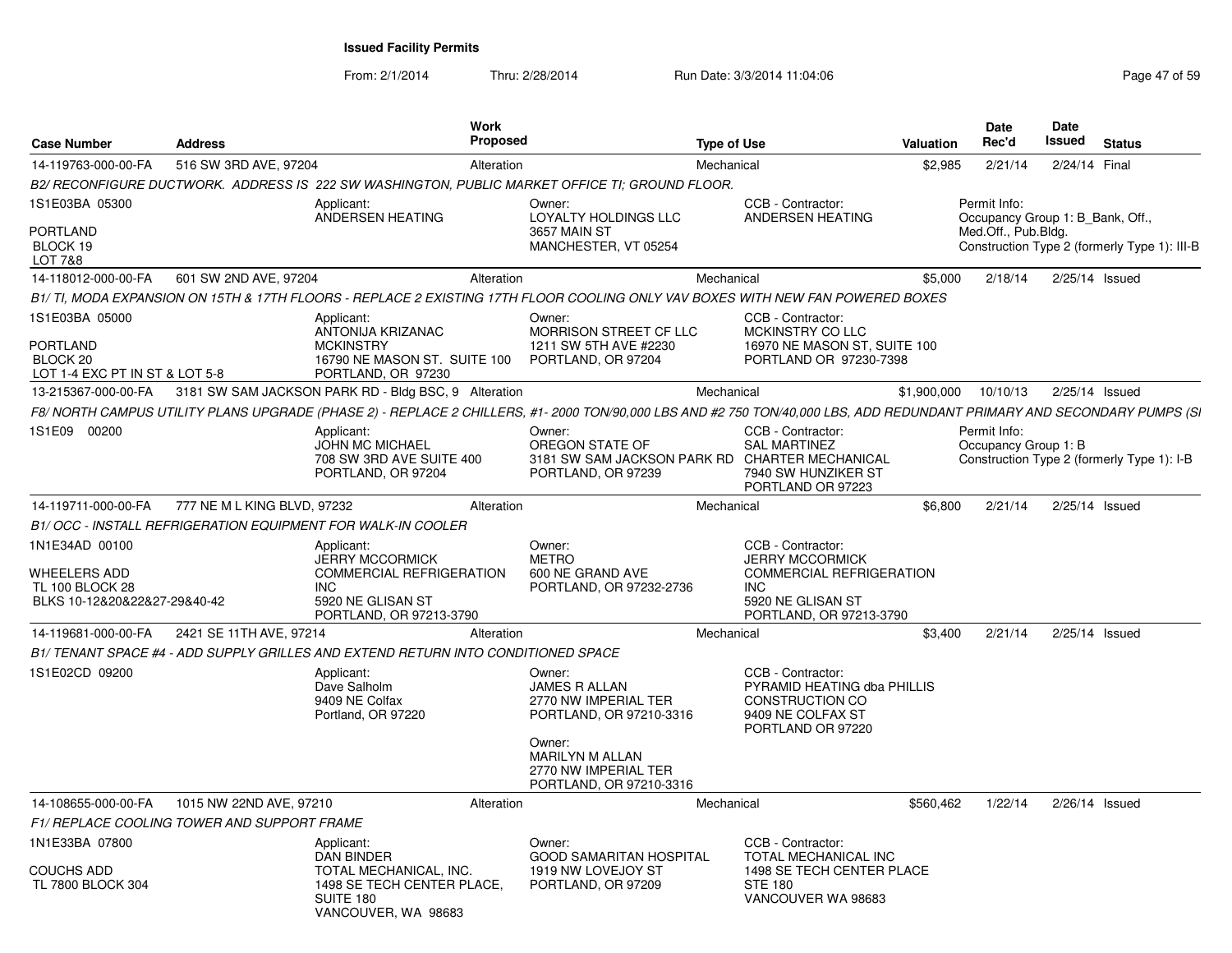| <b>Case Number</b>                                                 | <b>Address</b>                                            | <b>Work</b><br>Proposed                                                                                                                     |              | <b>Type of Use</b>                                                              |                                                                                                                       | Valuation   | <b>Date</b><br>Rec'd                                                                     | <b>Date</b><br><b>Issued</b> | <b>Status</b>                               |
|--------------------------------------------------------------------|-----------------------------------------------------------|---------------------------------------------------------------------------------------------------------------------------------------------|--------------|---------------------------------------------------------------------------------|-----------------------------------------------------------------------------------------------------------------------|-------------|------------------------------------------------------------------------------------------|------------------------------|---------------------------------------------|
| 13-198409-000-00-FA                                                |                                                           | 3181 SW SAM JACKSON PARK RD - Bldg BSC, 9 Alteration                                                                                        |              | Mechanical                                                                      |                                                                                                                       | \$1,000,000 | 8/28/13                                                                                  | $2/26/14$ Issued             |                                             |
|                                                                    | <b>F4/HVAC MODIFICATIONS TO SERVICE 2ND FLOOR REMODEL</b> |                                                                                                                                             |              |                                                                                 |                                                                                                                       |             |                                                                                          |                              |                                             |
| 1S1E09 00200                                                       |                                                           | Applicant:<br>RICHARD AANDERUD<br>WATERLEAF ARCHITECTURE, LLC 3181 SW SAM JACKSON PARK RD OF OREGON<br>419 SW 11TH AVE<br>PORTLAND OR 97205 | Owner:       | OREGON STATE OF<br>PORTLAND, OR 97239                                           | CCB - Contractor:<br>HOFFMAN CONSTRUCTION CO<br>805 SW BROADWAY SUITE 2100<br>PORTLAND, OR 97205                      |             | Permit Info:<br>Occupancy Group 1: I1.1<br>Construction Type 2 (formerly Type 1):<br>IFR |                              |                                             |
| 13-212601-DFS-01-FA                                                | 3500 N INTERSTATE AVE, 97227                              | Alteration                                                                                                                                  |              | Mechanical                                                                      |                                                                                                                       | \$254,920   | 1/24/14                                                                                  | 2/26/14 Issued               |                                             |
|                                                                    |                                                           | B1/DEFERRED SUBMITTAL FOR SEISMIC BRACING DESIGN FOR PIPE AND AIR SEPARATOR                                                                 |              |                                                                                 |                                                                                                                       |             |                                                                                          |                              |                                             |
| 1N1E22CC 12100                                                     |                                                           | Applicant:<br>TOTAL MECHANICAL INC<br>1498 SE TECH CENTER PLACE<br><b>STE 180</b><br>VANCOUVER WA 98683                                     | Owner:       | KAISER FOUNDATION HEALTH<br>500 NE MULTNOMAH ST #100<br>PORTLAND, OR 97232-2099 | CCB - Contractor:<br><b>TOTAL MECHANICAL INC</b><br>1498 SE TECH CENTER PLACE<br><b>STE 180</b><br>VANCOUVER WA 98683 |             | Permit Info:<br>Occupancy Group 1: I-2                                                   |                              | Construction Type 2 (formerly Type 1): I-A  |
|                                                                    |                                                           |                                                                                                                                             | Owner:       | PLAN OF THE NORTHWEST<br>500 NE MULTNOMAH ST #100<br>PORTLAND, OR 97232-2099    |                                                                                                                       |             |                                                                                          |                              |                                             |
| 14-120045-000-00-FA                                                | 5550 SW MACADAM AVE, 97201                                | Alteration                                                                                                                                  |              | Mechanical                                                                      |                                                                                                                       | \$3,900     | 2/24/14                                                                                  | 2/27/14 Final                |                                             |
|                                                                    |                                                           | B1/ ERICKSON AIR, SUITE 303; NEW DUCTWORK AND GRILLES AND RELOCATE OTHER EXISTING GRILLES                                                   |              |                                                                                 |                                                                                                                       |             |                                                                                          |                              |                                             |
| 1S1E15BD 01200                                                     |                                                           | Applicant:<br><b>SEAN DYER</b>                                                                                                              | Owner:       | SRI EIGHT MACADAM LLC                                                           | CCB - Contractor:<br>AMERICAN HEATING INC                                                                             |             | Permit Info:<br>Occupancy Group 1: B                                                     |                              |                                             |
| SECTION 15 1S 1E<br>TL 1200 1.91 ACRES                             |                                                           | AMERICAN HEATING INC<br>5035 SE 24TH AVE<br>PORTLAND, OR 97202                                                                              | <b>FLOOR</b> | 235 MONTGOMERY ST 16TH<br>SAN FRANCISCO, CA 94104-3104                          | 5035 SE 24TH<br>PORTLAND, OR 97202-4765                                                                               |             |                                                                                          |                              | Construction Type 2 (formerly Type 1): II-A |
| 14-105276-000-00-FA                                                | 3251 SW SAM JACKSON PARK RD, 97201                        | Alteration                                                                                                                                  |              | Mechanical                                                                      |                                                                                                                       | \$3,250     | 1/15/14                                                                                  | 2/3/14 Final                 |                                             |
| F6/HVAC MODS FOR NEW WORK, NEW T.U.                                |                                                           |                                                                                                                                             |              |                                                                                 |                                                                                                                       |             |                                                                                          |                              |                                             |
| 1S1E09AC 03700                                                     |                                                           | Applicant:<br>Sean Ingersoll                                                                                                                | Owner:       | OREGON STATE OF                                                                 | CCB - Contractor:<br>ARCTIC SHEET METAL INC                                                                           |             | Permit Info:<br>Occupancy Group 1: I1.1                                                  |                              |                                             |
| SECTION 09 1S 1E<br>TL 3700 0.07 ACRES                             |                                                           | PKA Architects PC AIA<br>6969 SW HAMPTON ST<br>PORTLAND OR 97223                                                                            |              | 3181 SW SAM JACKSON PARK RD 2310 NE COLUMBIA BLVD<br>PORTLAND, OR 97239         | PORTLAND, OR 97211-1965                                                                                               |             | Construction Type 2 (formerly Type 1):<br>I-FR                                           |                              |                                             |
| 14-109848-000-00-FA                                                | 121 SW MORRISON ST, 97204                                 | Alteration                                                                                                                                  |              | Mechanical                                                                      |                                                                                                                       | \$9,000     | 1/24/14                                                                                  |                              | 2/5/14 Under Inspection                     |
|                                                                    | B2/ DUCT ALTERATIONS, DIFFUSER RELOCATES, NEW EXHAUST FAN |                                                                                                                                             |              |                                                                                 |                                                                                                                       |             |                                                                                          |                              |                                             |
| 1S1E03BA 02700                                                     |                                                           | Applicant:<br>ANTONIJA KRIZANAC                                                                                                             | Owner:       | TERRACE TOWER USA-                                                              | CCB - Contractor:<br>MCKINSTRY CO LLC                                                                                 |             | Permit Info:<br>Occupancy Group 1: B_Bank, Off.,                                         |                              |                                             |
| <b>PORTLAND</b><br>BLOCK 15<br><b>LOT 1-4</b><br>LOT 7&8 EXC W 75' |                                                           | <b>MCKINSTRY</b><br>16790 NE MASON ST. SUITE 100<br>PORTLAND, OR 97230                                                                      | PORTLAND INC | 121 SW MORRISON ST #250<br>PORTLAND, OR 97204-3179                              | 16970 NE MASON ST, SUITE 100<br>PORTLAND OR 97230-7398                                                                |             | Med.Off., Pub.Bldg.                                                                      |                              | Construction Type 2 (formerly Type 1): I-A  |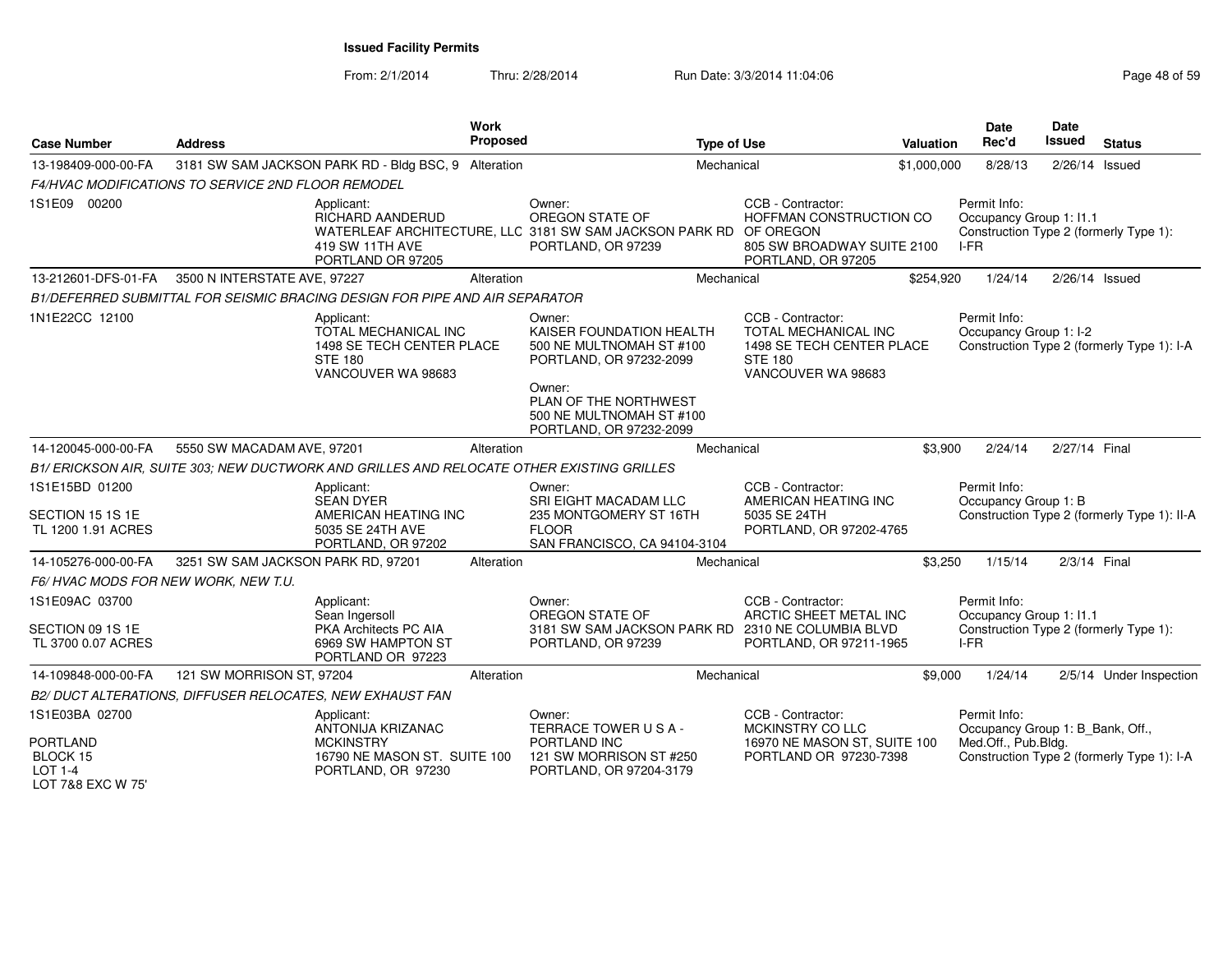| <b>Case Number</b>                                     | <b>Address</b>               |                                                                                        | Work<br>Proposed |                                                                                                                              | <b>Type of Use</b> |                                                                                                     | <b>Valuation</b> | <b>Date</b><br>Rec'd | Date<br>Issued         | <b>Status</b>                              |
|--------------------------------------------------------|------------------------------|----------------------------------------------------------------------------------------|------------------|------------------------------------------------------------------------------------------------------------------------------|--------------------|-----------------------------------------------------------------------------------------------------|------------------|----------------------|------------------------|--------------------------------------------|
| 14-114961-000-00-FA                                    | 135 SW ASH ST, 97204         |                                                                                        | Alteration       |                                                                                                                              | Mechanical         |                                                                                                     | \$62,000         | 2/10/14              |                        | 2/11/14 Under Inspection                   |
| <b>B1/ INSTALL NEW BOILER IN BASEMENT</b>              |                              |                                                                                        |                  |                                                                                                                              |                    |                                                                                                     |                  |                      |                        |                                            |
| 1N1E34DC 01200                                         |                              | Applicant:<br><b>TINA TORRES</b><br>1935 SILVERTON RD NE<br><b>SALEM, OR 97301</b>     |                  | Owner:<br><b>PORTLAND</b><br>135 SW ASH ST<br>PORTLAND, OR 97204-3540                                                        |                    | CCB - Contractor:<br><b>JET HEATING</b><br><b>1935 SILVERTON ROAD</b><br><b>SALEM, OR 97301</b>     |                  | Permit Info:         | Occupancy Group 1: B   | Construction Type 2 (formerly Type 1): V-N |
|                                                        |                              |                                                                                        |                  | Owner:<br><b>HOUSING AUTHORITY OF</b><br>135 SW ASH ST<br>PORTLAND, OR 97204-3540                                            |                    |                                                                                                     |                  |                      |                        |                                            |
| 14-114824-000-00-FA                                    | 2801 N GANTENBEIN AVE, 97227 |                                                                                        | Alteration       |                                                                                                                              | Mechanical         |                                                                                                     | \$27,831         | 2/10/14              |                        | $2/10/14$ Issued                           |
| B1/BASEMENT LEVEL - EAST CHILLED WATER LOOP UPGRADE    |                              |                                                                                        |                  |                                                                                                                              |                    |                                                                                                     |                  |                      |                        |                                            |
| 1N1E27AC 01100                                         |                              | Applicant:<br>NOLAN DOYLE                                                              |                  | Owner:<br><b>EMANUEL HOSPITAL</b>                                                                                            |                    | CCB - Contractor:<br><b>TOTAL MECHANICAL INC</b>                                                    |                  | Permit Info:         | Occupancy Group 1: I-2 |                                            |
| <b>ABENDS ADD</b>                                      |                              | 1498 SE TECH CENTER PL SUITE                                                           |                  | 1919 NW LOVEJOY ST                                                                                                           |                    | 1498 SE TECH CENTER PLACE                                                                           |                  |                      |                        | Construction Type 2 (formerly Type 1): I-A |
| BLOCK 4<br>LOT 1-18 TL 1100                            |                              | 180<br>VANCOUVER, WA98683                                                              |                  | PORTLAND, OR 97209                                                                                                           |                    | <b>STE 180</b><br>VANCOUVER WA 98683                                                                |                  |                      |                        |                                            |
| 14-112345-000-00-FA                                    | 2801 N GANTENBEIN AVE, 97227 |                                                                                        | Alteration       |                                                                                                                              | Mechanical         |                                                                                                     | \$5,000          | 1/31/14              |                        | $2/5/14$ Issued                            |
|                                                        |                              |                                                                                        |                  | B1/WEST WING - LABOR & DELIVERY STORAGE EXPANTION AND RELOCATE A BIRTH TUB - MOVE DUCTWORK FOR NEW CEILING                   |                    |                                                                                                     |                  |                      |                        |                                            |
| 1N1E27AC 01100                                         |                              | Applicant:                                                                             |                  | Owner:                                                                                                                       |                    | CCB - Contractor:                                                                                   |                  | Permit Info:         |                        |                                            |
|                                                        |                              | NIKOLAS HEAGY                                                                          |                  | <b>EMANUEL HOSPITAL</b>                                                                                                      |                    | SKANSKA USA                                                                                         |                  |                      | Occupancy Group 1: I-2 |                                            |
| ABENDS ADD<br><b>BLOCK 4</b><br>LOT 1-18 TL 1100       |                              | 2555 SW 153RD DR<br>PORTLAND, OR 97006                                                 |                  | 1919 NW LOVEJOY ST<br>PORTLAND, OR 97209                                                                                     |                    | 222 SW Columbia St., Suite 300<br>Portland, OR 97201                                                |                  |                      |                        | Construction Type 2 (formerly Type 1): I-A |
| 14-112152-000-00-FA                                    | 500 NE MULTNOMAH ST, 97232   |                                                                                        | Alteration       |                                                                                                                              | Mechanical         |                                                                                                     | \$83,525         | 1/31/14              |                        | $2/6/14$ Issued                            |
| B1/ONE NEW RTU, DISTRIBUTION DUCT, CONTROLS            |                              |                                                                                        |                  |                                                                                                                              |                    |                                                                                                     |                  |                      |                        |                                            |
| 1N1E35BB 02400<br>HOLLADAYS ADD<br>BLOCK 73&80 TL 2400 |                              | Applicant:<br>Eddie Stoyan<br>ALLIANT SYSTEMS LLC<br>1600 NW 167th Pl, #330            |                  | Owner:<br>KAISER FOUNDATION HEALTH<br>500 NE MULTNOMAH ST #100<br>PORTLAND, OR 97232-2099                                    |                    | CCB - Contractor:<br><b>ALLIANT SYSTEMS LLC</b><br>1600 NW 167TH PL SUITE 330<br>BEAVERTON OR 97005 |                  |                      |                        |                                            |
|                                                        |                              | Portland, OR 97006                                                                     |                  | Owner:<br>PLAN OF THE NORTHWEST<br>500 NE MULTNOMAH ST #100<br>PORTLAND, OR 97232-2099                                       |                    |                                                                                                     |                  |                      |                        |                                            |
| 14-103176-000-00-FA                                    | 1621 SW 1ST AVE, 97201       |                                                                                        | Alteration       |                                                                                                                              | Mechanical         |                                                                                                     | \$25,000         | 1/9/14               |                        | $2/6/14$ Issued                            |
|                                                        |                              |                                                                                        |                  | F16/6TH FLOOR CAMBIA HEALTH SOLUTIONS - RELOCATE VENTING UNITS, NEW TERMINAL UNITS & DUCTING, NEW ACU & AHU IN COMPUTER ROOM |                    |                                                                                                     |                  |                      |                        |                                            |
| 1S1E03CB 00700                                         |                              | Applicant:<br><b>NICOLE BEKKEN</b><br>1515 SE WATER AVE, STE 100<br>PORTLAND, OR 97214 |                  |                                                                                                                              |                    | CCB - Contractor:<br>SWINERTON BUILDERS INC<br>260 TOWNSEND ST<br>SAN FRANCISCO, CA 94107           |                  | Permit Info:         | Occupancy Group 1: B   | Construction Type 2 (formerly Type 1): I-B |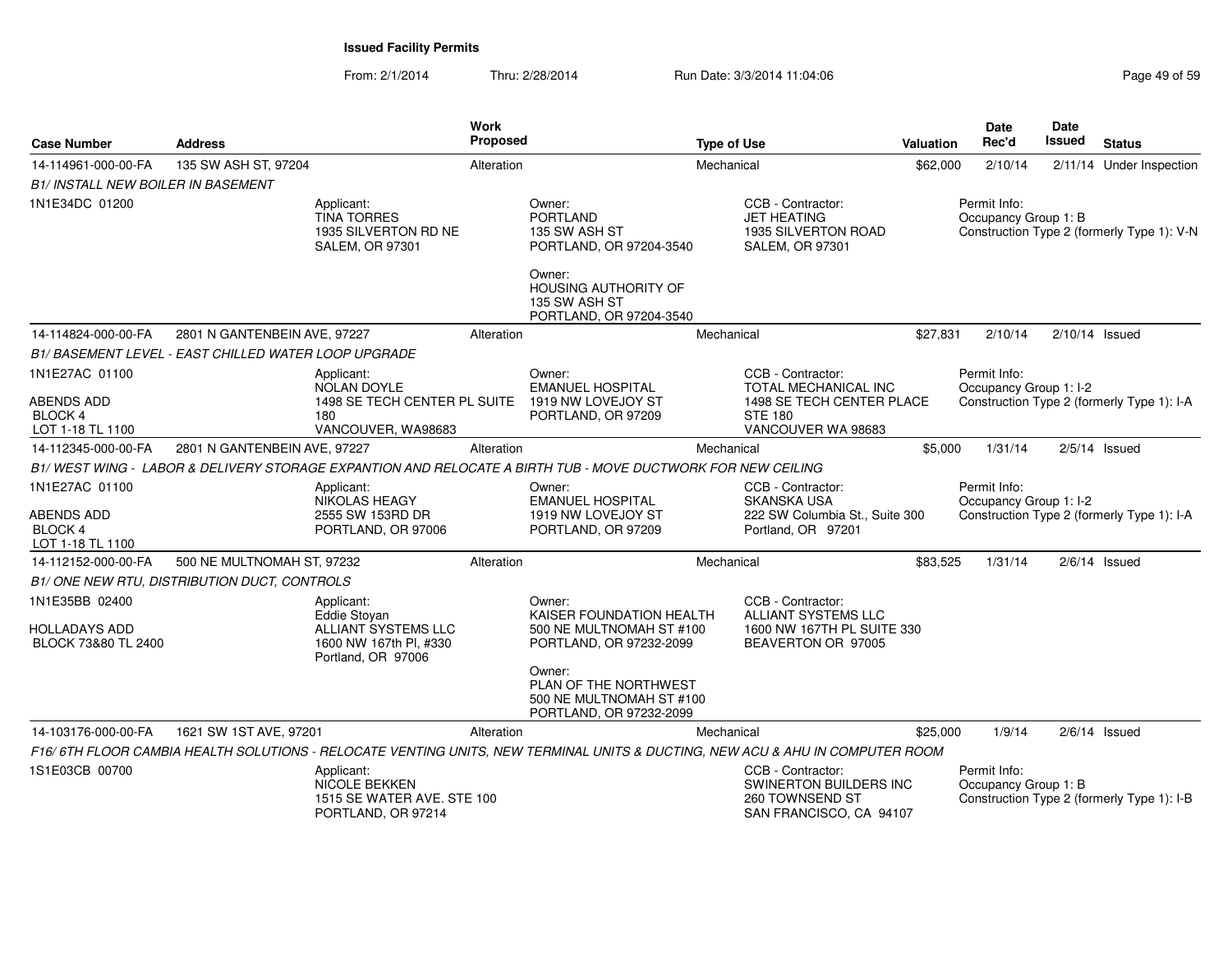| <b>Case Number</b>                                                                                                                      | <b>Address</b>                                             | <b>Work</b><br><b>Proposed</b>                                                                          |                                                                                                                                                     | <b>Type of Use</b> | <b>Valuation</b> | Date<br>Rec'd                          | Date<br>Issued<br><b>Status</b>            |
|-----------------------------------------------------------------------------------------------------------------------------------------|------------------------------------------------------------|---------------------------------------------------------------------------------------------------------|-----------------------------------------------------------------------------------------------------------------------------------------------------|--------------------|------------------|----------------------------------------|--------------------------------------------|
| 13-231756-000-00-FA                                                                                                                     | 3147 SW SAM JACKSON PARK RD, 97201                         | Alteration                                                                                              |                                                                                                                                                     | Plumbing           | \$               | 11/23/13                               | 2/10/14 Final                              |
|                                                                                                                                         |                                                            | Plumbing Renovation at OHSU Physician's Pavillion 4thFloorInspections charged to 13-235037              |                                                                                                                                                     |                    |                  |                                        |                                            |
| 1S1E09AD 00100<br>SECTION 09 1S 1E<br>TL 100 0.65 ACRES<br><b>LAND &amp; IMPS</b><br>SEE R327835 (R991091601) FOR IMPS AND<br>AIR SPACE |                                                            | Applicant:<br>DETEMPLE COMPANY INC<br>1951 NW OVERTON<br>PORTLAND, OR 97209                             | Owner:<br>OREGON STATE OF (LEASED<br>3181 SW SAM JACKSON PARK RD<br>PORTLAND, OR 97239<br>Owner:<br><b>BRIM OHSU</b><br>3181 SW SAM JACKSON PARK RD |                    |                  |                                        |                                            |
|                                                                                                                                         |                                                            |                                                                                                         | PORTLAND, OR 97239<br>Owner:<br>MAIL STOP PP E<br>3181 SW SAM JACKSON PARK RD<br>PORTLAND, OR 97239                                                 |                    |                  |                                        |                                            |
| 14-112557-000-00-FA                                                                                                                     | 1040 NW 22ND AVE, 97210                                    | Alteration                                                                                              |                                                                                                                                                     | Plumbing           | \$               | 2/1/14                                 | 2/10/14 Final                              |
|                                                                                                                                         |                                                            | Plumbing Renovation at Legacy Good Sam Hosp MOB 2 Suite 550 Demo 1 sink                                 |                                                                                                                                                     |                    |                  |                                        |                                            |
| 1N1E33BA 03600<br><b>COUCHS ADD</b><br>BLOCK 301<br>LOT 15-18                                                                           |                                                            | Applicant:<br>TOTAL MECHANICAL INC<br>1498 SE TECH CENTER PLACE<br><b>STE 180</b><br>VANCOUVER WA 98683 | Owner:<br><b>GOOD SAMARITAN HOSPITAL &amp;</b><br><b>MEDICAL CENTER</b><br>1919 NW LOVEJOY ST<br>PORTLAND, OR 97209                                 |                    |                  | Permit Info:<br>Occupancy Group 1: B   | Construction Type 2 (formerly Type 1): I-B |
| 14-114813-000-00-FA                                                                                                                     | 3500 N INTERSTATE AVE, 97227                               | Alteration                                                                                              |                                                                                                                                                     | Plumbing           | \$               | 2/10/14                                | 2/10/14 Final                              |
|                                                                                                                                         |                                                            | Plumbing Renovation at Kaiser Permanente South MOB 1st Floor Occupational Health                        |                                                                                                                                                     |                    |                  |                                        |                                            |
| 1N1E22CC 12100                                                                                                                          |                                                            | Applicant:<br>HEINZ MECHANICAL CO INC<br>2615 NW ST HELENS RD<br>PORTLAND, OR 97210                     | Owner:<br>KAISER FOUNDATION HEALTH<br>500 NE MULTNOMAH ST #100<br>PORTLAND, OR 97232-2099                                                           |                    |                  | Permit Info:<br>Occupancy Group 1: I-2 | Construction Type 2 (formerly Type 1): I-A |
|                                                                                                                                         |                                                            |                                                                                                         | Owner:<br>PLAN OF THE NORTHWEST<br>500 NE MULTNOMAH ST #100<br>PORTLAND, OR 97232-2099                                                              |                    |                  |                                        |                                            |
| 14-114820-000-00-FA                                                                                                                     | 501 N GRAHAM ST, 97227                                     | Alteration                                                                                              |                                                                                                                                                     | Plumbing           | \$               | 2/10/14                                | $2/10/14$ Issued                           |
|                                                                                                                                         |                                                            | Plumbing Renovation at Legacy Emanual Hospital Building 3 Adult Psychiatry Remodel                      |                                                                                                                                                     |                    |                  |                                        |                                            |
| 1N1E27AC 01000                                                                                                                          |                                                            | Applicant:                                                                                              | Owner:                                                                                                                                              |                    |                  |                                        |                                            |
| ABENDS ADD<br><b>BLOCK 1 TL 1000</b>                                                                                                    |                                                            | TOTAL MECHANICAL INC<br>1498 SE TECH CENTER PLACE<br><b>STE 180</b><br>VANCOUVER WA 98683               | <b>LEGACY HEALTH SYSTEM</b><br>1919 NW LOVEJOY ST<br>PORTLAND, OR 97209                                                                             |                    |                  |                                        |                                            |
| 14-114846-000-00-FA                                                                                                                     | 2801 N GANTENBEIN AVE, 97227                               | Alteration                                                                                              |                                                                                                                                                     | Plumbing           | \$               | 2/10/14                                | $2/10/14$ Issued                           |
|                                                                                                                                         | Plumbing Renovation at Legacy Emanual Hospital Boiler Room |                                                                                                         |                                                                                                                                                     |                    |                  |                                        |                                            |
| 1N1E27AC 01100<br><b>ABENDS ADD</b><br>BLOCK 4                                                                                          |                                                            | Applicant:<br>TOTAL MECHANICAL INC<br>1498 SE TECH CENTER PLACE<br><b>STE 180</b>                       | Owner:<br><b>EMANUEL HOSPITAL</b><br>1919 NW LOVEJOY ST<br>PORTLAND, OR 97209                                                                       |                    |                  | Permit Info:<br>Occupancy Group 1: I-2 | Construction Type 2 (formerly Type 1): I-A |
| LOT 1-18 TL 1100                                                                                                                        |                                                            | VANCOUVER WA 98683                                                                                      |                                                                                                                                                     |                    |                  |                                        |                                            |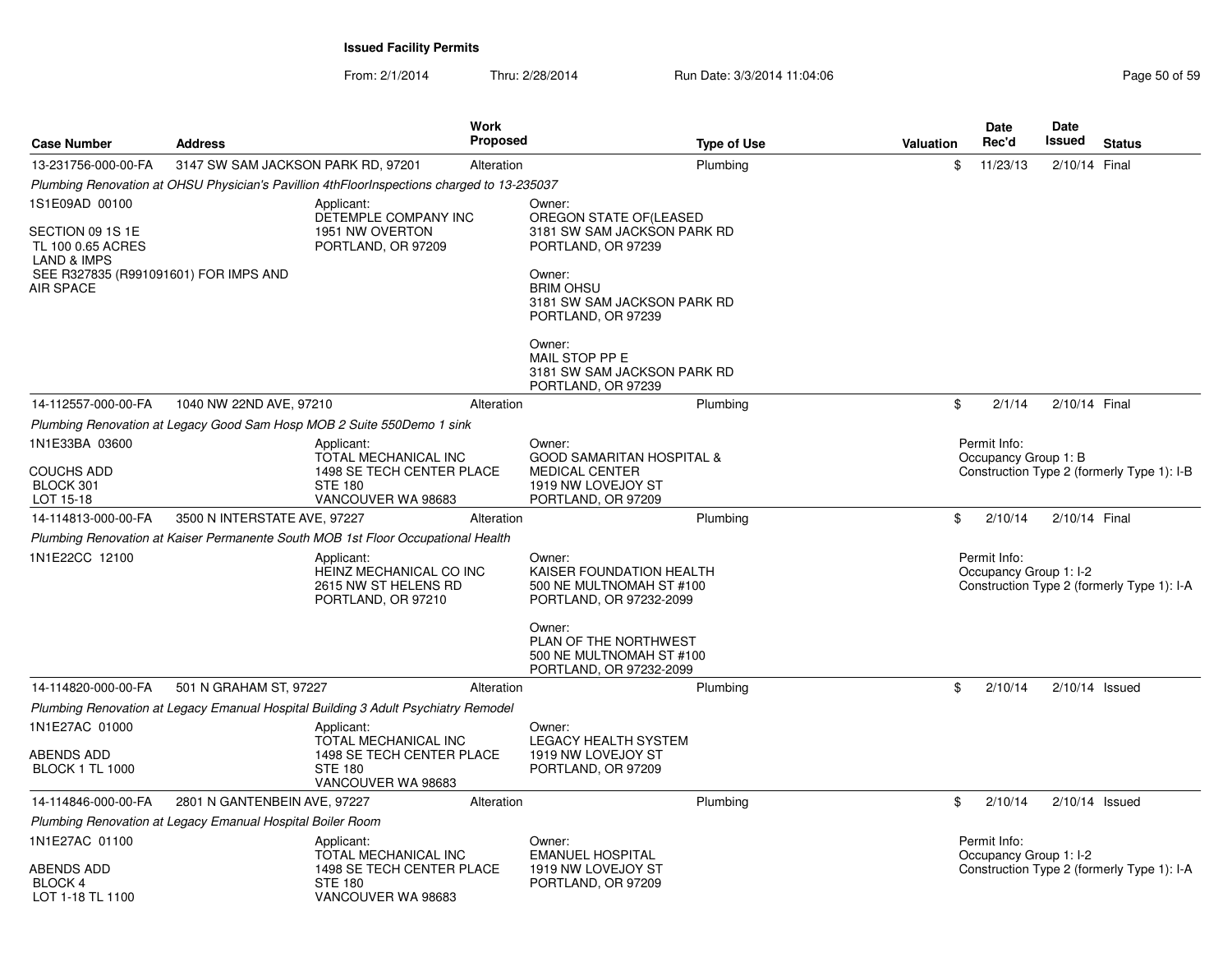| <b>Case Number</b>                                                                         | <b>Address</b>                                                                           | <b>Work</b><br><b>Proposed</b>                                          | <b>Type of Use</b>                                                                                                                                                                  | Valuation | <b>Date</b><br>Rec'd                   | Date<br>Issued   | <b>Status</b>                              |
|--------------------------------------------------------------------------------------------|------------------------------------------------------------------------------------------|-------------------------------------------------------------------------|-------------------------------------------------------------------------------------------------------------------------------------------------------------------------------------|-----------|----------------------------------------|------------------|--------------------------------------------|
| 14-114914-000-00-FA                                                                        | 3500 N INTERSTATE AVE, 97227                                                             | Alteration                                                              | Plumbing                                                                                                                                                                            | \$        | 2/10/14                                | $2/10/14$ Issued |                                            |
|                                                                                            | Plumbing Renovation at Kaiser Permanente South MOB Eye Procedure Expansion               |                                                                         |                                                                                                                                                                                     |           |                                        |                  |                                            |
| 1N1E22CC 12100                                                                             | Applicant:<br><b>STE 180</b>                                                             | TOTAL MECHANICAL INC<br>1498 SE TECH CENTER PLACE<br>VANCOUVER WA 98683 | Owner:<br>KAISER FOUNDATION HEALTH<br>500 NE MULTNOMAH ST #100<br>PORTLAND, OR 97232-2099<br>Owner:<br>PLAN OF THE NORTHWEST<br>500 NE MULTNOMAH ST #100<br>PORTLAND, OR 97232-2099 |           | Permit Info:<br>Occupancy Group 1: I-2 |                  | Construction Type 2 (formerly Type 1): I-A |
| 14-112538-000-00-FA                                                                        | 2311 NW NORTHRUP ST, 97210                                                               | Alteration                                                              | Plumbing                                                                                                                                                                            | \$        | 2/1/14                                 |                  | 2/11/14 Under Inspection                   |
|                                                                                            | Plumbing Renovation at Northrup Center for Pacific Medical Suite 101                     |                                                                         |                                                                                                                                                                                     |           |                                        |                  |                                            |
| 1N1E33BB 04200                                                                             | Applicant:                                                                               | MIKE PATTERSON PLUMBING<br>15028 S MITCHELL LN<br>OREGON CITY, OR 97045 | Owner:<br><b>EASTERN WESTERN</b><br><b>CORPORATION</b><br>PO BOX 3228<br>PORTLAND, OR 97208-3228                                                                                    |           |                                        |                  |                                            |
| 14-115383-000-00-FA                                                                        | 601 SW 2ND AVE, 97204                                                                    | Alteration                                                              | Plumbing                                                                                                                                                                            | \$        | 2/11/14                                |                  | 2/11/14 Under Inspection                   |
| Plumbing Renovation at Moda Tower 23rd Floor                                               |                                                                                          |                                                                         |                                                                                                                                                                                     |           |                                        |                  |                                            |
| 1S1E03BA 05000<br><b>PORTLAND</b><br>BLOCK <sub>20</sub><br>LOT 1-4 EXC PT IN ST & LOT 5-8 | Applicant:                                                                               | <b>MCKINSTRY CO</b><br>16790 NE MASON ST. STE 100<br>PORTLAND, OR 97230 | Owner:<br>MORRISON STREET CF LLC<br>1211 SW 5TH AVE #2230<br>PORTLAND, OR 97204                                                                                                     |           |                                        |                  |                                            |
| 14-115548-000-00-FA                                                                        | 1 SW COLUMBIA ST, 97201                                                                  | Alteration                                                              | Plumbing                                                                                                                                                                            | \$        | 2/12/14                                | $2/12/14$ Issued |                                            |
|                                                                                            | JPlumbing Renovation at Umpqua Bank Plaza Suite 1610Replace Water Heater and Flood Valve |                                                                         |                                                                                                                                                                                     |           |                                        |                  |                                            |
| 1S1E03BD 01800<br><b>PORTLAND</b><br>BLOCK 114<br>LOT 1-8                                  | Applicant:                                                                               | POWER PLUMBING<br>PO BOX 19418<br>PORTLAND, OR 97280                    | Owner:<br>UMPQUA PLAZA LLC<br>555 CALIFORNIA ST 49TH FL<br>SAN FRANCISCO, CA 94104                                                                                                  |           | Permit Info:<br>Occupancy Group 1: B   |                  | Construction Type 2 (formerly Type 1): I-B |
| 13-231763-000-00-FA                                                                        | 1120 NW 20TH AVE, 97209                                                                  | Alteration                                                              | Plumbing                                                                                                                                                                            | \$        | 11/23/13                               | 2/13/14 Final    |                                            |
| 1N1E33AB 08500<br><b>COUCHS ADD</b>                                                        | Plumbing Renovation at Legacy 1120 Building #105 Remodel                                 |                                                                         | Owner:<br><b>LEGACY HEALTH SYSTEMS</b><br>1919 NW LOVEJOY ST                                                                                                                        |           |                                        |                  |                                            |
| BLOCK 267<br>W 23' OF LOT 13&14<br>LOT 15-18                                               |                                                                                          |                                                                         | PORTLAND, OR 97209                                                                                                                                                                  |           |                                        |                  |                                            |
| 13-114933-000-00-FA                                                                        | 1211 SW 5TH AVE, 97204                                                                   | Alteration                                                              | Plumbing                                                                                                                                                                            | \$        | 2/11/13                                | 2/13/14 Final    |                                            |
|                                                                                            | Plumbing Renovations To The Pacwest Building 9th Floor Lobby TI                          |                                                                         |                                                                                                                                                                                     |           |                                        |                  |                                            |
| 1S1E03BC 00900<br>PORTLAND<br>BLOCK 167<br>LOT 1-8                                         |                                                                                          |                                                                         | Owner:<br>PACWEST CENTER LLC<br>1211 SW 5TH AVE #2230<br>PORTLAND, OR 97204                                                                                                         |           |                                        |                  |                                            |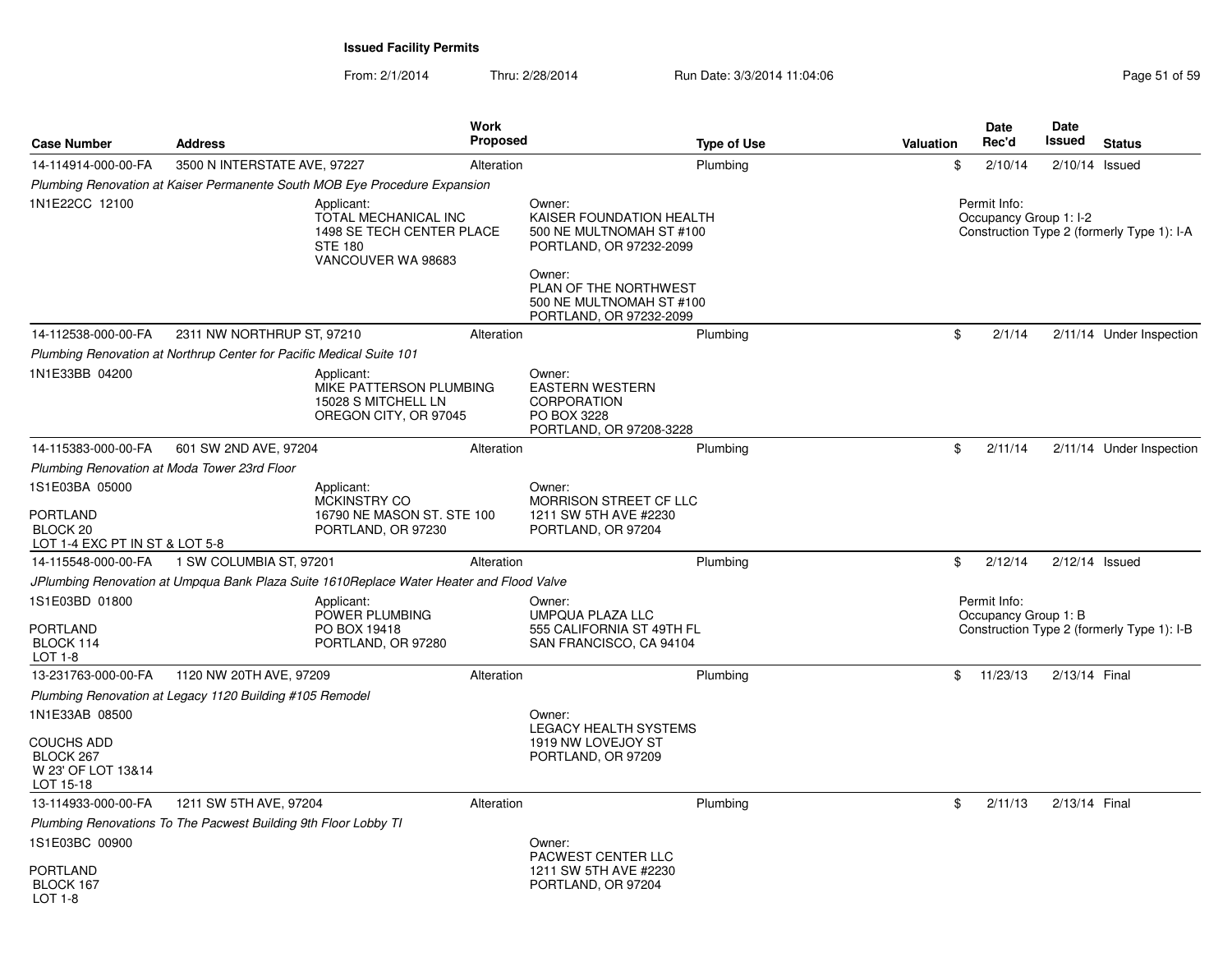| <b>Case Number</b>                                        | <b>Address</b>                                                | Work<br><b>Proposed</b>                                                                   |                                                                                                           | <b>Type of Use</b> | <b>Valuation</b> | Date<br>Rec'd                                    | Date<br><b>Issued</b> | <b>Status</b>                              |
|-----------------------------------------------------------|---------------------------------------------------------------|-------------------------------------------------------------------------------------------|-----------------------------------------------------------------------------------------------------------|--------------------|------------------|--------------------------------------------------|-----------------------|--------------------------------------------|
| 14-122150-000-00-FA                                       | 1001 SW 5TH AVE, 97204                                        | Alteration                                                                                |                                                                                                           | Plumbing           | \$               | 2/28/14                                          | 2/28/14 Issued        |                                            |
|                                                           | Plumbing Renovation at Congress Center suite 2000             |                                                                                           |                                                                                                           |                    |                  |                                                  |                       |                                            |
| 1S1E03BB 00800<br>PORTLAND<br>BLOCK 169<br><b>LOT 1-8</b> |                                                               | Applicant:<br>MCKINSTRY CO<br>16790 NE MASON ST. STE 100<br>PORTLAND, OR 97230            | Owner:<br>OR-CONGRESS CENTER LP<br>235 MONTGOMERY ST 16TH<br><b>FLOOR</b><br>SAN FRANCISCO, CA 94104-3104 |                    |                  | Permit Info:<br>Occupancy Group 1: B             |                       | Construction Type 2 (formerly Type 1): I-A |
| SEE R246278 (R667717341)                                  |                                                               |                                                                                           |                                                                                                           |                    |                  |                                                  |                       |                                            |
| 14-116999-000-00-FA                                       | 501 N GRAHAM ST, 97227                                        | Alteration                                                                                |                                                                                                           | Plumbing           | \$               | 2/14/14                                          | $2/14/14$ Issued      |                                            |
|                                                           | Plumbing Renovations To MOB 2 First Floor Public Restroom TI  |                                                                                           |                                                                                                           |                    |                  |                                                  |                       |                                            |
| 1N1E27AC 01000<br>ABENDS ADD                              |                                                               | Applicant:<br>HEINZ MECHANICAL CO INC<br>2615 NW ST HELENS RD                             | Owner:<br><b>LEGACY HEALTH SYSTEM</b><br>1919 NW LOVEJOY ST                                               |                    |                  |                                                  |                       |                                            |
| <b>BLOCK 1 TL 1000</b>                                    |                                                               | PORTLAND, OR 97210                                                                        | PORTLAND, OR 97209                                                                                        |                    |                  |                                                  |                       |                                            |
| 14-112559-000-00-FA                                       | 3600 N INTERSTATE AVE, 97227                                  | Alteration                                                                                |                                                                                                           | Plumbing           | \$               | 2/1/14                                           | 2/18/14 Final         |                                            |
| Plumbing Renovation at Kaiser CIN 3rd Floor               |                                                               |                                                                                           |                                                                                                           |                    |                  |                                                  |                       |                                            |
| 1N1E22CC 13200<br>MULTNOMAH                               |                                                               | Applicant:<br>HEINZ MECHANICAL CO INC<br>2615 NW ST HELENS RD                             | Owner:<br>KAISER FOUNDATION HEALTH<br>500 NE MULTNOMAH ST #100                                            |                    |                  |                                                  |                       |                                            |
| BLOCK 31<br>LOT 1-16 TL 13200                             |                                                               | PORTLAND, OR 97210                                                                        | PORTLAND, OR 97232-2031<br>Owner:                                                                         |                    |                  |                                                  |                       |                                            |
|                                                           |                                                               |                                                                                           | PLAN OF THE NORTHWEST<br>500 NE MULTNOMAH ST #100<br>PORTLAND, OR 97232-2031                              |                    |                  |                                                  |                       |                                            |
| 14-100693-000-00-FA                                       | 720 SW WASHINGTON ST, 97205                                   | Alteration                                                                                |                                                                                                           | Plumbing           | \$               | 1/3/14                                           |                       | 2/18/14 Under Inspection                   |
|                                                           | Plumbing Renovation at Morgan Building for Urbantopia TI      |                                                                                           |                                                                                                           |                    |                  |                                                  |                       |                                            |
| 1N1E34CC 06600<br>PORTLAND<br>BLOCK 213<br>LOT 1&2&7&8    |                                                               | Applicant:<br>MANZHURA ENTERPRISES<br>PO BX 820429<br>VANCOUVER WA 98682                  | Owner:<br><b>GPO MORGAN LLC</b><br>522 SW 5TH AVE #1105<br>PORTLAND, OR 97204                             |                    |                  |                                                  |                       |                                            |
| 14-118619-000-00-FA                                       |                                                               | 3181 SW SAM JACKSON PARK RD - Bldg BSC, 9 Alteration                                      |                                                                                                           | Plumbing           | \$               | 2/20/14                                          | 2/20/14 Issued        |                                            |
|                                                           | Plumbing Renovation at OHSU RJH for Chiller Upgrades          |                                                                                           |                                                                                                           |                    |                  |                                                  |                       |                                            |
| 1S1E09 00200                                              |                                                               | Applicant:<br><b>CHARTER MECHANICAL</b><br>7940 SW HUNZIKER ST<br>PORTLAND, OR 97223-8257 | Owner:<br>OREGON STATE OF<br>3181 SW SAM JACKSON PARK RD<br>PORTLAND, OR 97239                            |                    |                  | Permit Info:<br>Occupancy Group 1: B             |                       | Construction Type 2 (formerly Type 1): I-B |
| 14-100699-000-00-FA                                       | 610 SW ALDER ST, 97205                                        | Alteration                                                                                |                                                                                                           | Plumbing           | \$               | 1/3/14                                           |                       | 2/21/14 Under Inspection                   |
|                                                           | Plumbing Renovation at Selling Building for 5d Contractors TI |                                                                                           |                                                                                                           |                    |                  |                                                  |                       |                                            |
| 1N1E34CC 08000                                            |                                                               | Applicant:<br>DETEMPLE COMPANY INC                                                        | Owner:<br>RALPH SCHLESINGER COMPANY                                                                       |                    |                  | Permit Info:<br>Occupancy Group 1: B_Bank, Off., |                       |                                            |
| PORTLAND<br>TL 8000 LOT 1-3 BLOCK 178                     |                                                               | 1951 NW OVERTON<br>PORTLAND, OR 97209                                                     | <b>LLC</b><br>610 SW ALDER ST #1221<br>PORTLAND, OR 97205-3613                                            |                    |                  | Med.Off., Pub.Bldg.                              |                       |                                            |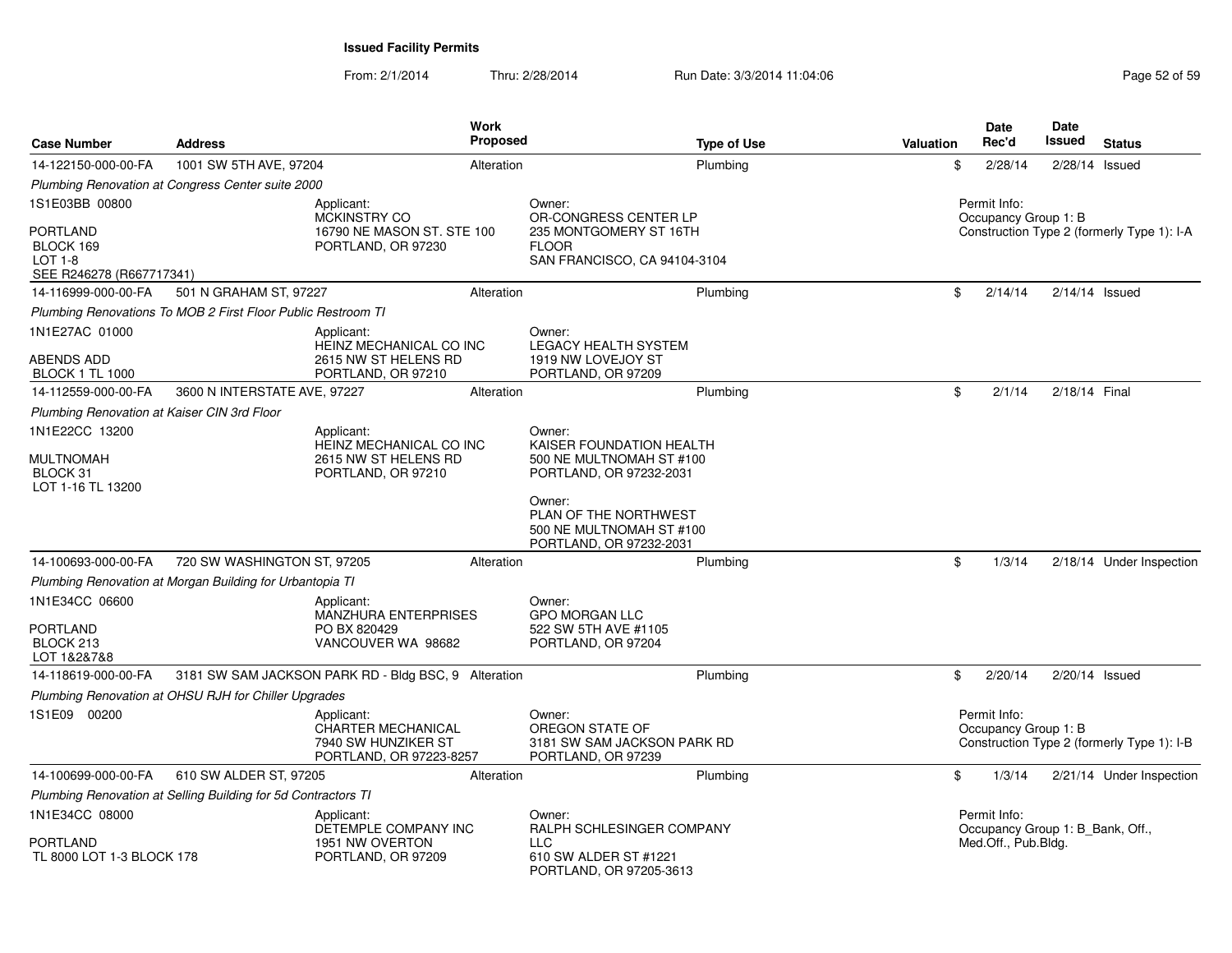| <b>Case Number</b>                                                                                                              | <b>Address</b>                                                |                                                                                                                                    | <b>Work</b><br><b>Proposed</b> | <b>Type of Use</b>                                                                                                                                                                  | <b>Valuation</b> | Date<br>Rec'd                          | Date<br>Issued | <b>Status</b>                              |
|---------------------------------------------------------------------------------------------------------------------------------|---------------------------------------------------------------|------------------------------------------------------------------------------------------------------------------------------------|--------------------------------|-------------------------------------------------------------------------------------------------------------------------------------------------------------------------------------|------------------|----------------------------------------|----------------|--------------------------------------------|
| 14-119661-000-00-FA                                                                                                             | 1 N CENTER COURT ST, 97227                                    |                                                                                                                                    | Alteration                     | Plumbing                                                                                                                                                                            | \$               | 2/21/14                                |                | 2/21/14 Under Inspection                   |
|                                                                                                                                 | Plumbing Renovation at Moda Center to convert 2 suites into 1 |                                                                                                                                    |                                |                                                                                                                                                                                     |                  |                                        |                |                                            |
| 1N1E34AB 00700                                                                                                                  |                                                               | Applicant:<br>W & J/WELBORN J & T HASKINS<br>OREGON CASCADE PLUMBING &<br><b>HEATING</b><br>PO BOX 12127<br><b>SALEM, OR 97309</b> |                                | Owner:<br>PORTLAND CITY OF(LEASED<br>1 CENTER CT #150<br>PORTLAND, OR 97227<br>Owner:<br>PORTLAND ARENA MGMT LLC<br>1 CENTER CT #150<br>PORTLAND, OR 97227                          |                  |                                        |                |                                            |
| 14-112540-000-00-FA                                                                                                             | 1221 SW YAMHILL ST                                            |                                                                                                                                    | Alteration                     | Plumbing                                                                                                                                                                            | \$               | 2/1/14                                 | 2/24/14 Final  |                                            |
|                                                                                                                                 | Plumbing Renovation at Yamhill PlazaR&R fixtures in RR        |                                                                                                                                    |                                |                                                                                                                                                                                     |                  |                                        |                |                                            |
| 1N1E33DD 06200A1<br>PORTLAND<br><b>BLOCK S1/2H</b><br>LOT 1-8<br>NON-HISTORIC<br>SEE R246865 FOR HISTORIC                       |                                                               | Applicant:<br><b>BEAVERTON PLUMBING INC</b><br>13980 SW TV HWY<br>BEAVERTON, OR 97005                                              |                                | Owner:<br>WESTON INVESTMENT CO LLC<br>2154 NE BROADWAY RM 200<br>PORTLAND, OR 97232-1590                                                                                            |                  | Permit Info:<br>Occupancy Group 1: B   |                | Construction Type 2 (formerly Type 1): I-A |
| 13-211657-000-00-FA                                                                                                             |                                                               | 3181 SW SAM JACKSON PARK RD - Bldg OPC, 9 Alteration                                                                               |                                | Plumbing                                                                                                                                                                            | \$               | 10/1/13                                |                | 2/24/14 Under Inspection                   |
|                                                                                                                                 | Plumbing Renovation at OHSU SJH Electrical Room               |                                                                                                                                    |                                |                                                                                                                                                                                     |                  |                                        |                |                                            |
| 1S1E09 00200                                                                                                                    |                                                               | Applicant:<br>DETEMPLE COMPANY INC<br>1951 NW OVERTON<br>PORTLAND, OR 97209                                                        |                                | Owner:<br>OREGON STATE OF<br>3181 SW SAM JACKSON PARK RD<br>PORTLAND, OR 97239                                                                                                      |                  | Permit Info:<br>Occupancy Group 1: I-2 |                | Construction Type 2 (formerly Type 1): I-A |
| 13-191656-000-00-FA                                                                                                             | 7000 NE AIRPORT WAY, 97218                                    |                                                                                                                                    | Alteration                     | Plumbing                                                                                                                                                                            | \$               | 8/12/13                                | 2/24/14 Final  |                                            |
|                                                                                                                                 | Plumbing Renovation at PDX for Sandoval's Restraunt           |                                                                                                                                    |                                |                                                                                                                                                                                     |                  |                                        |                |                                            |
| 1N2E08B 00400<br>SECTION 08 1N 2E<br>TL 400 7.39 ACRES<br><b>TERMINAL BLDG</b><br><b>NONTAXABLE</b><br>SEE TAXABLE SUB ACCOUNTS |                                                               | Applicant:<br>PENINSULA PLUMBING CO<br>PO BOX 16307<br>PORTLAND, OR 97292                                                          |                                | Owner:<br>PORT OF PORTLAND<br>PO BOX 3529<br>PORTLAND, OR 97208-3529                                                                                                                |                  | Permit Info:<br>Occupancy Group 1: A-2 |                | Construction Type 2 (formerly Type 1): I-A |
| 14-112562-000-00-FA                                                                                                             | 3600 N INTERSTATE AVE, 97227                                  |                                                                                                                                    | Alteration                     | Plumbing                                                                                                                                                                            | \$               | 2/1/14                                 |                | 2/25/14 Under Inspection                   |
|                                                                                                                                 |                                                               |                                                                                                                                    |                                | Plumbing Renovation at Kaiser Relocat Hepatology and Endocrinology from INTS 3rd floor to CIN 1st FloorPossibly moving WH to take down wall                                         |                  |                                        |                |                                            |
| 1N1E22CC 13200<br>MULTNOMAH<br>BLOCK 31<br>LOT 1-16 TL 13200                                                                    |                                                               | Applicant:<br>HEINZ MECHANICAL CO INC<br>2615 NW ST HELENS RD<br>PORTLAND, OR 97210                                                |                                | Owner:<br>KAISER FOUNDATION HEALTH<br>500 NE MULTNOMAH ST #100<br>PORTLAND, OR 97232-2031<br>Owner:<br>PLAN OF THE NORTHWEST<br>500 NE MULTNOMAH ST #100<br>PORTLAND, OR 97232-2031 |                  |                                        |                |                                            |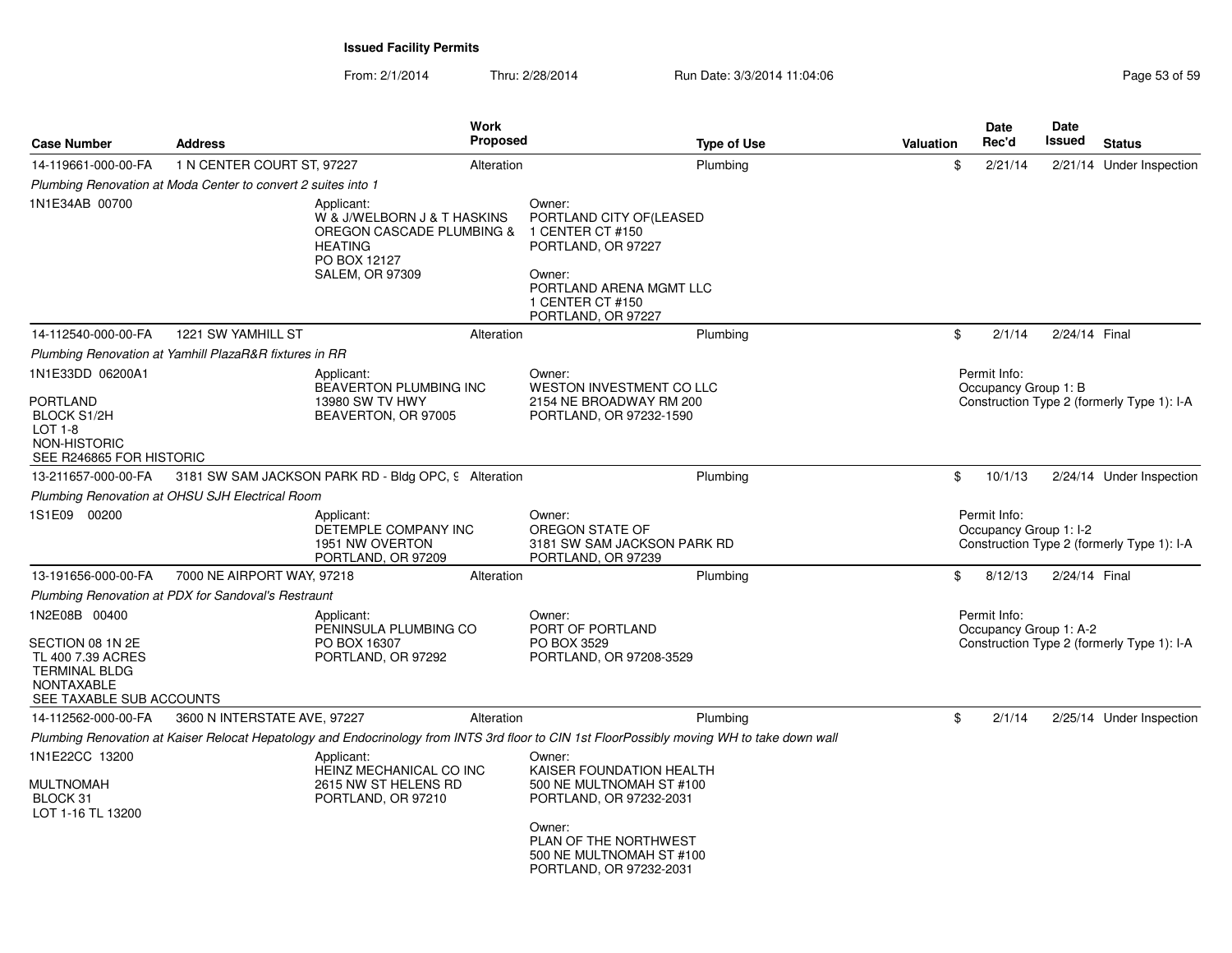From: 2/1/2014

Thru: 2/28/2014 Run Date: 3/3/2014 11:04:06 Research 2010 Page 54 of 59

| <b>Case Number</b>                                                                                             | <b>Address</b>                                                     |                                                                                               | Work<br><b>Proposed</b> |                                                                                         | <b>Type of Use</b> | Valuation | Date<br>Rec'd                        | <b>Date</b><br>Issued | <b>Status</b>                                                                   |
|----------------------------------------------------------------------------------------------------------------|--------------------------------------------------------------------|-----------------------------------------------------------------------------------------------|-------------------------|-----------------------------------------------------------------------------------------|--------------------|-----------|--------------------------------------|-----------------------|---------------------------------------------------------------------------------|
| 13-122669-000-00-FA                                                                                            | 7000 NE AIRPORT WAY, 97218                                         |                                                                                               | Alteration              |                                                                                         | Plumbing           | \$        | 3/4/13                               | 2/25/14 Final         |                                                                                 |
|                                                                                                                | Plumbing Renovations To PDX Interior Domestic Water Upgrade        |                                                                                               |                         |                                                                                         |                    |           |                                      |                       |                                                                                 |
| 1N2E08B 00400                                                                                                  |                                                                    |                                                                                               |                         | Owner:<br>PORT OF PORTLAND                                                              |                    |           |                                      |                       |                                                                                 |
| SECTION 08 1N 2E<br>TL 400 7.39 ACRES<br><b>TERMINAL BLDG</b><br><b>NONTAXABLE</b><br>SEE TAXABLE SUB ACCOUNTS |                                                                    |                                                                                               |                         | PO BOX 3529<br>PORTLAND, OR 97208-3529                                                  |                    |           |                                      |                       |                                                                                 |
| 14-120671-000-00-FA                                                                                            | 308 SW 2ND AVE, 97204                                              |                                                                                               | Alteration              |                                                                                         | Plumbing           | \$        | 2/25/14                              |                       | 2/25/14 Under Inspection                                                        |
|                                                                                                                | Plumbing Renovation at 308 SW 2nd Rest rooms on floors 3, 8, 9, 10 |                                                                                               |                         |                                                                                         |                    |           |                                      |                       |                                                                                 |
| 1N1E34CD 04600                                                                                                 |                                                                    | Applicant:<br><b>MCKINSTRY CO</b><br>16790 NE MASON ST. STE 100<br>PORTLAND, OR 97230         |                         | Owner:<br><b>NGP DUNCAN PLAZA</b><br>PO BOX 4900 DEPT #360<br>SCOTTSDALE, AZ 85261-4900 |                    |           | Permit Info:                         |                       | Occupancy Group 1: A-2_Restaurant<br>Construction Type 2 (formerly Type 1): I-A |
|                                                                                                                |                                                                    |                                                                                               |                         | Owner:<br>PORTLAND LLC<br>PO BOX 4900 DEPT #360<br>SCOTTSDALE, AZ 85261-4900            |                    |           |                                      |                       |                                                                                 |
| 13-101189-000-00-FA                                                                                            | 930 SW HALL ST, 97201                                              |                                                                                               | Alteration              |                                                                                         | Plumbing           | \$        | 1/4/13                               | 2/26/14 Final         |                                                                                 |
|                                                                                                                | Plumbing Renovation Replace 2 Boilers and Associated Piping.       |                                                                                               |                         |                                                                                         |                    |           |                                      |                       |                                                                                 |
| 1S1E04DA 07100                                                                                                 |                                                                    | Applicant:<br>HEINZ MECHANICAL CO INC                                                         |                         | Owner:<br>OREGON STATE OF(BOARD OF                                                      |                    |           |                                      |                       |                                                                                 |
| <b>PORTLAND</b><br>INC PT VAC STS BLOCK 231                                                                    |                                                                    | 2615 NW ST HELENS RD<br>PORTLAND, OR 97210                                                    |                         | <b>PO BOX 751</b><br>PORTLAND, OR 97207                                                 |                    |           |                                      |                       |                                                                                 |
|                                                                                                                |                                                                    |                                                                                               |                         | Owner:<br><b>HIGHER EDUCATION</b><br><b>PO BOX 751</b><br>PORTLAND, OR 97207            |                    |           |                                      |                       |                                                                                 |
| 14-121401-000-00-FA                                                                                            | 111 SW 5TH AVE, 97204-3626                                         |                                                                                               | Alteration              |                                                                                         | Plumbing           | \$        | 2/27/14                              |                       | 2/27/14 Under Inspection                                                        |
|                                                                                                                | Plumbing Renovation at US Bank Tower on the 28th and 29th Floors   |                                                                                               |                         |                                                                                         |                    |           |                                      |                       |                                                                                 |
| 1N1E34CD 01300                                                                                                 |                                                                    | Applicant:<br>West Coast Central Plmbing, LLC<br>12714 SE Majestic Ln.<br>Clackamas, OR 97086 |                         |                                                                                         |                    |           | Permit Info:<br>Occupancy Group 1: B |                       | Construction Type 2 (formerly Type 1): I-A                                      |
| 14-117113-000-00-FA                                                                                            | 1621 SW 1ST AVE, 97201                                             |                                                                                               | Alteration              |                                                                                         | Plumbing           | \$        | 2/14/14                              | 2/27/14 Issued        |                                                                                 |
|                                                                                                                | Plumbing Renovations to The Woolworth Building 6th Floor TI        |                                                                                               |                         |                                                                                         |                    |           |                                      |                       |                                                                                 |
| 1S1E03CB 00700                                                                                                 |                                                                    | Applicant:<br>MCKINSTRY CO<br>16790 NE MASON ST. STE 100<br>PORTLAND, OR 97230                |                         |                                                                                         |                    |           | Permit Info:<br>Occupancy Group 1: B |                       | Construction Type 2 (formerly Type 1): I-B                                      |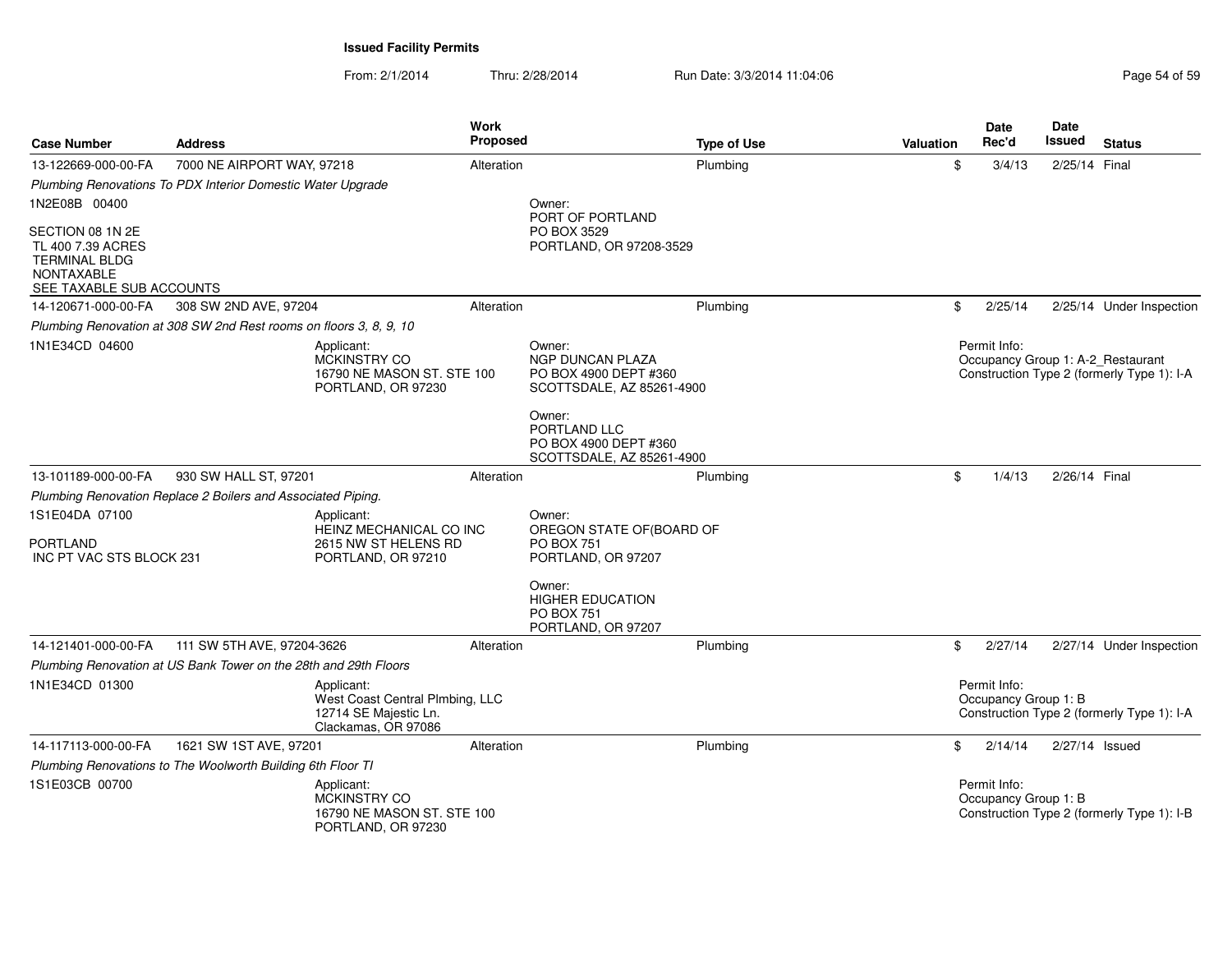From: 2/1/2014Thru: 2/28/2014 Run Date: 3/3/2014 11:04:06 Research 2010 Page 55 of 59

| <b>Case Number</b>                                                                   | <b>Address</b>                                                           |                                                                                                  | <b>Work</b><br>Proposed |                                                                                        | <b>Type of Use</b> | Valuation | <b>Date</b><br>Rec'd                  | Date<br>Issued | <b>Status</b>                                |
|--------------------------------------------------------------------------------------|--------------------------------------------------------------------------|--------------------------------------------------------------------------------------------------|-------------------------|----------------------------------------------------------------------------------------|--------------------|-----------|---------------------------------------|----------------|----------------------------------------------|
| 14-121597-000-00-FA                                                                  | 2545 SW TERWILLIGER BLVD, 97201                                          |                                                                                                  | Alteration              |                                                                                        | Plumbing           |           | \$<br>2/27/14                         |                | 2/27/14 Issued                               |
|                                                                                      | Plumbing Renovation at Terwilliger Plaza Apt. 710                        |                                                                                                  |                         |                                                                                        |                    |           |                                       |                |                                              |
| 1S1E09AA 00200<br>SECTION 09 1S 1E<br>TL 200 3.09 ACRES                              |                                                                          | Applicant:<br>ADVANCED PLUMBING<br>P0 BX 593<br>PORTLAND OR 97207                                |                         | Owner:<br>TERWILLIGER PLAZA INC<br>2545 SW TERWILLIGER BLVD<br>PORTLAND, OR 97201-6302 |                    |           | Permit Info:<br>Occupancy Group 1: R1 |                | Construction Type 2 (formerly Type 1): I-A   |
| 14-121610-000-00-FA                                                                  | 300 N WINNING ST, 97227                                                  |                                                                                                  | Alteration              |                                                                                        | Plumbing           |           | \$<br>2/27/14                         |                | 2/27/14 Issued                               |
|                                                                                      | Plumbing Renovation at VMC to add new Domestic Water Boiler              |                                                                                                  |                         |                                                                                        |                    |           |                                       |                |                                              |
| 1N1E34AB 01200<br>MC MILLENS ADD<br>BLOCK 7&8&10-12&16 TL 1200                       |                                                                          | Applicant:<br>MCKINSTRY CO<br>16790 NE MASON ST. STE 100<br>PORTLAND, OR 97230                   |                         | Owner:<br>PORTLAND CITY OF<br>1120 SW 5TH AVE #1204<br>PORTLAND, OR 97204-1912         |                    |           |                                       |                |                                              |
| 14-121613-000-00-FA                                                                  | 3030 SW MOODY AVE, 97201                                                 |                                                                                                  | Alteration              |                                                                                        | Plumbing           |           | \$<br>2/27/14                         |                | 2/27/14 Issued                               |
|                                                                                      | Plumbing Renovation at OHSU 3030 Building TI                             |                                                                                                  |                         |                                                                                        |                    |           |                                       |                |                                              |
| 1S1E10 00400                                                                         |                                                                          | Applicant:<br>AMERICAN HEATING INC                                                               |                         | Owner:<br>3030 PROPERTY LLC                                                            |                    |           | Permit Info:                          |                | Occupancy Group 1: B_Bank, Off.,             |
| SECTION 10 1S 1E<br>TL 400 2.77 ACRES                                                |                                                                          | 5035 SE 24TH<br>Portland Oregon 97202-4765                                                       |                         | 3121 SW MOODY AVE<br>PORTLAND, OR 97239                                                |                    |           | Med.Off., Pub.Bldg.                   |                | Construction Type 2 (formerly Type 1): III-B |
| 14-112528-000-00-FA                                                                  | 1040 SE MORRISON ST. 97214                                               |                                                                                                  | Alteration              |                                                                                        | Plumbing           |           | \$<br>2/1/14                          |                | $2/1/14$ Issued                              |
|                                                                                      | Plumbing Renovation at Election Building to add sink in Yellow Breakroom |                                                                                                  |                         |                                                                                        |                    |           |                                       |                |                                              |
| 1S1E02BA 05000<br><b>EAST PORTLAND</b><br>BLOCK 218<br>LOT 5-7<br>LOT 8 EXC PT IN ST |                                                                          | Applicant:<br>LIVING WATER PLUMBING<br>39234 CASCADIA VILLAGE DR<br><b>SANDY OR 97055</b>        |                         | Owner:<br>MULTNOMAH COUNTY<br>401 N DIXON ST<br>PORTLAND, OR 97227-1865                |                    |           | Permit Info:<br>Occupancy Group 1: B  |                |                                              |
| 14-112529-000-00-FA                                                                  | 1120 NW COUCH ST, 97209                                                  |                                                                                                  | Alteration              |                                                                                        | Plumbing           |           | \$<br>2/1/14                          |                | 2/1/14 Under Inspection                      |
|                                                                                      | plumbing Renovation at Brewery Blocks 2 for Madewell TI                  |                                                                                                  |                         |                                                                                        |                    |           |                                       |                |                                              |
| 1N1E33DA 04900                                                                       |                                                                          | Applicant:<br>ALLIANT SYSTEMS LLC<br>1600 NW 167TH PL STE 330<br>BEAVERTON, OR 97006             |                         | Owner:<br>MEPT BREWERY BLOCK 2 LLC<br>PO BOX 320099<br>ALEXANDRIA, VA 22320-0156       |                    |           | Permit Info:<br>Med.Off., Pub.Bldg.   |                | Occupancy Group 1: B_Bank, Off.,             |
| 14-112530-000-00-FA                                                                  | 5216 NE 158TH AVE - Bldg 6, 97230                                        |                                                                                                  | Alteration              |                                                                                        | Plumbing           |           | \$<br>2/1/14                          |                | 2/1/14 Final                                 |
|                                                                                      |                                                                          | Plumbing Renovation at 158th Commerce park Bldg 6 Demo 6 fixtures and Relocate vent and hosebibb |                         |                                                                                        |                    |           |                                       |                |                                              |
| 1N2E24AA 00400                                                                       |                                                                          | Applicant:<br>JAMES ROOD PLUMBING INC<br>125 S 1ST AVE #542<br>Hillsboro, OR 97123               |                         | Owner:<br><b>WALTON CWOR COMMERCE</b><br>PO BOX 460169<br>HOUSTON, TX 77056            |                    |           |                                       |                |                                              |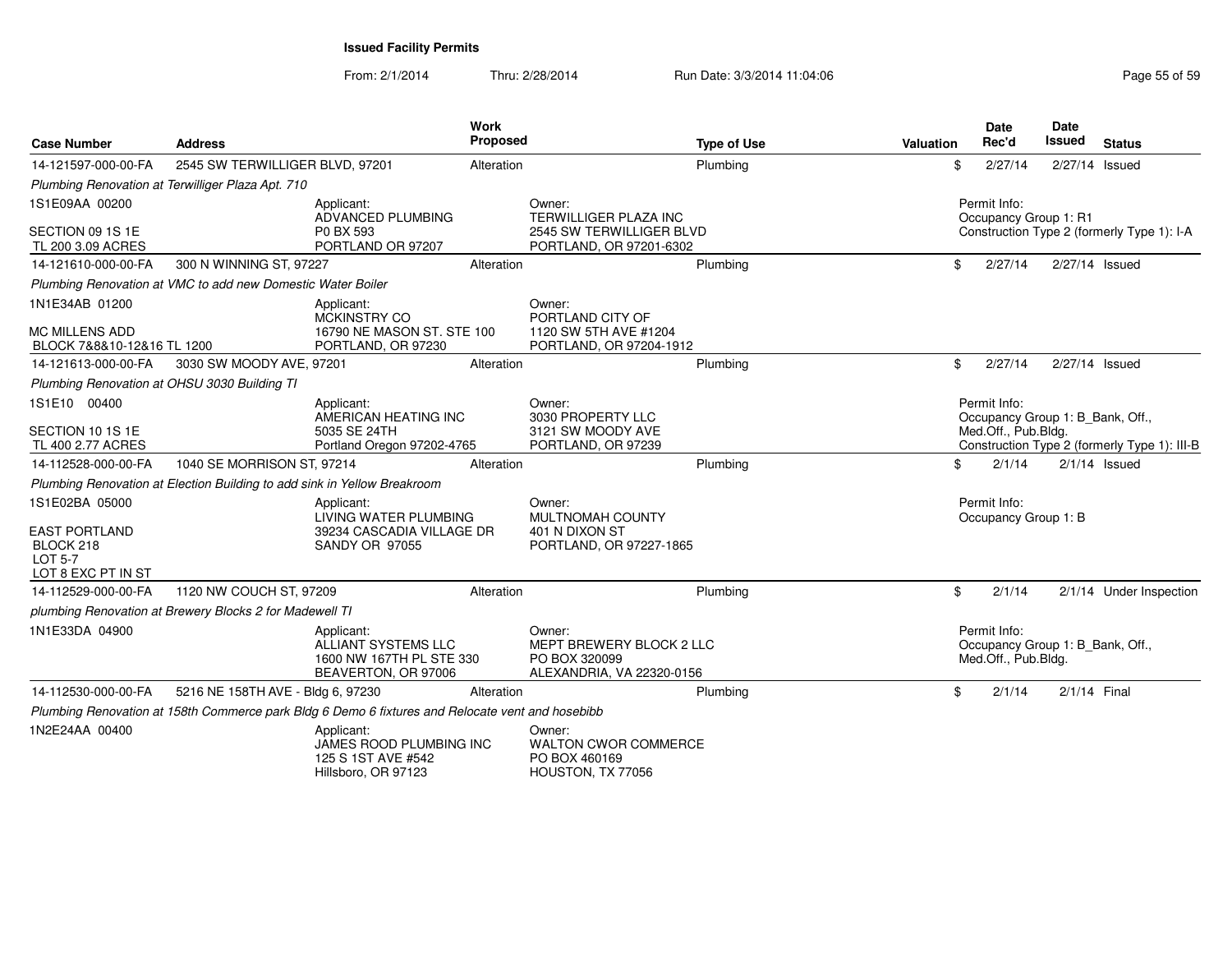| <b>Case Number</b>                                                                                           | <b>Address</b>                                                                      | <b>Work</b><br><b>Proposed</b>                                                                                            | <b>Type of Use</b>                                                                                                                                                               | Valuation | <b>Date</b><br>Rec'd                         | <b>Date</b><br>Issued | <b>Status</b>                                |
|--------------------------------------------------------------------------------------------------------------|-------------------------------------------------------------------------------------|---------------------------------------------------------------------------------------------------------------------------|----------------------------------------------------------------------------------------------------------------------------------------------------------------------------------|-----------|----------------------------------------------|-----------------------|----------------------------------------------|
| 14-112533-000-00-FA                                                                                          | 3653 SE 34TH AVE, 97202                                                             | Alteration                                                                                                                | Plumbing                                                                                                                                                                         | \$        | 2/1/14                                       |                       | $2/1/14$ Issued                              |
|                                                                                                              | Plumbing Renovation at SE Health Center for DCVA for irrigation                     |                                                                                                                           |                                                                                                                                                                                  |           |                                              |                       |                                              |
| 1S1E12DB 03900                                                                                               | Applicant:<br><b>DRIVE</b>                                                          | PORTLAND MECHANICAL<br><b>CONTRACTORS</b><br>2000 SE HANNA HARVESTER<br>MILWAUKIE OR 97222                                | Owner:<br><b>FACILITIES</b><br>2505 SE 11TH AVE<br>PORTLAND, OR 97202-1006<br>Owner:<br>PROPERTY MGMNT<br>2505 SE 11TH AVE<br>PORTLAND, OR 97202-1006                            |           | Permit Info:<br>Occupancy Group 1: B         |                       | Construction Type 2 (formerly Type 1): III-N |
|                                                                                                              |                                                                                     |                                                                                                                           | Owner:<br>MULTNOMAH COUNTY<br>2505 SE 11TH AVE<br>PORTLAND, OR 97202-1006                                                                                                        |           |                                              |                       |                                              |
| 14-112535-000-00-FA                                                                                          | 111 SW 5TH AVE, 97204-3626                                                          | Alteration                                                                                                                | Plumbing                                                                                                                                                                         | \$        | 2/1/14                                       |                       | $2/1/14$ Issued                              |
|                                                                                                              | Plumbing Renovation at US Bancorp Tower to Replace 140 Feet of 4" Copper Water Main |                                                                                                                           |                                                                                                                                                                                  |           |                                              |                       |                                              |
| 1N1E34CD 01300                                                                                               | Applicant:<br><b>DRIVE</b>                                                          | PORTLAND MECHANICAL<br><b>CONTRACTORS</b><br>2000 SE HANNA HARVESTER<br>MILWAUKIE OR 97222                                |                                                                                                                                                                                  |           | Permit Info:<br>Occupancy Group 1: B         |                       | Construction Type 2 (formerly Type 1): I-A   |
| 14-112537-000-00-FA                                                                                          | 919 NE 19TH AVE, 97232                                                              | Alteration                                                                                                                | Plumbing                                                                                                                                                                         | \$        | 2/1/14                                       |                       | 2/1/14 Under Inspection                      |
|                                                                                                              |                                                                                     | Plumbing Renovation at Lloyd Corp. Plaza for KW Commercial Demo Kitchen area and install Breakroom                        |                                                                                                                                                                                  |           |                                              |                       |                                              |
| 1N1E35AC 00100<br><b>SULLIVANS ADD</b><br><b>BLOCK 36 TL 100</b>                                             | Applicant:                                                                          | BEAVERTON PLUMBING INC<br>13980 SW TV HWY<br>BEAVERTON, OR 97005                                                          | Owner:<br>WESTON INVESTMENT CO LLC<br>2154 NE BROADWAY RM 200<br>PORTLAND, OR 97232-1590                                                                                         |           | Permit Info:<br>Occupancy Group 1: B         |                       | Construction Type 2 (formerly Type 1): II-A  |
| 14-112539-000-00-FA                                                                                          | 3101 SW SAM JACKSON PARK RD, 97201                                                  | Alteration                                                                                                                | Plumbing                                                                                                                                                                         | \$        | 2/1/14                                       |                       | $2/1/14$ Issued                              |
|                                                                                                              |                                                                                     | Plumbing Renovation at Shriners Hospital for ChildrenDemo RR and install Bottle fillerWork to be done by On Site Plumbers |                                                                                                                                                                                  |           |                                              |                       |                                              |
| 1S1E09 00500                                                                                                 |                                                                                     |                                                                                                                           | Owner:<br>OREGON STATE OF<br>3181 SW SAM JACKSON PARK RD<br>PORTLAND, OR 97239                                                                                                   |           |                                              |                       |                                              |
| 14-112554-000-00-FA                                                                                          | 5050 NE HOYT ST, 97213                                                              | Alteration                                                                                                                | Plumbing                                                                                                                                                                         | \$        | 2/1/14                                       |                       | $2/1/14$ Issued                              |
| Plumbing Renovation at PPMC Plaza Suite 317                                                                  |                                                                                     |                                                                                                                           |                                                                                                                                                                                  |           |                                              |                       |                                              |
| 1N2E31BD 03800<br><b>CENTER ADD</b><br>BLOCK <sub>3</sub><br>LOT 1-7 INC PT VAC ST<br>LOT 20-26 EXC PT IN ST | Applicant:                                                                          | AMERICAN HEATING INC<br>5035 SE 24TH<br>Portland Oregon 97202-4765                                                        | Owner:<br>PROVIDENCE HEALTH<br>4400 NE HALSEY ST BLDG 2 #190<br>PORTLAND, OR 97213-1545<br>Owner:<br>SERVICES-OREGON<br>4400 NE HALSEY ST BLDG 2 #190<br>PORTLAND, OR 97213-1545 |           | Permit Info:<br>Occupancy Group 1: B<br>I-FR |                       | Construction Type 2 (formerly Type 1):       |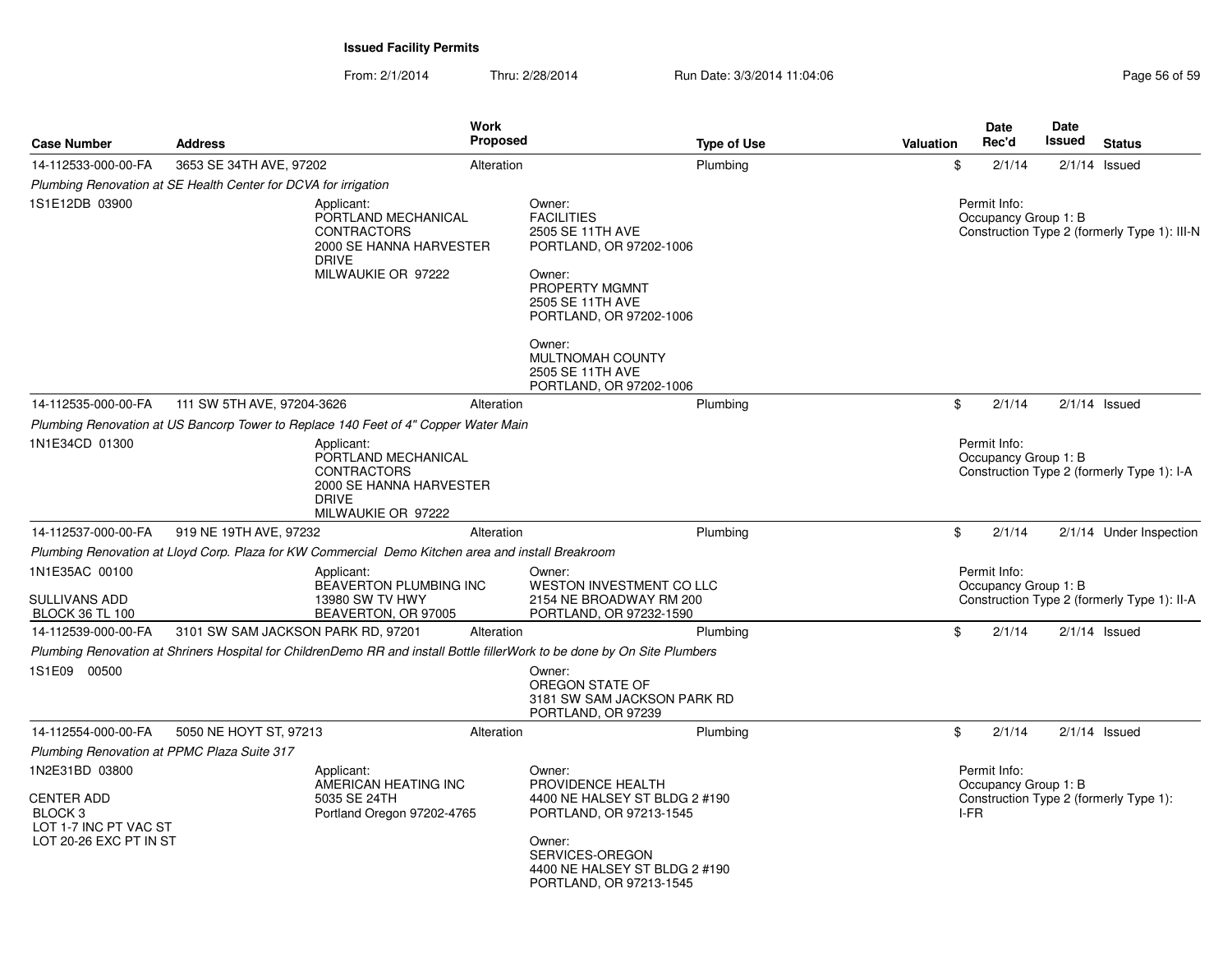From: 2/1/2014Thru: 2/28/2014 Run Date: 3/3/2014 11:04:06 Research 2010 2014 12:04:06

| <b>Case Number</b>                                                                                         | <b>Address</b>                                             | <b>Work</b><br><b>Proposed</b>                                                                               |                                                                                                                                                               | <b>Type of Use</b> | <b>Valuation</b> | <b>Date</b><br>Rec'd                             | Date<br>Issued | <b>Status</b>                              |
|------------------------------------------------------------------------------------------------------------|------------------------------------------------------------|--------------------------------------------------------------------------------------------------------------|---------------------------------------------------------------------------------------------------------------------------------------------------------------|--------------------|------------------|--------------------------------------------------|----------------|--------------------------------------------|
| 14-112561-000-00-FA                                                                                        | 220 NW 2ND AVE, 97209                                      | Alteration                                                                                                   |                                                                                                                                                               | Plumbing           | \$               | 2/1/14                                           |                | $2/1/14$ Issued                            |
|                                                                                                            | Plumbing Renovation at One Pacific Square for Netop TI     |                                                                                                              |                                                                                                                                                               |                    |                  |                                                  |                |                                            |
| 1N1E34CA 04500                                                                                             |                                                            | Applicant:                                                                                                   | Owner:                                                                                                                                                        |                    |                  |                                                  |                |                                            |
| <b>COUCHS ADD</b><br>BLOCK 14<br>LOT 1-8 EXC PT IN ST                                                      |                                                            | MCKINSTRY CO<br>16790 NE MASON ST, STE 100<br>PORTLAND, OR 97230                                             | ONE PACIFIC SQUARE CF LLC<br>1211 SW 5TH AVE #2230<br>PORTLAND, OR 97204-3735                                                                                 |                    |                  |                                                  |                |                                            |
| 14-112564-000-00-FA                                                                                        | 614 SW 11TH AVE, 97205                                     | Alteration                                                                                                   |                                                                                                                                                               | Plumbing           | \$               | 2/1/14                                           |                | 2/1/14 Under Inspection                    |
|                                                                                                            | Plumbing Renovation at Governor Hotel for Jackknife Bar TI |                                                                                                              |                                                                                                                                                               |                    |                  |                                                  |                |                                            |
| 1N1E33DD 04300<br><b>PORTLAND</b><br>BLOCK 252<br>HISTORIC PROPERTY 15 YR 2004<br>POTENTIAL ADDITIONAL TAX |                                                            | Applicant:<br>WEEKEND PLUMBER LLC<br>4811 ne 31<br>Portland OR 97212                                         | Owner:<br>PORTLAND GOVERNOR HOTEL<br>1900 N AKARD ST<br>DALLAS, TX 75201-2300<br>Owner:<br><b>ACQUISITION LLC</b><br>1900 N AKARD ST<br>DALLAS, TX 75201-2300 |                    |                  | Permit Info:                                     |                | Occupancy Group 1: R-1 Hotel or Motel      |
| 14-112566-000-00-FA                                                                                        |                                                            | 3181 SW SAM JACKSON PARK RD - Bldg MRB, 9 Alteration                                                         |                                                                                                                                                               | Plumbing           | \$               | 2/1/14                                           |                | $2/1/14$ Issued                            |
| Plumbing Renovation at OHSU MRB                                                                            |                                                            |                                                                                                              |                                                                                                                                                               |                    |                  |                                                  |                |                                            |
| 1S1E09 00200                                                                                               |                                                            | Applicant:<br>APOLLO CONSTRUCTION<br><b>SERVICES</b><br>26055 SW Canyon Creek Rd<br>Wilsonville Oregon 97070 | Owner:<br>OREGON STATE OF<br>3181 SW SAM JACKSON PARK RD<br>PORTLAND, OR 97239                                                                                |                    |                  |                                                  |                |                                            |
| 14-112563-000-00-FA                                                                                        | 1 SW COLUMBIA ST, 97201                                    | Alteration                                                                                                   |                                                                                                                                                               | Plumbing           | \$               | 2/1/14                                           |                | 2/3/14 Under Inspection                    |
|                                                                                                            |                                                            | plumbing Renovation at Umpqua Bank Plaza for Mazama Capital Management TI                                    |                                                                                                                                                               |                    |                  |                                                  |                |                                            |
| 1S1E03BD 01800<br><b>PORTLAND</b><br>BLOCK 114<br>LOT 1-8                                                  |                                                            | Applicant:<br>POWER PLUMBING<br>PO BOX 19418<br>PORTLAND, OR 97280                                           | Owner:<br><b>UMPQUA PLAZA LLC</b><br>555 CALIFORNIA ST 49TH FL<br>SAN FRANCISCO, CA 94104                                                                     |                    |                  | Permit Info:<br>Occupancy Group 1: B             |                | Construction Type 2 (formerly Type 1): I-B |
| 14-112815-000-00-FA                                                                                        | 1631 NW THURMAN ST                                         | Alteration                                                                                                   |                                                                                                                                                               | Plumbing           | \$               | 2/3/14                                           |                | 2/3/14 Under Inspection                    |
|                                                                                                            | Plumbing Rnovation at Bridgetown Building for CMD TI       |                                                                                                              |                                                                                                                                                               |                    |                  |                                                  |                |                                            |
| 1N1E28DD 03500                                                                                             |                                                            | Applicant:<br>JAMES ROOD PLUMBING INC                                                                        | Owner:<br>1631 NW THURMAN STREET LLC                                                                                                                          |                    |                  | Permit Info:<br>Occupancy Group 1: B Bank, Off., |                |                                            |
| <b>WATSONS ADD</b><br>BLOCK 17-19 & TERMINAL BLK TL 3500                                                   |                                                            | 125 S 1ST AVE #542<br>Hillsboro, OR 97123                                                                    | 111 SW COLUMBIA ST #1380<br>PORTLAND, OR 97201-5845                                                                                                           |                    |                  | Med.Off., Pub.Bldg.                              |                |                                            |
| 14-113129-000-00-FA                                                                                        | 2801 N GANTENBEIN AVE, 97227                               | Alteration                                                                                                   |                                                                                                                                                               | Plumbing           | \$               | 2/4/14                                           |                | 2/4/14 Under Inspection                    |
|                                                                                                            |                                                            | Plumbing Renovation at Legacy Emanuel Hospital Labor and DeliveryRelocate Birthing Tub                       |                                                                                                                                                               |                    |                  |                                                  |                |                                            |
| 1N1E27AC 01100<br>ABENDS ADD                                                                               |                                                            | Applicant:<br>METRO MECHANICAL SYSTEMS<br>TT C                                                               | Owner:<br><b>EMANUEL HOSPITAL</b><br>1919 NW LOVEJOY ST                                                                                                       |                    |                  | Permit Info:<br>Occupancy Group 1: I-2           |                | Construction Type 2 (formerly Type 1): I-A |
| <b>BLOCK 4</b><br>LOT 1-18 TL 1100                                                                         |                                                            | 12016 NE Salmon Creek Ave.<br>Vancouver, WA 98686                                                            | PORTLAND, OR 97209                                                                                                                                            |                    |                  |                                                  |                |                                            |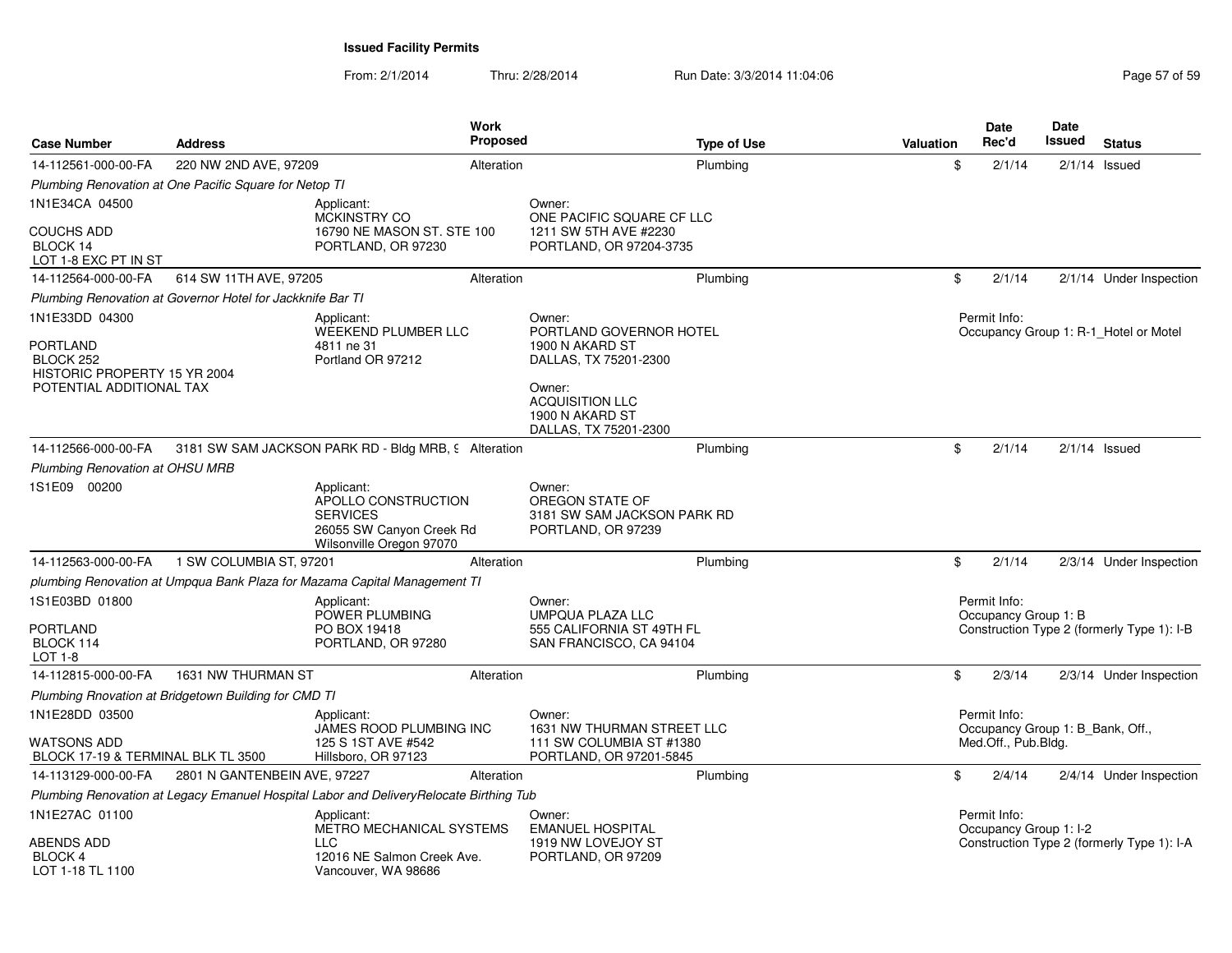From: 2/1/2014Thru: 2/28/2014 Run Date: 3/3/2014 11:04:06 Run Date: 3/3/2014 11:04:06

| <b>Case Number</b>                                                                                                                    | <b>Address</b>                                    | <b>Work</b><br><b>Proposed</b>                                                                |            | <b>Type of Use</b>                                                                                                                                      | Valuation | <b>Date</b><br>Rec'd                                                    | <b>Date</b><br>Issued | <b>Status</b>                                |
|---------------------------------------------------------------------------------------------------------------------------------------|---------------------------------------------------|-----------------------------------------------------------------------------------------------|------------|---------------------------------------------------------------------------------------------------------------------------------------------------------|-----------|-------------------------------------------------------------------------|-----------------------|----------------------------------------------|
| 14-113130-000-00-FA                                                                                                                   | 211 SE CARUTHERS ST, 97214                        | Alteration                                                                                    |            | Plumbing                                                                                                                                                |           | \$<br>2/4/14                                                            |                       | 2/4/14 Under Inspection                      |
|                                                                                                                                       | Plumbing Renovation at Opera House for Break Sink |                                                                                               |            |                                                                                                                                                         |           |                                                                         |                       |                                              |
| 1S1E03DD 00600                                                                                                                        |                                                   | Applicant:                                                                                    |            | Owner:                                                                                                                                                  |           | Permit Info:                                                            |                       |                                              |
| PORTLAND GENERAL ELEC STA L<br>LOT 1 TL 600                                                                                           |                                                   | RAYBORN'S PLUMBING INC<br>19990 SW CIPOLE RD<br>TUALATIN, OR 97062                            | <b>INC</b> | PORTLAND OPERA ASSOCIATION<br>211 SE CARUTHERS ST<br>PORTLAND, OR 97214                                                                                 |           | Occupancy Group 1: B_Bank, Off.,<br>Med.Off., Pub.Bldg.                 |                       | Construction Type 2 (formerly Type 1): II-A  |
| 14-113841-000-00-FA                                                                                                                   | 2700 N HAYDEN ISLAND DR - Bldg B, 97217           | Alteration                                                                                    |            | Plumbing                                                                                                                                                |           | \$<br>2/5/14                                                            | 2/5/14 Final          |                                              |
| Plumbing Renovation at Building B                                                                                                     |                                                   |                                                                                               |            |                                                                                                                                                         |           |                                                                         |                       |                                              |
| 2N1E33B 00900                                                                                                                         |                                                   | Applicant:<br><b>RAYBORN'S PLUMBING INC</b><br>19990 SW CIPOLE RD<br>TUALATIN, OR 97062       | Owner:     | <b>HAYDEN OPB PARTNERS LLC</b><br>111 SW COLUMBIA ST #1380<br>PORTLAND, OR 97201                                                                        |           |                                                                         |                       |                                              |
| 14-113943-000-00-FA                                                                                                                   | 12000 SW 49TH AVE, 97219                          | Alteration                                                                                    |            | Plumbing                                                                                                                                                |           | \$<br>2/5/14                                                            |                       | 2/5/14 Under Inspection                      |
|                                                                                                                                       |                                                   | Plumbing Renovation at PCC Sylvania SS Bldg South 2nd Flr Tower Mens RR                       |            |                                                                                                                                                         |           |                                                                         |                       |                                              |
| 1S1E31D 00200                                                                                                                         |                                                   | Applicant:<br><b>MCKINSTRY CO</b><br>16790 NE MASON ST. STE 100<br>PORTLAND, OR 97230         |            | Owner:<br>PORTLAND COMMUNITY<br><b>COLLEGE DIST</b><br>PO BOX 6119<br>ALOHA, OR 97007-0119                                                              |           | Permit Info:<br>Occupancy Group 1: B                                    |                       | Construction Type 2 (formerly Type 1): II-B  |
| 14-113830-000-00-FA                                                                                                                   | 123 NE 3RD AVE, 97232                             | Alteration                                                                                    |            | Plumbing                                                                                                                                                |           | \$<br>2/5/14                                                            |                       | 2/5/14 Under Inspection                      |
|                                                                                                                                       |                                                   |                                                                                               |            | polumbing Renovatin at 123 NE 3rd frothe Commisary Suite 010Production Kitchen for Bottling JuiceOregon Department of Agriculture Stamp on Plans 2/5/14 |           |                                                                         |                       |                                              |
| 1N1E34DA 02800<br><b>EAST PORTLAND</b><br>BLOCK 68<br>INC PT VAC ST LOT 1&8<br>LOT 2&3&6&7                                            |                                                   | Applicant:<br>PIPELINE PLUMBING & DRAIN<br>333 S STATE ST, PMB V 108<br>LAKE OSWEGO, OR 97034 | Owner:     | BRIDGEHEAD DEVELOPMENT LLC<br>1001 SE WATER AVE #120<br>PORTLAND, OR 97214-2147                                                                         |           | Permit Info:<br>Occupancy Group 1: B Bank, Off.,<br>Med.Off., Pub.Bldg. |                       | Construction Type 2 (formerly Type 1): III-A |
| INC PT VAC ST LOT 4&5; HISTORIC<br>PROPERTY; POTENTIAL ADDITIONAL TAX                                                                 |                                                   |                                                                                               |            |                                                                                                                                                         |           |                                                                         |                       |                                              |
| 14-114320-000-00-FA                                                                                                                   | 1130 NW 22ND AVE                                  | Alteration                                                                                    |            | Plumbing                                                                                                                                                |           | \$<br>2/6/14                                                            |                       | 2/6/14 Under Inspection                      |
|                                                                                                                                       | Plumbing Renovation at Legacy Cancer Center MOB 3 |                                                                                               |            |                                                                                                                                                         |           |                                                                         |                       |                                              |
| 1N1E33BA 04000A1<br><b>COUCHS ADD</b><br>BLOCK 300<br>LOT 5-14&16-18 TL 4000<br>IMPS ONLY SEE R141330 (R180232300) FOR<br>LAND & IMPS |                                                   | Applicant:<br>HEINZ MECHANICAL CO INC<br>2615 NW ST HELENS RD<br>PORTLAND, OR 97210           |            | Owner:<br><b>GOOD SAMARITAN HOSPITAL &amp;</b><br>MEDICAL CENTER<br>1919 NW LOVEJOY ST<br>PORTLAND, OR 97209                                            |           | Permit Info:<br>Occupancy Group 1: B Bank, Off.,<br>Med.Off., Pub.Bldg. |                       | Construction Type 2 (formerly Type 1): I-A   |

**Total # of FA Alteration permits issued: 315**

**Total valuation of FA Alteration permits issued: \$17,513,366**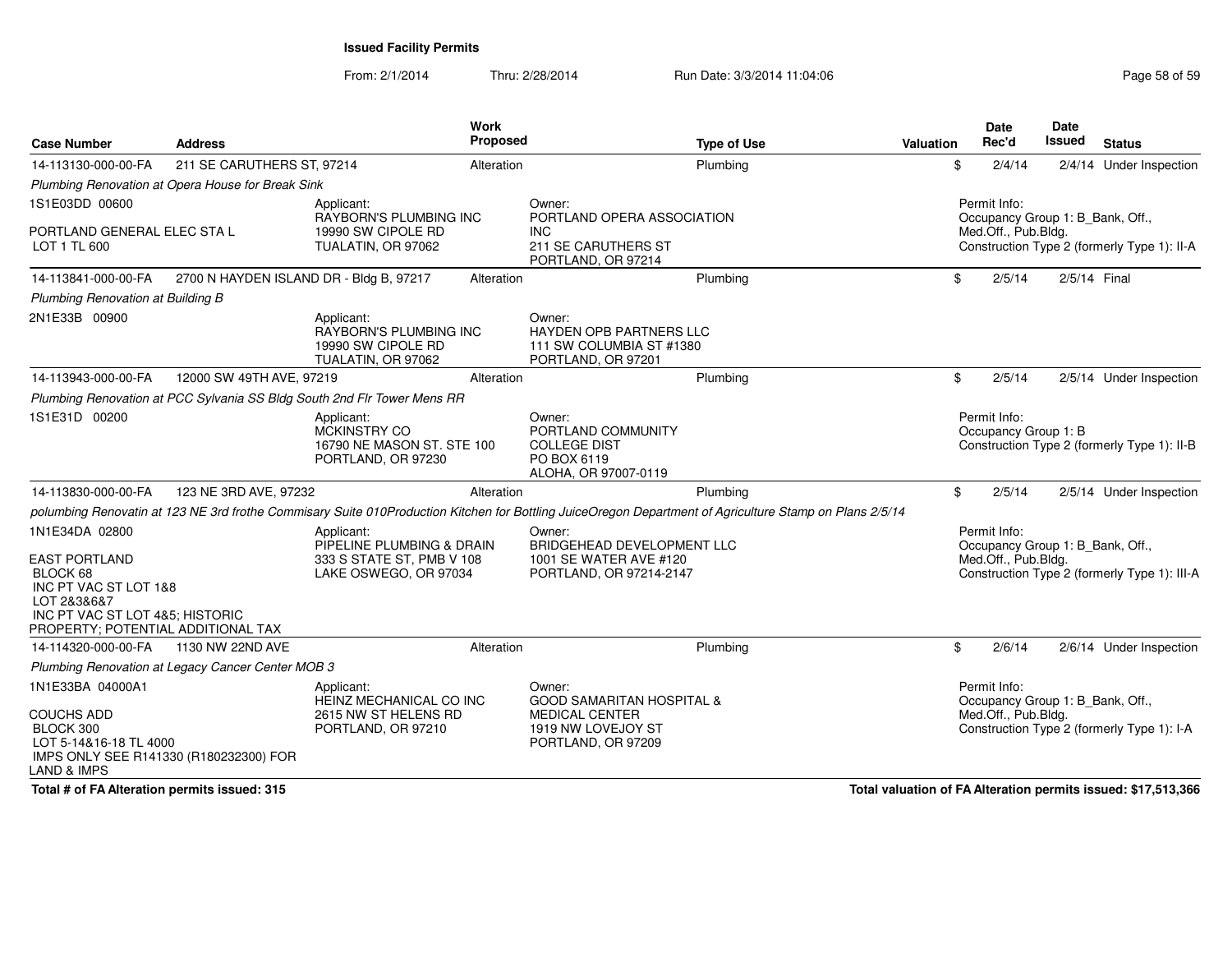From: 2/1/2014Thru: 2/28/2014 Run Date: 3/3/2014 11:04:06 Page 59 of 59

**StatusDate Rec'd Issued DateIssued Type of Use ValuationWork S** Proposed **Case Number Address***F2/ PECI, 13,14, 15TH FLR; RECONFIGURE DUCT AND DIFFUSERS FOR NEW LAYOUT----maintain current sprinkler coverage as per IFC*  CCB - Contractor:1S1E03BD 00600PORTLAND BLOCK 10 LOT 1 EXC PT IN STS LOT 2-8 EXC PT IN ST **Total # of FA Demolition permits issued: 1**Applicant: Eddie Stoyan ALLIANT SYSTEMS LLC 1600 nw 167th pl. ste. 330Beaverton, OR 97006Owner: AAT OREGON OFFICE I LLC 11455 EL CAMINO REAL #200SAN DIEGO, CA 92130-2047 ALLIANT SYSTEMS LLC 1600 NW 167TH PL SUITE 330BEAVERTON OR 9700514-117966-000-00-FAA 100 SW MAIN ST, 97204 **Demolition** Demolition **Mechanical** Mechanical 510,000 2/18/14 2/26/14 Issued **Total valuation of FA Demolition permits issued: \$10,000**

**Total # of Facility Permits issued: 316**

**Total valuation of Facility Permits issued: \$17,523,366**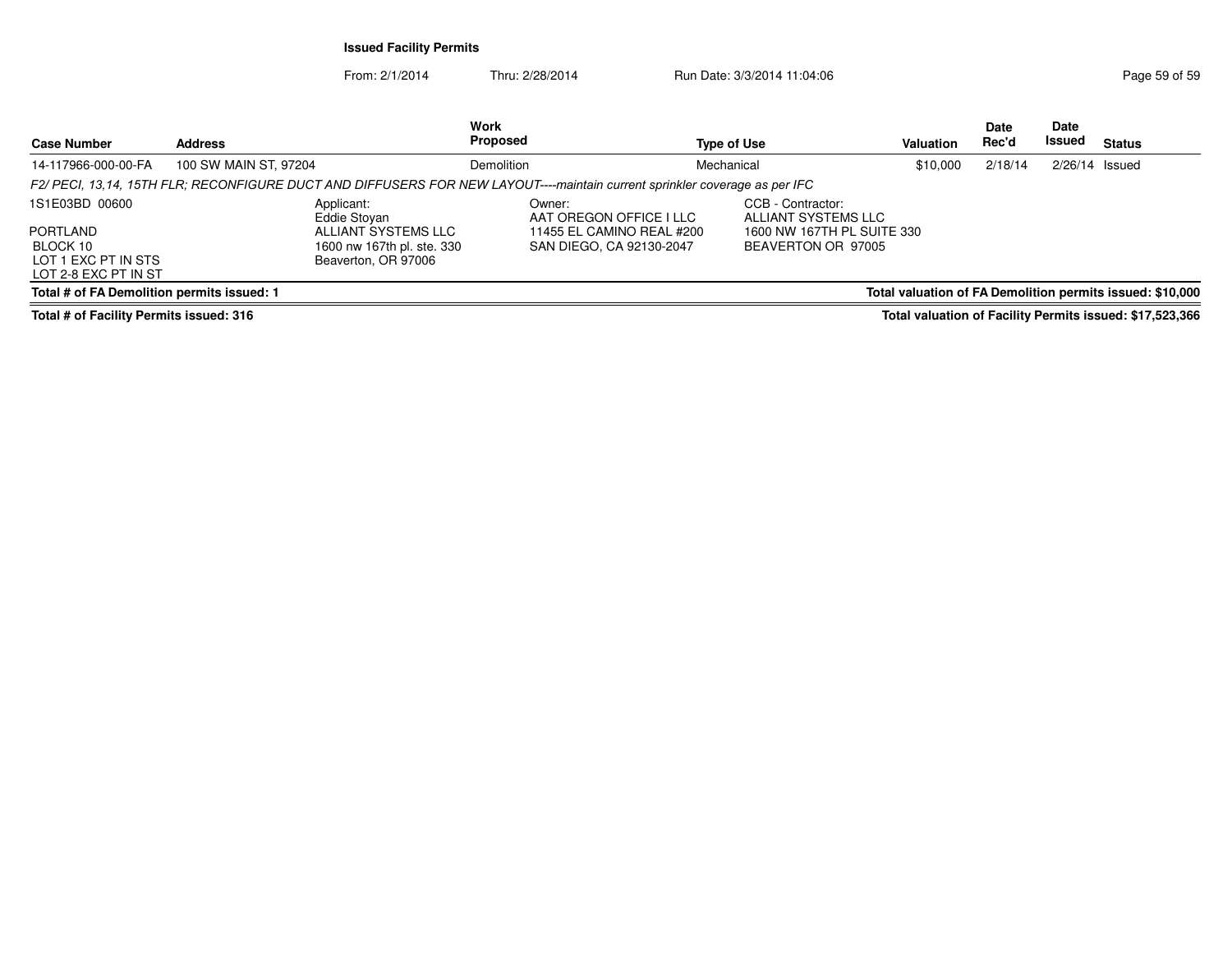# **Issued Major Project Groups Permits**

From: 2/1/2014Thru: 2/28/2014 Run Date: 3/3/2014 11:04:06 Run Date: 3/3/2014 11:04:06

| <b>Case Number</b>                                                  | <b>Address</b>          |                                                                                                       | Work<br><b>Proposed</b> |                                                                                                                                                                                                                                                                                      | <b>Type of Use</b> |                                                                                                  | <b>Valuation</b> | <b>Date</b><br>Rec'd                                                                                                                       | <b>Date</b><br><b>Issued</b> | <b>Status</b>                              |
|---------------------------------------------------------------------|-------------------------|-------------------------------------------------------------------------------------------------------|-------------------------|--------------------------------------------------------------------------------------------------------------------------------------------------------------------------------------------------------------------------------------------------------------------------------------|--------------------|--------------------------------------------------------------------------------------------------|------------------|--------------------------------------------------------------------------------------------------------------------------------------------|------------------------------|--------------------------------------------|
| 12-153461-DFS-07-MG                                                 | 1061 NE 9TH, 97232      |                                                                                                       | <b>New Construction</b> |                                                                                                                                                                                                                                                                                      |                    | Apartments/Condos (3 or more i                                                                   | \$300,000        | 1/30/14                                                                                                                                    | 2/18/14                      | Issued                                     |
|                                                                     |                         | DFS 07 -** Deferred submittal for FND permit**Parking garage lid level post tension cables for area C |                         |                                                                                                                                                                                                                                                                                      |                    |                                                                                                  |                  |                                                                                                                                            |                              |                                            |
| 1N1E35BB 02800                                                      |                         | Applicant:<br>Gina Coplon<br><b>Turner Construction</b><br>PORTLAND OR 97232                          |                         | Owner:<br>AAT LLOYD DISTRICT LLC<br>11455 EL CAMINO REAL #200<br>700 NE MULTNOMAH ST STE 116( SAN DIEGO, CA 92130-2047                                                                                                                                                               |                    | CCB - Contractor:<br>TURNER CONSTRUCTION CO<br>1200 NW NAITO PARKWAY #300<br>PORTLAND, OR 972209 |                  | Permit Info:<br>Occupancy Group 1: R-2 Residential<br>Multi-family<br>Construction Type 1: I-A                                             |                              | Construction Type 2 (formerly Type 1): I-A |
| 12-153461-DFS-08-MG                                                 | 1061 NE 9TH, 97232      |                                                                                                       | <b>New Construction</b> |                                                                                                                                                                                                                                                                                      |                    | Apartments/Condos (3 or more i                                                                   | \$300,000        | 2/13/14                                                                                                                                    | 2/21/14 Issued               |                                            |
|                                                                     |                         | DFS 08 for FND Permit - Parking garage lid level post tension cables for Area B                       |                         |                                                                                                                                                                                                                                                                                      |                    |                                                                                                  |                  |                                                                                                                                            |                              |                                            |
| 1N1E35BB 02800                                                      |                         | Applicant:<br>Gina Coplon<br><b>Turner Construction</b><br>PORTLAND OR 97232                          |                         | Owner:<br>AAT LLOYD DISTRICT LLC<br>11455 EL CAMINO REAL #200<br>700 NE MULTNOMAH ST STE 116( SAN DIEGO, CA 92130-2047                                                                                                                                                               |                    | CCB - Contractor:<br>TURNER CONSTRUCTION CO<br>1200 NW NAITO PARKWAY #300<br>PORTLAND, OR 972209 |                  | Permit Info:<br>Occupancy Group 1: R-2 Residential<br>Multi-family<br>Construction Type 1: I-A                                             |                              | Construction Type 2 (formerly Type 1): I-A |
| 11-140071-DFS-36-MG                                                 | 0650 SW MEADE ST, 97201 |                                                                                                       | <b>New Construction</b> |                                                                                                                                                                                                                                                                                      | <b>Business</b>    |                                                                                                  | \$87,141,784     | 1/13/14                                                                                                                                    | $2/19/14$ Issued             |                                            |
| DFS 36 - hydronic and plumbing systems seismic supports and bracing |                         |                                                                                                       |                         |                                                                                                                                                                                                                                                                                      |                    |                                                                                                  |                  |                                                                                                                                            |                              |                                            |
| 1S1E10 00200                                                        |                         | Applicant:<br>Chris Kaufman<br>JH Kelly                                                               |                         | Owner:<br>OREGON HEALTH<br>3181 SW SAM JACKSON PARK RD 437 N COLUMBIA BLVD<br>PORTLAND, OR 97239-3011<br>Owner:<br><b>SCIENCE</b><br>3181 SW SAM JACKSON PARK RD<br>PORTLAND, OR 97239-3011<br>Owner:<br><b>UNIVERSITY</b><br>3181 SW SAM JACKSON PARK RD<br>PORTLAND, OR 97239-3011 |                    | CCB - Contractor:<br>JE DUNN CONSTRUCTION CO<br>PORTLAND, OR 97209                               |                  | Permit Info:<br>Occupancy Group 1: A-3 Assembly -<br>General<br>Construction Type 1: I-A<br>Total Square Footage - Display Only:<br>612011 |                              | Construction Type 2 (formerly Type 1): I-A |
| Total # of MG New Construction permits issued: 3                    |                         |                                                                                                       |                         |                                                                                                                                                                                                                                                                                      |                    | Total valuation of MG New Construction permits issued: \$87,741,784                              |                  |                                                                                                                                            |                              |                                            |

**Total # of Major Project Groups Permits issued: 3**

**Total valuation of Major Project Groups Permits issued: \$87,741,784**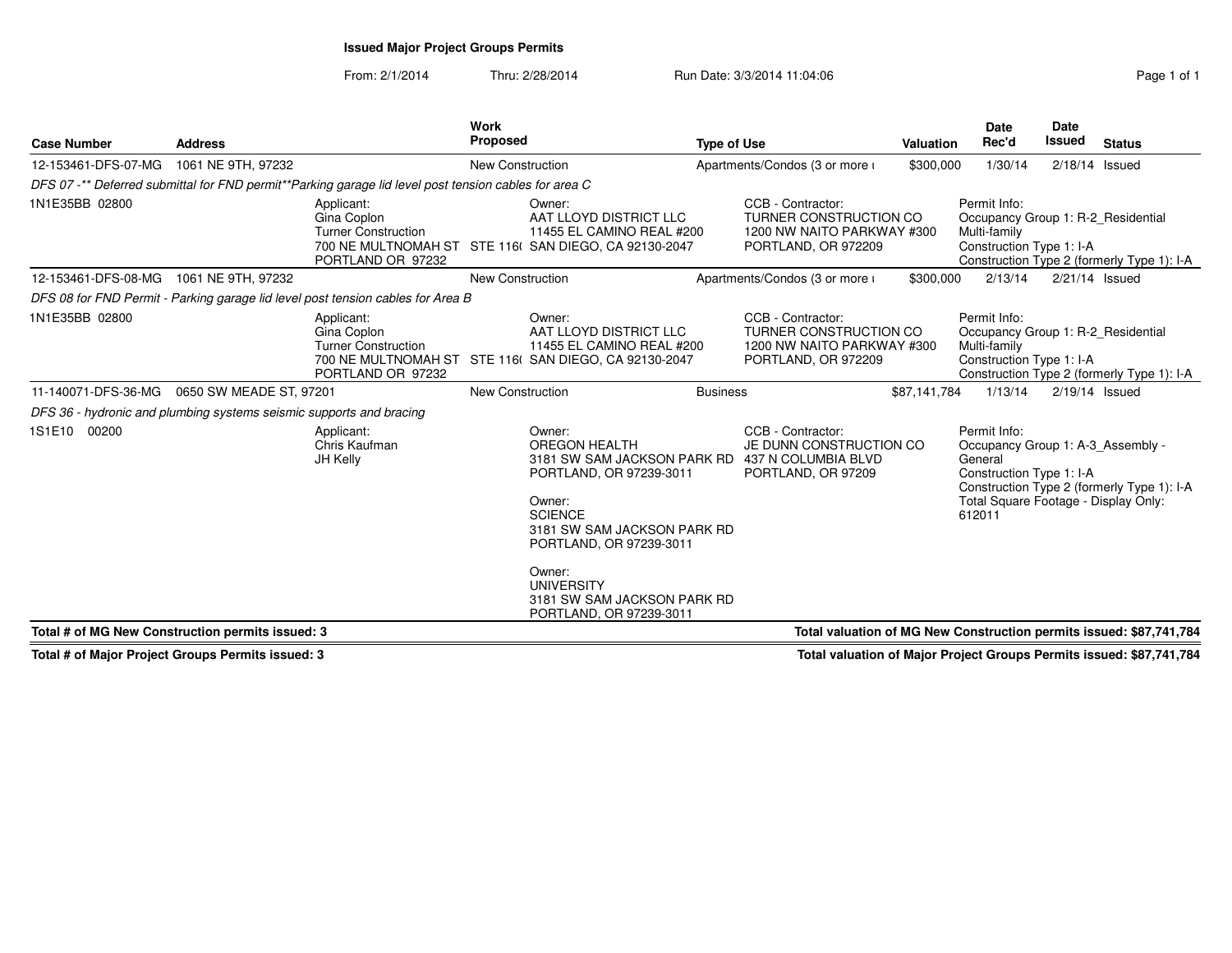## **Issued Manufactured Home in Park Permits**

From: 2/1/2014Thru: 2/28/2014 Run Date: 3/3/2014 11:04:06 Run Date: 3/3/2014 11:04:06

| <b>Case Number</b>                                                                                                                                       | <b>Address</b>                                                                                           |                                                                                             | Work<br>Proposed |                                                                                                             | <b>Type of Use</b> |                                                                                                        | <b>Valuation</b> | Date<br>Rec'd                                                  | <b>Date</b><br>Issued | <b>Status</b>                                                                     |
|----------------------------------------------------------------------------------------------------------------------------------------------------------|----------------------------------------------------------------------------------------------------------|---------------------------------------------------------------------------------------------|------------------|-------------------------------------------------------------------------------------------------------------|--------------------|--------------------------------------------------------------------------------------------------------|------------------|----------------------------------------------------------------|-----------------------|-----------------------------------------------------------------------------------|
| 14-113211-000-00-MP                                                                                                                                      | 14229 SE DIVISION ST, 97236                                                                              |                                                                                             | Replacement      |                                                                                                             |                    | Single Family Dwelling                                                                                 | \$1,500          | 2/4/14                                                         | 2/4/14                | Under Inspection                                                                  |
| PLACEMENT OF MANUFACTURED HOME IN THE PARK SPACE 13                                                                                                      |                                                                                                          |                                                                                             |                  |                                                                                                             |                    |                                                                                                        |                  |                                                                |                       |                                                                                   |
| 1S2E01CC 13600<br>Applicant:<br><b>LEE BUCKLEY</b><br>2304 EAST BURNSIDE ST SUITE<br>SECTION 01 1S 2E<br>TL 13600 0.99 ACRES<br>#5<br>PORTLAND, OR 97214 |                                                                                                          |                                                                                             |                  | Owner:<br>ROLLIN WHEELS SELF STORAGE<br>LIMITED LIABILITY CO<br>7210 SE 118TH DR<br>PORTLAND, OR 97266-4932 |                    | CCB - Contractor:<br>TRAPPERS MOBILE HOME<br>SERVICE INC<br>18126 S PALMER RD<br>OREGON CITY, OR 97045 |                  | Permit Info:<br>One and Two Family<br>Construction Type 1: V-B |                       | Occupancy Group 1 - RS: R-3 Residential<br>Construction Type 2 (formerly Type 1): |
| 14-113208-000-00-MP                                                                                                                                      | 14229 SE DIVISION ST, 97236                                                                              |                                                                                             | Replacement      |                                                                                                             |                    | Single Family Dwelling                                                                                 | \$1,500          | 2/4/14                                                         |                       | $2/4/14$ Issued                                                                   |
| <b>PLACEMENT OF MANUFACTURED HOME IN THE PARK SPACE 14</b>                                                                                               |                                                                                                          |                                                                                             |                  |                                                                                                             |                    |                                                                                                        |                  |                                                                |                       |                                                                                   |
| 1S2E01CC 13600<br>SECTION 01 1S 2E<br>TL 13600 0.99 ACRES                                                                                                |                                                                                                          | Applicant:<br><b>LEE BUCKLEY</b><br>2304 EAST BURNSIDE ST SUITE<br>#5<br>PORTLAND, OR 97214 |                  | Owner:<br>ROLLIN WHEELS SELF STORAGE<br>LIMITED LIABILITY CO<br>7210 SE 118TH DR<br>PORTLAND, OR 97266-4932 |                    | CCB - Contractor:<br>TRAPPERS MOBILE HOME<br>SERVICE INC<br>18126 S PALMER RD<br>OREGON CITY, OR 97045 |                  | Permit Info:<br>One and Two Family<br>Construction Type 1: V-B |                       | Occupancy Group 1 - RS: R-3 Residential<br>Construction Type 2 (formerly Type 1): |
|                                                                                                                                                          | Total # of MP Replacement permits issued: 2<br>Total valuation of MP Replacement permits issued: \$3,000 |                                                                                             |                  |                                                                                                             |                    |                                                                                                        |                  |                                                                |                       |                                                                                   |

**Total # of Manufactured Home in Park Permits issued: 2**

**Total valuation of Manufactured Home in Park Permits issued: \$3,000**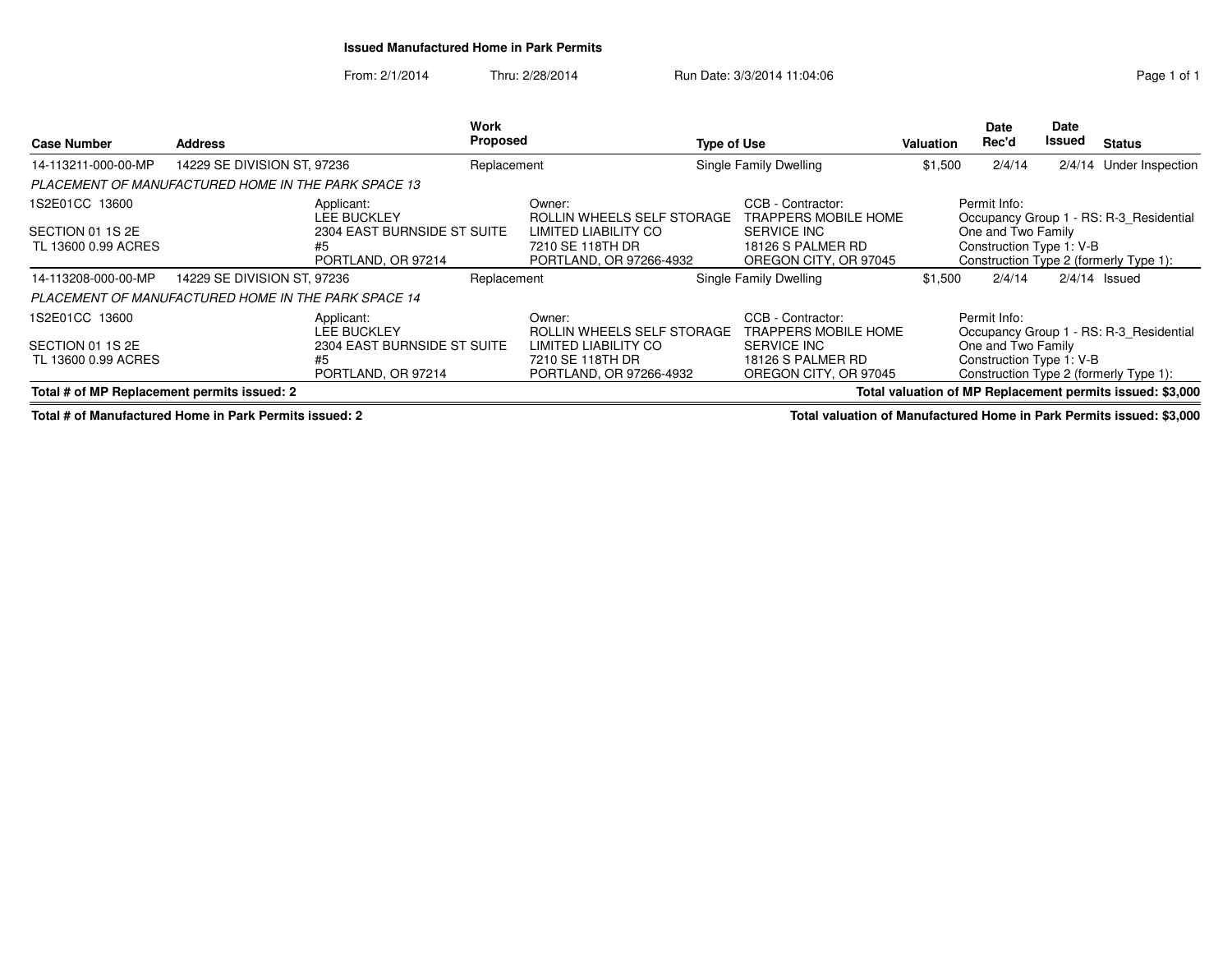From: 2/1/2014Thru: 2/28/2014 Run Date: 3/3/2014 11:04:06 Page 1 of 4

| Page 1 of 4 |  |  |  |
|-------------|--|--|--|
|-------------|--|--|--|

| <b>Case Number</b>                                                          | <b>Address</b>           |                                                                                       | Work<br><b>Proposed</b>                                                                                                                                      | <b>Type of Use</b>                                                                   | Valuation                                            | Date<br>Rec'd | <b>Date</b><br>Issued | <b>Status</b>   |
|-----------------------------------------------------------------------------|--------------------------|---------------------------------------------------------------------------------------|--------------------------------------------------------------------------------------------------------------------------------------------------------------|--------------------------------------------------------------------------------------|------------------------------------------------------|---------------|-----------------------|-----------------|
| 14-120739-000-00-ZP                                                         | .97220                   |                                                                                       | Commercial                                                                                                                                                   | Code Compliance Requirements                                                         | \$1                                                  | 2/25/14       | 2/25/14 Issued        |                 |
| CREATE A DISPLAY LOT IN RESPONSE TO 14-103395CC                             |                          |                                                                                       |                                                                                                                                                              |                                                                                      |                                                      |               |                       |                 |
| 1N2E21BA 15400                                                              |                          | Applicant:<br><b>STEVE MCDOWELL</b>                                                   |                                                                                                                                                              |                                                                                      |                                                      |               |                       |                 |
| <b>MISSION GARDENS</b><br>BLOCK 1<br>LOT 2 EXC PT IN ST<br>LOT <sub>5</sub> |                          |                                                                                       |                                                                                                                                                              |                                                                                      |                                                      |               |                       |                 |
| Total # of ZP Commercial permits issued: 1                                  |                          |                                                                                       |                                                                                                                                                              |                                                                                      | Total valuation of ZP Commercial permits issued: \$1 |               |                       |                 |
| 13-233713-000-00-ZP                                                         | 8131 SE BUFORD LN, 97236 |                                                                                       | Residential                                                                                                                                                  | Code Compliance Requirements                                                         | \$2,000                                              | 12/3/13       |                       | $2/3/14$ Issued |
|                                                                             |                          |                                                                                       | ZONING PERMIT TO DOCUMENT REQURED PLANTINGS FOR MITIGATION OF THE DISTURBED AREA*RESPONSE TO ZONING VIOLATION 13-227191CC*                                   |                                                                                      |                                                      |               |                       |                 |
| 1S2E23DC 06400                                                              |                          | Applicant:<br><b>MARK SHTEFANIO</b>                                                   | Owner:<br><b>MARK SHTEFANIO</b>                                                                                                                              |                                                                                      |                                                      |               |                       |                 |
| CEDAR BRIDGE ESTATES<br><b>LOT 44</b>                                       |                          | 8131 SE BUFORD LN<br>PORTLAND, OR 97236                                               | 8131 SE BUFORD LN<br>PORTLAND, OR 97236                                                                                                                      |                                                                                      |                                                      |               |                       |                 |
|                                                                             |                          |                                                                                       | Owner:<br>NADIA SHTEFANIO<br>8131 SE BUFORD LN<br>PORTLAND, OR 97236                                                                                         |                                                                                      |                                                      |               |                       |                 |
| 14-110837-000-00-ZP                                                         | 3732 NE 19TH AVE, 97212  |                                                                                       | Residential                                                                                                                                                  | <b>Exempt Structures</b>                                                             | \$20,000                                             | 2/13/14       | $2/13/14$ Issued      |                 |
|                                                                             |                          |                                                                                       | DEMO OF EXISTING 160SF GARAGE AND REBUILD NEW DETACHED GARAGE APPROX 180SF IN SAME LOCATION APPROX 7FEET BACK FROM EXISTING LOCATION, SAME SETBACK FROM PROF |                                                                                      |                                                      |               |                       |                 |
| 1N1E23DD 06200                                                              |                          | Applicant:                                                                            | Owner:                                                                                                                                                       | CCB - Contractor:                                                                    |                                                      |               |                       |                 |
|                                                                             |                          | <b>LAIDEA LIMITED LIABILITY</b>                                                       | <b>DANIEL GAITAN</b>                                                                                                                                         | <b>LAIDEA LIMITED LIABILITY</b>                                                      |                                                      |               |                       |                 |
| <b>HOMEDALE</b><br>BLOCK 5                                                  |                          | <b>COMPANY</b><br>3707 NE 19TH AVE                                                    | 26 MORGANS BLF<br>SAN ANTONIO, TX 78216-8504                                                                                                                 | <b>COMPANY</b><br>3707 NE 19TH AVE                                                   |                                                      |               |                       |                 |
| LOT <sub>14</sub>                                                           |                          | PORTLAND, OR 97212                                                                    |                                                                                                                                                              | PORTLAND, OR 97212                                                                   |                                                      |               |                       |                 |
| 14-115043-000-00-ZP                                                         | 6132 SE HAROLD ST        |                                                                                       | Residential                                                                                                                                                  | <b>Exempt Structures</b>                                                             | \$800                                                | 2/12/14       | $2/12/14$ Issued      |                 |
|                                                                             |                          |                                                                                       | NEW DRIVEWAY / PARKING PAD 9 FT WIDE BY 29 FT DEEP AND REMOVAL OF SOME OF EXISTING ASPHALT                                                                   |                                                                                      |                                                      |               |                       |                 |
| 1S2E18DA 00101                                                              |                          | Applicant:<br><b>KEVIN PARTAIN</b>                                                    | Owner:<br><b>MICHAEL BUI</b>                                                                                                                                 | CCB - Contractor:<br><b>CHALET HOMES LLC</b>                                         |                                                      |               |                       |                 |
| Tremont Pl<br>BLOCK 18<br>LOT 19&20 TL 101<br>POTENTIAL ADDITIONAL TAX      |                          | <b>URBAN VISIONS</b><br>223 NE 56TH AVE<br>PORTLAND, OR 97213                         | 6132 SE HAROLD ST<br>PORTLAND, OR 97206-5431                                                                                                                 | 8733 SE DIVISION ST #201<br>PORTLAND, OR 97266                                       |                                                      |               |                       |                 |
| 13-219713-000-00-ZP                                                         | 4837 NE 32ND PL, 97211   |                                                                                       | Residential                                                                                                                                                  | <b>Exempt Structures</b>                                                             | \$10,000                                             | 2/12/14       | $2/12/14$ Issued      |                 |
|                                                                             |                          | PLACEMENT OF NEW DETACHED GARAGE+++ SEE 13-219704-RS FOR NSFR+++                      |                                                                                                                                                              |                                                                                      |                                                      |               |                       |                 |
| 1N1E24BD 02900                                                              |                          | Applicant:                                                                            | Owner:                                                                                                                                                       | CCB - Contractor:                                                                    |                                                      |               |                       |                 |
| ELBERTA<br><b>BLOCK7</b><br><b>LOT 16</b>                                   |                          | MIKE COYLE<br><b>FASTER PERMITS</b><br>14334 NW EAGLERIDGE LANE<br>PORTLAND, OR 97229 | STEPHEN M O'NEIL<br>15034 NW OAKMONT LOOP<br>BEAVERTON, OR 97006-5578                                                                                        | <b>VLAD RUDNITSKY</b><br>DILUSSO HOMES, LLC.<br>P.O. BOX 1251<br>CLACKAMAS, OR 97015 |                                                      |               |                       |                 |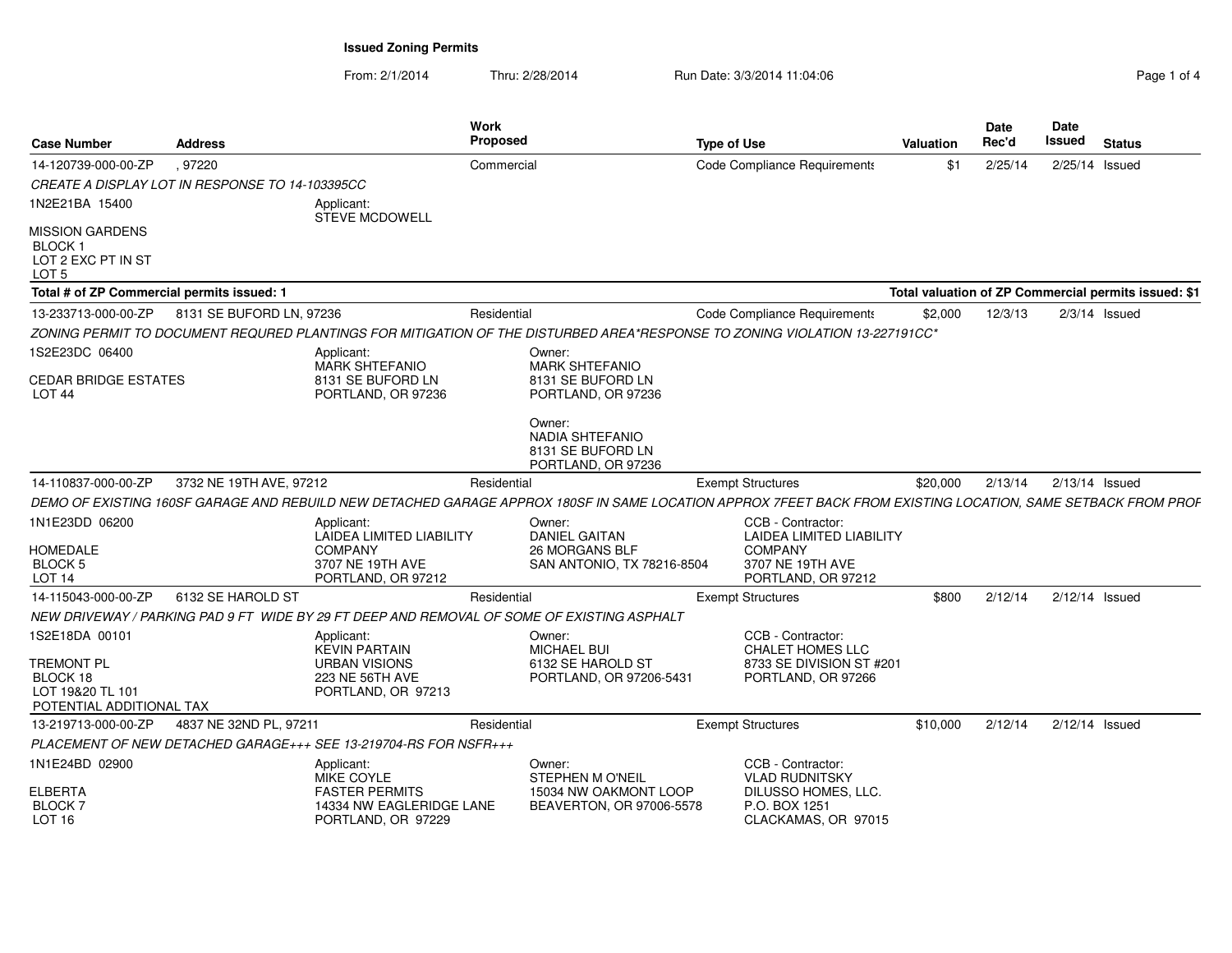From: 2/1/2014Thru: 2/28/2014 Run Date: 3/3/2014 11:04:06 Research 2010 Rage 2 of 4

| <b>Case Number</b><br><b>Address</b>                                  |                                                                                                     |                                                                             | Work<br><b>Proposed</b>                                                                   |                                 | <b>Type of Use</b>                                                                                                     |         | Date<br>Rec'd | Date<br>Issued   | <b>Status</b> |
|-----------------------------------------------------------------------|-----------------------------------------------------------------------------------------------------|-----------------------------------------------------------------------------|-------------------------------------------------------------------------------------------|---------------------------------|------------------------------------------------------------------------------------------------------------------------|---------|---------------|------------------|---------------|
| 14-115990-000-00-ZP                                                   | 5862 SW RALSTON DR                                                                                  | Residential                                                                 |                                                                                           | <b>LUR Condition Compliance</b> |                                                                                                                        | \$6,000 | 2/12/14       | $2/13/14$ Issued |               |
| ZONING PERMIT FOR MITIGATION PLANTING                                 |                                                                                                     |                                                                             |                                                                                           |                                 |                                                                                                                        |         |               |                  |               |
| 1S1E15CB 06606                                                        | Applicant:                                                                                          |                                                                             | Owner:                                                                                    |                                 |                                                                                                                        |         |               |                  |               |
| PARTITION PLAT 2012-50<br>LOT <sub>3</sub><br>INC UND INT TRACTS A&B  | <b>KRIS SCHADE</b><br>5880 SW RALSTON DRIVE<br>PORTLAND, OR 97239                                   | <b>GERTZ CONSTRUCTION CO INC</b><br>19200 SW 46TH AVE<br>TUALATIN, OR 97062 |                                                                                           |                                 |                                                                                                                        |         |               |                  |               |
| 14-115357-000-00-ZP                                                   | 4429 NE 80TH AVE, 97218                                                                             | Residential                                                                 |                                                                                           |                                 | <b>LUR Condition Compliance</b>                                                                                        | \$1,000 | 2/11/14       | 2/11/14 Final    |               |
|                                                                       | MODIFY WIDTH OF THE DIRVEWAY AND APPROACH BY REMOVE PORTION OF DIVEWAY                              |                                                                             |                                                                                           |                                 |                                                                                                                        |         |               |                  |               |
| 1N2E20DA 03900<br>MONTCLAIR<br><b>BLOCK7</b><br>LOT 5-7               | Applicant:<br>JON LAUFENBERG<br>PHOENIX REDEVELOPMENT<br>516 SE MORRISON, #700<br>PORTLAND OR 97214 |                                                                             | Owner:<br>PHOENIX REDEVELOPMENT INC<br>516 SE MORRISON ST #700<br>PORTLAND, OR 97214-2347 |                                 | CCB - Contractor:<br>ALL AMERICAN CONCRETE &<br><b>CONSTRUCTION LLC</b><br>4041 N. OVERLOOK BLVD<br>PORTLAND, OR 97227 |         |               |                  |               |
| 14-119571-000-00-ZP                                                   | 6729 SE 162ND AVE, 97236                                                                            | Residential                                                                 |                                                                                           | Landscaping                     |                                                                                                                        | \$900   | 2/28/14       | 2/28/14 Issued   |               |
| <b>PLANT SIX NEW 2" TREES</b>                                         |                                                                                                     |                                                                             |                                                                                           |                                 |                                                                                                                        |         |               |                  |               |
| 1S2E24AA 00300                                                        | Applicant:<br><b>KEVIN PARTAIN</b>                                                                  |                                                                             | Owner:<br><b>SKY HOLDINGS LLC</b>                                                         |                                 | CCB - Contractor:<br>ROMAN OZERUGA                                                                                     |         |               |                  |               |
| SECTION 24 1S 2E<br>TL 300 4.99 ACRES                                 | <b>URBAN VISIONS</b><br>223 NE 56TH AVENUE<br>PORTLAND, OR 97213                                    |                                                                             | PO BOX 11930<br>PORTLAND, OR 97211-0930                                                   |                                 | URBAN HOUSING DEVELOPMENT<br>PO BOX 11778<br>PORTLAND, OR 97211                                                        |         |               |                  |               |
| 14-115885-000-00-ZP                                                   | 2707 NE FLANDERS ST. 97232                                                                          | Residential                                                                 |                                                                                           | Landscaping                     |                                                                                                                        | \$200   | 2/12/14       | $2/12/14$ Issued |               |
| <i>ADD 2 TREES</i>                                                    |                                                                                                     |                                                                             |                                                                                           |                                 |                                                                                                                        |         |               |                  |               |
| 1N1E36CB 12700<br>WYNKOOP VILLA<br><b>BLOCK1</b><br>LOT <sub>10</sub> | Applicant:<br>JINGZI ZHAO<br>2707 NE FLANDERS<br>PORTLAND, OR 97232                                 |                                                                             | Owner:<br><b>CHRISTOPHER PERKINS</b><br>2707 NE FLANDERS ST<br>PORTLAND, OR 97232         |                                 |                                                                                                                        |         |               |                  |               |
|                                                                       |                                                                                                     |                                                                             | Owner:<br><b>JINGZI ZHAO</b><br>2707 NE FLANDERS ST<br>PORTLAND, OR 97232                 |                                 |                                                                                                                        |         |               |                  |               |
| 14-121542-000-00-ZP                                                   | 1005 SE FRANKLIN ST, 97202                                                                          | Residential                                                                 |                                                                                           |                                 | <b>Residential Driveway</b>                                                                                            | \$255   | 2/27/14       | 2/27/14 Issued   |               |
| INSTALL NEW DRIVEWAY/PARKING PAD - 9 FT X 23 FT                       |                                                                                                     |                                                                             |                                                                                           |                                 |                                                                                                                        |         |               |                  |               |
| 1S1E11BD 17000                                                        | Applicant:                                                                                          |                                                                             | Owner:                                                                                    |                                 |                                                                                                                        |         |               |                  |               |
| <b>BROOKLAND HTS</b><br>BLOCK <sub>2</sub><br>W 1/2 OF LOT 9          | AMANDA FELT<br>1005 SE FRANKLIN ST<br>PORTLAND, OR 97202                                            |                                                                             | <b>COURTNEY R SPRINKLING</b><br>1005 SE FRANKLIN ST<br>PORTLAND, OR 97202-2529            |                                 |                                                                                                                        |         |               |                  |               |
| 14-121030-000-00-ZP                                                   | 3814 SE 41ST AVE                                                                                    | Residential                                                                 |                                                                                           |                                 | <b>Residential Driveway</b>                                                                                            | \$4,850 | 2/26/14       | 2/26/14 Issued   |               |
| NEW PARKING PAD AND DRIVEWAY CURB CUT                                 |                                                                                                     |                                                                             |                                                                                           |                                 |                                                                                                                        |         |               |                  |               |
| 1S2E07CB 10602<br>PARTITION PLAT 2006-32<br>LOT 2                     | Applicant:<br><b>ALEX KALIN</b><br>3848 SE DIVISION ST PMB 206<br>PORTLAND, OR 97202                |                                                                             | Owner:<br><b>ALEX KALIN</b><br>3848 SE DIVISION ST PMB 206<br>PORTLAND, OR 97202          |                                 | CCB - Contractor:<br>BEURSKEN ENTERPRISES INC<br>1157 GRAND AVE<br>REDDING, CA 96003                                   |         |               |                  |               |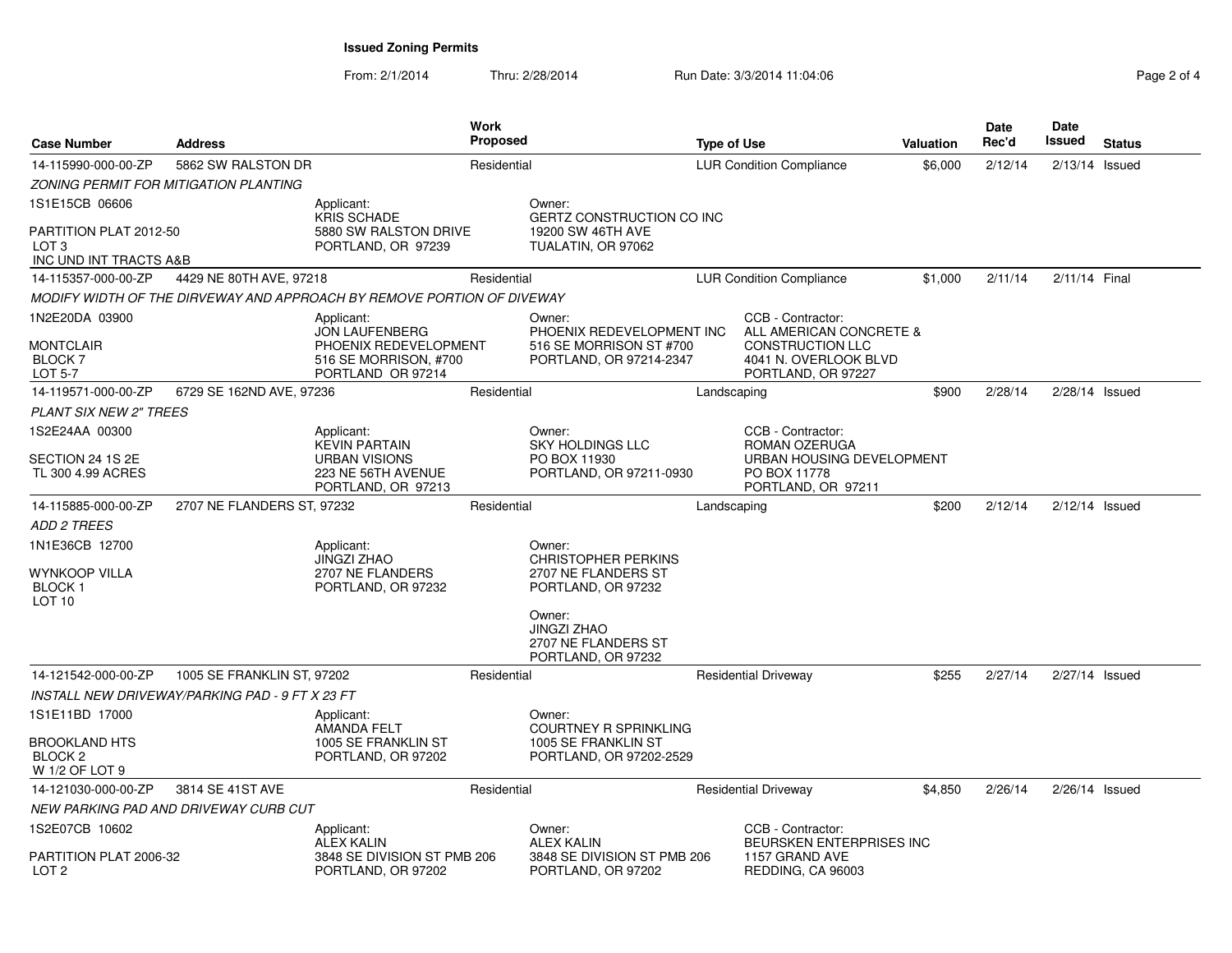From: 2/1/2014Thru: 2/28/2014 Run Date: 3/3/2014 11:04:06 Research 2012 12:04:06

| <b>Case Number</b><br><b>Address</b><br>14-119595-000-00-ZP                   |                          | <b>Work</b>                                                                                                    | <b>Proposed</b><br><b>Type of Use</b>                                          |                             |                                                                       | <b>Valuation</b> | Date<br>Rec'd | Date<br><b>Issued</b> | <b>Status</b> |
|-------------------------------------------------------------------------------|--------------------------|----------------------------------------------------------------------------------------------------------------|--------------------------------------------------------------------------------|-----------------------------|-----------------------------------------------------------------------|------------------|---------------|-----------------------|---------------|
|                                                                               |                          | Residential                                                                                                    |                                                                                | <b>Residential Driveway</b> |                                                                       |                  | 2/26/14       | 2/26/14 Final         |               |
|                                                                               |                          | REMOVE 3' X 28' PORTION OF CONCRETE PAD PERMITTED AT 3622 SE 26TH AVE                                          |                                                                                |                             |                                                                       |                  |               |                       |               |
| 1S1E12CB 15801                                                                |                          | Applicant:<br><b>KEVIN PARTAIN</b>                                                                             | Owner:<br>URBAN HOUSING DEVELOPMENT ROMAN OZERUGA                              |                             | CCB - Contractor:                                                     |                  |               |                       |               |
| <b>EVANSTON</b><br>BLOCK <sub>1</sub><br>S 0.34' OF LOT 3<br>LOT <sub>4</sub> |                          | <b>URBAN VISIONS</b><br>223 NE 56TH AVENUE<br>PORTLAND, OR 97213                                               | <b>LLC</b><br>PO BOX 11930<br>PORTLAND, OR 97211-0930                          |                             | URBAN HOUSING DEVELOPMENT<br>PO BOX 11778<br>PORTLAND, OR 97211       |                  |               |                       |               |
| 14-118753-000-00-ZP                                                           | 6150 SE DUKE ST, 97206   | Residential                                                                                                    |                                                                                |                             | <b>Residential Driveway</b>                                           | \$1,500          | 2/25/14       | $2/25/14$ Issued      |               |
|                                                                               |                          | INSTALL 9' X 28' DRIVEWAY/PARKING PAD AND CURB CUT FOR APRON                                                   |                                                                                |                             |                                                                       |                  |               |                       |               |
| 1S2E19AA 00100                                                                |                          | Applicant:<br><b>KYM NGUYEN</b>                                                                                | Owner:<br>DANNY J JONES                                                        |                             |                                                                       |                  |               |                       |               |
| SECTION 19 1S 2E<br>TL 100 0.19 ACRES                                         |                          | CONCEPT DESIGN & ASSOCIATES 1724 SE 40TH AVE<br>PO BOX 8464<br>PORTLAND OR 97207                               | PORTLAND, OR 97214-5224                                                        |                             |                                                                       |                  |               |                       |               |
| 14-119330-000-00-ZP                                                           | 8305 SE 162ND AVE, 97236 | Residential                                                                                                    |                                                                                |                             | <b>Residential Driveway</b>                                           | \$2,000          | 2/21/14       | 2/21/14 Issued        |               |
| NEW 130 X 12 DRIVEWAY SEE 13-188278CC                                         |                          |                                                                                                                |                                                                                |                             |                                                                       |                  |               |                       |               |
| 1S2E24DD 00802                                                                |                          | Applicant:                                                                                                     | Owner:                                                                         |                             | CCB - Contractor:                                                     |                  |               |                       |               |
| PARTITION PLAT 1996-84<br>LOT <sub>2</sub>                                    |                          | Robert Hayden<br>Delta Studios, Architecture and<br>Planning, LLC<br>3344 NE 25th Avenue<br>Portland, OR 97212 | <b>BANK OF AMERICA NA</b><br>1200 N FRENCH ST<br>WILMINGTON, DE 19884-0012     |                             | STERLING TECHNOLOGIES LLC<br>317 NE 144 STREET<br>VANCOUVER, WA 98685 |                  |               |                       |               |
| 14-117921-000-00-ZP                                                           | 6228 SW KELLY AVE, 97201 | Residential                                                                                                    |                                                                                |                             | <b>Residential Driveway</b>                                           | \$1,100          | 2/19/14       | 2/19/14 Issued        |               |
| NEW DRIVEWAY AND CURBCUT                                                      |                          |                                                                                                                |                                                                                |                             |                                                                       |                  |               |                       |               |
| 1S1E15CD 04800                                                                |                          | Applicant:<br><b>STEVE EDELMAN</b>                                                                             | Owner:<br>DARRELL T RASCHIO                                                    |                             | CCB - Contractor:<br><b>CRN EXCAVATION INC</b>                        |                  |               |                       |               |
| SOUTHPORT<br>BLOCK <sub>9</sub><br>LOT <sub>10</sub><br>LOT 11 EXC NLY 23'    |                          | 4224 NE HALSEY ST SUITE 310<br>PORTLAND, OR 97213                                                              | 6228 SW KELLY AVE<br>PORTLAND, OR 97239-3614                                   |                             | PO BOX 301517<br>PORTLAND, OR 97294                                   |                  |               |                       |               |
| 14-116951-000-00-ZP                                                           | 3607 SE 130TH AVE, 97236 | Residential                                                                                                    |                                                                                |                             | <b>Residential Driveway</b>                                           | \$400            | 2/14/14       | 2/14/14 Final         |               |
|                                                                               |                          | NEW DRIVEWAY AND REMOVING SOME BLACK TOP TO COMPLY WITH 13-218552-CC                                           |                                                                                |                             |                                                                       |                  |               |                       |               |
| 1S2E11CA 11400                                                                |                          | Applicant:<br><b>WILLIAM R PRICE</b>                                                                           | Owner:<br><b>WILLIAM R PRICE</b>                                               |                             |                                                                       |                  |               |                       |               |
| LINN PK<br>LOT 2 TL 11400                                                     |                          | 12945 SE 242ND AVE<br>DAMASCUS, OR 97089-7334                                                                  | 12945 SE 242ND AVE<br>DAMASCUS, OR 97089-7334                                  |                             |                                                                       |                  |               |                       |               |
|                                                                               |                          |                                                                                                                | Owner:<br><b>MARY J PRICE</b><br>12945 SE 242ND AVE<br>DAMASCUS, OR 97089-7334 |                             |                                                                       |                  |               |                       |               |